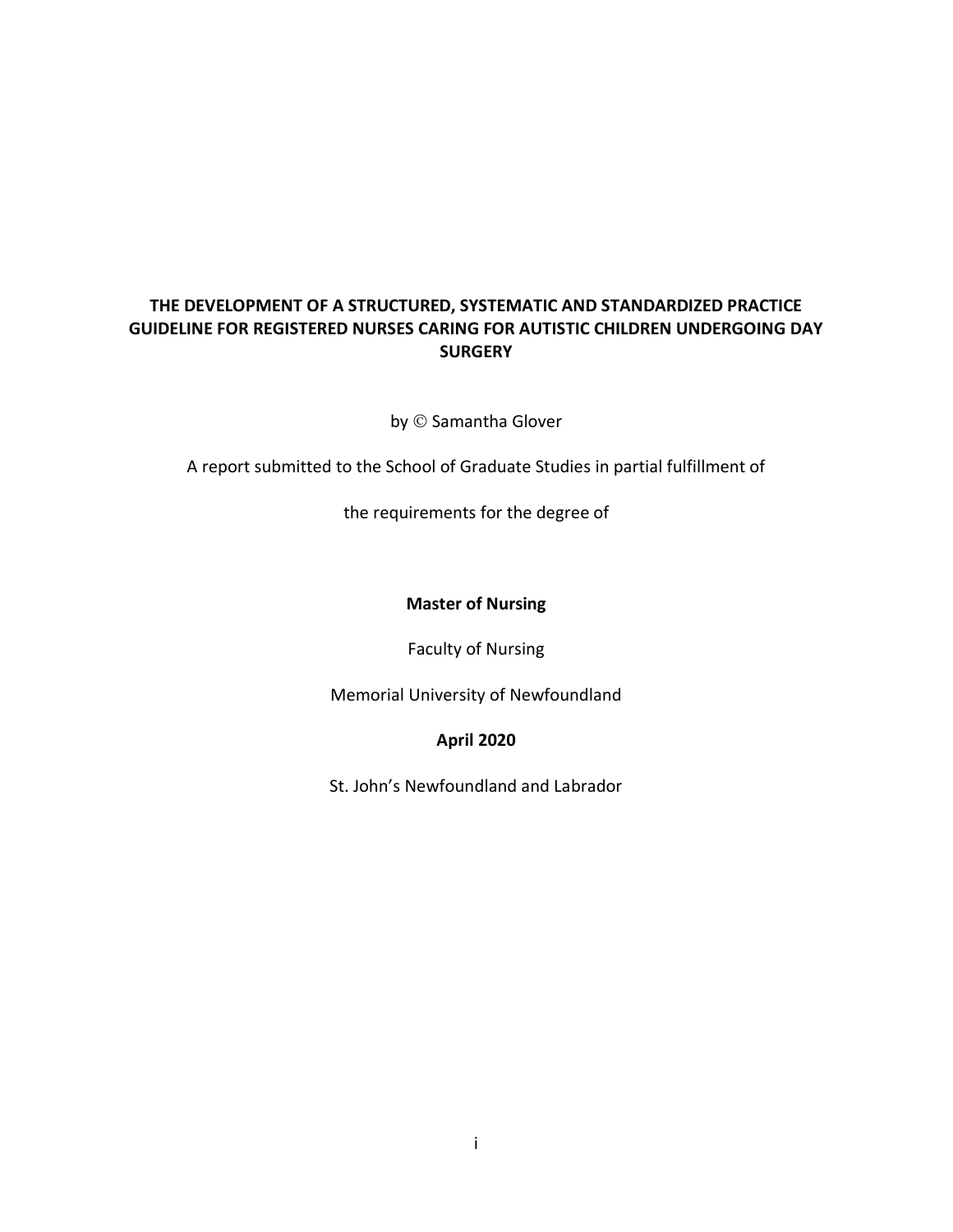#### **Abstract**

<span id="page-1-0"></span>**Background and Purpose:** There is an alarmingly high prevalence and incidence of Autism Spectrum Disorder among children in Canada, with the highest percentage of new diagnosis occurring in Newfoundland and Labrador. Despite evidence supporting the need, there are no nursing practice guidelines currently available for perioperative Registered Nurses (RNs) at the Janeway Children's Hospital caring for autistic children undergoing day surgery. The purpose of this practicum was to develop and appraise a nursing practice guideline for RNs to assist them when caring for autistic children undergoing day surgery. **Methods:** First, an integrative literature review was conducted to critique current research on best practice nursing guidelines for the care of autistic children undergoing day surgery, examine the gaps in the literature surrounding existing nursing practice guidelines and explore strategies to address the nursing care needs of this population. Second, consultations with key stakeholders were completed to investigate current nursing practice guidelines, and suggestions for future guideline development. Lastly, an environmental scan was conducted to identify and evaluate current guidelines for the care of autistic children undergoing day surgery. **Results:** Guidelines for perioperative nursing care for this population were developed that included three practice recommendations: continuity of care, environmental modifications, and procedural modifications. **Conclusion**: Implementation and evaluation of these Guidelines could help to improve the delivery and quality of nursing care and could lead to improved perioperative experiences for autistic children and their families undergoing day surgery.

ii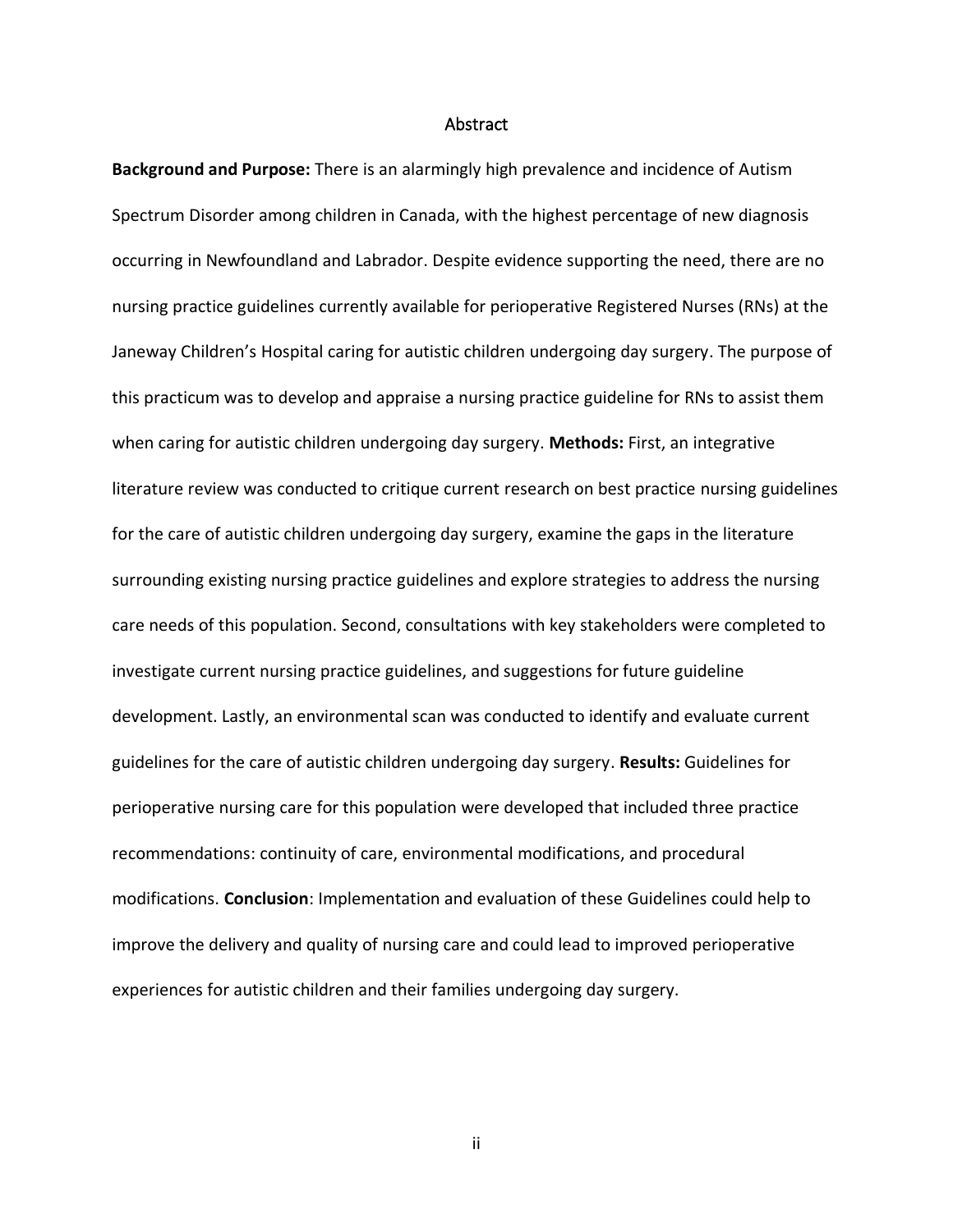#### Acknowledgements

<span id="page-2-0"></span>I would like to extend my greatest appreciation and gratitude to my supervisor, Dr. Sandra MacDonald. Without Dr. MacDonald's continued support, guidance, and expertise this practicum project would not have been possible.

Accomplishing this degree would also not have been possible without the continued support, motivation, and confidence provided by my parents, Rodney and Doreen, and sister Megan. It was our long conversations which allowed me to have faith in my ability to complete this degree. To my precious fur baby, Charlie, who has sacrificed many walks in the park so that I could study. As well, the unwavering love and support from my fiancée, Stephen. Who has mastered the art of lip reading while watching television on mute while I spent countless hours reading and writing. I owe so much of this degree to my beloved family.

I would also like to acknowledge the monetary support and recognition provided by the Quality Health Care Foundation of Eastern Health in the completion of this degree.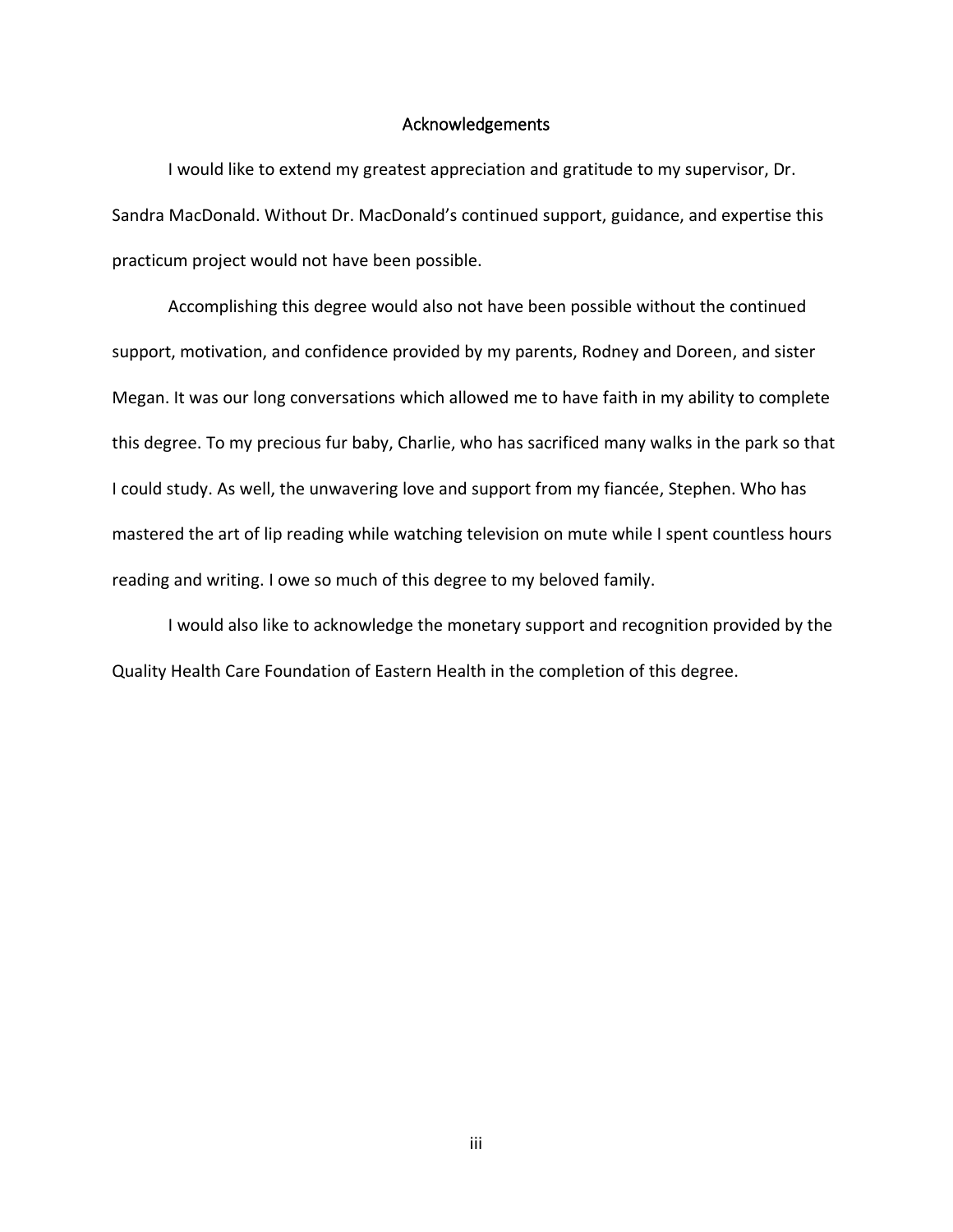# **Table of Contents**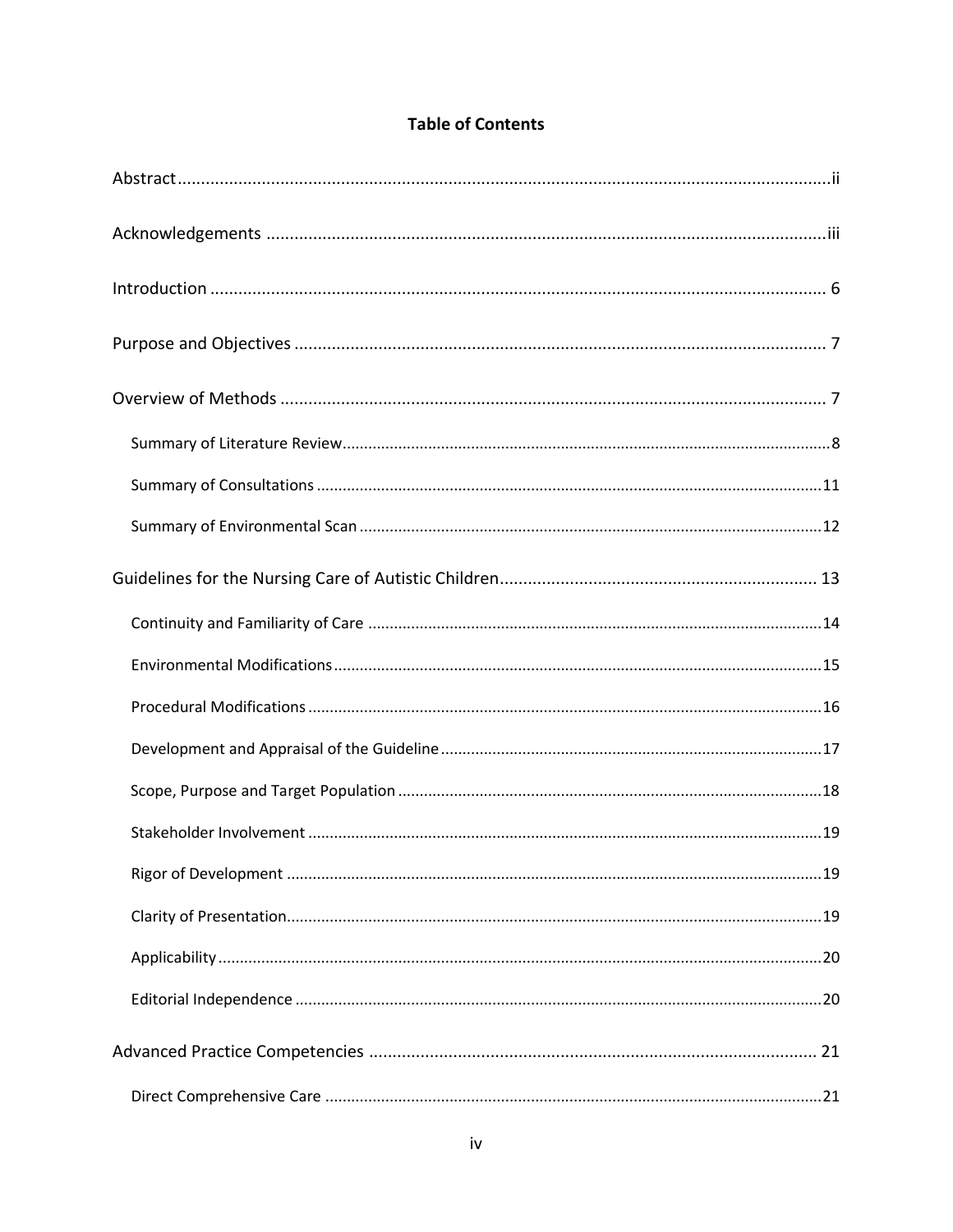| List of Appendices                                                                           |
|----------------------------------------------------------------------------------------------|
| Appendix A. Practice Guidelines for the Care of Autistic Children Undergoing Day Surgery  30 |
|                                                                                              |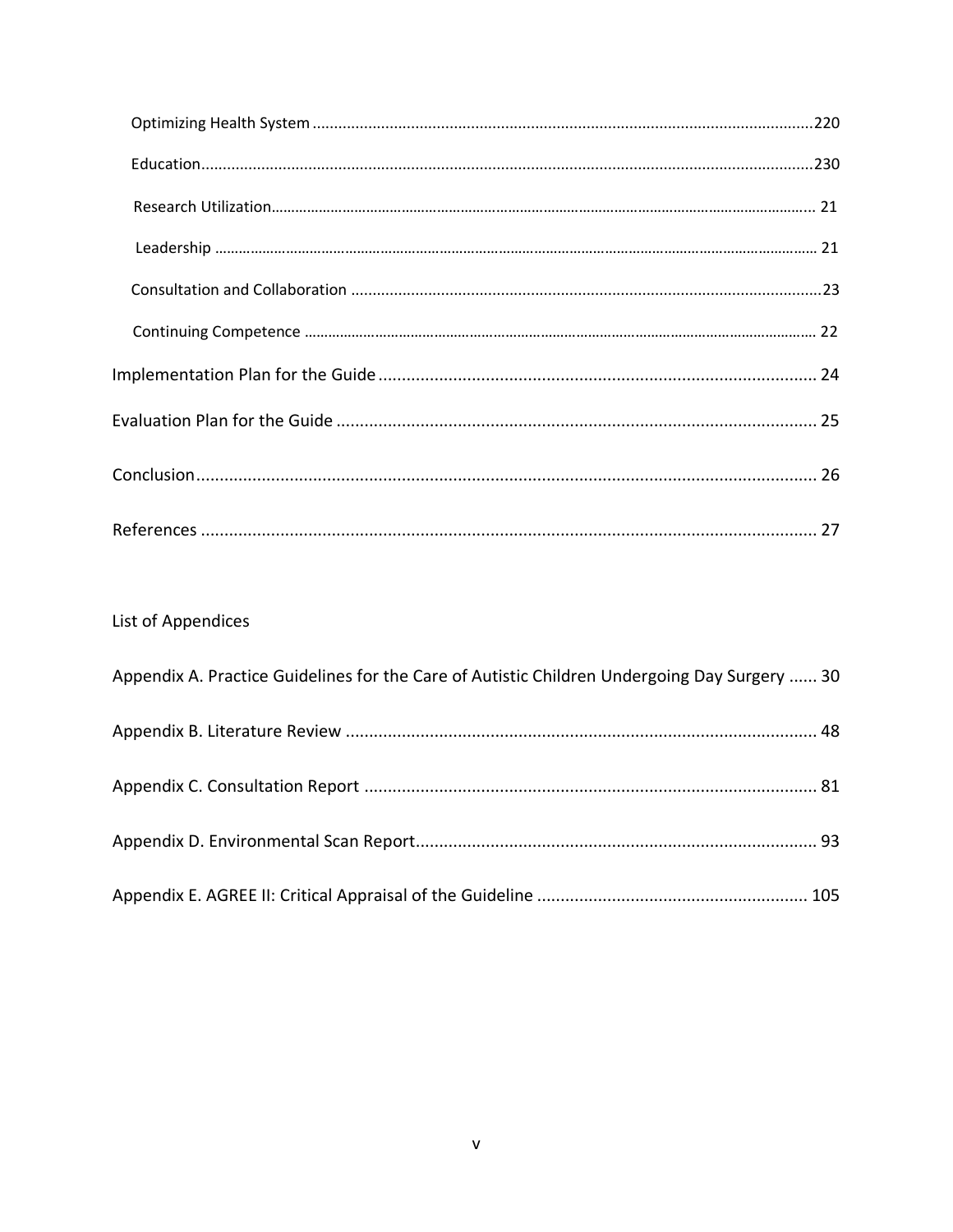#### **Introduction**

<span id="page-5-0"></span>There is an increasingly high prevalence of children receiving a diagnosis of Autism Spectrum Disorder (ASD) in Canada, and particularly in the province of Newfoundland and Labrador (NL). According to a 2018 report published by the Public Health Agency of Canada (PHAC), approximately 1 in 66 children are diagnosed with ASD in Canada. In NL there is a higher prevalence of ASD as compared to all other provinces and territories of Canada with a 1 in 57 children diagnosed with ASD in 2015 (PHAC, 2018). This high prevalence compounded by the comorbidities associated with ASD, result in children having more frequent encounters with primary health care, specialty care, and acute care than those children without ASD (Cummings et al., 2016). The perioperative setting is a particularly distressing environment for autistic children given the disruption of daily routines, unfamiliar environment and staff, excessive noise, and ample external stimuli (Nelson & Amplo, 2009).

Caring for autistic children during the perioperative period can be challenging for perioperative nurses, and it is recommended that nurses take an innovative, evidenced based approach to care (Bultas, 2012). The purpose of this practicum was to develop a structured, systematic, and standardized nursing practice guideline for RNs caring for autistic children undergoing day surgery, hereinafter called the "Guideline". It is anticipated the Guideline could improve the delivery, and quality of care being provided to autistic children and their families during the perioperative period. In turn, the implementation and evaluation of the Guideline will lead to improved perioperative experiences for autistic children and their families.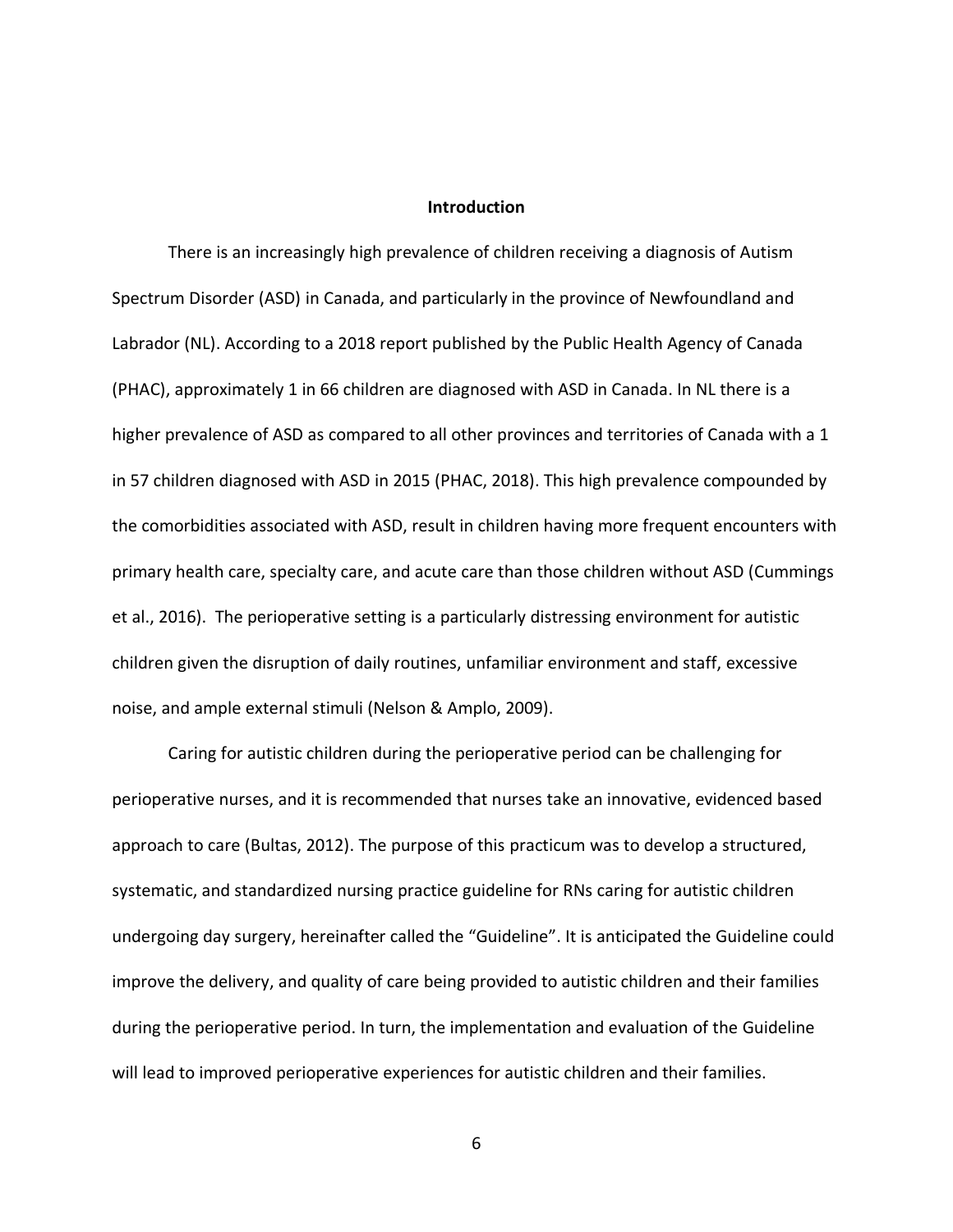#### **Purpose and Objectives**

<span id="page-6-0"></span>The overall goal for this practicum was to develop and appraise a nursing practice guideline for RNs to assist them when caring for the autistic child and their families undergoing day surgery. The key practicum objectives were:

- 1) Demonstrate the advanced nursing practice competencies of direct comprehensive care, optimizing the health system, research utilization, leadership and consultation and collaboration.
- 2) Develop a nursing practice guideline to guide decision-making of registered nurses caring for autistic children undergoing day surgery at the Janeway pre admission clinic.
- 3) Conduct a comprehensive literature review to identify best practice guidelines that have had positive effects on the behaviors of autistic children undergoing day surgery.
- 4) Conduct consultations with key informants to explore current best practice guidelines for autistic children undergoing day surgery.
- 5) Conduct an environmental scan of preadmission clinics to explore current best practice guidelines for autistic children undergoing day surgery.

#### **Overview of Methods**

<span id="page-6-1"></span>An integrative literature review was conducted to assess what is known about the topic of caring for autistic children undergoing day surgery, to identify evidence to justify the need for the development of a nursing practice guideline and to identify current best practice for this population. The literature review was completed in three drafts with each draft further reviewed and critiqued, and necessary changes made under the guidance of an appointed supervisor (Appendix A). Following the completion of the literature review, consultations were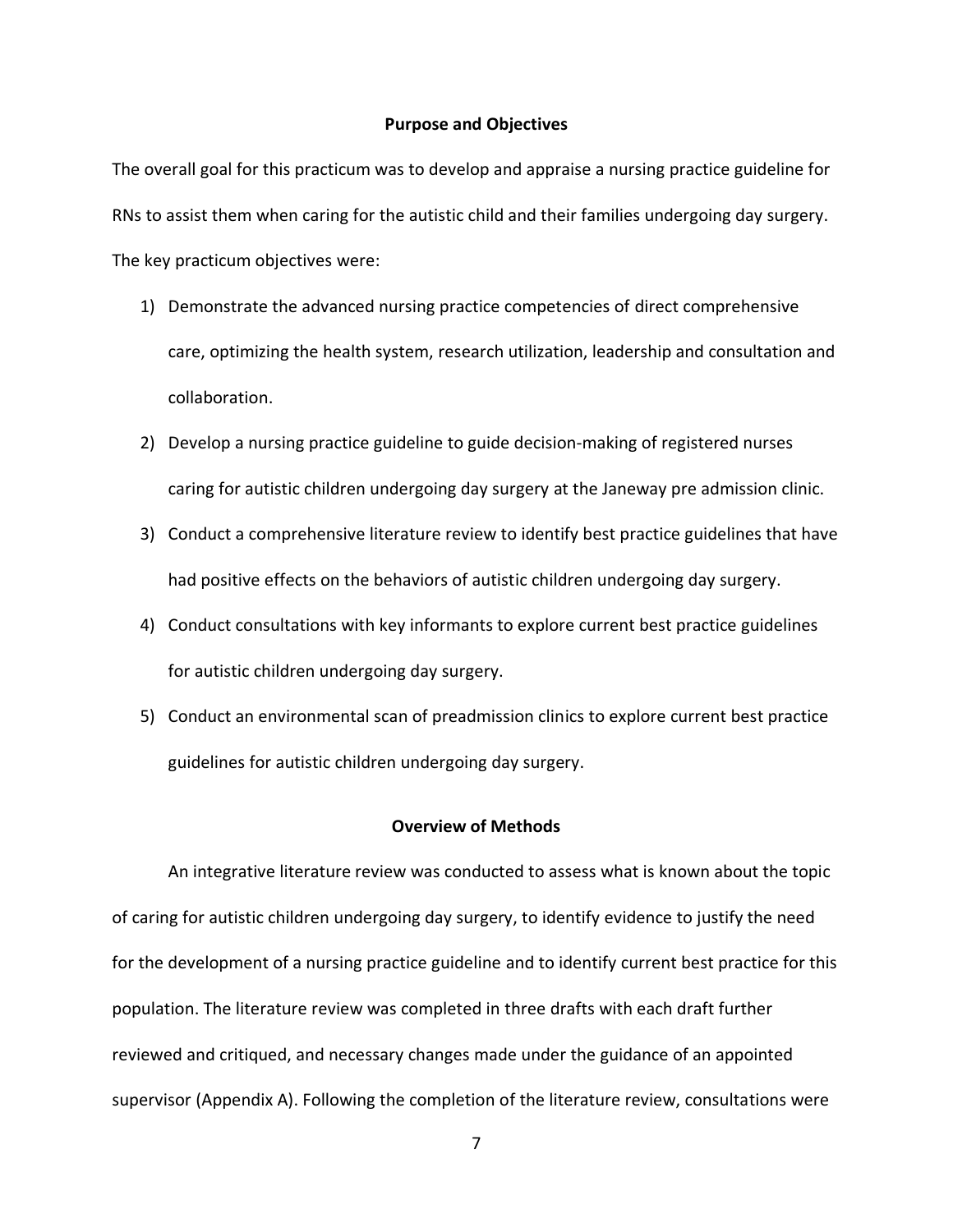conducted with key informants using a questionnaire containing a series of open-ended questions. The questionnaires were administered to the key informants via email or face to face interviews. Results of the questionnaires were analyzed and major themes identified amongst the responses of the consultants. A consultation report was then completed through three drafts, with each draft being reviewed by an appointed supervisor with the necessary changes made until the final draft was deemed satisfactory (Appendix B).

The next investigatory step involved an environmental scan. This scan consisted of a review of current provincial perioperative nursing practice guidelines and programs for specificity and applicability to children with ASD undergoing day surgery. The results of the environmental scan lead to the development of an environmental scan report, which was completed in three drafts with each draft receiving review by an appointed supervisor and necessary changes made until the final draft was deemed satisfactory (Appendix C).

### <span id="page-7-0"></span>**Summary of Literature Review**

The literature review confirmed the need to develop practice guidelines for perioperative RNs caring for this population and although limited research was available, there was adequate evidence to develop the content of the guideline. Key results identified by the integrative review of the literature included the alarmingly high prevalence and incidence of ASD amongst children in Canada, with the highest percentage of children with a new diagnosis of ASD residing in Newfoundland and Labrador. It was also clear that children with ASD are more likely to have frequent visits to the hospital given the comorbidities and complex medical management associated with their diagnosis (Benich et al., 2018). However, there are challenges associated with caring for autistic children undergoing day surgery including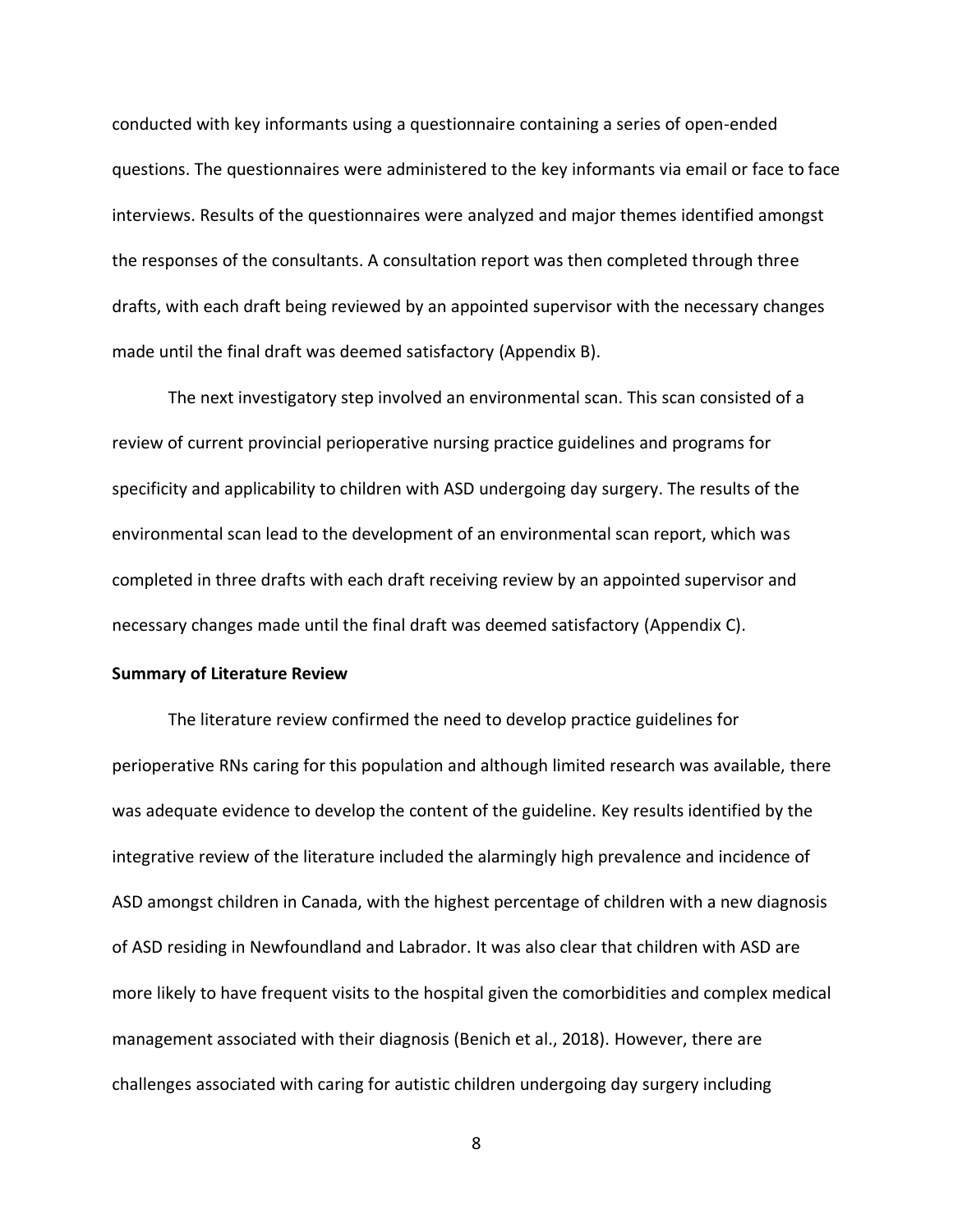maladaptive behaviors and negative responses to nursing care immediately prior to surgery (Gearner-Thompson & Tielsch-Goddard, 2013). Given the social, communication, sensory, and executive functioning difficulties experienced by autistic children, and the unpredictable disruption in routine, overwhelming external stimuli, and unfamiliarity of staff of the day surgery unit, the perioperative experience can be distressing for autistic children. The literature review confirmed that children diagnosed with ASD can have difficulty coping and complying with the perioperative nursing care required to prepare them for day surgery.

The literature review helped to identify several main themes that were taken into consideration when developing the practice guideline for perioperative RNs caring for autistic children undergoing day surgery. These themes include; greater parental involvement, the need for an individualized plan of care, maintenance of continuity and familiarity of staff, incorporation of visual learning strategies, and the need to modify the perioperative environments. Refer to Appendix B for the complete literature review and literature summary table utilized during the development of this practicum project. The following is a brief discussion of the main themes arising from the literature review.

Greater parental Involvement refers to acknowledging that the parents of the child are the experts in their care, and consulting with them to gather information about how best to interact with their child. Involving the parents or guardians in individualizing a plan of care can improve the quality of perioperative nursing care received by the child and their families (Benich et al., 2018). Individualized plans of care are important, as they serve as a way for all members of the healthcare team to be aware of the different needs of each child. Individualized plans of care are an effective method of providing care to autistic children,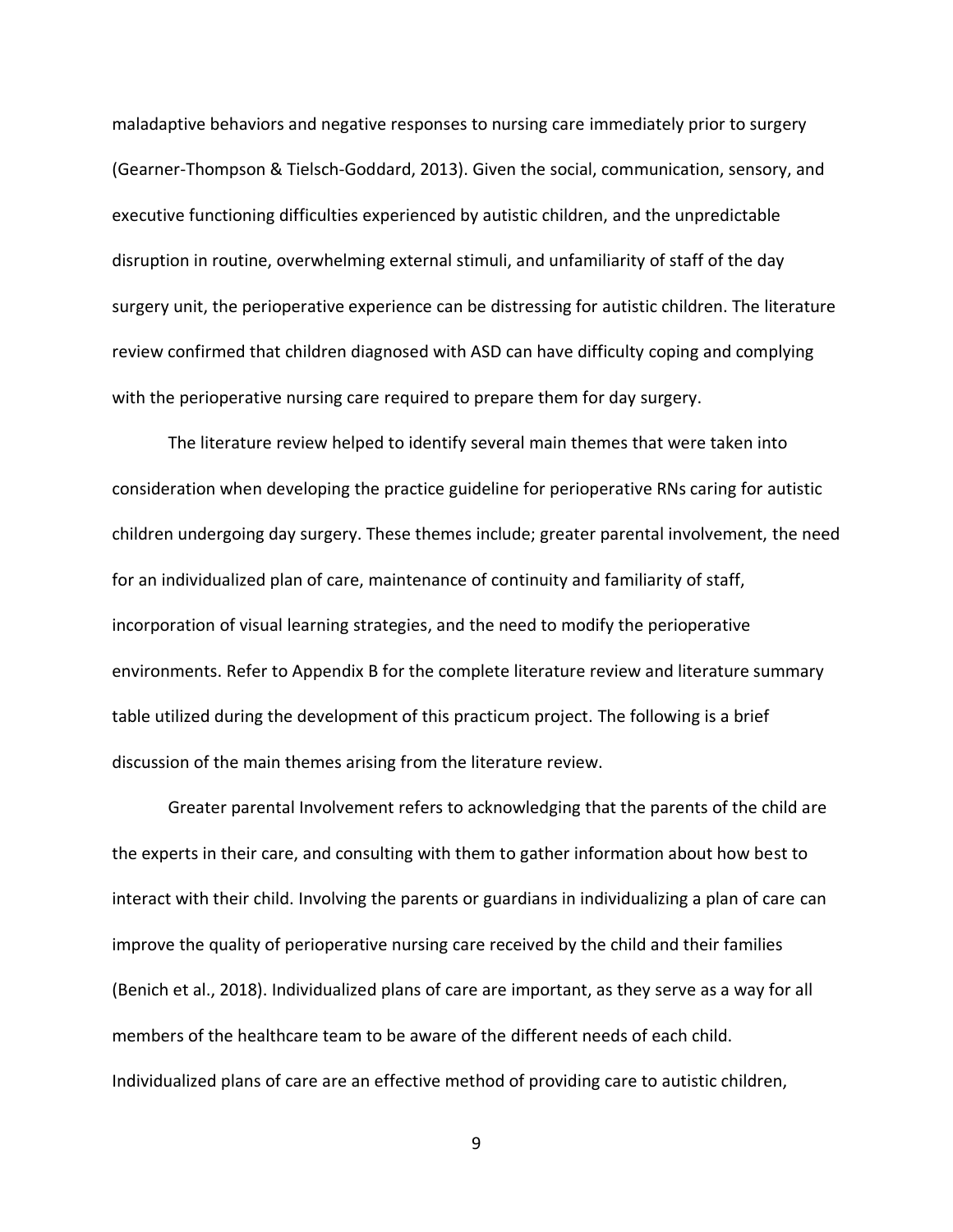especially when those plans included information provided by parents (Gearner Thompson and Tielsch-Goddard, 2013).

Continuity and familiarity of the perioperative staff will allow for a more positive experience for both the child and the parents. Lindberg, von Post, and Eriksson (2012) found that consistency in staff led to improved perioperative dialogues between nurses and families and eased distress for both parents and children. Another strategy to enhance the quality of nursing care is to incorporate learning strategies that include visual aids. Using visual aids is an effective method of communicating with autistic children who may have difficulties communicating verbally. It is imperative that nurses be aware of the communication style of preference for the child, and adjust their nursing care accordingly. Nelson and Amplo (2009) suggest that children on the autism spectrum may also require alternative methods of communication, such as breaking the perioperative process into individual steps that are supplemented with simple visual aids.

There is a need to modify the perioperative environment for autistic children because the busy, fast paced environment it is difficult for autistic children to adapt. Drake et al. (2012) found that the use of a "coping kit" could ease the distress and refocus the autistic child's mind and help them to have a positive response to nursing care immediately prior to surgery (i.e., distractive toys, activity sheets). Research also shows that it is necessary to modify the perioperative environmental and procedures when caring for autistic children. Environmental and procedural modifications should be a reflection of the information received from the parents and the nonverbal cues of the child. The evidence within the literature review supports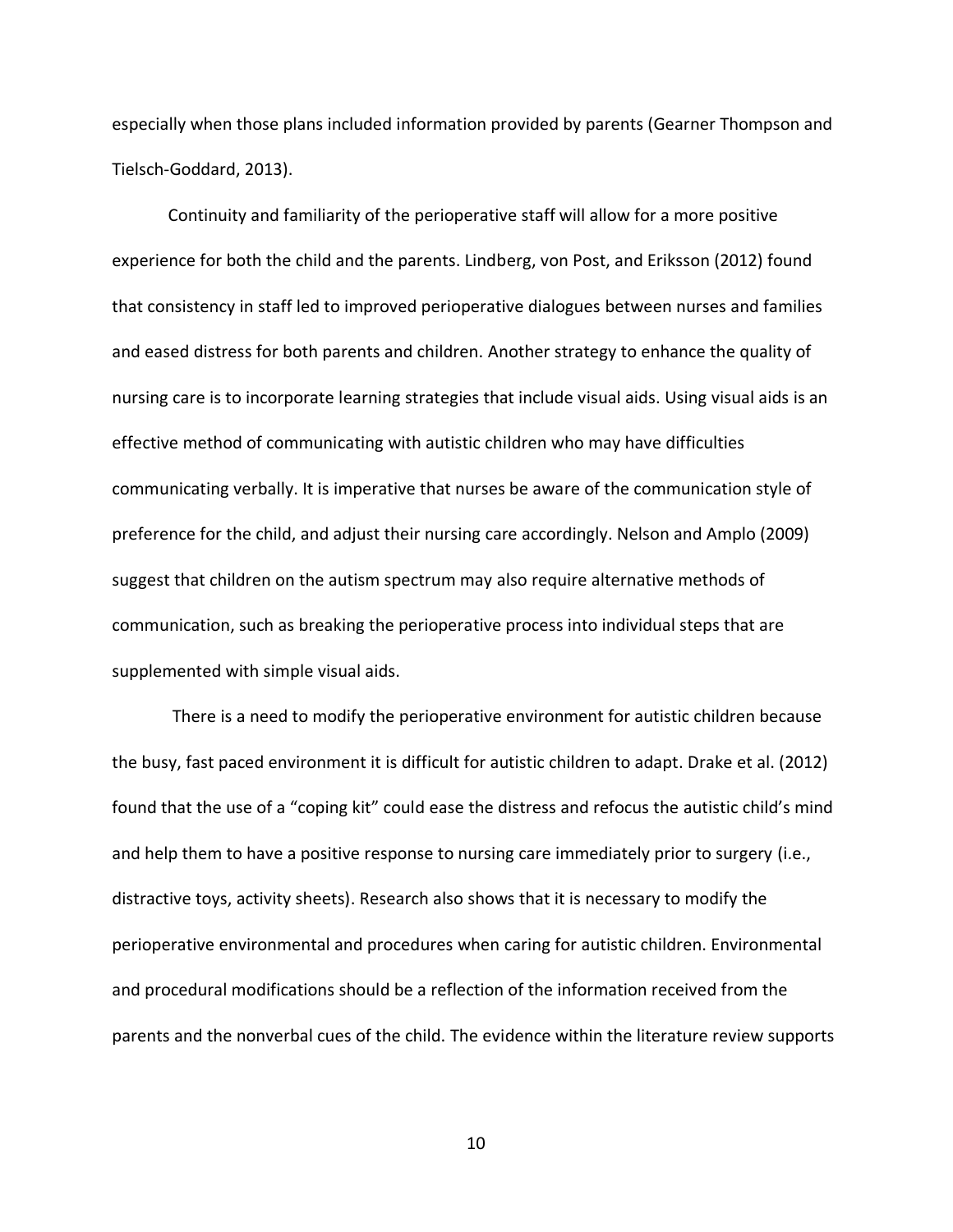the need for the development a nursing practice guideline that encourages an individualized plan of care with modification of the environment and procedures.

Through the completion of the integrative literature review, the "Appraisal of Guidelines for Research and Evaluation for Health Systems" (AGREE-HS Research Team, 2018; AGREE Enterprise, 2017) was identified as an appropriate tool to guide the development of the Guideline as well as appraise the quality and appropriateness of the guideline once it has been developed (Appendix D). As well, the Iowa Model (White & Spruce, 2015) was used as the theoretical framework for the development of this nursing practice guideline and to develop the implementation and evaluation plan for the guideline.

## <span id="page-10-0"></span>**Summary of Consultations**

All consultants supported the development of evidenced based practice guidelines for perioperative RNs caring for autistic children undergoing day surgery. The main themes arising from the consultations with perioperative pre-admission RNs, nurse managers and pediatric anesthesiologists included: the need for nurses to be familiar with the features and characteristics of ASD; the need to tailor nursing practice guidelines to meet the unique needs of this population, and the need to maintain clear lines of communication amongst all healthcare team members involved in the child's care on the day of surgery. As well, all participants reported that there is great value in consulting with the parents of autistic children prior to the development of a plan of care. Refer to Appendix C for a complete report of the data collected through consultations.

Unfortunately, all consultants identified either an absence of practice guidelines or insufficient practice guidelines to guide nursing practice when caring for this population.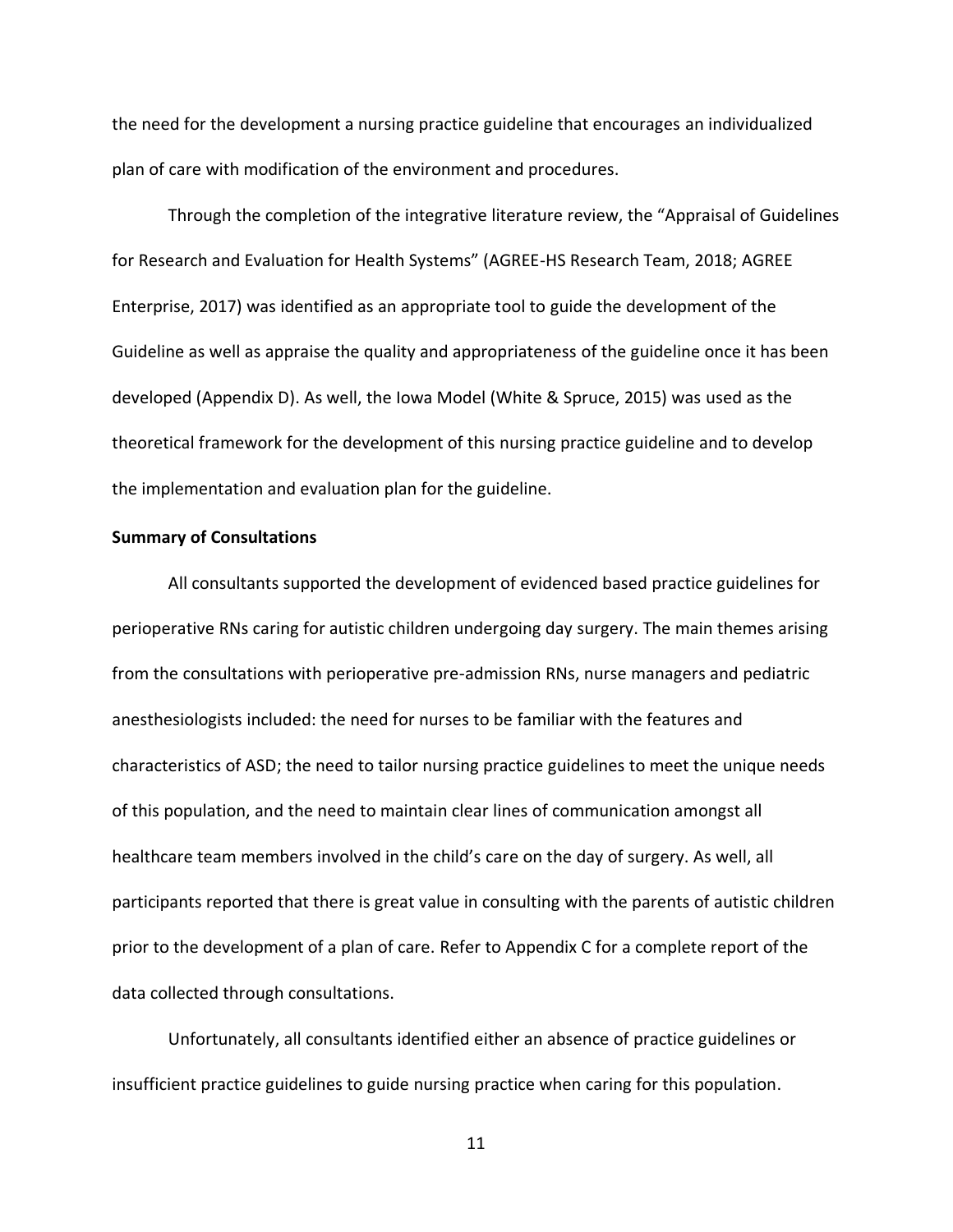Perioperative RNs outside of NL identified that practice guidelines are available and utilized those to provide training for healthcare personnel to better understand ASD and how to tailor their practice to meet the needs of this population. However, those practice guidelines are not available outside of the organization. Recommendations from key informants included developing a nursing practice guideline that is standardized yet versatile enough to allow for individualized plans of care for each autistic child preparing for day surgery.

#### <span id="page-11-0"></span>**Summary of Environmental Scan**

The environmental scan yielded key results that supported the development of nursing practice guidelines for perioperative RNs caring for autistic children undergoing day surgery. Based on the review of the websites of governing associations of Registered Nurses in Newfoundland and Labrador, Nova Scotia and PeriAnesthesia Registered Nurses of Canada, it was evident that there were no nursing practice guidelines and standards with exclusive language suggestive of caring for an autistic child undergoing day surgery. While there were general practice guidelines that could be applied to this population, such as conducting comprehensive nursing assessments, developing individualized plans of care, providing holistic care, and practicing inter-professional collaboration, there were no specific references to practice guidelines for RNs caring for this population.

Only one program was identified in the environmental scan that could be applied to guidelines for caring for this population, the Building Alliances for Autism Needs in Clinical Encounters (BALANCE) program that was developed and is being implemented at Atlantic Canada (BALANCE, 2019). An evaluation of the BALANCE program is available on the program's website, suggests that the program is highly sustainable and effective as evidenced by high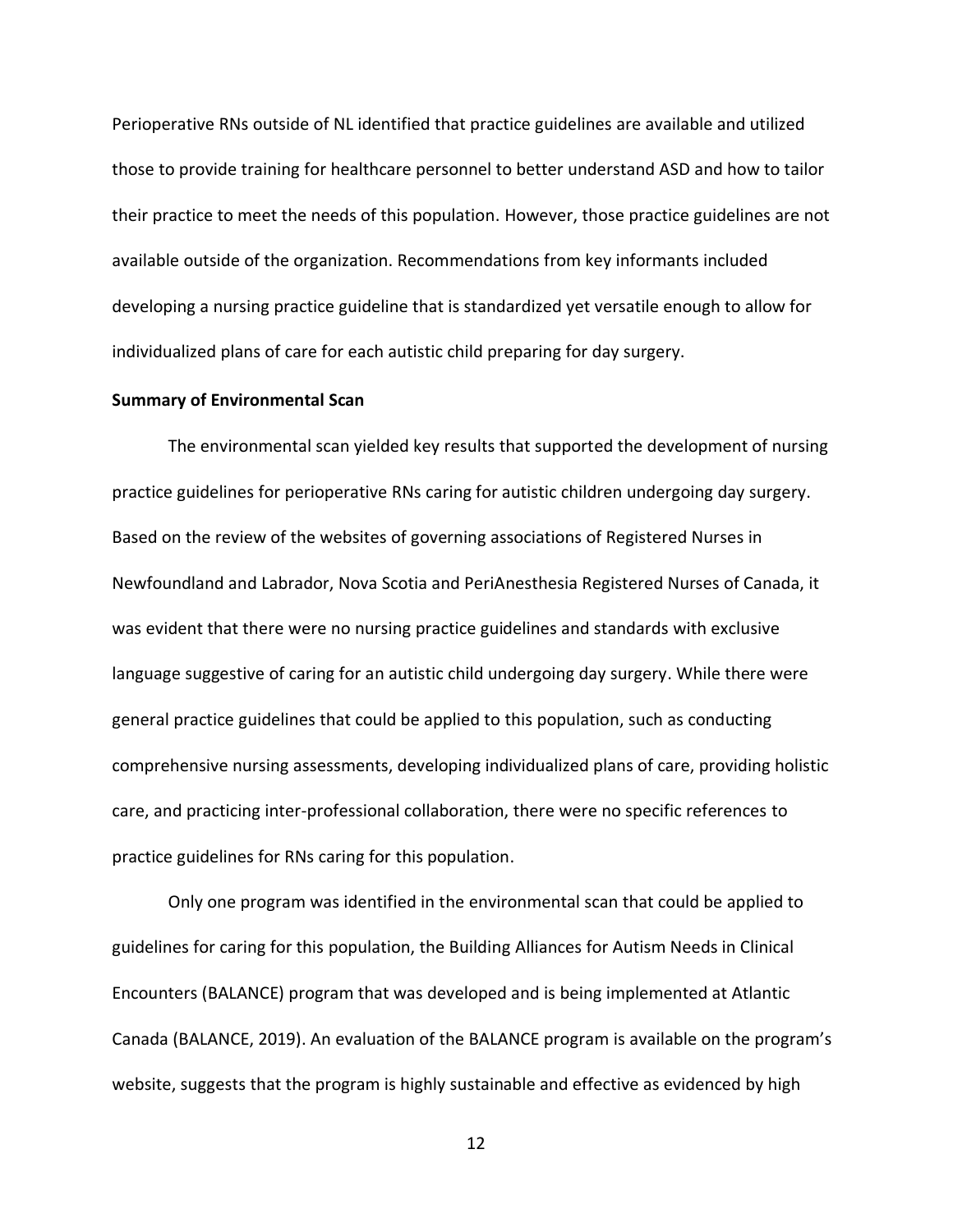ratings from staff members who have undergone the training modules and utilized the program in practice. Unfortunately, this program is not available outside of the organization. The findings of this environmental scan provided justification of the need to develop structured, systematic, and standardized nursing practice guidelines for perioperative RNs caring for autistic children undergoing day surgery. Refer to Appendix D for the complete report of the data collected during the environmental scan.

### **Guidelines for the Nursing Care of Autistic Children**

<span id="page-12-0"></span>The purpose of this Guideline is to provide RNs with evidence-based recommendations of foundational surgical day care for children with a diagnosis of autism spectrum disorder (ASD), with the intent to guide and improve the practices of the perioperative RN. The scope of the Guideline developed for this practicum project includes effective assessment and management of the autistic child throughout each step of the perioperative process including: check in; assessment; preoperative care; entering the operating room; post op care and preparing for discharge home. The Guideline is inclusive of nursing practice recommendations based on the results of an integrative review of the literature, consultations with key stakeholders and an environmental scan. The Guideline is divided into three major themes with practice recommendations falling within each of these themes. The following is a brief discussion of the major themes of the Guideline including: (1) continuity of care, (2) environmental modifications, and (3) procedural modifications. Refer to Appendix A for a complete copy of the Guideline.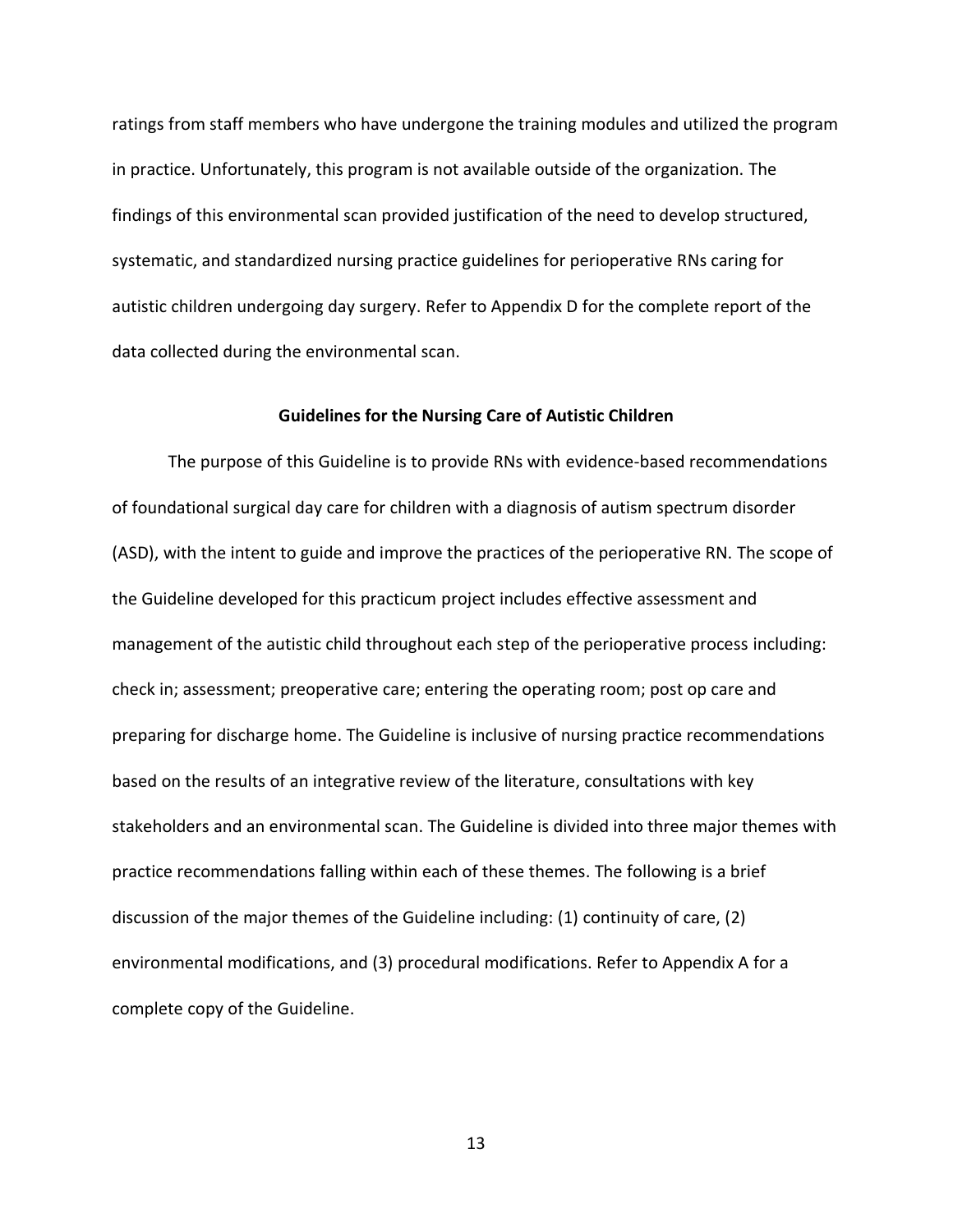#### <span id="page-13-0"></span>**Continuity and Familiarity of Care**

Continuity of care refers to appreciating the value of parental expertise and suggests that perioperative RNs utilize the information provided by the parents / guardians to modify their practice to meet the needs of the child. Consulting with the parents can help RNs to identify the child's preferred communication techniques, recognize behavioral signs of distress, identify sensory preferences and collect other important information specific to the child that can be used to individualize care (Gearner Thompson & Tielsch-Goddard, 2013; Nelson & Amplo, 2009). The Guideline recommends using "My Perioperative Passport" as one approach to help RNs individualize the plan of care for each child. The information collected in the passport can be used to support the child's care as they pass through the different phases of day surgery from admission to recovery. The passport collects information from the parents that can aid in the delivery of effective, individualized nursing care and create a positive perioperative experience for both the child and the parent.

Familiarity with the staff of the day surgery unit can help to alleviate distress for children and all those involved. In an effort to create familiarity, evidence supports one RN being assigned to the child throughout the perioperative process. Perioperative dialogues between RNs, children and their families were well established when a familiar face followed them throughout the perioperative process. Having a perioperative RN who is familiar to both the child and parent/guardian, can reduce anxiety and improve cooperation (Lindberg, von Post, & Eriksson, 2012). Creating a comforting perioperative environment for the child stems from limiting the number of new healthcare personnel the child encounters during their visit (Benich et al., 2018). Consulting with parents to ensure continuity of care and being familiar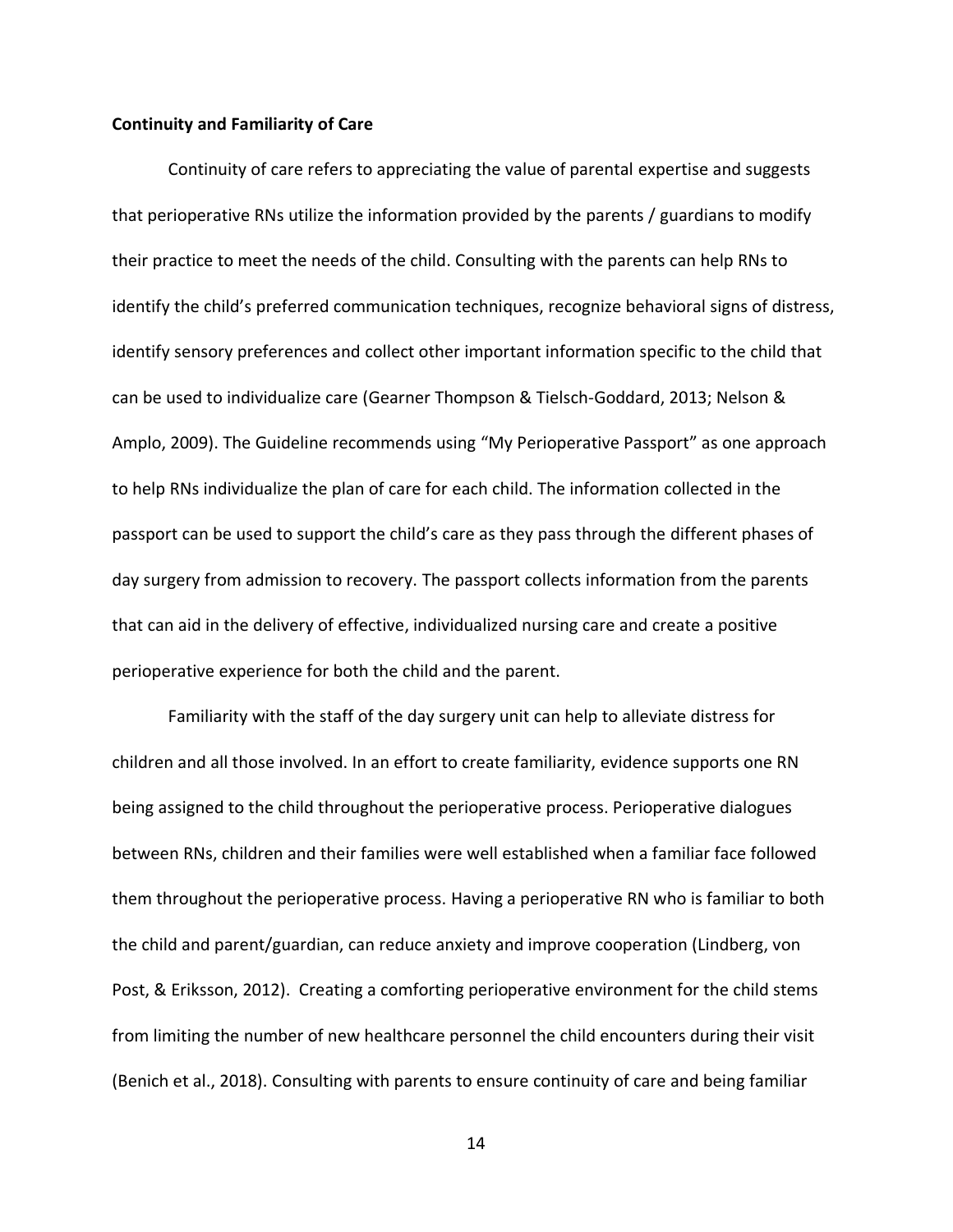with the perioperative RNs staff during the perioperative period can reduce anxiety and improve cooperative behaviors in the autistic child.

### <span id="page-14-0"></span>**Environmental Modifications**

The day surgery department is incredibly fast paced, busy, noisy, and can lead to autistic children feeling overwhelmed and experiencing stimulus overload. Nelson and Amplo (2009) and Short and Calder (2013), suggests that autistic children be separated from the chaos of the day surgery department to a room where they are exposed to limited auditory stimuli and greater amounts of visual stimuli. These environmental modifications can help autistic children to keep their minds busy, so that their focus will be diverted away from the perioperative processes that they are about to experience.

A designated room or space for autistic children is warranted to reduce the stress associated with the perioperative environment. As well, autistic children should be slowly introduced to one piece of medical equipment at a time over several minutes e.g. the stethoscope, the blood pressure cuff, and finally the thermometer. Approaching the child with several pieces of equipment at the same time, that require excessive tactile stimulus can be very distressing and cause them to feel overwhelmed. In an effort to provide more visual stimuli to help distract the autistic child during care, RNs are encouraged to implement a "Coping Kit" upon arrival to the day surgery department.

A "Coping Kit" includes items or toys that are used as distractors for autistic children leading up to their day surgery procedure. They could be personal toys the child brings from. home. The items are placed in a clear bag, given to each child upon registration at the day surgery department, and returned to the parents or front desk prior to discharge. If items are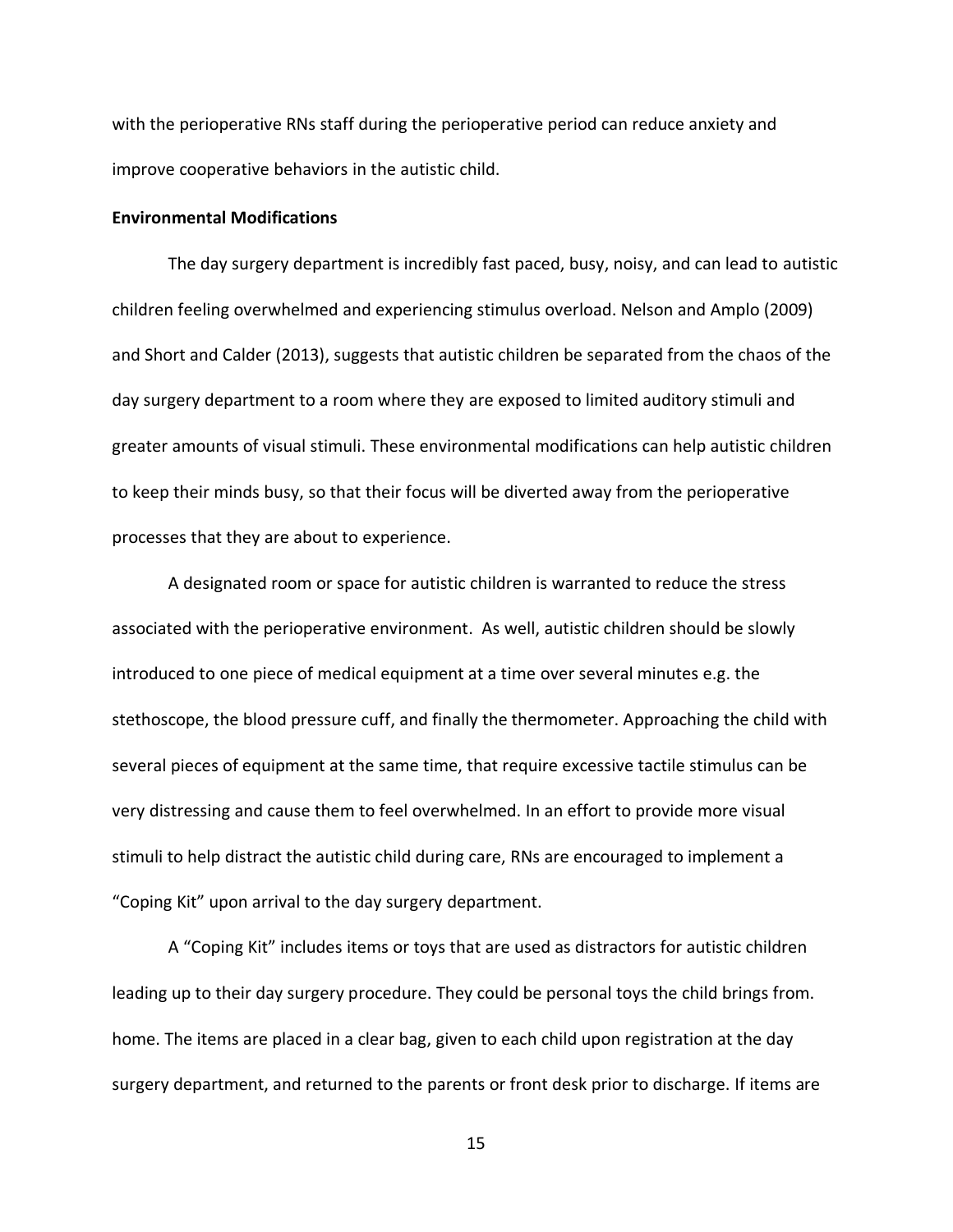provided by the agency they should disposable or disinfected as per agency policy following each use. The contents of the coping kit could include such items as: a. personal toy, a stretchy resistant band; a plastic kaleidoscope; Rubik's Cube; stress ball; activity sheets, jig saw puzzles, coloring books, washable markers or crayons. The items are intended to be used at the child's discretion as often or as little as they would like during their time at the perioperative department. The RN assigned to care for the child should encourage both the child and the family members to engage in the activities in the Coping Kit if provided.

## <span id="page-15-0"></span>**Procedural Modifications**

Procedural modifications include changes to the usual day surgery procedures that can help children adapt to the perioperative processes. The literature suggests and key informants agree, that the rules and regulations surrounding the perioperative department should be flexible enough to best meet the individual needs of autistic children. Positive perioperative experiences have been linked to procedural modifications such as introducing strategies to reduce wait times, and subsequently fasting times. These procedural modifications have been shown to result in children experiencing less disruption in their normal routines which have been linked to more positive perioperative experiences (Benich et al., 2018; Delaney et al., 2015).

Effective perioperative planning involves organizing the day surgery list in such a way as to accommodate the needs of autistic children, including speeding them through the process as quickly and safely as possible (Gearner Thompson and Tielsch- Goddard, 2013; Nelson and Amplo, 2009). As well, allowing parental presence throughout each step of the perioperative process has been suggested by key stakeholders, as necessary to alleviate the distress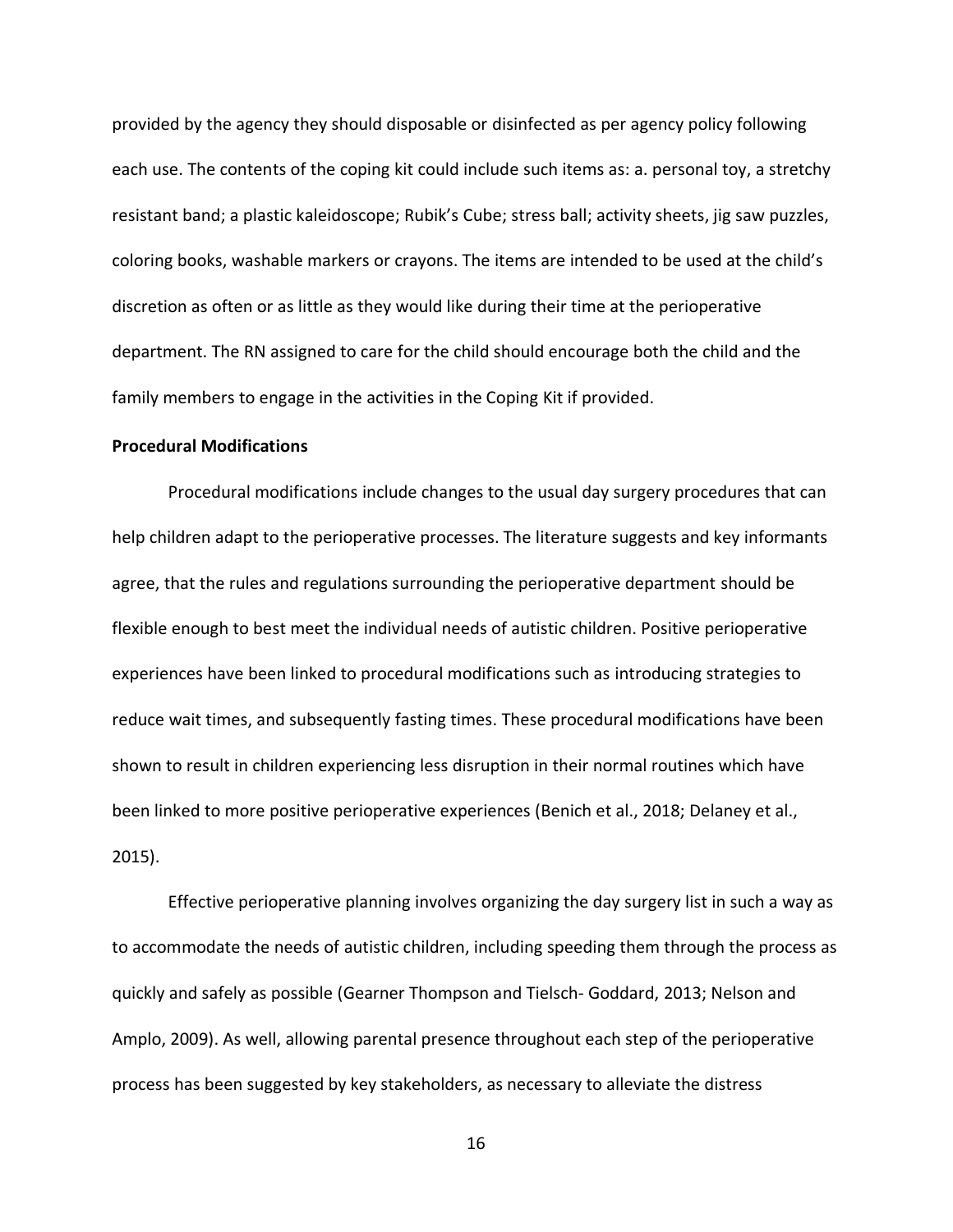experienced by the child. These procedural modifications are simple small steps that can have a major impact on the perioperative experience for autistic children and their families.

Another procedural modification that can be made to the day surgery procedure includes using visual aids to educate the child and family. Visual aids such as a check list with reward stickers for successfully completing each step of the perioperative process provides the child with a focus and a definitive end to the process. Research confirms that children with autism respond best to visual aids. Such methods have led to improved behaviors, increased cooperation, and reduced anxiety related to the perioperative process. The visualization tool developed for this project "My Surgery Day!" is a rather simple solution to an otherwise distressing situation. The tool provides a visual check list with reward stickers to show the successful completion of each step of the process. The child receives the completed check list to take home upon discharge. Research shows that visual symbols or tools are not only an efficient communication tool in the perioperative setting, but are also a highly feasible and cost-effective method that could be utilized regularly by nurses in any day surgery department (Vaz, 2013).

#### **Development and Appraisal of the Guideline**

<span id="page-16-0"></span>The Appraisal of Guidelines for Research and Evaluation Instrument (AGREE II) was used to develop and appraise the Guideline developed for this practicum. AGREE II provides a structured, systematic and standardized methodological framework for developing a practice guideline and assessing the quality of that guideline. Following the AGREE II framework helped to create a structured Guideline with specific items including: (1) the health topic or challenge, (2) participants, (3) methods, (4) recommendations, and (5) implementation. The Guideline was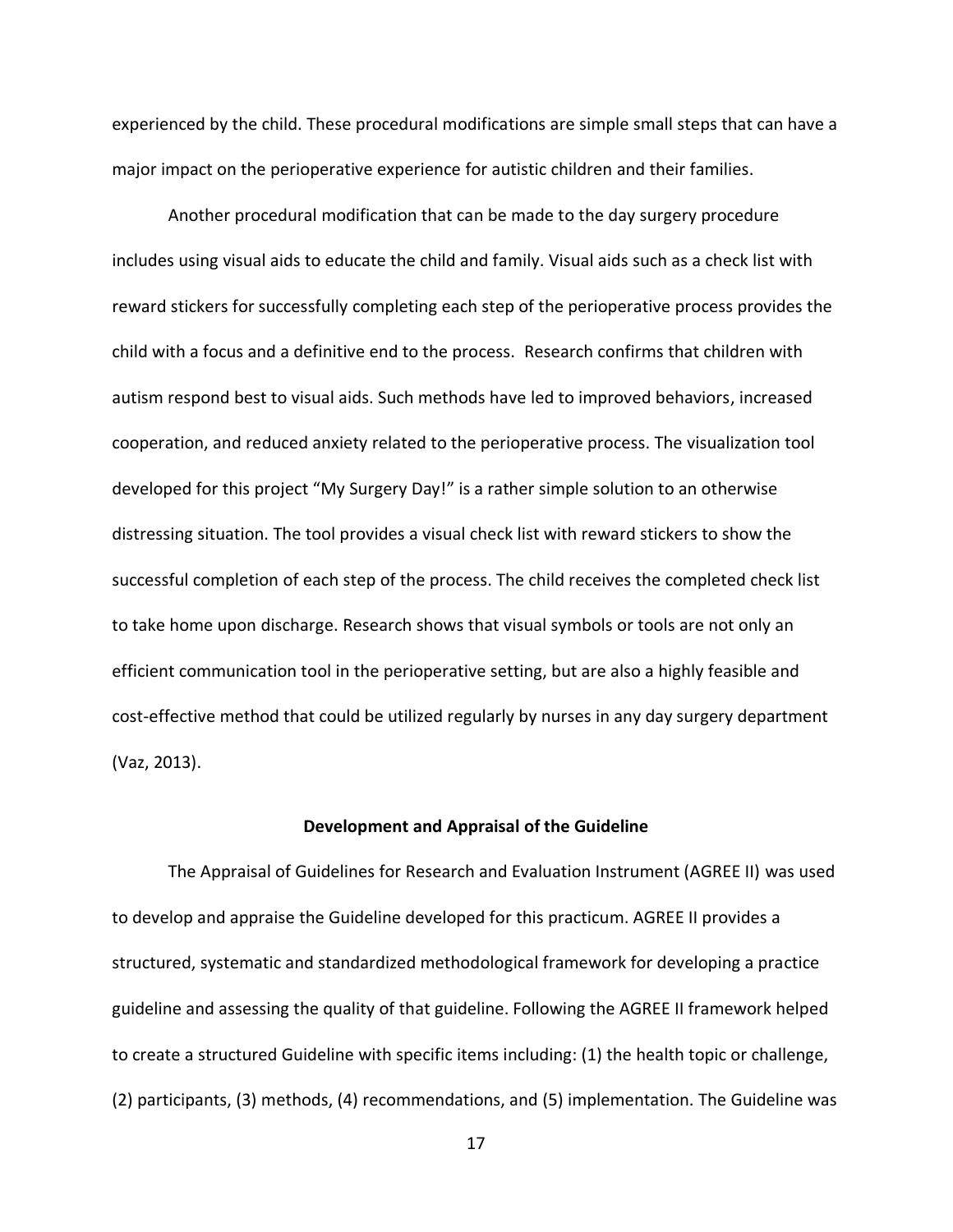further standardized by identifying specific criteria for each item e.g. the health challenge was the nursing care of autistic children and their families undergoing day surgery.

The AGREE II is also designed to appraise practice guidelines and assist the appraiser with determining the rigor and transparency of the guideline. The AGREE II not only provided a standard methodological process for appraising the Guideline developed for this practicum, it also helped to assess the quality of the guideline and how information should be presented. The AGREE II considers twenty-three questions under six domains that are rated using a 7-point scale with seven being the highest quality rating. Based on the overall ratings and quality of the guideline, the guideline will either be recommended for use or for revision. The AGREE II was used by the author to appraise the Guideline and the on line assessment report is presented in Appendix E. Based on the AGREE-II appraisal, the Guidelines was recommended for practice, but it is recognized that the Guideline would require agency approval and the development of a detailed implementation and evaluation plan. That plan would include key informants conducting their own appraisals of the Guideline using the AGREE-II tool. The following is a brief discussion of the findings from this Author's appraisal report of the Guideline.

#### <span id="page-17-0"></span>**Scope, Purpose and Target Population**

The first domain of the AGREE II examines information pertaining to the scope, purpose, and target population. The Guideline rated high in this domain with a score of 16 out of a possible 21 points. The objectives and the health question answered by these guidelines are specifically described and easily identified. As well, the target population is clearly defined as the perioperative RNs.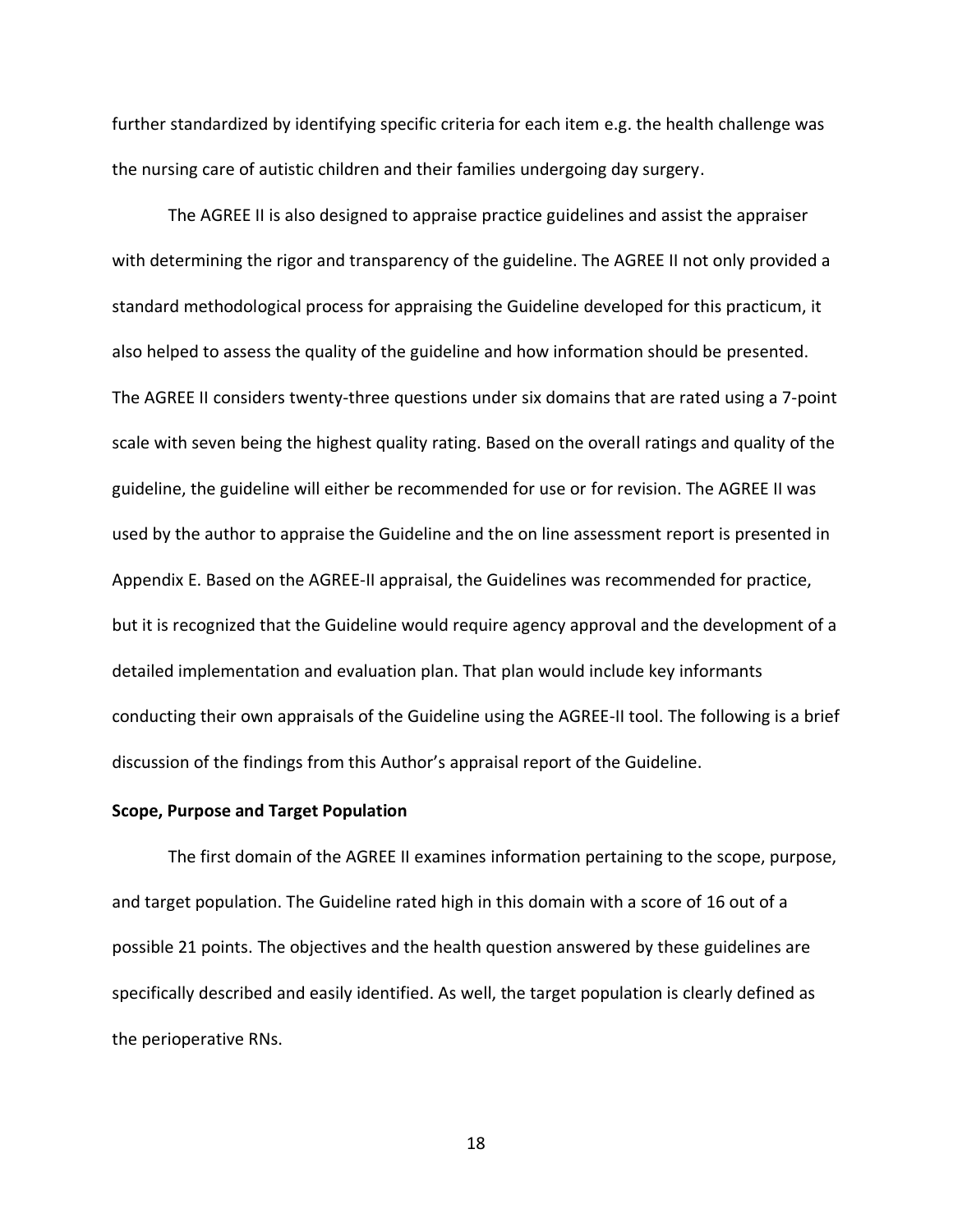### <span id="page-18-0"></span>**Stakeholder Involvement**

The second domain of the AGREE II considers stakeholder involvement during the development of the guideline. The ratings within this domain reflect identification of the key stakeholders and the representation of their views within the development of the guideline. The Guideline rate high in this domain with 19 out of a possible 21 points. This would indicate that key stakeholders did influence the development of the Guideline and the content of the Guide incorporated information from consultations with key stakeholders.

### <span id="page-18-1"></span>**Rigor of Development**

The third domain of appraisal refers to the rigor of the development of the guideline. In other words, this domain considers how the evidence that supported and led to the development of the guideline was collected and synthesized, as well as the methodology used to formulate recommendations. The Guideline was rated as moderately well on the scale (i.e., 39 out of a possible 56 points). This would indicate that the methodologies for data collection in the literature review, environmental scan and consultations were systematic and clearly described.

### <span id="page-18-2"></span>**Clarity of Presentation**

The fourth domain of AGREE II considers the clarity of presentation of the guideline. This particular domain focuses on the language, structure, and formatting of the guideline when it is presented to an audience. The guidelines within the learning module score high in this domain (i.e., 19 out of a possible 21 points). The language used in the recommendations presented in the Guideline is clear and easily recognized by the audience. The formatting of the Guideline followed APA format as well as included the content recommendation by AGREE II.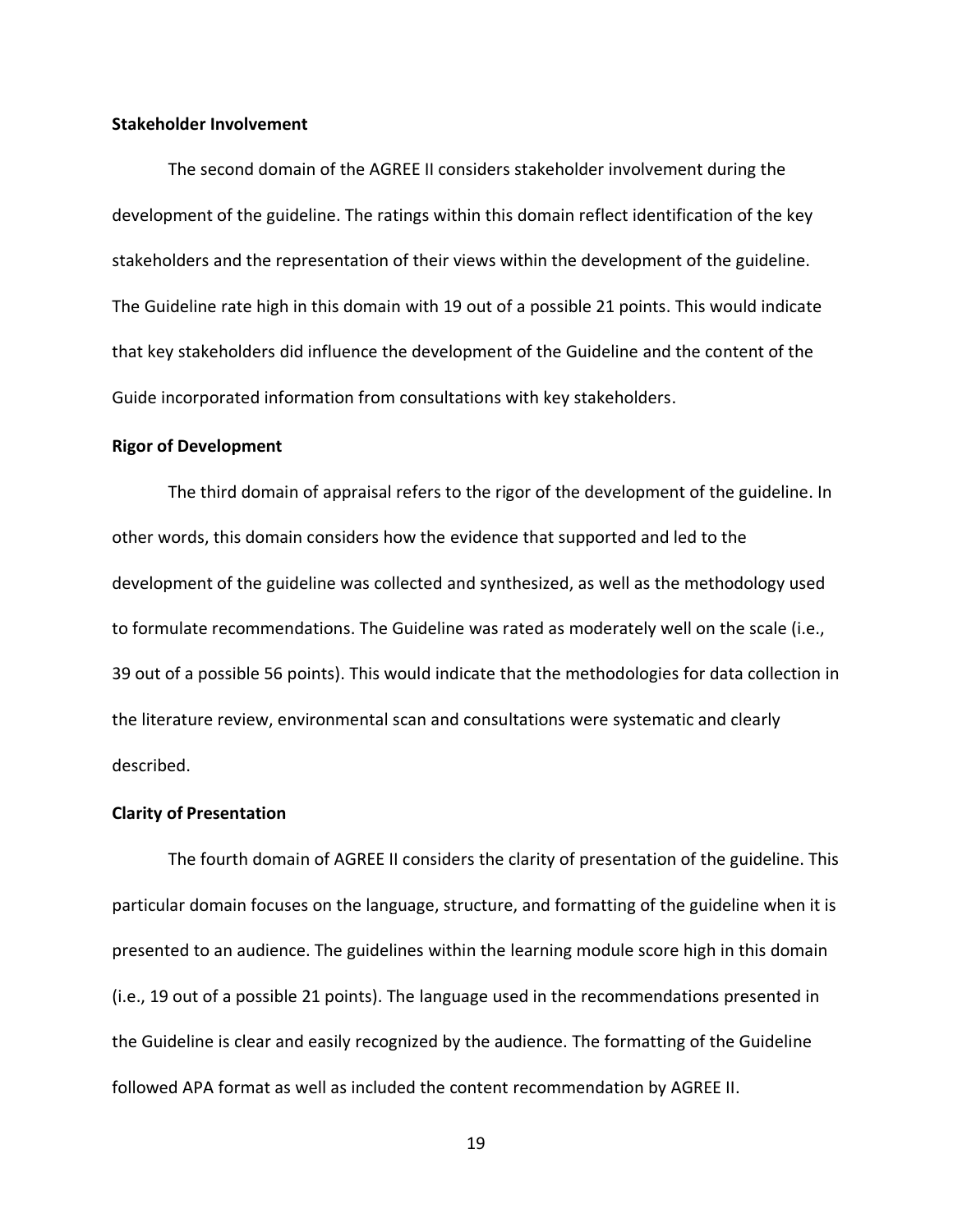#### <span id="page-19-0"></span>**Applicability**

The fifth domain of this instrument refers to applicability of the guideline. This domain refers to how well the barriers and facilitators to implementation of the guideline are identified and described. The guidelines in the learning module rate moderately well in this domain (i.e., 19 out of a possible 28 points). While the facilitators and barriers to the guidelines have been identified, there is no mention of monitoring or auditing criteria at present.

### <span id="page-19-1"></span>**Editorial Independence**

The sixth domain of the AGREE II instrument refers to editorial independence, that is, consideration of competing views of interest of funding bodies. This domain does not apply to the Guideline at this time, because there were no funding bodies and only the author and supervisor were involved in the development of the Guideline, therefore the rating for this domain is low (i.e., 2 out of a possible 14 points). This domain score will change once the organization reviews and approves the Guideline for practice.

## **Overall Quality**

The overall quality of the Guideline was determined to be five out of seven, given the high ratings in the majority of the domains listed above. A rating of 5 indicates that not all criteria have been met, primarily related to the need for the Guideline to be reviewed and evaluated by the organization. This limitation will be addressed further in the plan for implementation and evaluation of the Guide. Based on the domain assessment ratings and the quality assessment rating, it can be concluded that the Guideline could be recommended for use once appraised and approved by the organization. A full discussion of the findings for the author's appraisal of the guideline is presented in to Appendix E.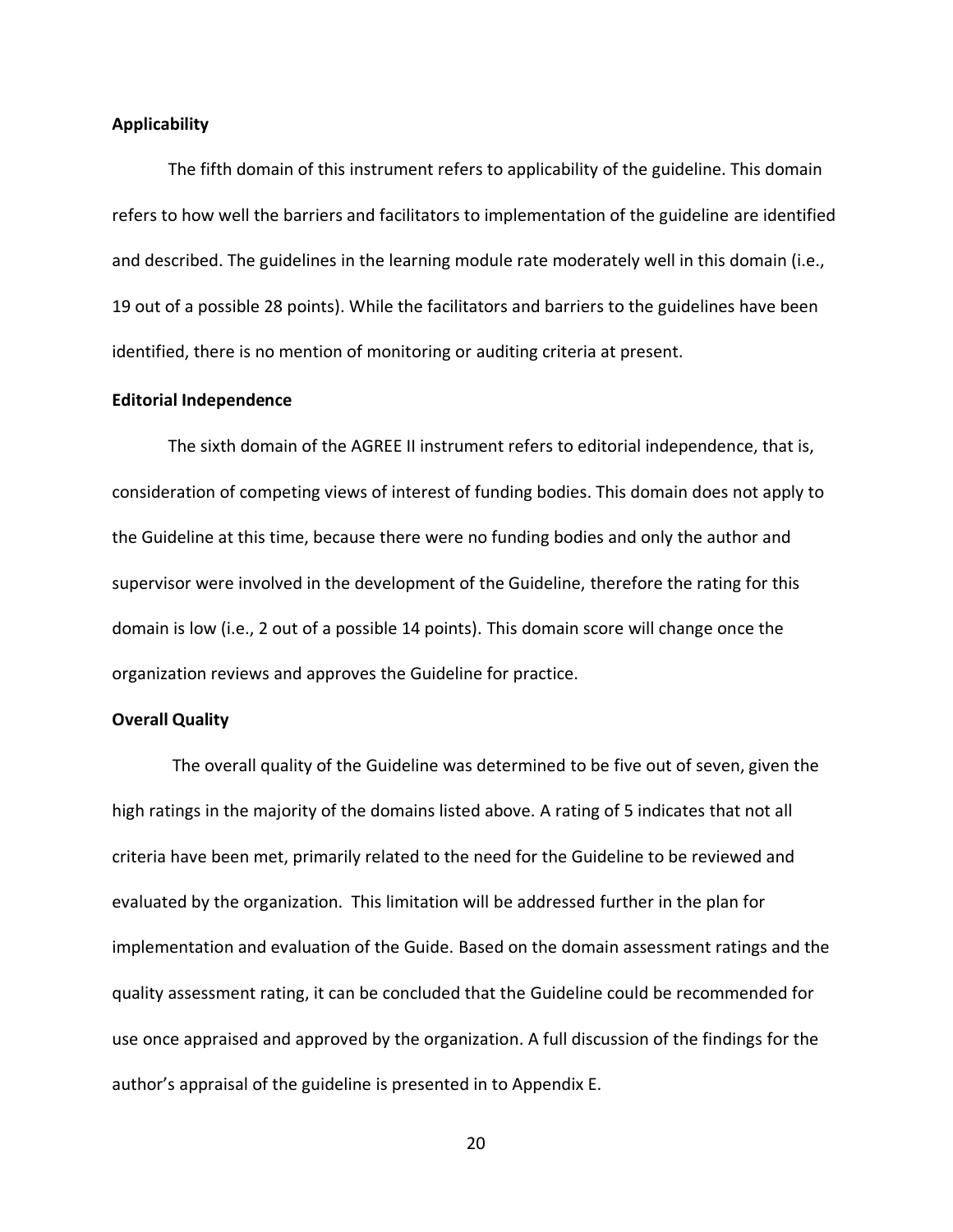#### **Advanced Practice Competencies**

<span id="page-20-0"></span>The following is a discussion of the advanced practice competencies achieved during this practicum including: direct comprehensive care, optimizing the health system, education, research utilization, leadership, consultation and collaboration, continuing competence (CNA, 2019).

### <span id="page-20-1"></span>**Direct Comprehensive Care**

According to the Canadian Nurses Association (2019), direct comprehensive care involves taking a holistic approach to a specialized area of nursing. The completion of this practicum has allowed me to demonstrate my ability to integrate nursing theory, research, grey literature, and personal nursing knowledge through the development of an integrative literature review, an environmental scan report, and a consultation report. The completion of the activities and reports involved in the development of this practicum have enabled me to identify, plan, and assess the trends and patterns of data that contribute to the development of learning resources inclusive of nursing practice guidelines. The development of this Guideline has allowed me to identify and analyze the complex interactions between determinants of health and the lived experiences of autistic children undergoing day surgery and their families. These same advanced practice nursing skills contribute to the appraisal of the proposed nursing practice guidelines using the AGREE II instrument.

### **Optimizing Health System**

The optimizing health system competency proposed by the Canadian Nurses Association (2019) has been demonstrated through the completion of this practicum project. I have consulted and collaborated with various health-care professionals throughout the development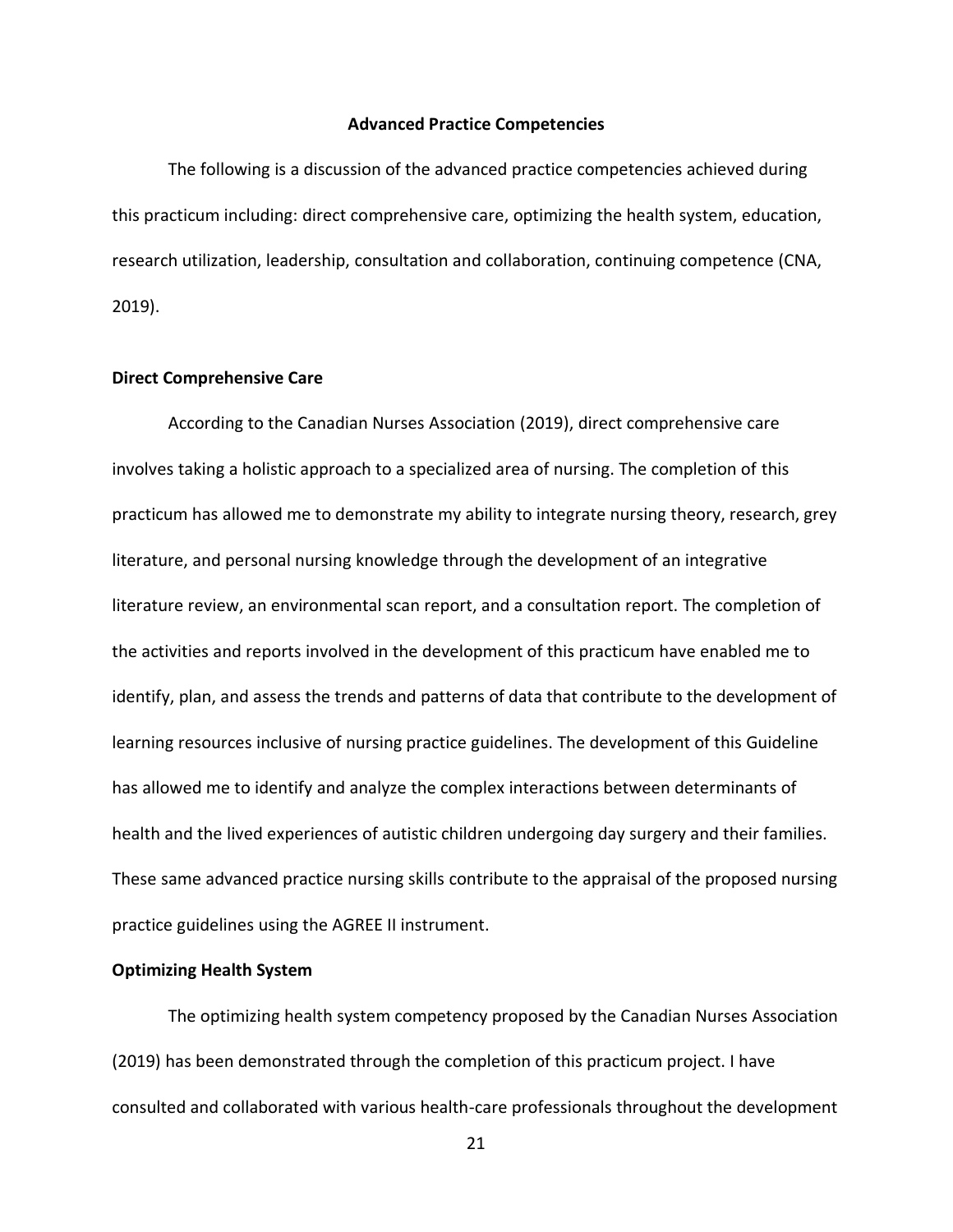of the Guideline, as well as the appraisal and evaluation of the Guideline. The completion of the literature review and environmental scan allowed me to not only identify gaps in access to guidelines for perioperative nursing practicing in Newfoundland and Labrador, but also within Canada. The Guideline developed for this practicum project proposes strategies that could fill those gaps by providing access to current, high quality guidelines for RNs caring for autistic children and their families undergoing day surgery.

#### **Education**

The Canadian Nurses Association (2019) proposes that advanced practicing nurses be committed to professional growth and learning, and encouraging those same attributes in our patient population. This practicum has allowed me to develop and plan for implementation of a practice Guideline that will serve as a learning resource for perioperative nurses and autistic children and their families. The development of the Guideline has increased my professional knowledge and growth since the early phases of the practicum courses, and that learning has continued as I seek feedback and evaluation of the Guideline from the organization. As well, presenting the Guideline to the organization will contribute to the knowledge and growth of the perioperative RNs caring for autistic children.

## <span id="page-21-0"></span>**Research Utilization**

The Canadian Nurses Association (2019) proposes that advanced practice nursing should involve not only the identification of research but the utilization of that research to improve practice. The development of this practicum project has allowed me to demonstrate my ability to appraise, synthesize, apply, and disseminate current research as evidenced by the completion of an integrative literature review and an environmental scan. As well,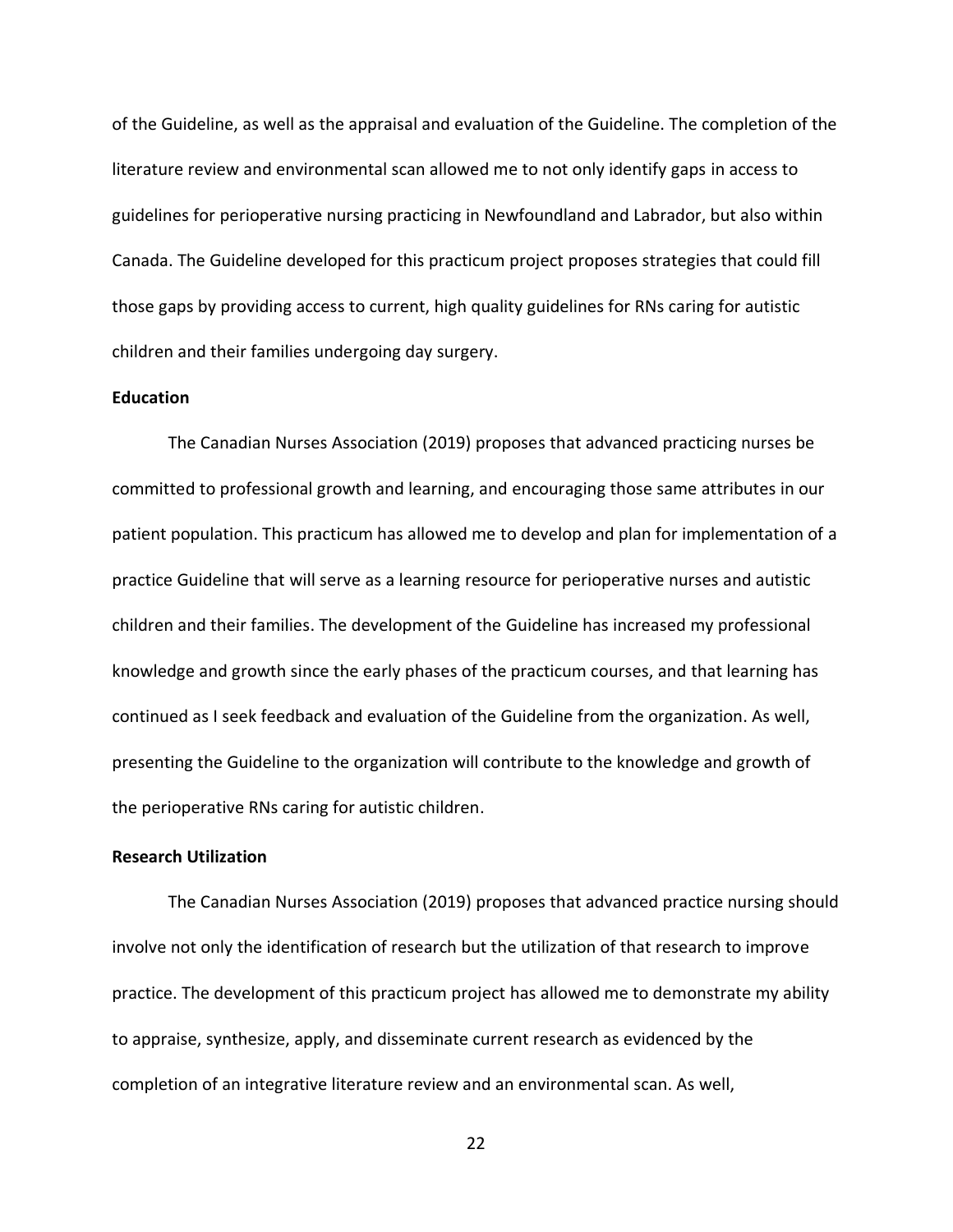consultations with identified key informants has allowed me to conduct qualitative research, manage, and analyze the findings into a consultation report. The utilization of the research conducted and identified within this practicum has aided in the development and appraisal of nursing practice guidelines that are designed to enhance perioperative nursing practice with autistic children. These research skills will be carried through and strengthened throughout the further dissemination of the Guideline.

#### <span id="page-22-0"></span>**Leadership**

The advanced practice nursing competency of leadership involves not only assuming the role of a leader, but also acting as a change agent in practice (Canadian Nurses Association, 2019). I have demonstrated the role of both a leader and a change agent through my discussions with consultants regarding the purpose of the proposed practicum, and explaining how their opinions would be of benefit to the development of a nursing practice guideline. The overall practicum project has allowed me to serve as an advocate for change to improve and optimize the current perioperative nursing care being received by autistic children and their families undergoing day surgery.

#### <span id="page-22-1"></span>**Consultation and Collaboration**

The advanced practice nursing competency of consultation and collaboration involves the demonstration of effective communication amongst healthcare professionals for the betterment of the patient (Canadian Nurses Association, 2019). The activities and reports completed during this practicum have allowed me to consult and collaborate with healthcare professionals to better the care of autistic children and their families by gaining information that has supported the development of the Guideline. Effective consultation and collaboration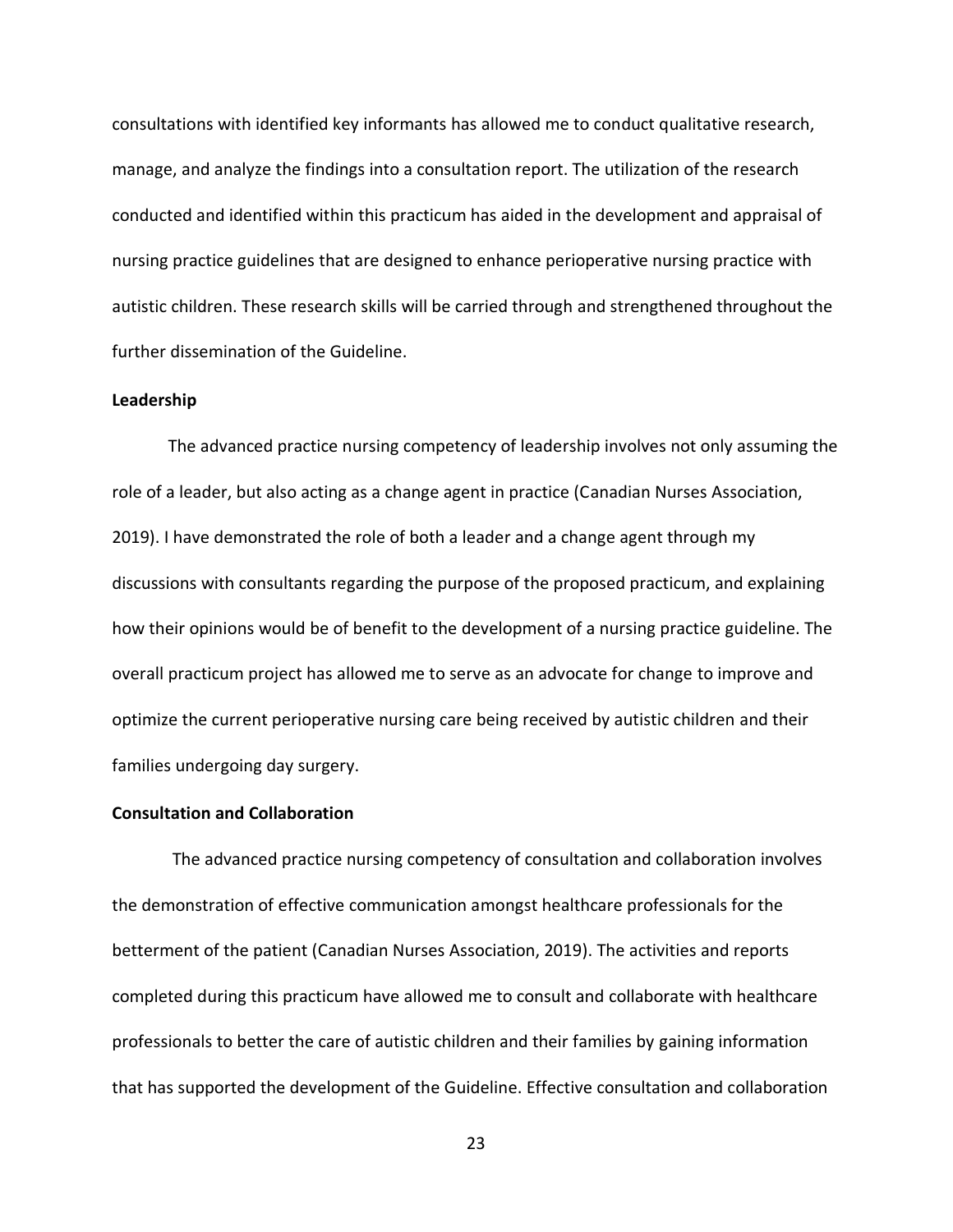with key stakeholders, served as an important component in the development of the Guideline to improve the outcomes and experience of autistic children and their families undergoing day surgery at the Janeway.

#### **Continuing Competence**

All advanced practice nurses are required to maintain their competence through participating in educational and professional development (CNA, 2019). The completion of this this practicum has allowed me to continue to expand my knowledge, learning, and development through completing literature reviews, conducting environmental scans, and key stakeholder consultations on the needs of this population. As well, developing the Guideline has enhanced my understanding of the nursing care needs of this population and improved my competence as a perioperative nurse to care for autistic children undergoing day surgery.

### <span id="page-23-0"></span>**Implementation Plan for the Guide**

Once the Guideline has been approved by the organization, the Divisional Manager in collaboration with the Nurse Educator could deliver key messages from the Guideline by providing copies of the Guideline, including copies of the "My Sticker Day Chart" and "My Perioperative Passport" on the unit and conducting four 15-minute information sessions with all RNs (two sessions on each side of the shift). During those sessions the Nurse Educator will briefly present the evidence used to develop the Guideline and the recommendations arising from the Guideline. A demonstration of how to utilize the components of the Guideline in everyday nursing practice will be presented. Keeping attendance records of the sessions will ensure all RNs received the information. At the end of the information sessions the RNs will have the opportunity to provide feedback on the Guideline.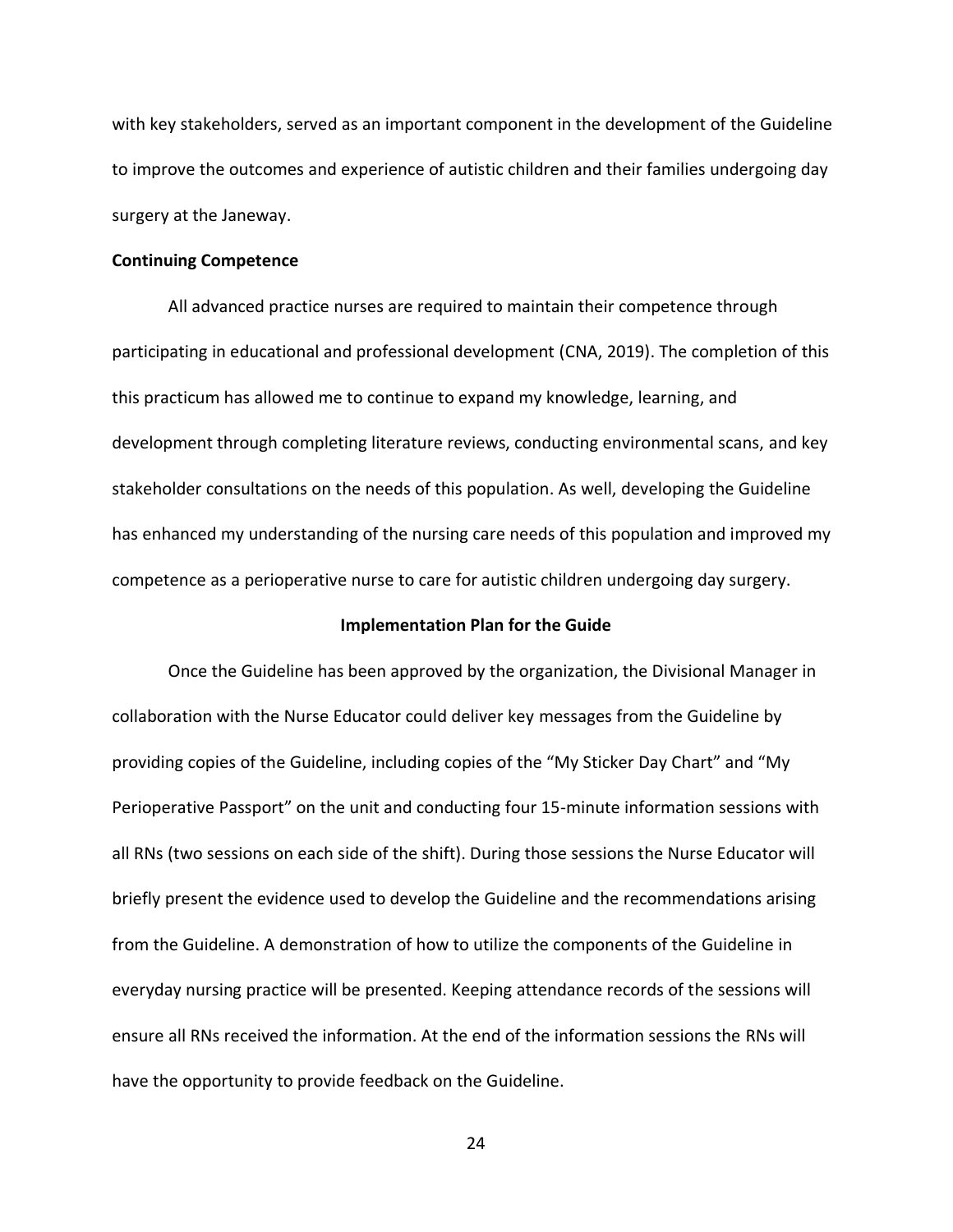Future recommendations for the implementation of the Guide would include a presentation to a wider audience of key stakeholders via PowerPoint, during an education conference or a lunch an learn opportunity. The presentation will be most effective if presented at an education conference such as the Eastern Health Nursing Education and Research Council Annual Research Symposium where the audience will consist of RNs with various nursing experience, who could potentially utilize components of the Guideline within their own practice. As well, presenting to other members of the health care team at the Janeway perioperative department through a lunch and learn, would be an effective option to promote and reinforce the for practice arising from the Guideline.

### **Evaluation Plan for the Guide**

<span id="page-24-0"></span>While this Guideline is seemingly cost effective and feasible for implementation in a pediatric day surgery department; further planning, implementation and evaluation will require approval from the appropriate health care authority. It is recommended that an evaluation plan be put into place based on the Iowa Model of Evidenced- Based Practice. It is recommended that a key stakeholder team be established to review and appraise the Guideline. The team could consist of nurse managers, patient care facilitators, anesthesiologists, surgeons and RNs. The team would review the proposed Guideline, evaluate the feasibility for implementation, and appraise the quality of the Guideline utilizing the AGREE II Instrument. Based on the rating determined by the team, the team members will then discuss recommendations for revising and or piloting the Guideline for practice. A focus group with the perioperative RNs approximately one month post the pilot would be beneficial to evaluate the Guideline and make recommendations for improvements of the Guideline going forward.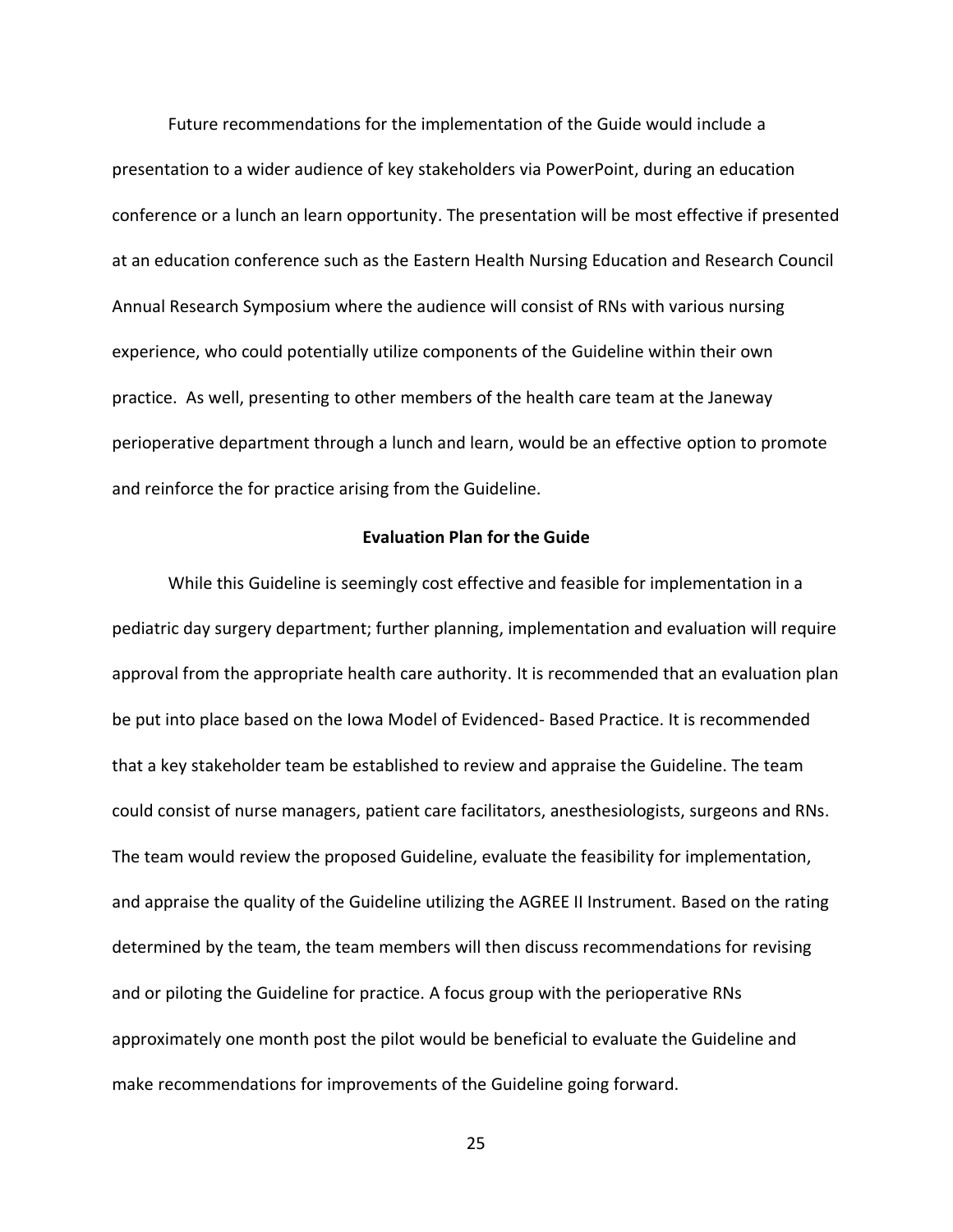### **Conclusion**

<span id="page-25-0"></span>This practicum project demonstrated Advanced Nursing practice competencies through applying the process of the AGREE II framework to the development and appraisal of a nursing practice guideline for RNs caring for autistic children undergoing day surgery. The activities of the project included consultations with key stake holders, a scan of the environment, and an integrative review of the literature. A critical appraisal and quality evaluation of the Guideline was conducted using the AGREE II instrument and the Guideline was recommended for use with this population. However, the Guideline must be reviewed and approved by the organization prior to use in practice. Implementation and evaluation of the recommendations arising from the Guideline developed for this practicum project, could help to improve the delivery and quality of nursing care and could lead to improved perioperative experiences for autistic children and their families undergoing day surgery.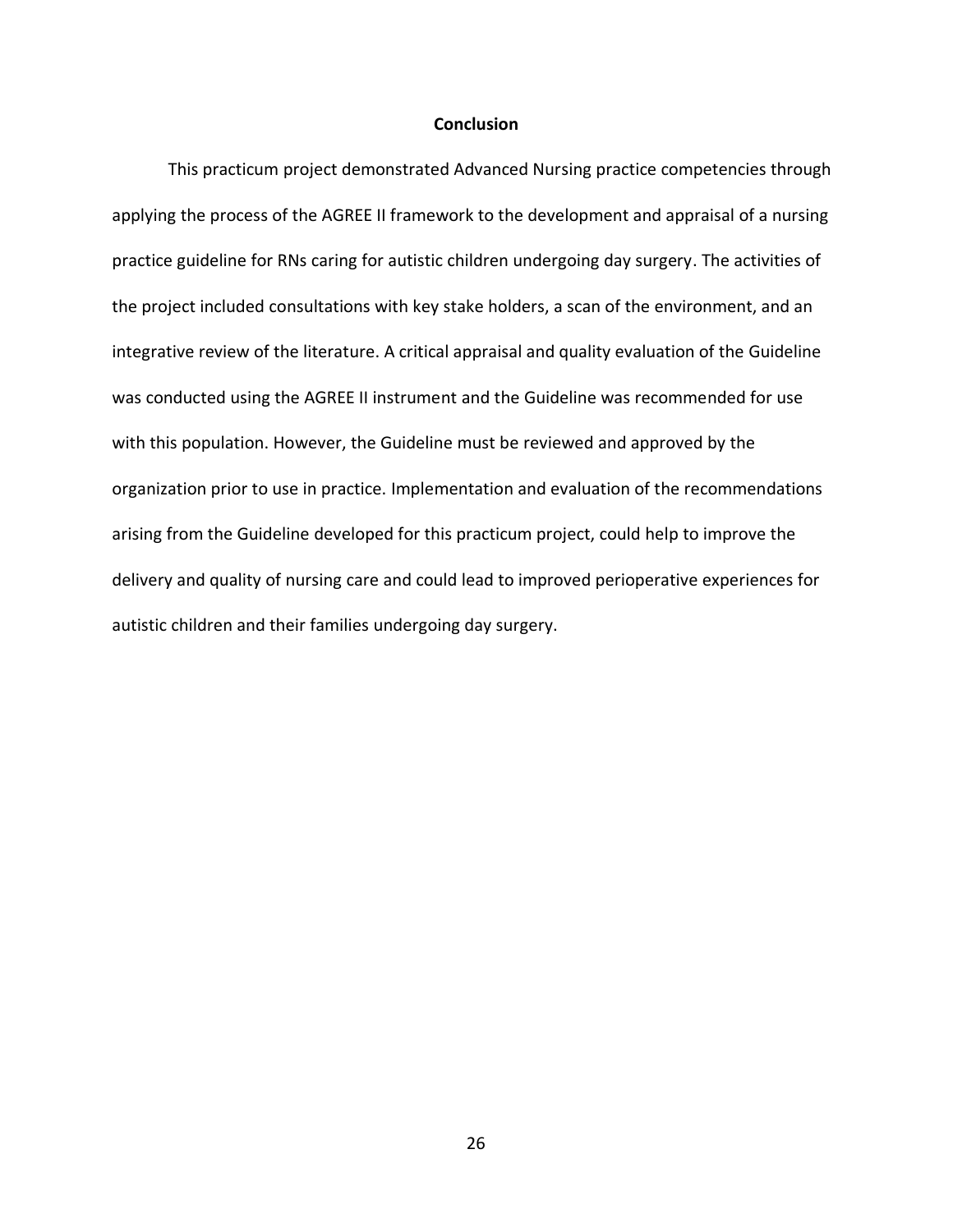### **References**

- <span id="page-26-0"></span>AGREE II Instrument (2017). The appraisal of guidelines for research & evaluation II. Retrieved from: [http://www.agreetrust.org.](http://www.agreetrust.org/)
- AGREE-HS Research Team (2018). The appraisal of guidelines research & evaluation- health systems (AGREE-HS). Retrieved from[: http://www.agreetrust.org.](http://www.agreetrust.org/)

BALANCE (2019). Retrieved from: [http://www.balanceforautism.com.](http://www.balanceforautism.com/)

- Benich, S., Thakur, S., Schubart, J.R., & Carr, M.M. (2018). Parental perception of the perioperative experience for children with autism. Association of Registered Nurses Journal, 108 (1), 34-43. doi: 10.1002/aorn.12274
- Bultas, M. W. (2012). The health care experiences of the preschool child with autism. Journal of Pediatric Nursing, 27(5), 460-470. doi: 10.1016/j.pedn.2011.05.005
- Canadian Nurses Association (2019). Advanced nursing practice: A pan-Canadian framework. Ottawa,ON: Author. Available at:<https://www.cna-aiic.ca/-/media/cna/page> content/pdf-en/advanced-practice-nursing-framework en.pdf?la=en&hash=76A98ADEE62E655E158026DEB45326C8C9528B1B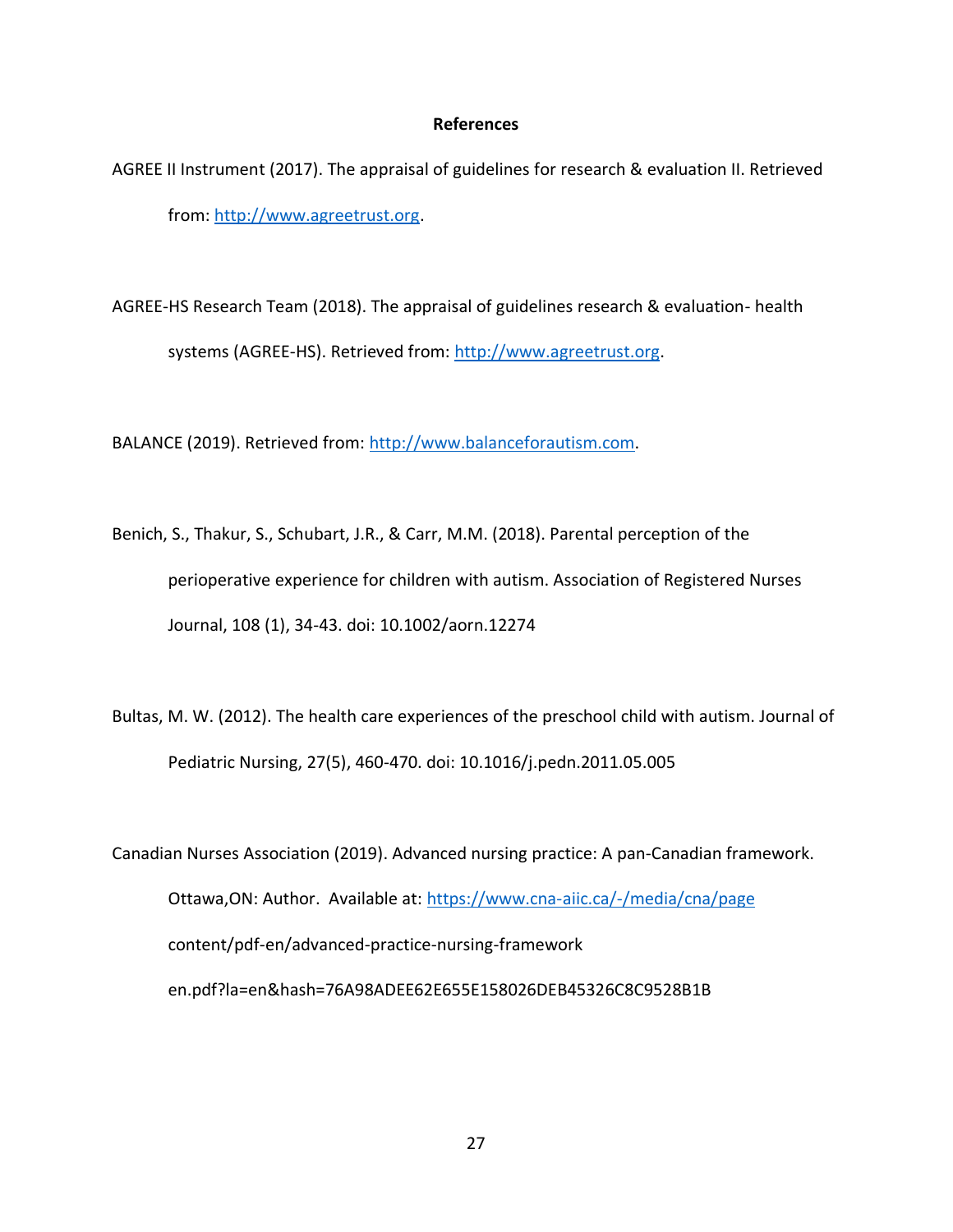- Cummings, J., Lynch, F., Rust, K., Coleman, K., Madden, J., Owen-Smith, A., Yau, V., Qian, Y., Pearson, K., Crawford, P., Massolo, M., Quinn, V. & Croen, L. (2016). Health services utilization among children with and without autism spectrum disorders. Journal of Autism & Developmental Disorders, 46(3), 910–920. doi:10.1007/s10803-015-2634-z
- Delaney, D., Bayley, E.W., Olszewsky, P., & Gallagher, J. (2014). Parental satisfaction with pediatric preoperative assessment and education in a presurgical care center. Journal of PeriAnesthesia Nursing, 30 (4), 290-300. doi: 10.1016/j.jopan.2014.04.004
- Drake, J., Johnson, N., Stoneck, A., Martinez, D., & Massey, M. (2012). Evaluation of coping kit for children with challenging behaviours in a pediatric hospital. Pediatric Nursing, 38 (4), 215-221. Retrieved from: https://www.pediatricnursing.org
- Gearner Thompson, D., & Tielsch- Goddard, A. (2013). Improving management of patients with autism spectrum disorder having scheduled surgery: Optimizing practice. Journal of Pediatric Health Care, 28 (5), 394-403. doi:10.1016/j.pedhc.2013.09.007
- Lindberg, S., von Post, I., & Eriksson, K. (2012). The experiences of parents of children with severe autism in connection with their children's anaesthetics, in the presence and absence of the perioperative dialogue: A hermeneutic study. Scandinavian Journal of Caring Sciences, 26, 627-634. doi: 10.1111/j.1471-6712.2012.00971.x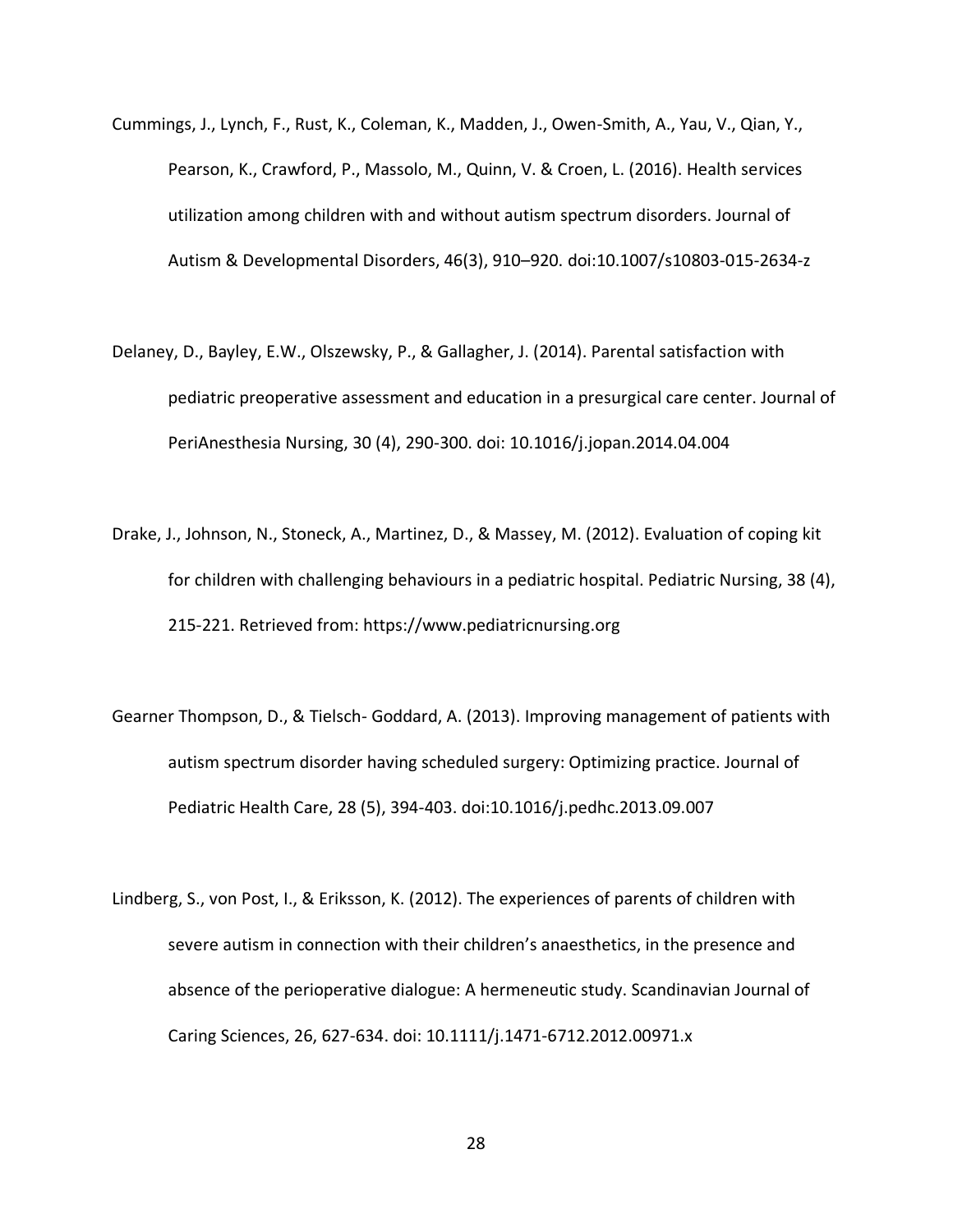Nelson, D. & Amplo, K. (2009). Care of the autistic patient in the perioperative area. Association of Registered Nurses Journal, 89 (2), 391- 397. doi: 10.1016/j.aorn.2009.01.018

Public Health Agency of Canada (2018). Autism spectrum disorder amongst children and youth in Canada. Retrieved from: https://www.canada.ca/en/public health/services/publications/diseases-conditions/autism-spectrum-disorder-children youth-canada-2018.html#a3-1

- Short, J.A. & Calder, A. (2013). Anaesthesia for children with special needs, including autistic spectrum disorder. Continuing Education in Anaesthesia, Critical Care & Pain, 13 (4), 107-112. doi: 10.1093/bjaceaaccp/mks065
- Vaz, I. (2013). Visual symbols in healthcare settings for children with learning disabilities and autism spectrum disorder. British Journal of Nursing, 22(3), 156-159. Retrieved from: https://info.britishjournalofnursing.com
- White, S. & Spruce, L. (2015). Perioperative nursing leaders implement clinical practice guidelines using the Iowa Model of evidence-based practice. Association of Registered Nurses Journal, 102, 51-56. doi: 10.1016/j.aorn.2015.04.001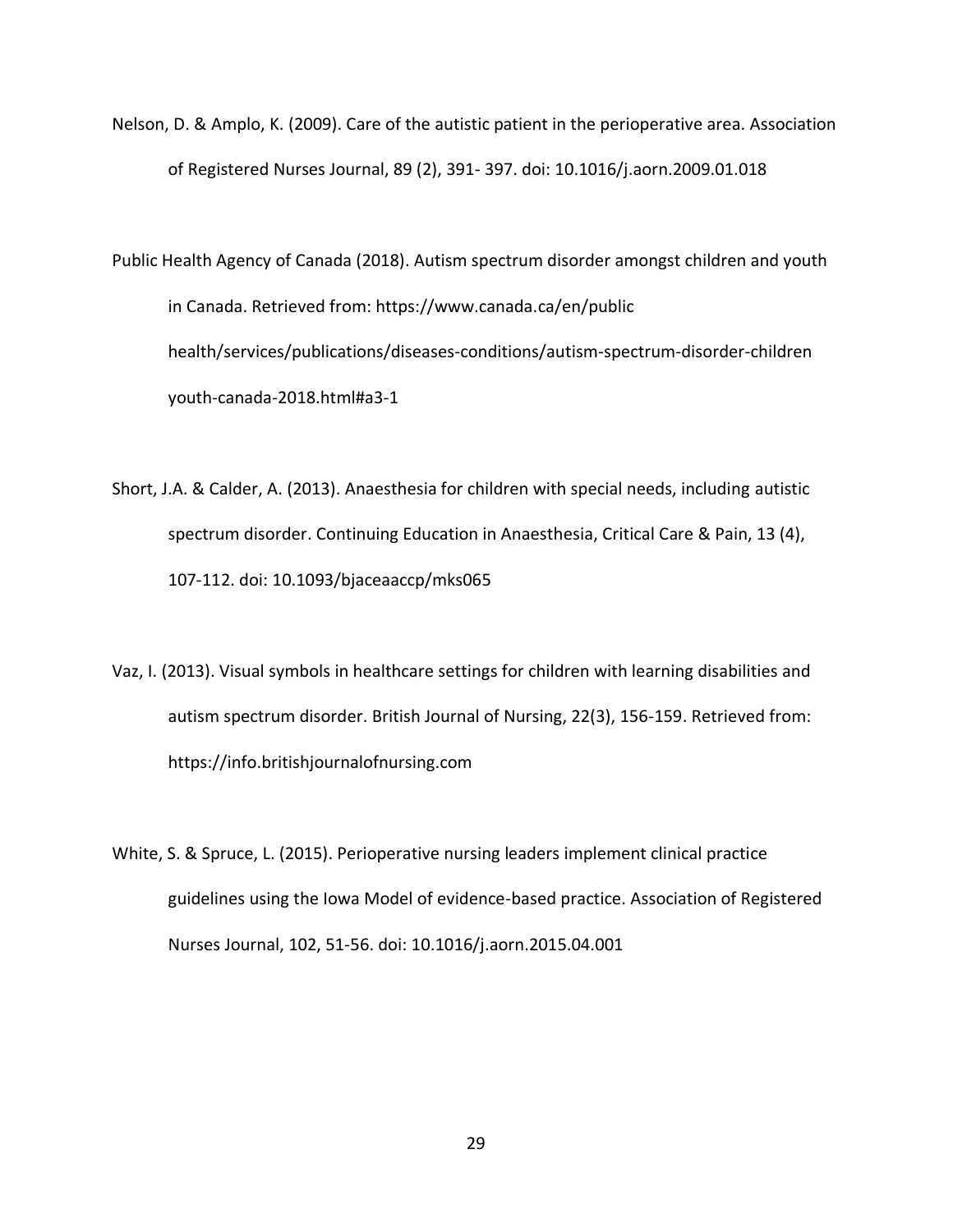<span id="page-29-0"></span>**Appendix A. Guidelines for the Care of Autistic Children Undergoing Day Surgery** 

# GUIDELINES FOR THE CARE OF AUTISTIC CHILDREN UNDERGOING DAY SURGERY

© Samantha Glover

Faculty of Nursing Memorial University of Newfoundland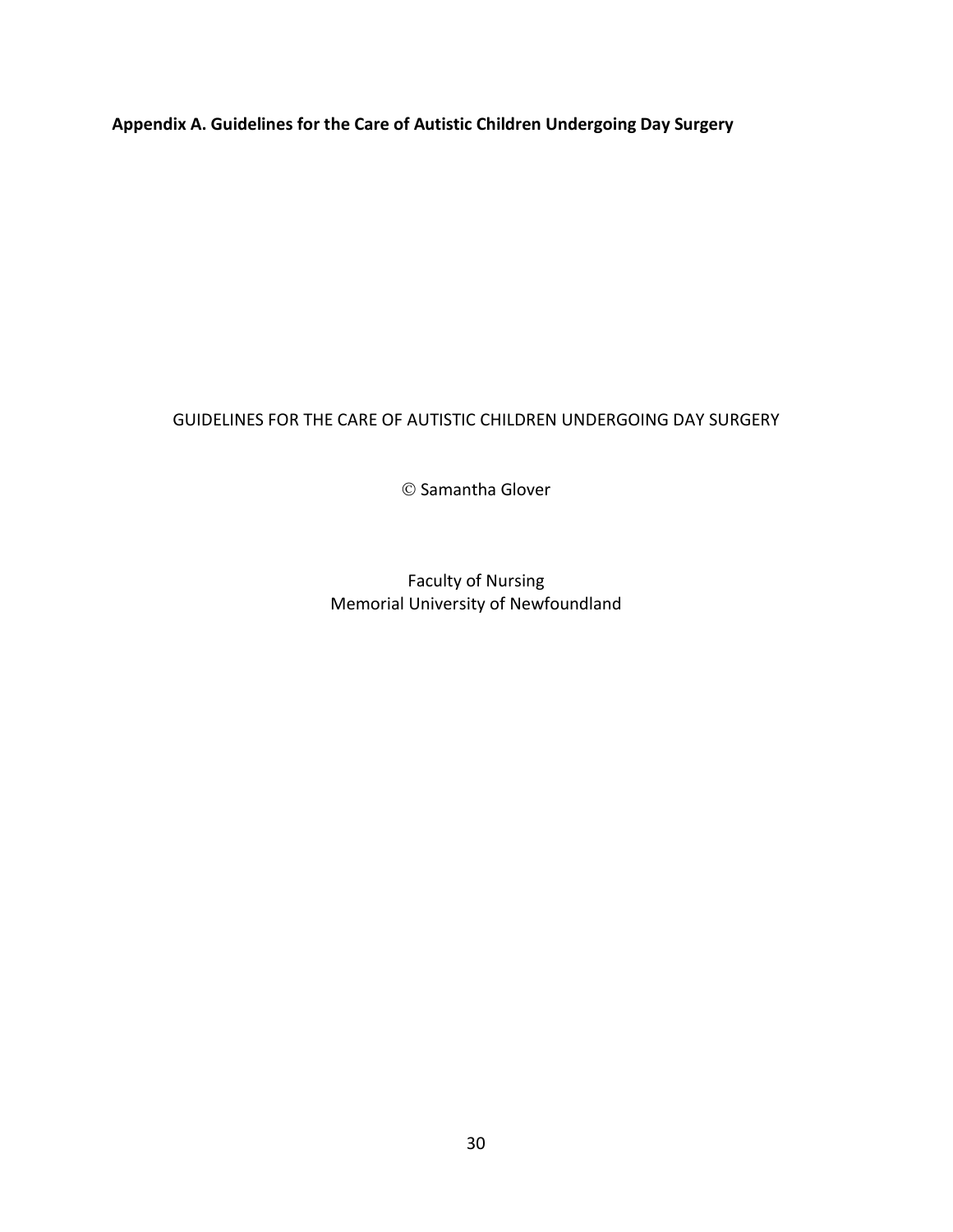# **Table of Contents**

<span id="page-30-0"></span>

| How to Use This Document manufactured and the USA of the USA of the USA of the USA of the USA of the USA of th                                                                                                                 |  |
|--------------------------------------------------------------------------------------------------------------------------------------------------------------------------------------------------------------------------------|--|
|                                                                                                                                                                                                                                |  |
|                                                                                                                                                                                                                                |  |
|                                                                                                                                                                                                                                |  |
|                                                                                                                                                                                                                                |  |
|                                                                                                                                                                                                                                |  |
|                                                                                                                                                                                                                                |  |
|                                                                                                                                                                                                                                |  |
|                                                                                                                                                                                                                                |  |
|                                                                                                                                                                                                                                |  |
|                                                                                                                                                                                                                                |  |
|                                                                                                                                                                                                                                |  |
| Stakeholder Involvement (25) million million and the material material material material material material material material material material material material material material material material material material materia |  |
| Summary of Practice Recommendations и положивательно положивать на таки 36                                                                                                                                                     |  |
| 1.0 Continuity of Care manufactured and the control of Care manufactured and the manufactured and the continuu                                                                                                                 |  |
|                                                                                                                                                                                                                                |  |
| Recommendation 1.2 Collaborate with Parents or Guardians manuminuminuming 36                                                                                                                                                   |  |
|                                                                                                                                                                                                                                |  |
| 2.0 Environmental Modifications                                                                                                                                                                                                |  |
|                                                                                                                                                                                                                                |  |
| Recommendation 2.2. Introduction of Medical Equipment 30                                                                                                                                                                       |  |
| 3.0 Procedural Modifications                                                                                                                                                                                                   |  |
| Recommendation 3.1 First on the List Theorem and the communication 37                                                                                                                                                          |  |
| Recommendation 3.2 Encourage Parental Presence <b>Fig. 2016</b> manuscrims37                                                                                                                                                   |  |
|                                                                                                                                                                                                                                |  |
|                                                                                                                                                                                                                                |  |
| Conclusion                                                                                                                                                                                                                     |  |
| References                                                                                                                                                                                                                     |  |
|                                                                                                                                                                                                                                |  |
| Appendices                                                                                                                                                                                                                     |  |
|                                                                                                                                                                                                                                |  |
|                                                                                                                                                                                                                                |  |
|                                                                                                                                                                                                                                |  |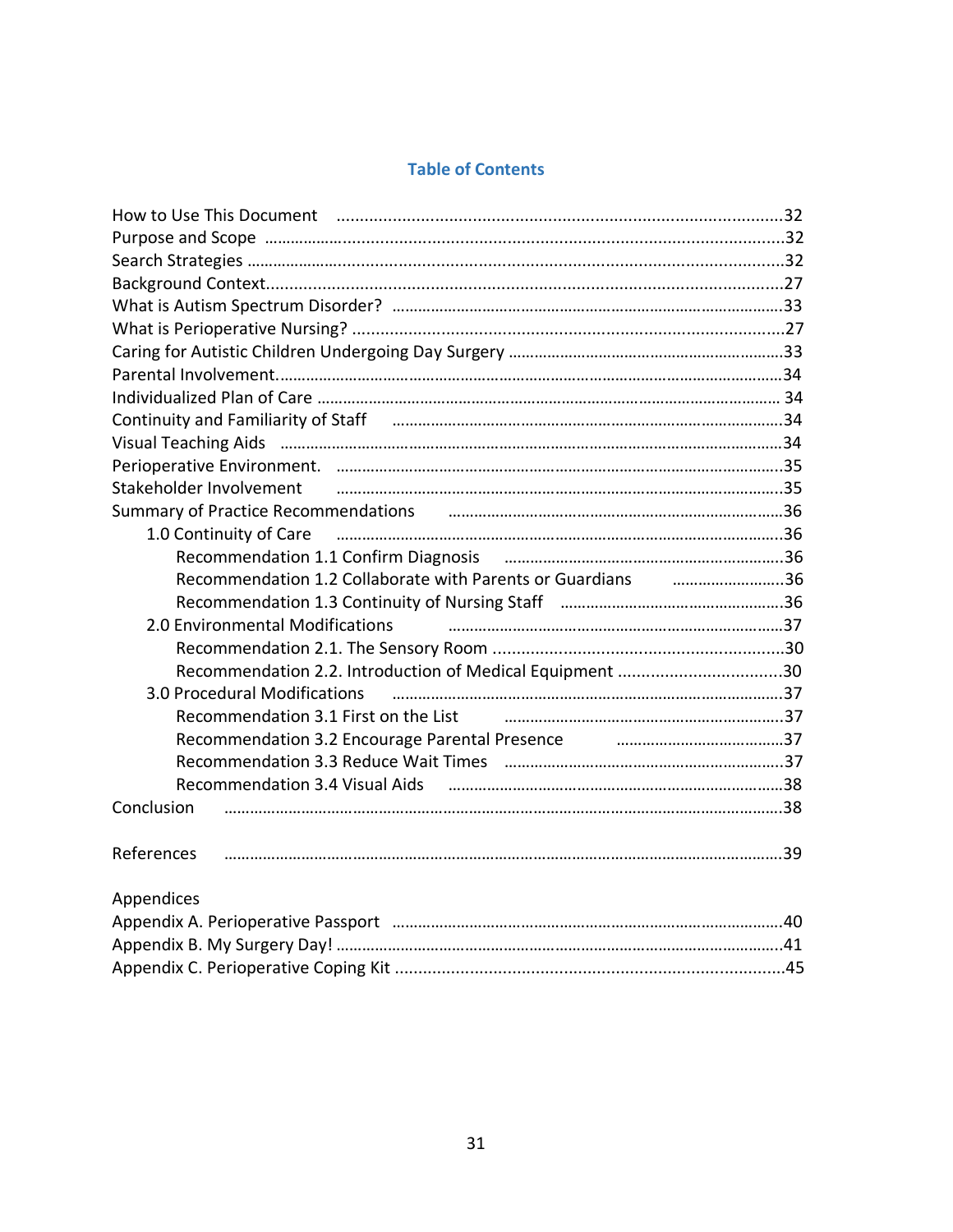## How to Use This Document

This Guideline is designed to help perioperative Registered Nurses (RNs) as they address the unique needs of autistic children undergoing day surgery. Given the social, communication, sensory, and executive functioning of autistic children, and the unpredictable disruption in routine, overwhelming external stimuli, and unfamiliarity of staff, undergoing day surgery can present complex challenges for patients, families and care givers. This Guideline can be used as a resource when planning individualized care to meet the unique needs of this population. RNs will benefit from reviewing the recommendations and the evidence in support of the recommendations.

## Purpose and Scope

The purpose of this Guideline is to provide RNs with **evidence-based recommendations of foundational surgical day care for children with a diagnosis of autism spectrum disorder (ASD), with the intent to guide and improve the practices of the perioperative RN.** The scope of this Guideline includes effective assessment and management of children diagnosed with ASD undergoing day surgery throughout each step of the perioperative process.

This Guideline answers the specific health question: How does a perioperative RN meet the individualized needs of a child diagnosed with ASD undergoing day surgery? This Guideline has been developed with the aim to improve the delivery and quality of care being provided to autistic children and their families during the perioperative period. Recommendations in this Guideline will provide perioperative RNs with direction in providing optimal nursing care, and improving experiences for autistic children and their families undergoing day surgery.

## Search Strategies

Various qualitative and quantitative research articles and grey literature were compiled using several search engines including CINHAL, PubMed, Science Direct, and Google Scholar. Literature was not limited to publication year or country, given the limited amount of research conducted on this topic. Publication dates ranged from 2009 and 2019. Search terms used included CINHAL headings "perioperative nursing" AND "autism spectrum disorder", "children" AND "autism spectrum disorder", "perioperative management" AND "autism spectrum disorder", and "nursing practice guidelines". PubMed MESH terms included "ASD", "pediatric perioperative nursing", "autism spectrum disorder", and "perioperative care".

Literature was selected based on the ability to address the purpose and target population of the Guideline. Research was inclusive of children aged 0 to 16, and was not limited based on gender. Research studies that involved children with a developmental disability other than ASD, were also included. Literature was limited to the English language and to nursing and pediatric day surgery given the purpose of the review. The wide age range and varying stages and characteristics of development disability may impact the generalizability of results.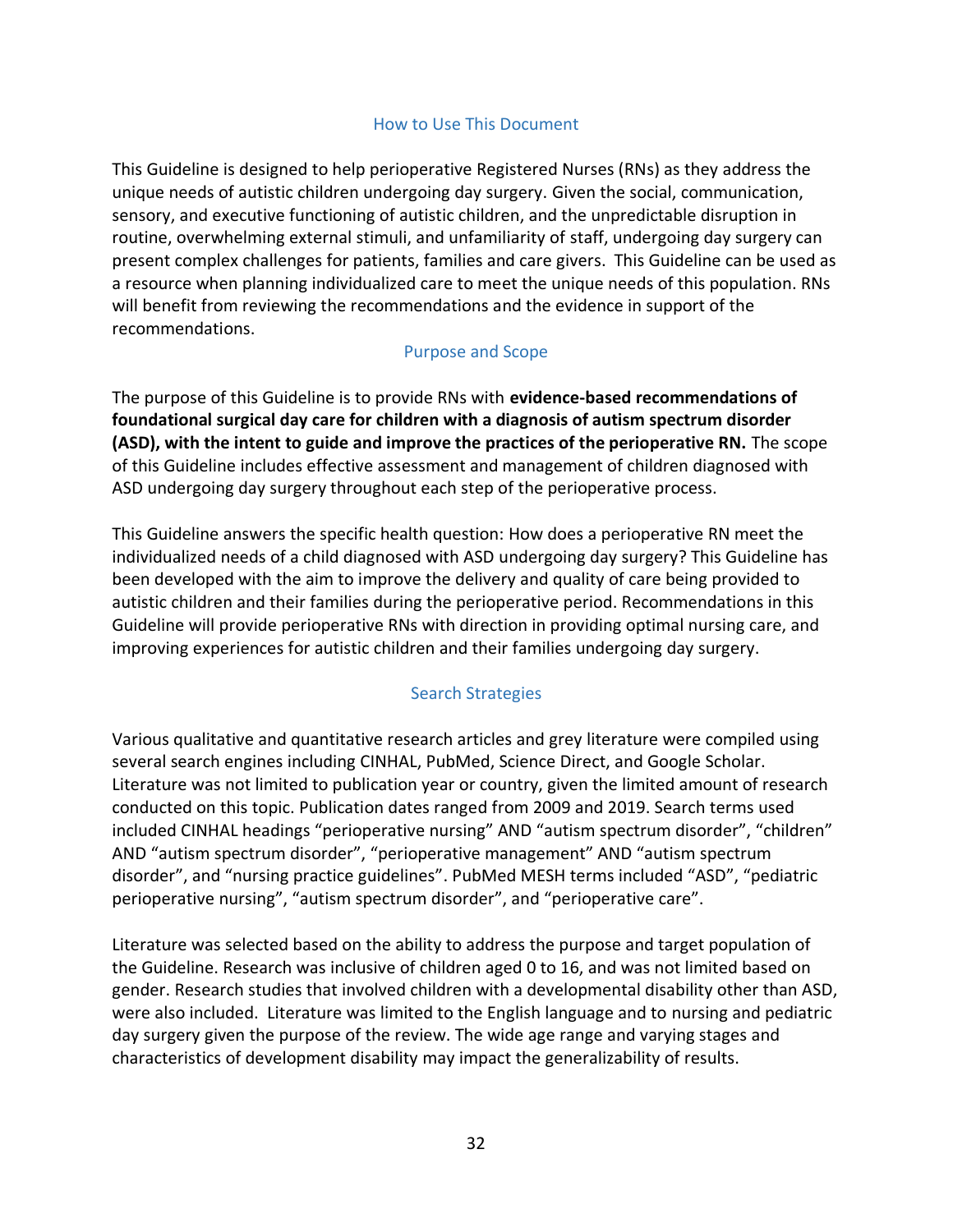## Background Context

## <span id="page-32-0"></span>What is Autism Spectrum Disorder?

Autism Spectrum Disorder (ASD) is a lifelong developmental disability which varies in degree of severity and affects communication patterns, behavior, social interaction, response to stimuli, and intellectual ability. The earlier ASD is identified, the earlier management and treatment plans can be put into place, thus leading to improved quality of life. Children with ASD often have frequent encounters with the health care system, therefore, it is important for RNs to be familiar with how the variation in characteristics of ASD can present and how to care for children who are on all levels of the spectrum (Autism Society, 2019). The criteria for ASD includes:

"*stereotyped or repetitive motor movements; inflexible adherence to routines; highly restricted, fixated interests that are abnormal in intensity or focus; and hyper- or hypo activity to sensory input or unusual interests in sensory aspects of the environment"* (American Psychiatric Association, 2013, p. 50-51).

ASD affects the functioning and processing mechanisms within the brain (Short & Calder, 2013). While there is no cure for ASD, there are alternative treatments and medications that can help manage the signs and symptoms of ASD (Nelson & Amplo, 2009). Given the diversity of a diagnosis, it can be said that no two children with autism are alike and therefore, no two treatment plans should be alike (Koski, Gabriels, & Beresford, 2016).

## What is Perioperative Nursing?

Perioperative nursing is a specialized area of nursing which requires the Registered Nurse to have a high quality knowledge base that supports positive patient outcomes preoperatively. The nurse must assume the role of clinician, educator, advocate, and researcher while keeping the best interests of the patient at the centre of care (AORN, 2015). Perioperative nursing occurs in ambulatory surgery centers and according to the Association of Registered Nurses of Newfoundland and Labrador (2015), the goal of perioperative nursing practice is to provide holistic care and support to patients and their families, in an effort to assist them in achieving optimal wellness before and after their surgical procedure. Perioperative Registered Nurses must engage in interdisciplinary collaboration and the utilization of available resources in order to provide well rounded care to all patients during their surgical preparation (AORN, 2015).

## <span id="page-32-1"></span>Caring for Autistic Children Undergoing Day Surgery

Children with ASD are more likely to have frequent visits to the hospital given the comorbidities and complex medical management associated with their diagnosis (Benich et al., 2018). Characteristics associated with a diagnosis of ASD can impact on a child's ability to adapt to the perioperative process especially immediately prior to day surgery (Gearner-Thompson &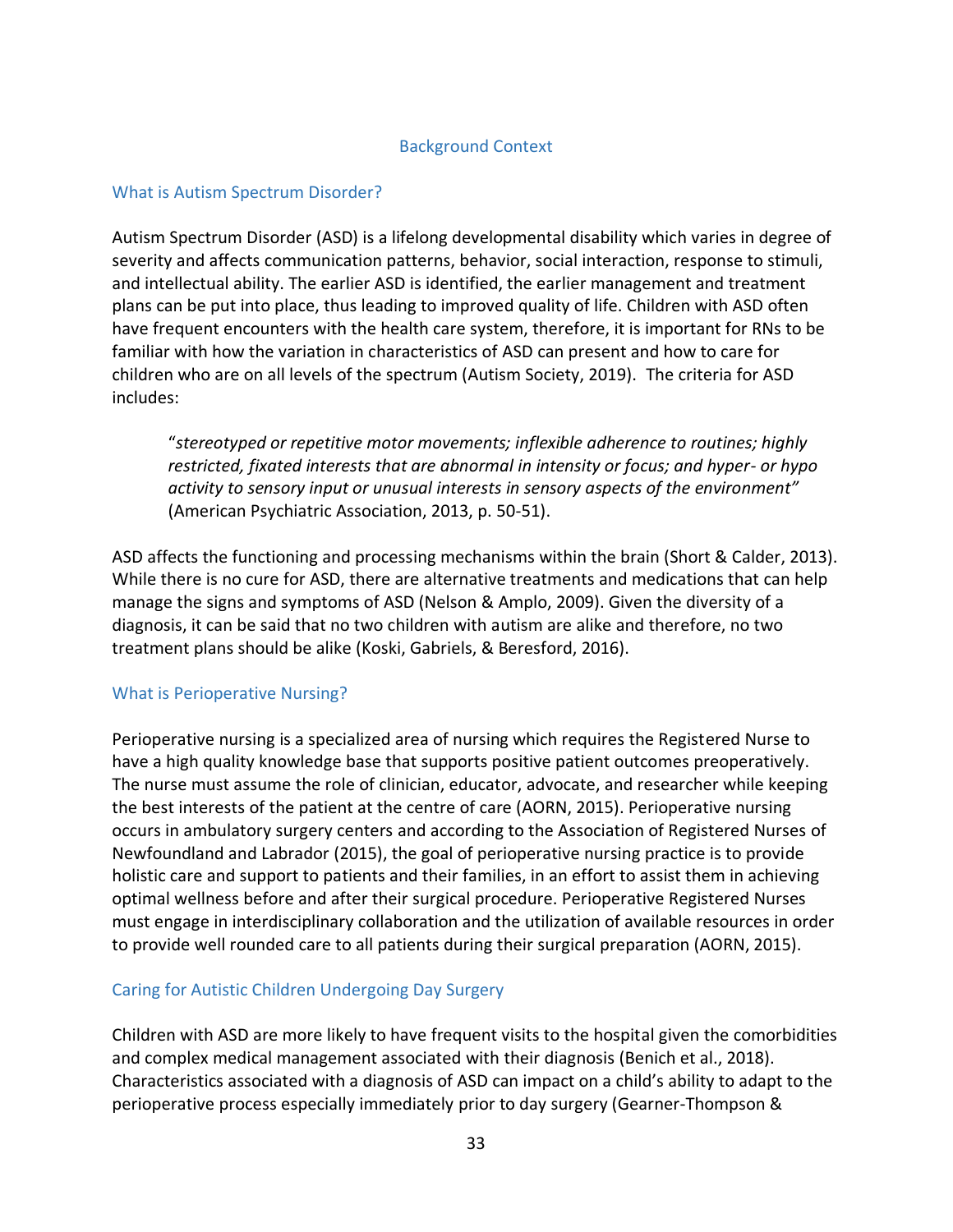Tielsch-Goddard, 2013). The social, communication, sensory, and executive functioning challenges experienced by autistic children and the unpredictable disruption in routine, along with the overwhelming stimuli and unfamiliarity of staff of the day surgery unit can all impact on the child's reaction to perioperative nursing care. When planning care for this population it is important to consider parental involvement, continuity and familiarity of staff, visual teaching aids and modifications to the perioperative environment.

<span id="page-33-0"></span>Parental Involvement. Acknowledging the parents of the child as being the experts in their care, and consulting them to gather information about how best to interact with their child, can improve the perioperative experience for the child and parent (Benich et al., 2018; Gearner Thompson and Tielsch-Goddard, 2013). Consulting with the parents or guardians can lead to identification of preferred communication techniques, behavioural signs of distress, sensory preferences, and other important information specific to the child (Gearner Thompson & Tielsch-Goddard, 2013; Nelson & Amplo, 2009). An individualized plan of care can then stem from that information and aid in the delivery of a positive perioperative experience.

<span id="page-33-1"></span>Individualized Plan of Care. It is important for all members of the healthcare team to be aware of the individual needs of the autistic child. Individualized plans are an effective method of providing care to children with ASD, especially when those plans include information from parents (Gearner Thompson and Tielsch-Goddard, 2013). Current research supports the development of an individualized plan of care that is formulated in collaboration with the parents or guardians and is developed prior to the commencement of the perioperative process (Benich et al., 2018; Gearner-Thompson & Tielsch-Goddard, 2013; Koski, Gabriels, & Beresford, 2016; Lindberg, von Post, & Eriksson, 2012).

<span id="page-33-2"></span>Continuity and Familiarity of Staff. Parents report feeling helpless, hopeless, and suffering in silence when there aren't consistent health care personnel involved in the perioperative care of their autistic child (Lindberg, von Post, and Eriksson, 2012). The thought of encountering staff who lacked an understanding of the uniqueness of their child brought upon feelings of distress in parents. Conversely, when perioperative dialogues were well established and one familiar face followed parents throughout the perioperative process, feelings of hopelessness and suffering were alleviated. Having a nurse whom the child and parent recognize can help to ease anxiety and improve the cooperation and behaviors of the child during the perioperative process (Lindberg, von Post, & Eriksson, 2012). Overall, continuity and familiarity of perioperative staff allowed for a more positive experience for both the child and the parents. Benich et al. (2018) also suggest that creating a comforting perioperative environment for the child stems from limiting the number of new healthcare personnel the child encounters during their visit.

<span id="page-33-3"></span>Visual Teaching Aids. Difficulties communicating and comprehending commands is a characteristic of autistic children. Communication styles and preferences will vary based on the child and depending on the severity of ASD; the child may be nonverbal or verbal only with their loved ones. Communication styles can pose a challenge, especially when caring for nonverbal children as they may not be able to convey their emotions or needs. Parents are an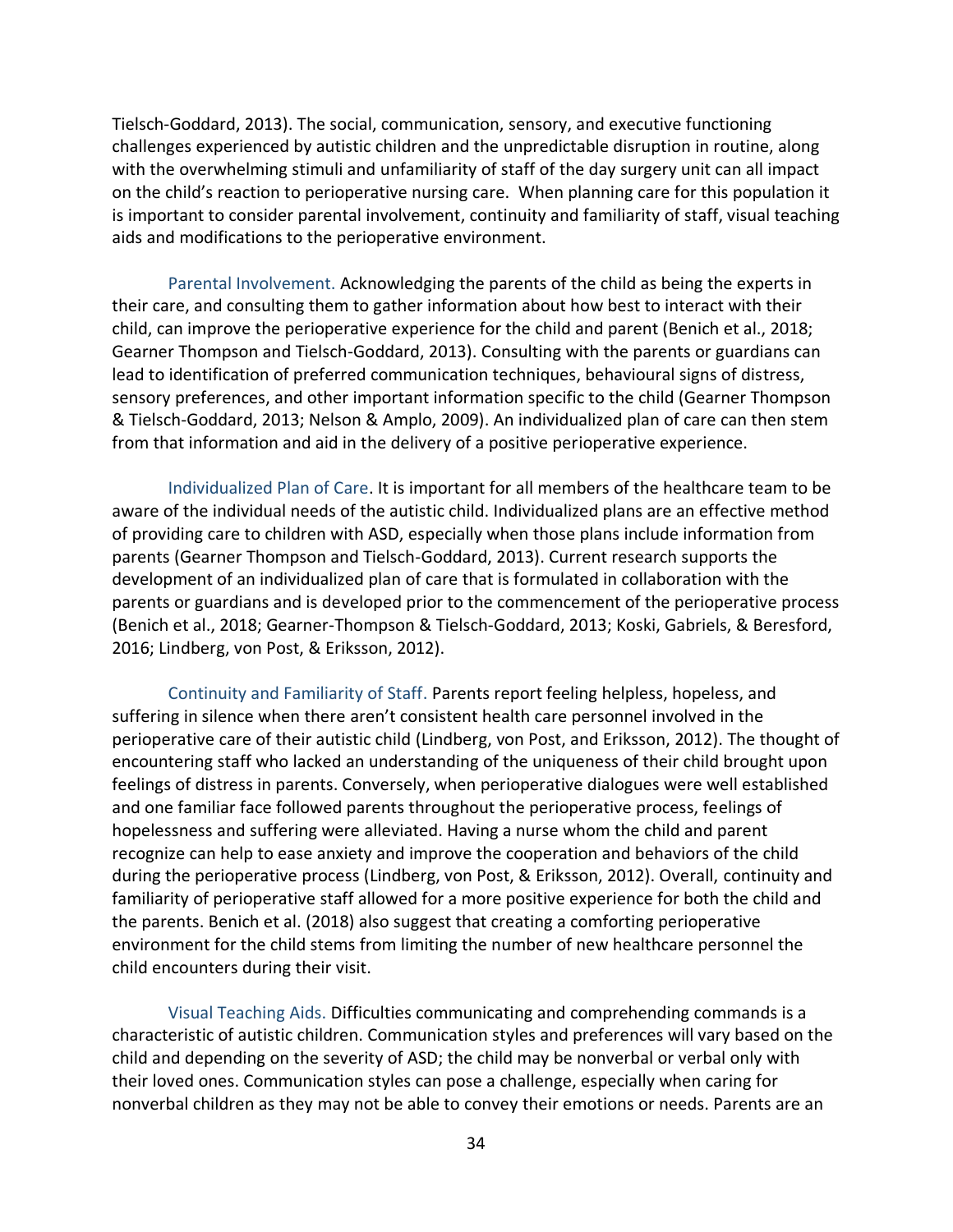important source of information on the most appropriate communication and comprehension tactics for their child. It is imperative that nurses be aware of the communication style of preference for the child, and adjust their nursing care accordingly. Nelson and Amplo (2009) suggest that children on the autism spectrum may require alternative methods of communication, such as breaking the perioperative process into individual steps that are supplemented with simple visual aids such as a chart.

Gearner, Thompson and Tielsch-Goddard (2013) investigated the effect of implementing a visual chart to demonstrate the entire perioperative process to children with ASD. The chart included pictures of each step that the child would go through from the time they arrived at day surgery to the time they went back home. It was reported by both staff and parents, that visual charts served as an effective method of communication. Study results support utilizing visual aids to communicate with autistic children. However, parental feedback on the visual chart suggests that all of the steps should not be offered at once, as this can be overwhelming and cause distress. Rather, the perioperative steps should be presented one at a time with the identification of successful completion of each step prior to advancing through the next step in the perioperative process.

<span id="page-34-0"></span>Perioperative Environment. Effective communication and perceived satisfaction of the perioperative experience for autistic children and their families is also influenced by the perioperative environment. The day surgery environment is incredibly fast paced, busy, noisy, and can lead to a child feeling overwhelmed or experiencing stimulus overload. Nelson and Amplo (2009) and Short and Calder (2013), suggests that autistic children be separated from the chaos of the day surgery department, have limited auditory stimuli, and be slowly introduced to one piece of medical equipment at a time. While there has been no research evaluating or comparing the effectiveness of these suggested techniques, Drake et al. (2012) found that distraction items such as a toy, a large rubber ring to chew on or play with, a squidgy ball, and a light up spinning top all helped to distract the child during procedures. The development of a Coping Kit such as the one found in Appendix C, could take into consideration environmental, communication, and procedural modifications to optimize the perioperative experience for the child and their families. Encouraging parents to bring toys from home or create their own Coping Kit will also help create a positive environment.

## Stakeholder Involvement

<span id="page-34-1"></span>This Guideline was developed following consultations with key stakeholders including pediatric anesthesiologists and RNs with extensive experience in caring for autistic children undergoing day surgery. As well, an environmental scan of current nursing practice guidelines and in Canada was conducted which revealed a lack of current perioperative practice guidelines for RNs caring for autistic children undergoing day surgery.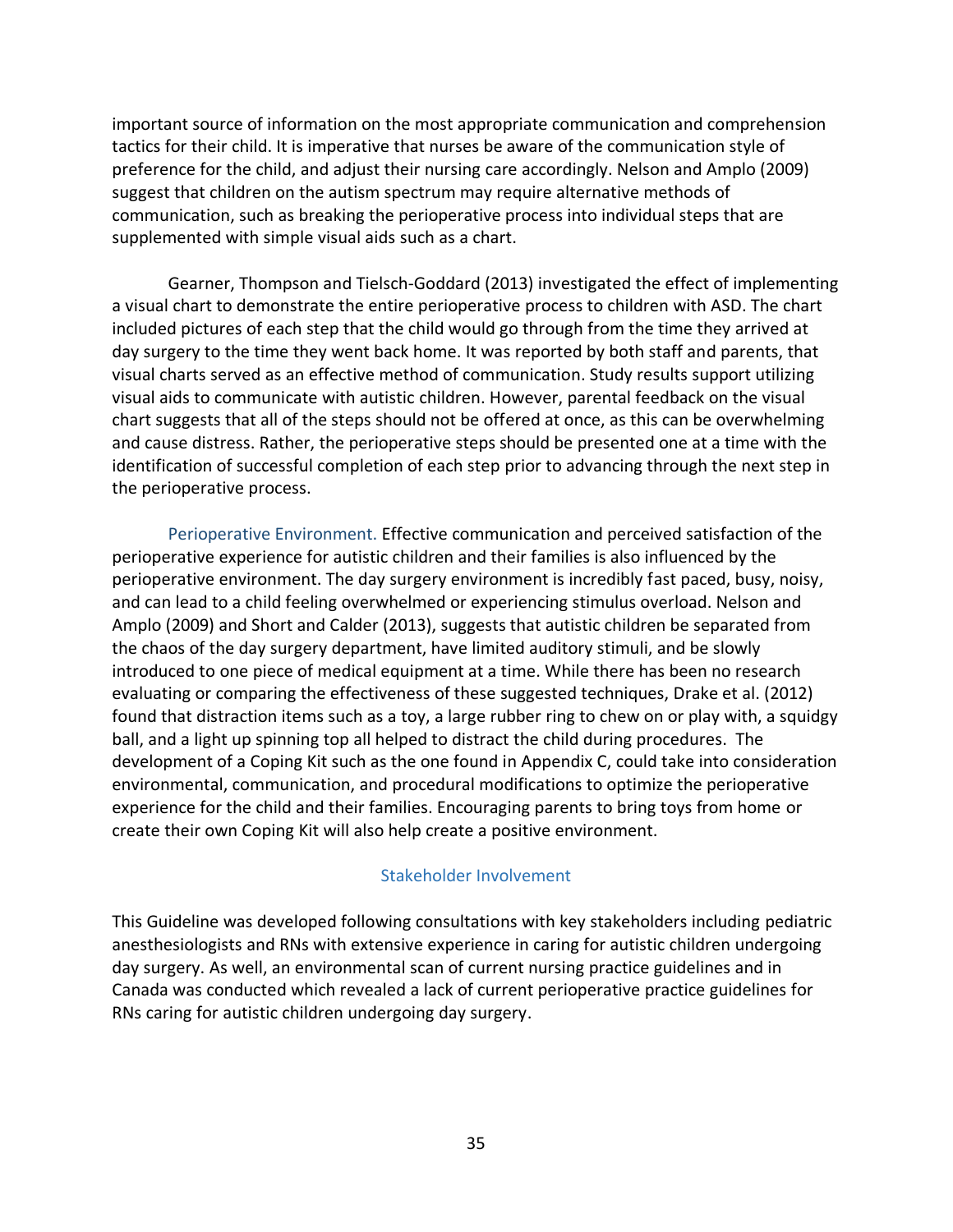## Summary of Practice Recommendations

<span id="page-35-0"></span>These practice recommendations are based on an integrative review of the literature and consultations with key stakeholders. If utilized appropriately, evidence supports that these practice recommendations could result in improved perioperative experiences for autistic children undergoing day surgery and and support evidenced based perioperative nursing practice with this population.

## <span id="page-35-1"></span>1.0 Continuity of Care

## <span id="page-35-2"></span>Recommendation 1.1 Confirm Diagnosis

At initial admission to the perioperative department, identify children with ASD by reviewing the medical records for confirmation of a diagnosis of Autism Spectrum Disorder.

## <span id="page-35-3"></span>Recommendation 1.2 Collaborate with Parents or Guardians

At the initial encounter, parents or guardians complete the "Perioperative Passport" to identify preferred communication techniques, sensory preferences, and other important information specific to the child.

## <span id="page-35-4"></span>Recommendation 1.3 Continuity of Nursing Staff

Perioperative dialogues between RN and families are established when a familiar face follows them throughout the perioperative process.

<span id="page-35-5"></span>**Discussion of the evidence.** Perioperative RNs should utilize the information provided by the parents or guardians to modify their practice to meet the individual needs of autistic children and their families. Consulting the parents can identify preferred communication techniques, behavioural signs of distress, sensory preferences, and other important information specific to the child (Gearner Thompson & Tielsch-Goddard, 2013; Nelson & Amplo, 2009). Individualized plans of care can then stem from the information provided by the parents, and can aid in the delivery of effective nursing care and a positive perioperative experience for both the child and the parent. Perioperative dialogue between the RN, child and parents is established when a there is a consistent, familiar face following the child throughout the perioperative process. Having a perioperative RN who is familiar to both the child and parent, will ease anxiety and improve cooperation (Lindberg, von Post, & Eriksson, 2012). Creating a comforting perioperative environment for the child also stems from limiting the number of new healthcare personnel the child encounters during their visit (Benich et al., 2018).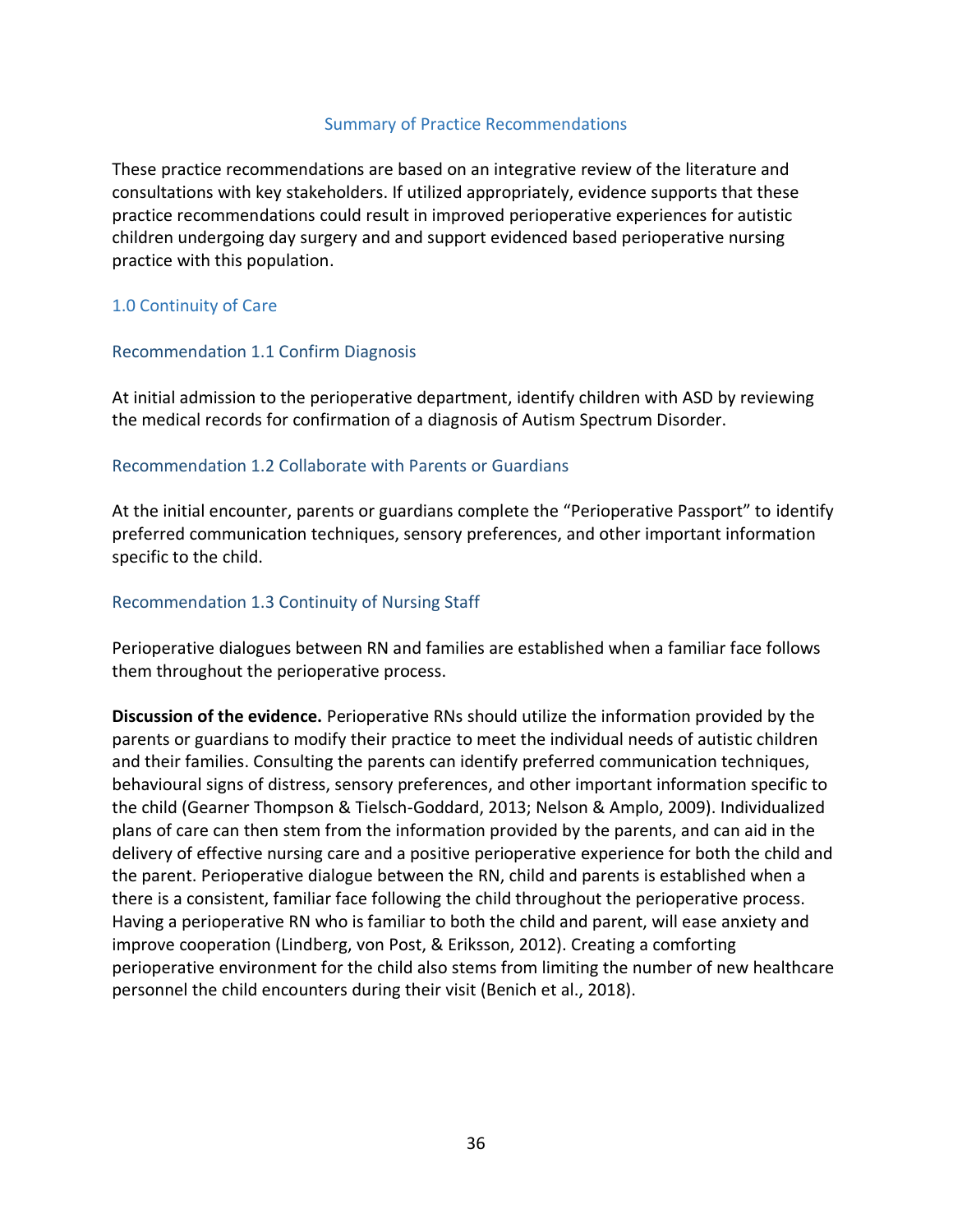## 2.0 Environmental Modifications

### Recommendation 2.1 The Sensory Room

Autistic children and their families will wait in special sensory room, with limited auditory stimuli away from the noise and pace of the general waiting area.

## Recommendation 2.2 Introduction of Medical Equipment

During each phase of the perioperative process, medical equipment will be slowly introduced one piece at a time to reduce the risk of hyper or hypo stimulation for the child.

**Discussion of the evidence.** The day surgery department is incredibly fast paced, busy, noisy, and can lead to a child feeling overwhelmed or experiencing stimulus overload. Nelson and Amplo (2009) and Short and Calder (2013) suggest that autistic children be separated from the chaos of the day surgery department to a room where they will be exposed to limited auditory stimuli and greater amounts of visual stimuli. Key stakeholders concurred that a designated room for ASD children is warranted to reduce the stress associates with the day surgery environment. As well, children with ASD should be slowly introduced to one piece of medical equipment at a time; approaching the child with several pieces of equipment that require excessive tactile stimulus can be very stressing to the child and cause them to feel overwhelmed. Research has shown introducing one piece of equipment at a time can reduce the stress experienced by autistic children undergoing day surgery.

## 3.0 Procedural Modifications

## Recommendation 3.1 First on the List

Scheduling children with ASD to be first on the list can help to reduce wait times and subsequent fasting times. As a result, children experience less disruption in their normal routines which has been linked to more positive perioperative experiences.

## Recommendation 3.2 Encourage Parental Presence

Encouraging parents or guardians to be present during the pre and post op period helps to alleviate the distress experienced by the patient.

## Recommendation 3.3 Reduce Wait Times

Moving patients through the process as quickly and safely as possible reduces distress.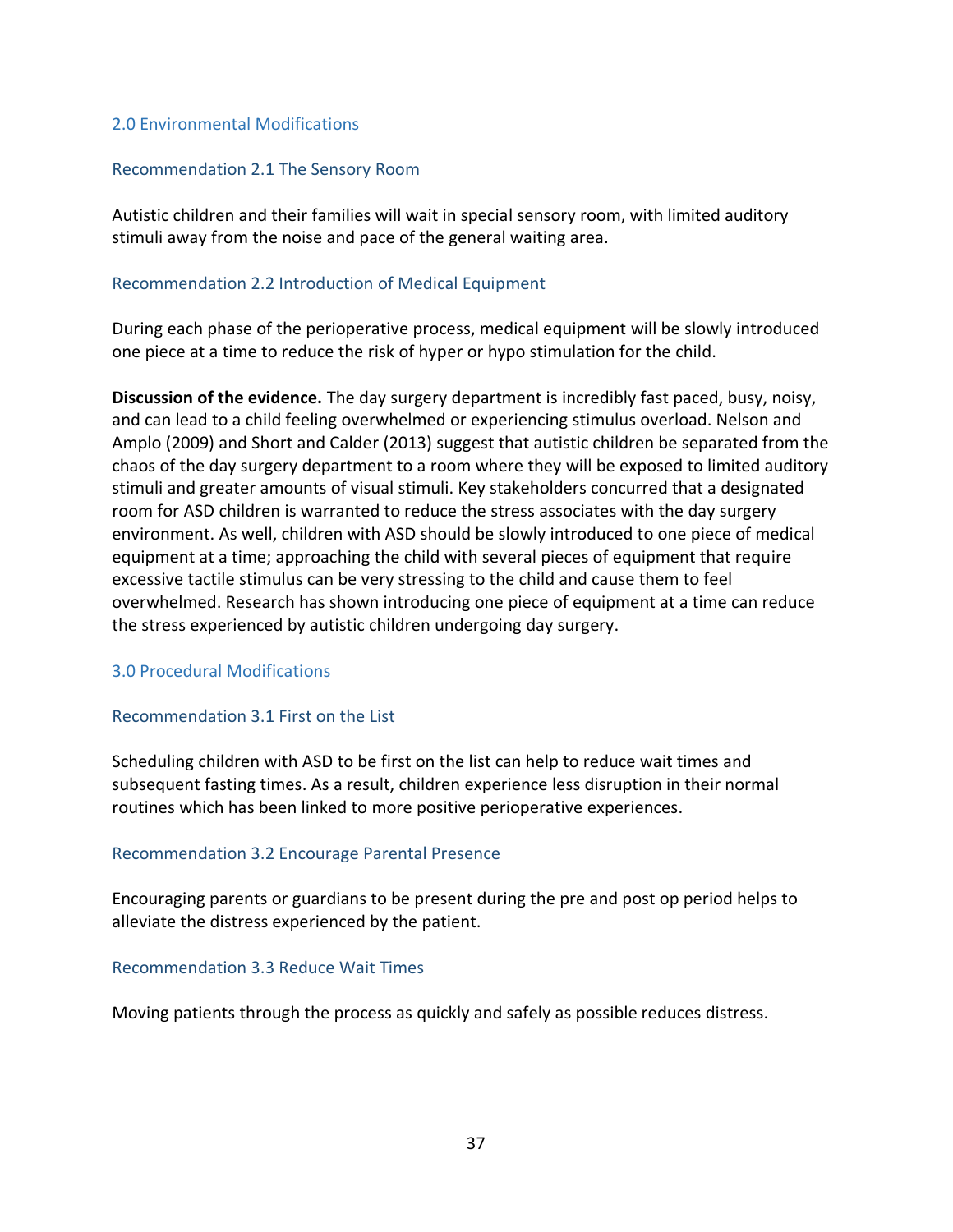### Recommendation 3.4 Visual Aids

Use the "Coping Kit" and "My Surgery Day" to manage the perioperative process.

**Discussion of the evidence.** Literature suggests, and key informants concur, that the rules and regulations surrounding the perioperative department be flexible enough to best meet the needs of autistic children. By introducing strategies to reduce wait times, and subsequent fasting times, children experience less disruption in their normal routines which have been linked to more positive perioperative experiences (Benich et al., 2018; Delaney et al., 2015). Gearner, Thompson and Tielsch- Goddard (2013) and Nelson and Amplo (2009) propose that effective perioperative planning involve organizing the day surgery list in such a way as to accommodate the needs of children with ASD, and this includes speeding them through the process as quickly and safely as possible. As well, allowing parental presence throughout each step of the perioperative process has been suggested by key stakeholders, as necessary to alleviate the distress experienced by the child. Environmental and procedural modifications can be simple, small steps but they can have a major impact on the perioperative experience.

Research suggests that visual aids are not only an efficient communication tool for autistic children, but are also a highly feasible and cost-effective method that could be utilized regularly by nurses in any day surgery department (Vaz, 2013). The "My Surgery Day" is a visual aid that can help the autistic child manage the perioperative process (Appendix C) and the "Coping Kit" includes visual aids that can be used as distractors for autistic children undergoing the perioperative processes leading up to their day surgery procedure (Appendix D). With the "My Surgery Day" visual aid, the child places a sticker in each box to visually represent the completion of that phase of the process including: the "check-in"; the assessment; putting on the arm band and pajamas; going into the OR; leaving the post-op recovery room, and going home. Asking the patient to paste or tape the stickers to the "My Surgery" sticker chart is a visual cue to the successful transition through the phases of the day surgery process. The Coping Kit is inclusive of several distractor items can help manage the process by keeping the child's mind busy and diverting their focus away from the upcoming surgical procedures (Rudolph, 2016).

## **Conclusion**

This Guideline provides RNs with evidence-based recommendations for the effective assessment and management of autistic children undergoing day surgery throughout each step of the perioperative process. These recommendations are supported by current evidence and while they are cost effective and feasible, they will require organization approval prior to implementation.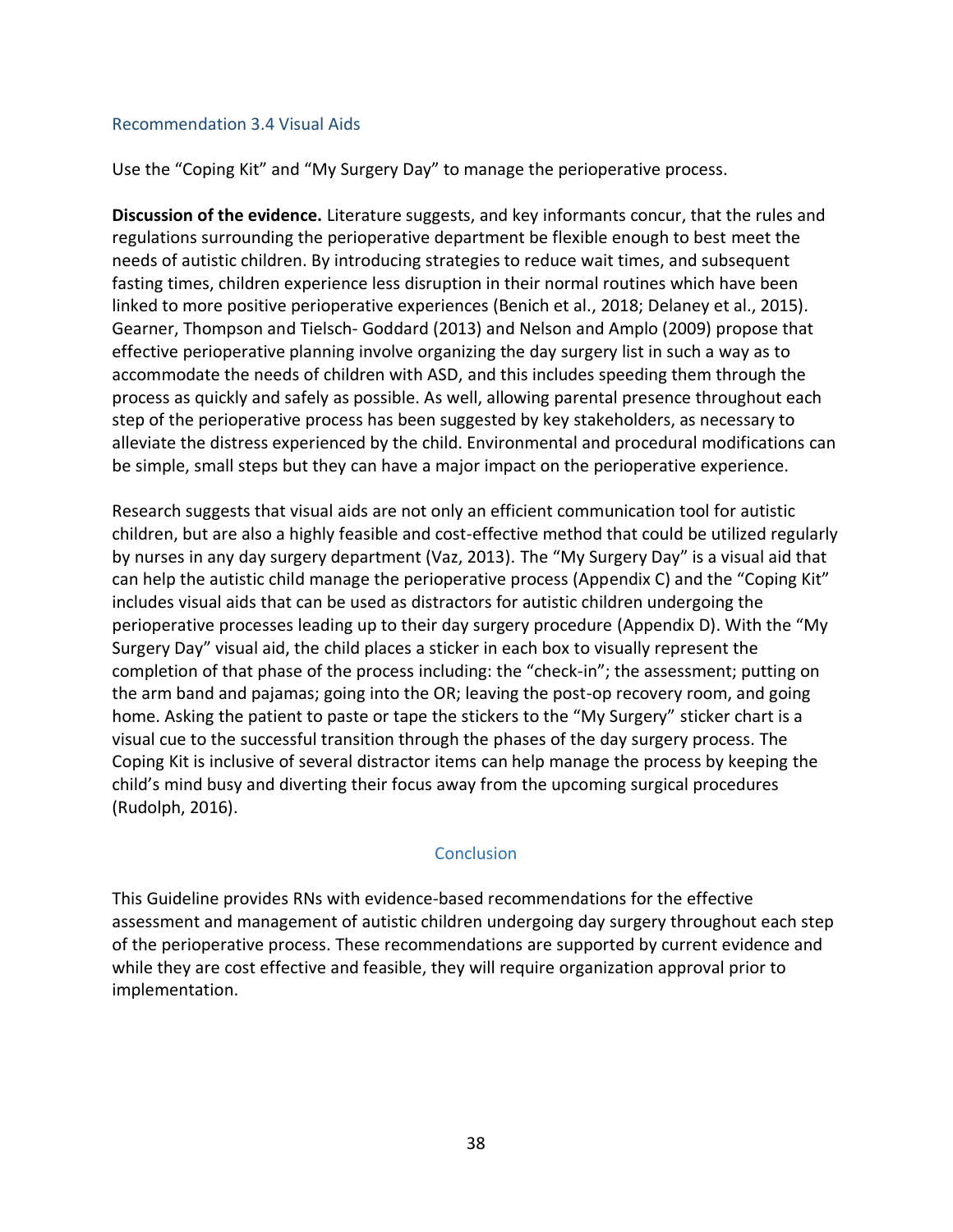### References

- Association of Registered Nurses (2015). Guidelines for perioperative practice: Standards of perioperative nursing. Retrieved from:<https://www.aorn.org/guidelines/clinical> resources/aorn-standards
- Benich, S., Thakur, S., Schubart, J.R., & Carr, M.M. (2018). Parental perception of the perioperative experience for children with autism. *Association of Registered Nurses Journal, 108* (1), 34-43. doi: 10.1002/aorn.12274
- Bultas, M. W. (2012). The health care experiences of the preschool child with autism. *Journal of Pediatric Nursing,* 27(5), 460-470. doi: 10.1016/j.pedn.2011.05.005
- Delaney, D., Bayley, E.W., Olszewsky, P., & Gallagher, J. (2014). Parental satisfaction with pediatric preoperative assessment and education in a presurgical care center. *Journal of PeriAnesthesia Nursing, 30* (4), 290-300. doi: 10.1016/j.jopan.2014.04.004
- Drake, J., Johnson, N., Stoneck, A., Martinez, D., & Massey, M. (2012). Evaluation of coping kit for children with challenging behaviours in a pediatric hospital. *Pediatric Nursing, 38* (4), 215-221. Retrieved from: [https://www.pediatricnursing.org](https://www.pediatricnursing.org/)
- Gearner Thompson, D., & Tielsch- Goddard, A. (2013). Improving management of patients with autism spectrum disorder having scheduled surgery: Optimizing practice. *Journal of Pediatric Health Care, 28* (5), 394-403. doi:10.1016/j.pedhc.2013.09.007
- Lindberg, S., von Post, I., & Eriksson, K. (2012). The experiences of parents of children with severe autism in connection with their children's anaesthetics, in the presence and absence of the perioperative dialogue: A hermeneutic study. *Scandinavian Journal of Caring Sciences, 26,* 627-634. doi: 10.1111/j.1471-6712.2012.00971.x
- Nelson, D. & Amplo, K. (2009). Care of the autistic patient in the perioperative area. *Association of Registered Nurses Journal, 89* (2), 391- 397. doi: 10.1016/j.aorn.2009.01.018
- Public Health Agency of Canada (2018). Autism spectrum disorder amongst children and youth in Canada. Retrieved from: [https://www.canada.ca/en/public](https://www.canada.ca/en/public%09health/services/publications/diseases-conditions/autism-spectrum-disorder-children%09youth-canada-2018.html#a3-1) [health/services/publications/diseases-conditions/autism-spectrum-disorder-children](https://www.canada.ca/en/public%09health/services/publications/diseases-conditions/autism-spectrum-disorder-children%09youth-canada-2018.html#a3-1) [youth-canada-2018.html#a3-1](https://www.canada.ca/en/public%09health/services/publications/diseases-conditions/autism-spectrum-disorder-children%09youth-canada-2018.html#a3-1)
- Rudolph, S. P. (2016). Caring for the autistic child: A resource manual for health care providers. Practicum Report. Memorial University of Newfoundland. (Unpublished)
- Short, J.A. & Calder, A. (2013). Anaesthesia for children with special needs, including autistic spectrum disorder. *Continuing Education in Anaesthesia, Critical Care & Pain, 13* (4), 107-112. doi: 10.1093/bjaceaaccp/mks065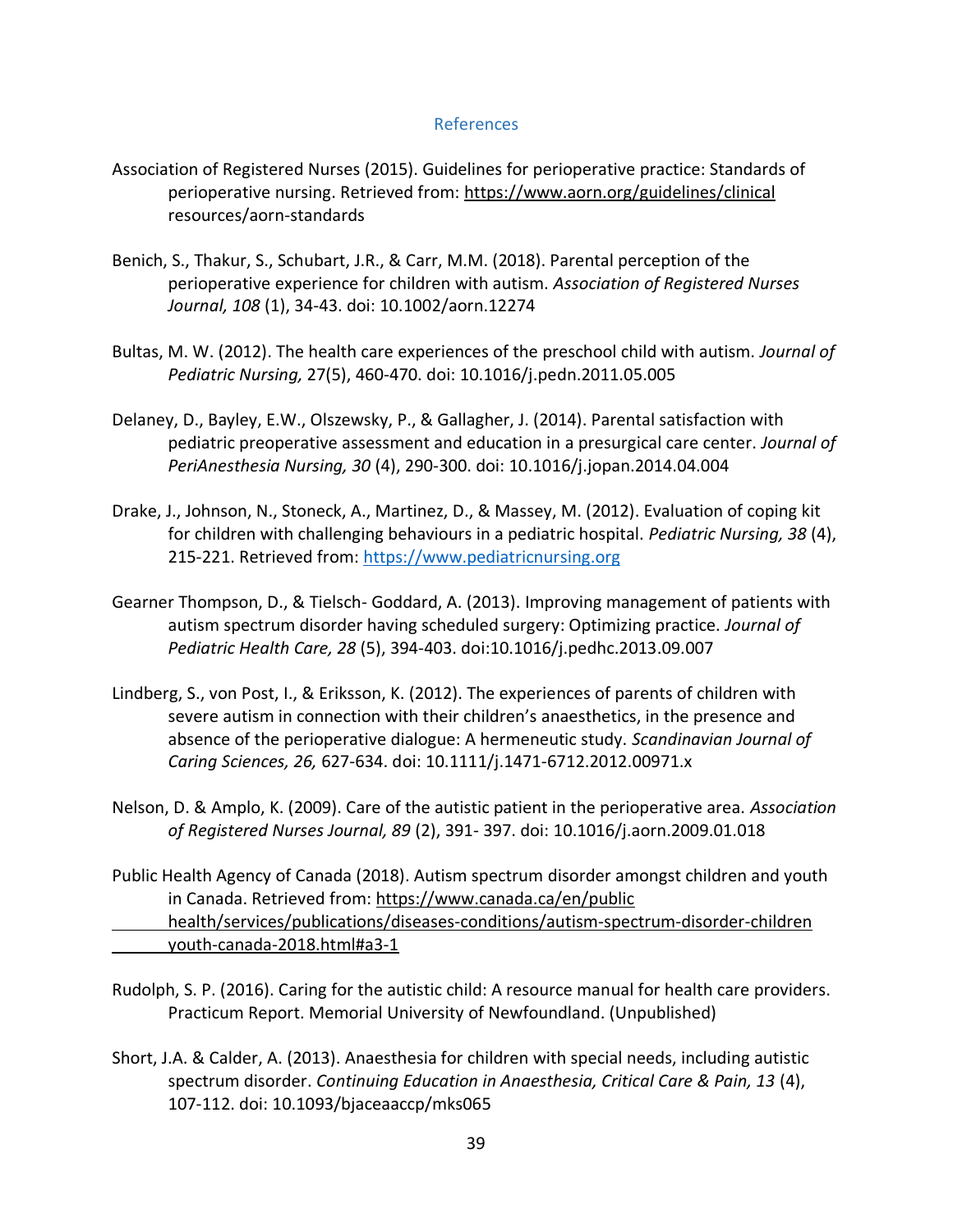# Appendix A. My Perioperative Passport

This information will be used to support your child as they pass through the different phases of day surgery from admission to recovery.

My child communicates best through...

My child responds best to...

My child dislikes...

Any other information that would be useful to help us care for your child during day surgery?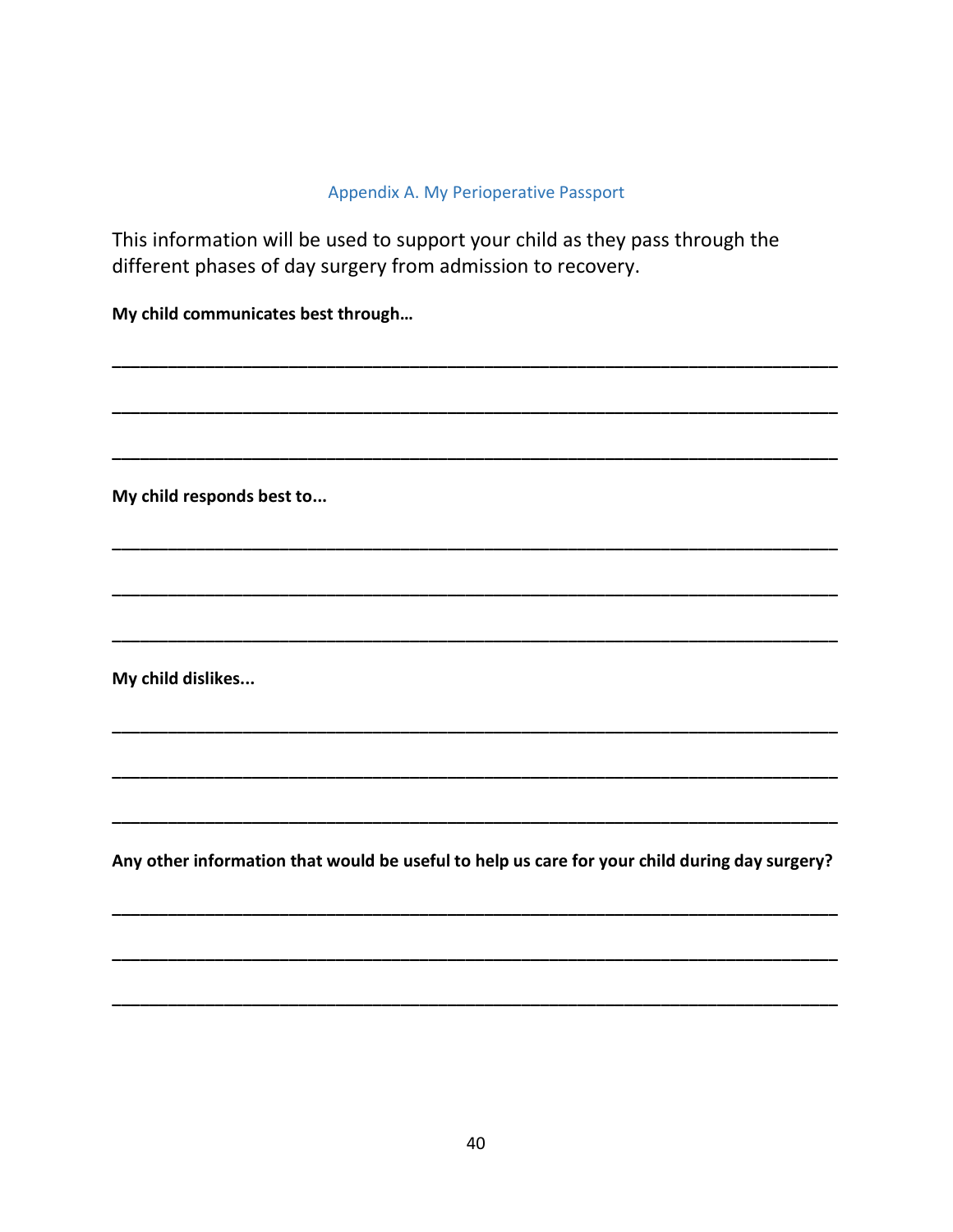Appendix B. My Surgery Day!

## **CHECK IN**

**Paste the sticker in the square after you have checked in.**



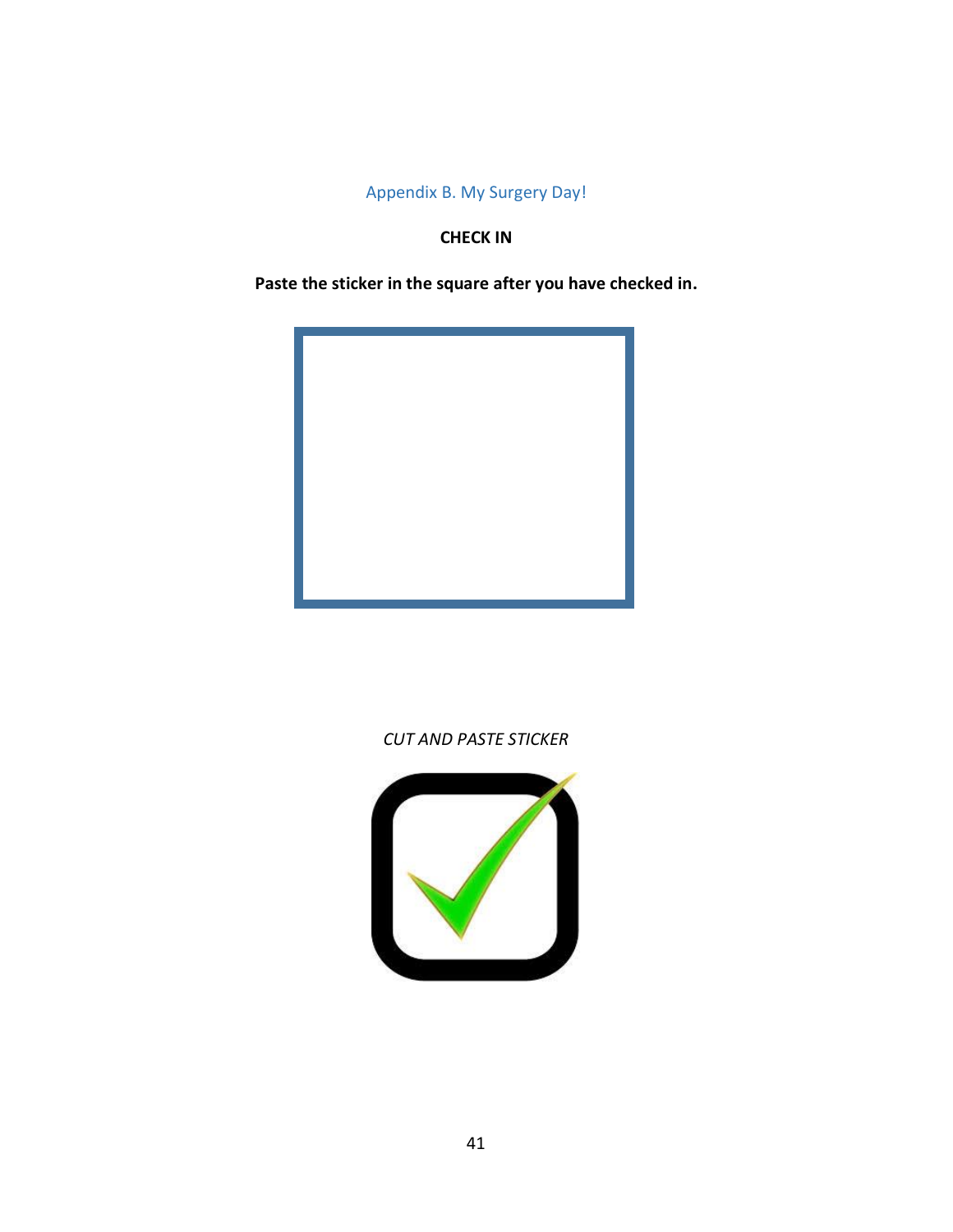# **ASSESSMENT**

**Paste the sticker in the square after your assessment.**



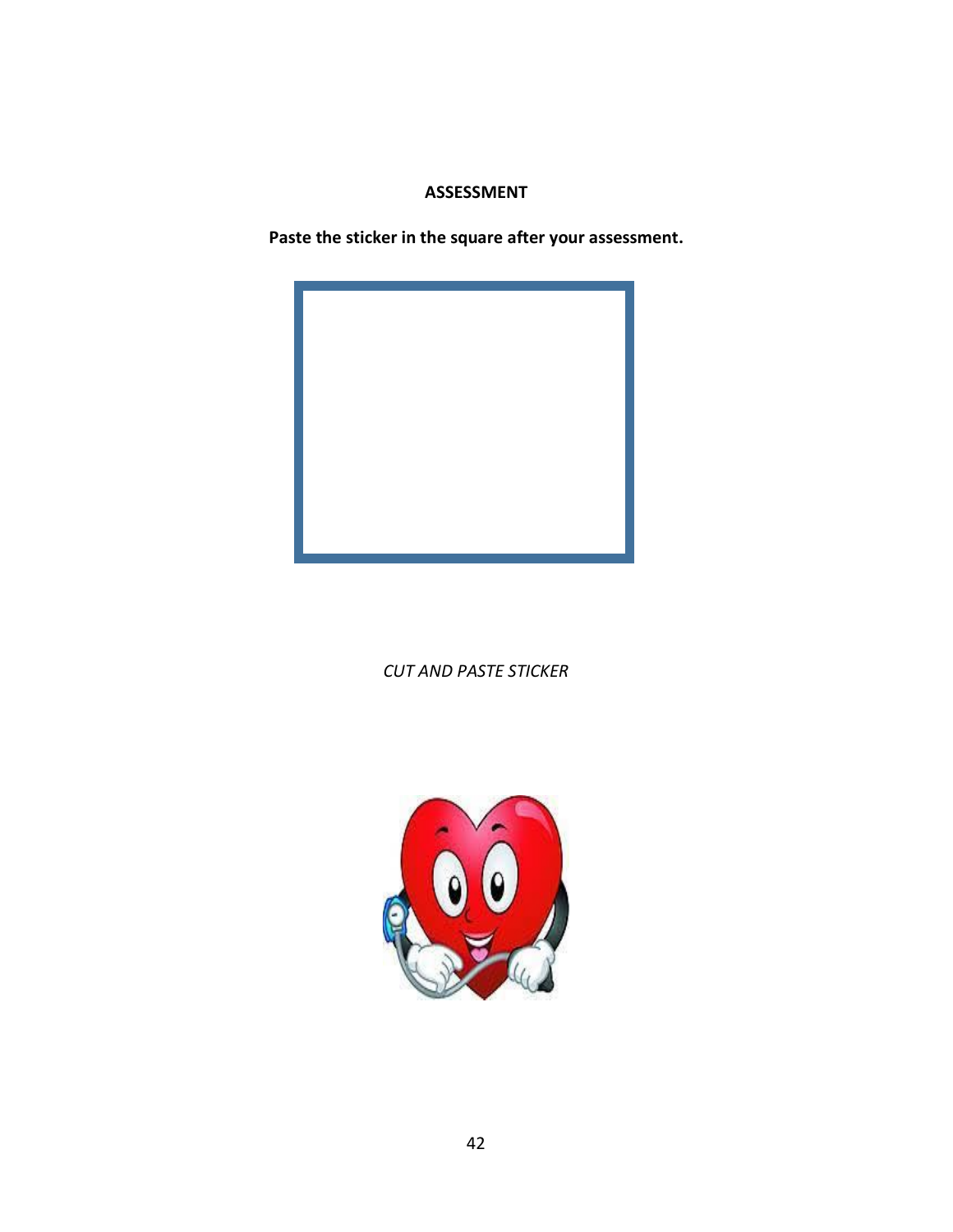## **BRACELET AND PAJAMAS**

**Paste the sticker in the square after you get the arm band and put on you Pajamas.**



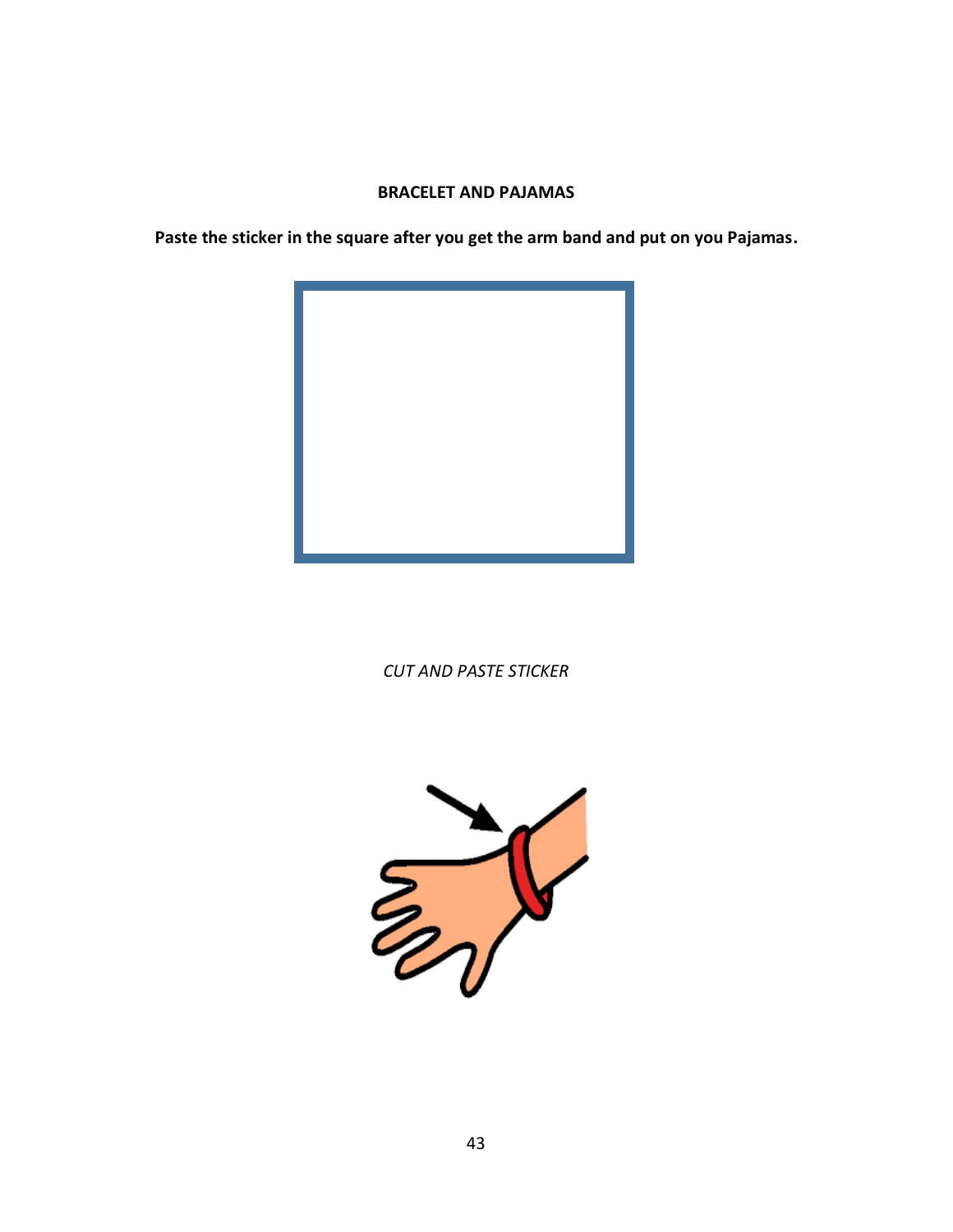# **MY TURN!**

**Paste the happy face sticker in the square when it is your turn.**



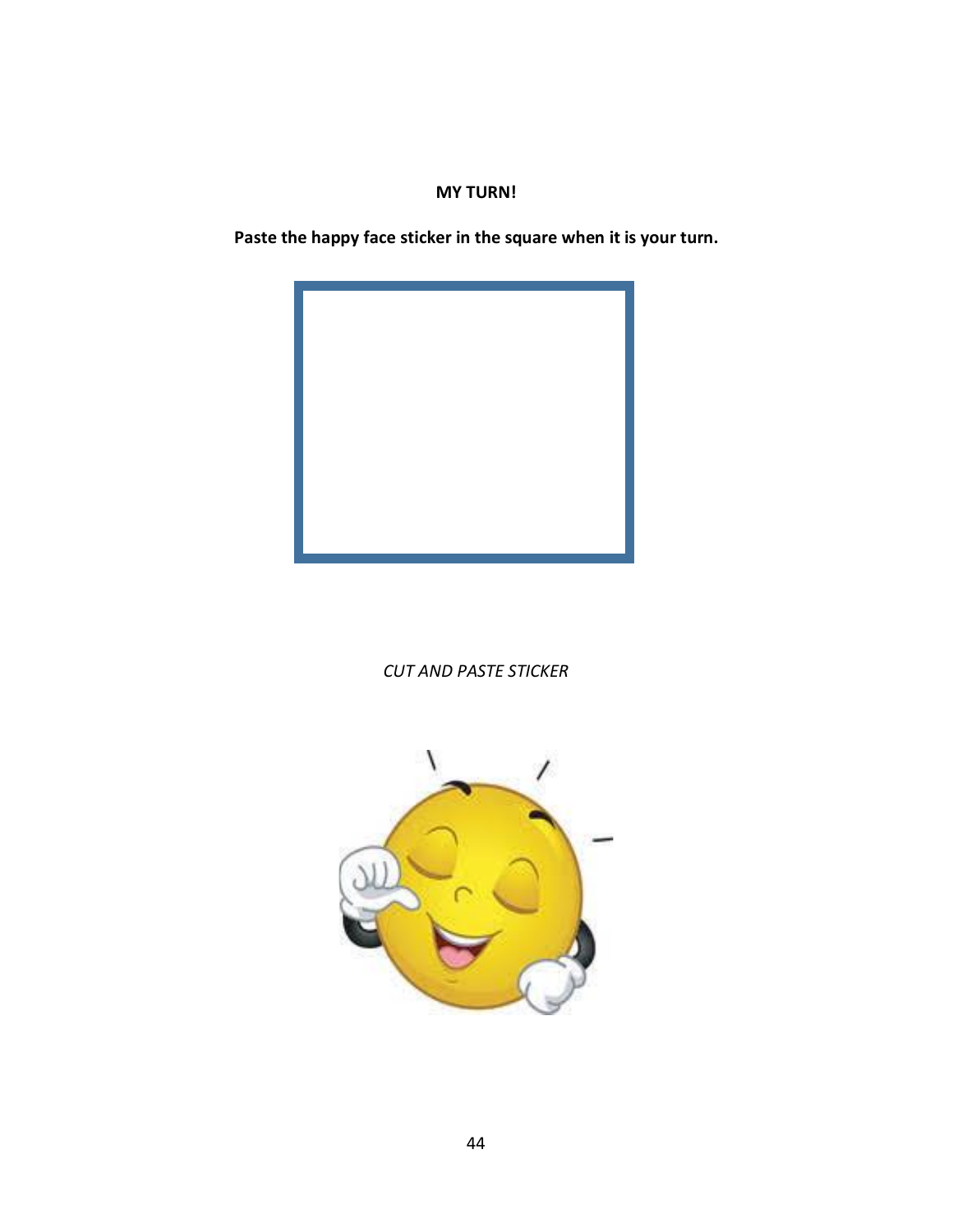## **POST OP ROOM**

**Paste a sticker in the square after you wake up in the post op room.** 



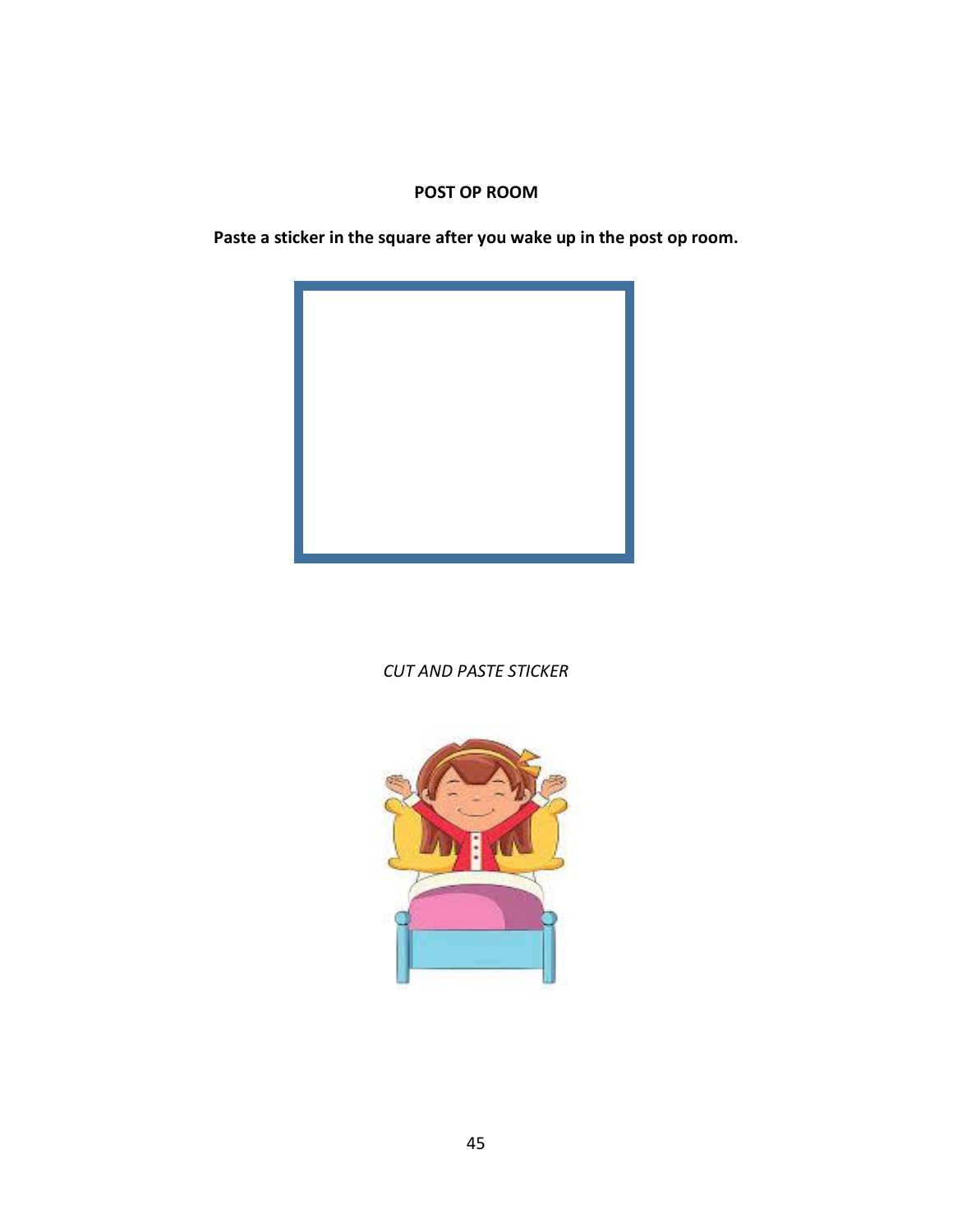# **GOING HOME!**

**Paste the home sticker in the square when you are ready to go home. This is the best step!**



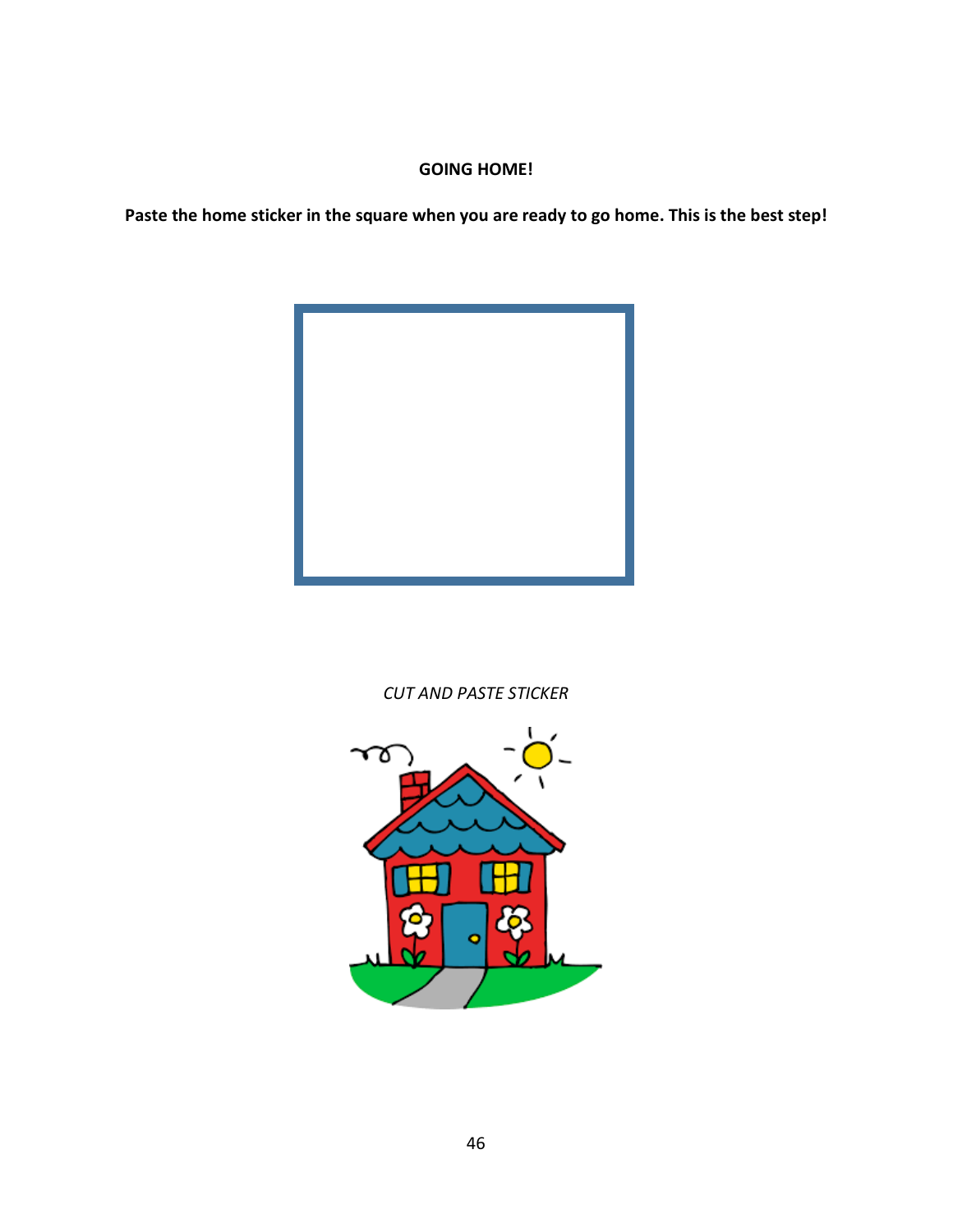### Appendix C. Perioperative Coping Kit

This perioperative Coping Kit includes items that can be used as distractors for autistic children undergoing the perioperative processes and leading up to their day surgery procedure. The items are placed in a clear bag, given to each child upon registration at the day surgery department, and returned to the front desk prior to discharge. All items in the bag are washable, and will be disinfected as per agency policy following each use. Another option for parents, would be for the RN to provide a list of possible items that they could bring from home to make up their child's own Coping Kit. An example of the contents of the coping kits include:

- 1) A stretchy resistant band
- 2) Plastic kaleidoscope
- 3) Rubik's Cube
- 4) Stress ball
- 5) Printable activity sheets
- 6) Washable markers and crayons

The items within the perioperative coping kit are intended to be used at the child's discretion as often or as little as they would like during their time at the perioperative department. The RN assigned to care for the child should encourage both the child and the family members to engage in the activities provided by the coping kit.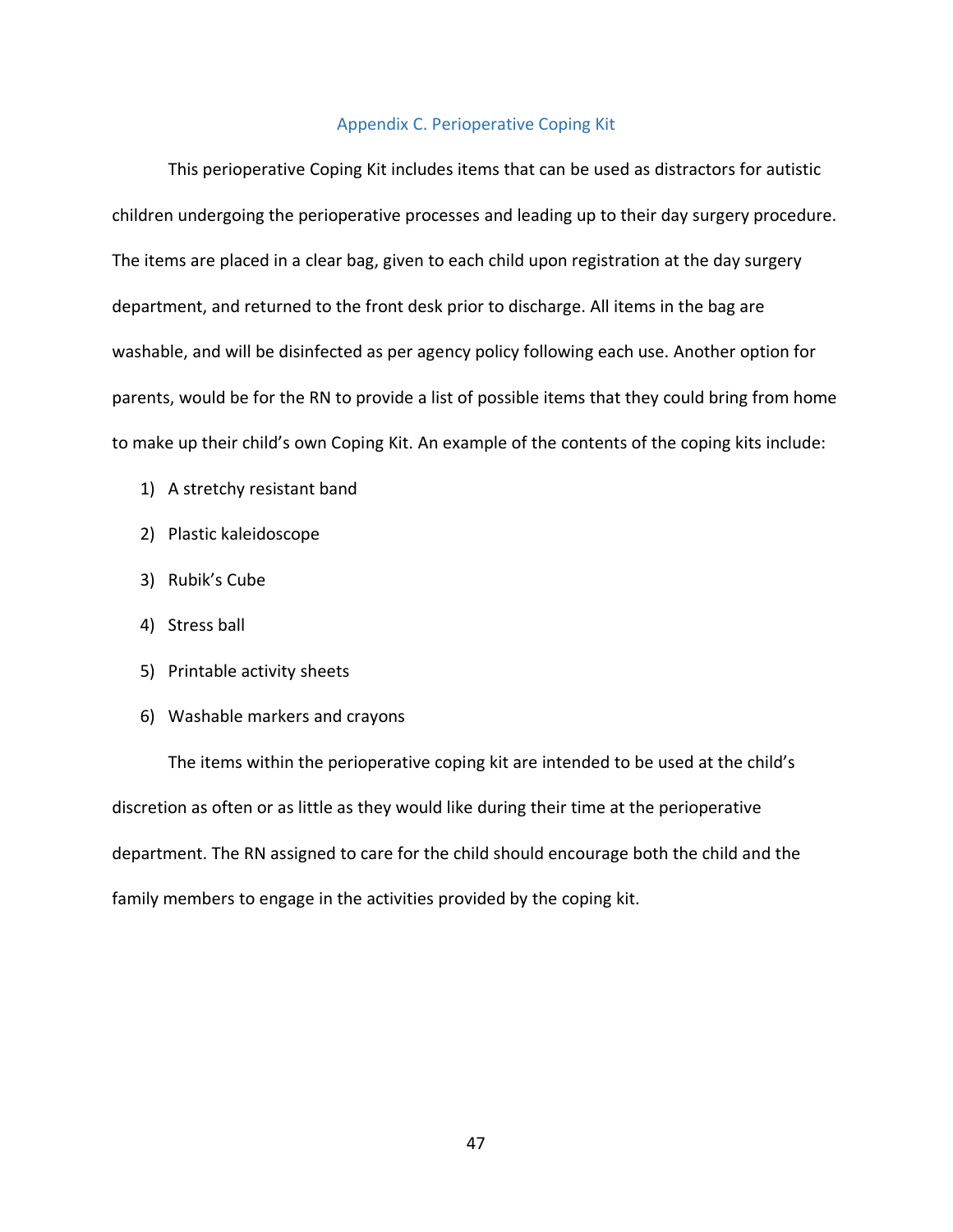**Appendix B. Literature Review**

## PRACTICE GUIDELINES FOR REGISTERED NURSES CARING FOR AUTISTIC CHILDREN DURING THE PERIOPERATIVE PERIOD

Integrative Literature Review By Samantha Glover Student # 201136124

Faculty of Nursing Memorial University of Newfoundland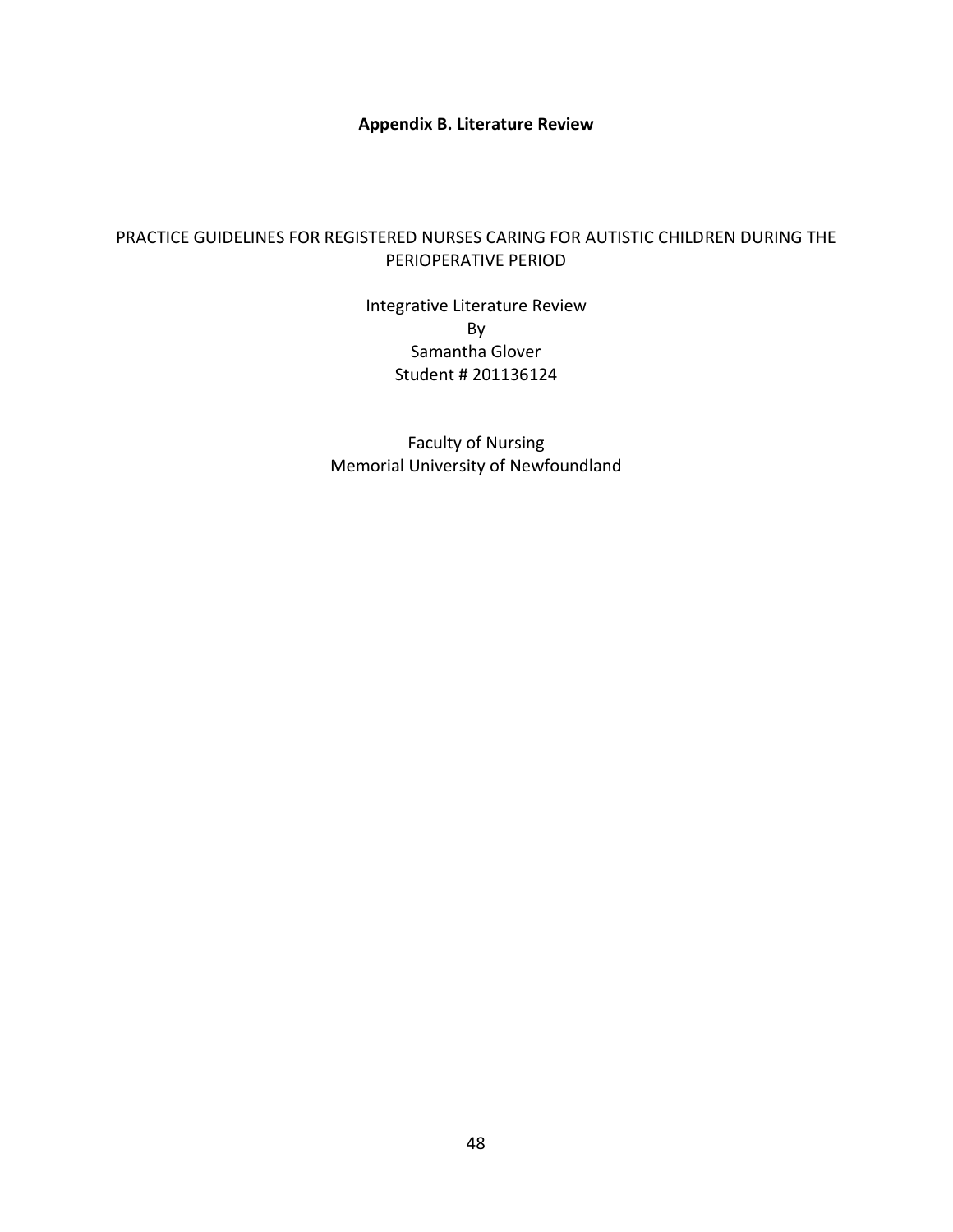#### **Introduction**

Registered Nurses caring for autistic children undergoing day surgery need structured, systematic, and standardized practice guidelines to help them address the unique needs of this patient population. No two children with autism are alike and therefore, no two plans of care should be alike (Koski, Gabriels, & Beresford, 2016). Autism spectrum disorder (ASD) refers to a group of conditions that affect intellectual development, social interaction and communication ability (Nelson & Amplo, 2009). Children who are diagnosed with ASD have more frequent encounters with the health care system than those children without ASD, including primary health care, specialty care, day surgery, and acute care (Cummings et al., 2016). Furthermore, autistic children are more likely to present with challenging behaviors during encounters with health care professionals based on their difficulty coping with change in their daily routine, communication challenges, and impaired social skills (Gearner-Thompson & Tielsch-Goddard, 2013).

The perioperative setting is particularly distressing for autistic children because the environment and staff are unfamiliar, day surgery interrupts their daily routines, and there is an abundance of external stimuli such as overhead speakers, medical equipment, and chattering from other patients (Nelson & Amplo, 2009). Caring for autistic children undergoing day surgery is a challenge and requires an innovative approach to nursing care (Bultas, 2012). The purpose of this integrative literature review is to critique current research on best practice guidelines for the care of autistic children undergoing day surgery, examine the gaps in the literature surrounding existing nursing practice guidelines for this population, and explore strategies to address the nursing care needs of this population. This literature review will be used to inform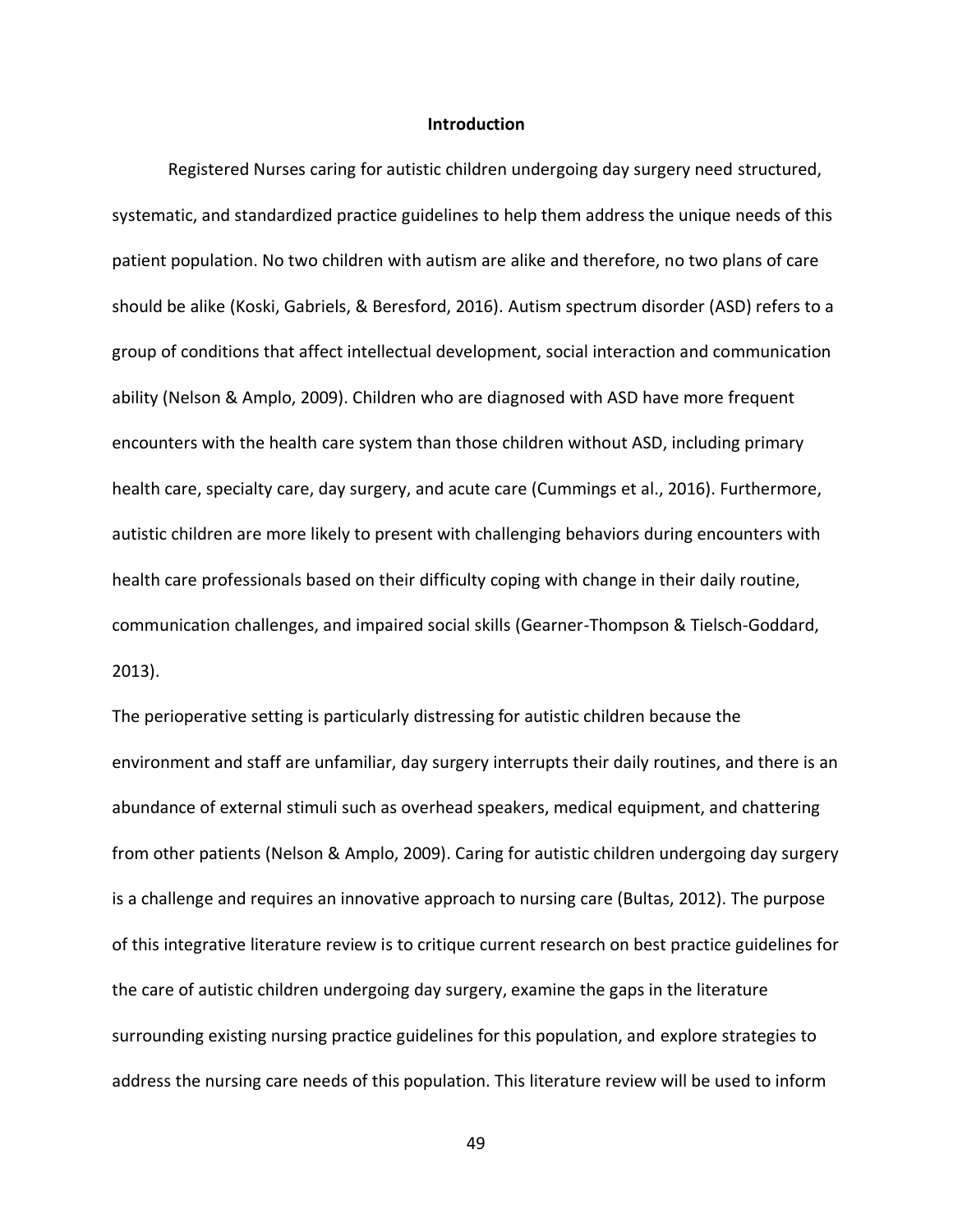the development of a structured, systematic, and standardized practice guideline for registered nurses caring for autistic children undergoing day surgery**.** 

#### **Information Sources**

 Various qualitative research articles and grey literature were compiled using several search engines including CINHAL, PubMed, Science Direct, and Google Scholar. Literature was not limited to publication year or country, given the limited amount of research conducted on this topic. Research was inclusive of children aged 0 to 16, and was not limited based on gender. Research studies that involved children with a developmental disability other than ASD, were also included. Literature was limited to the English language only and to health sciences disciples only given the purpose of the review. Search terms used included CINHAL headings "perioperative nursing" AND "autism spectrum disorder", "children" AND "autism spectrum disorder", "perioperative management" AND "autism spectrum disorder", and "nursing practice guidelines". PubMed MESH terms included "ASD", "pediatric perioperative nursing", "autism spectrum disorder", and "perioperative care". General searches were also completed using Google for identification of prevalence, incidence, and related grey literature surrounding autism in children in Canada.

 This literature review was used to help develop the best practice guideline for RNs caring for children with ASD during the perioperative period, and understand how these practices impact on the child's reaction to care. This literature review is inclusive of both quantitative and qualitative research examining the opinions of health care professionals and parents on the effects of various strategies to meet the unique needs of children with ASD.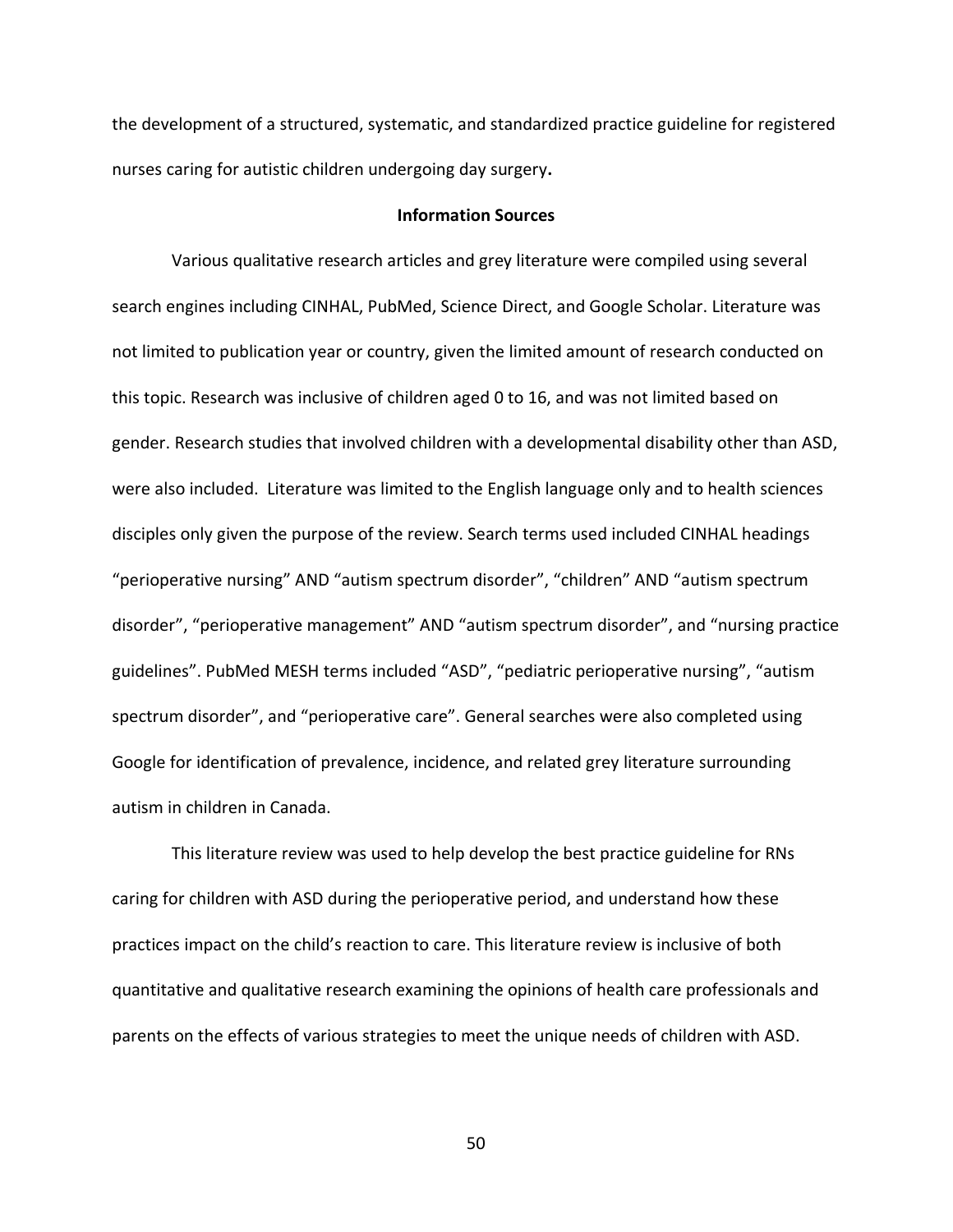#### **Research Questions**

What is the current state of research on best practice guidelines for the care of autistic children during the perioperative period? Is there a need for best practice guidelines for registered nurses caring for autistic children during the perioperative period? What are the nursing care needs of autistic children during the perioperative period?

How are nursing practice guidelines designed, implemented and evaluated?

#### **Working Definitions**

Key terms used throughout this literature review include; Autism Spectrum Disorder (ASD), day surgery, perioperative nursing, and best practice guidelines. Definitions of these key terms will be described in the context in which these terms will be referred too within the literature review.

*Autism Spectrum Disorder* (ASD). A medical diagnosis given to children who exhibit deficits in communication, behaviour, and sensory processing (Gearner Thompson & Tielsch-Goddard, 2013). Children with ASD may appear nonverbal, have literal ways of thinking, and prefer visual instruction over verbal commands (Gearner Thompson & Tielsch-Goddard, 2013). ASD children experience sensory overload, hyper- or hypo-sensitivity to touch, poor attention spans, and feelings of anxiousness or easily overwhelmed (Gearner Thompson & Tielsch-Goddard, 2013). The behaviors of a child with ASD can range from repetition and fascination, to withdrawal and isolation (Short & Calder, 2013).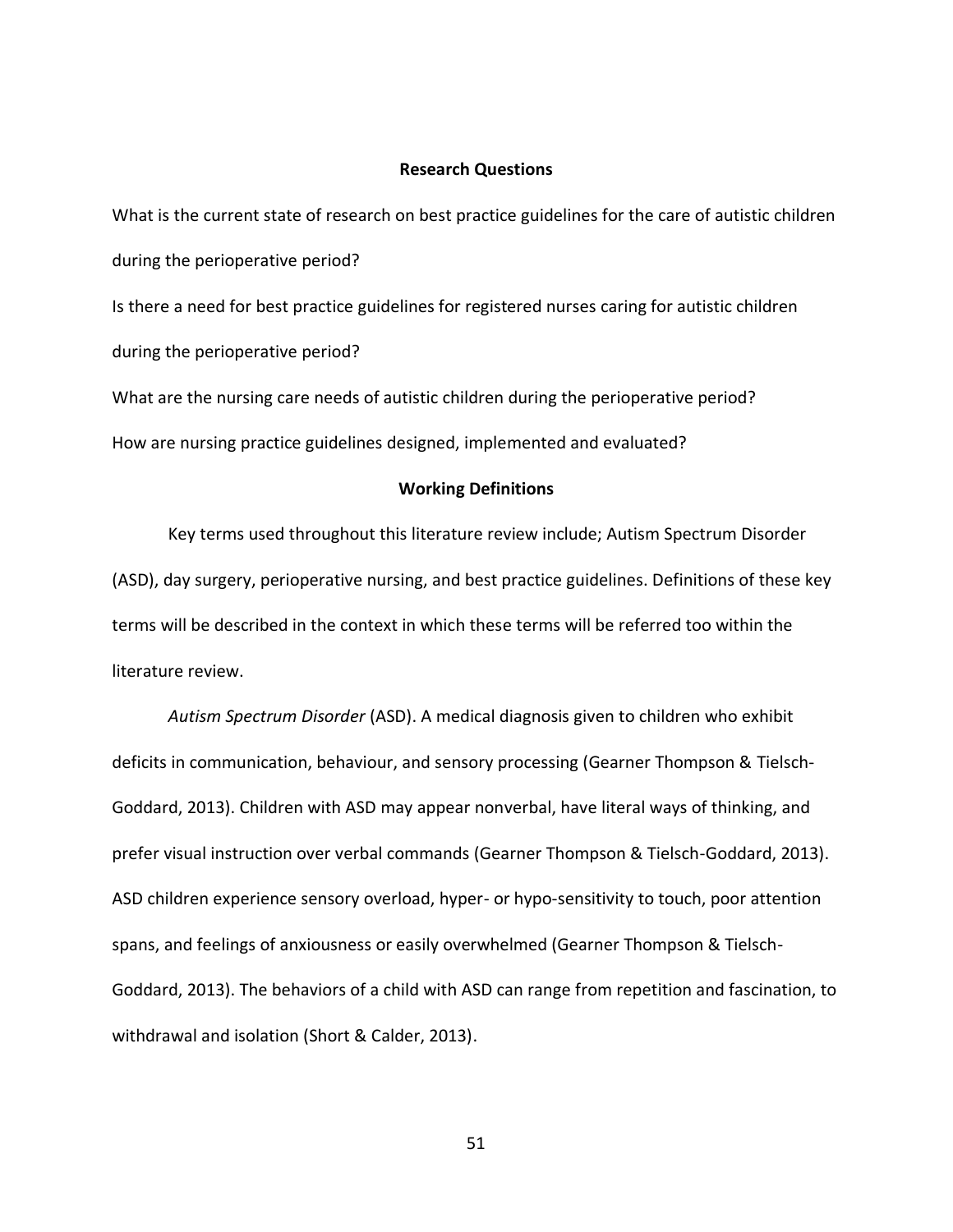*Perioperative Nursing* A specialized area of nursing care which requires the Registered Nurse to have a high-quality knowledge base that supports positive patient outcomes before and after surgery. The nurse must assume the role of a clinician, educator, advocate, and researcher while keeping the best interest of the patient at the centre of the care that they provide (AORN, 2015). Perioperative nursing can occur on an inpatient surgical unit or in an ambulatory surgery center. According to the Association of Registered Nurses of Newfoundland and Labrador (2015), the goal of perioperative nursing practice is to provide holistic care and support to patients and their families, in an effort to assist them in achieving optimal wellness before and after their surgical procedure. Perioperative Registered Nurses engage in interdisciplinary collaboration and utilize all available resources in order to provide well rounded care to all patients during the perioperative period (AORN, 2015).

*Day Surgery* Refers to patients who come to hospital from home, have their surgical procedure completed, and then return home the same day following their recovery period. Surgical procedures performed on an outpatient basis are elective and of non-emergency importance. The pediatric patient will arrive to the day surgery unit having fasted for at least eight hours prior and be at their optimal health for their surgical procedure. They will be assessed by a perioperative nurse (i.e., vital signs, health assessment, and changing into hospital issued pyjamas), an anesthetist, and their designated surgeon. The day surgery process can involve several hours of waiting and consume much of the day for the patient and their families. The families of the pediatric patient remain with the patient throughout each phase of the day surgery process. Immediately following the recovery phase, a Registered Nurse will review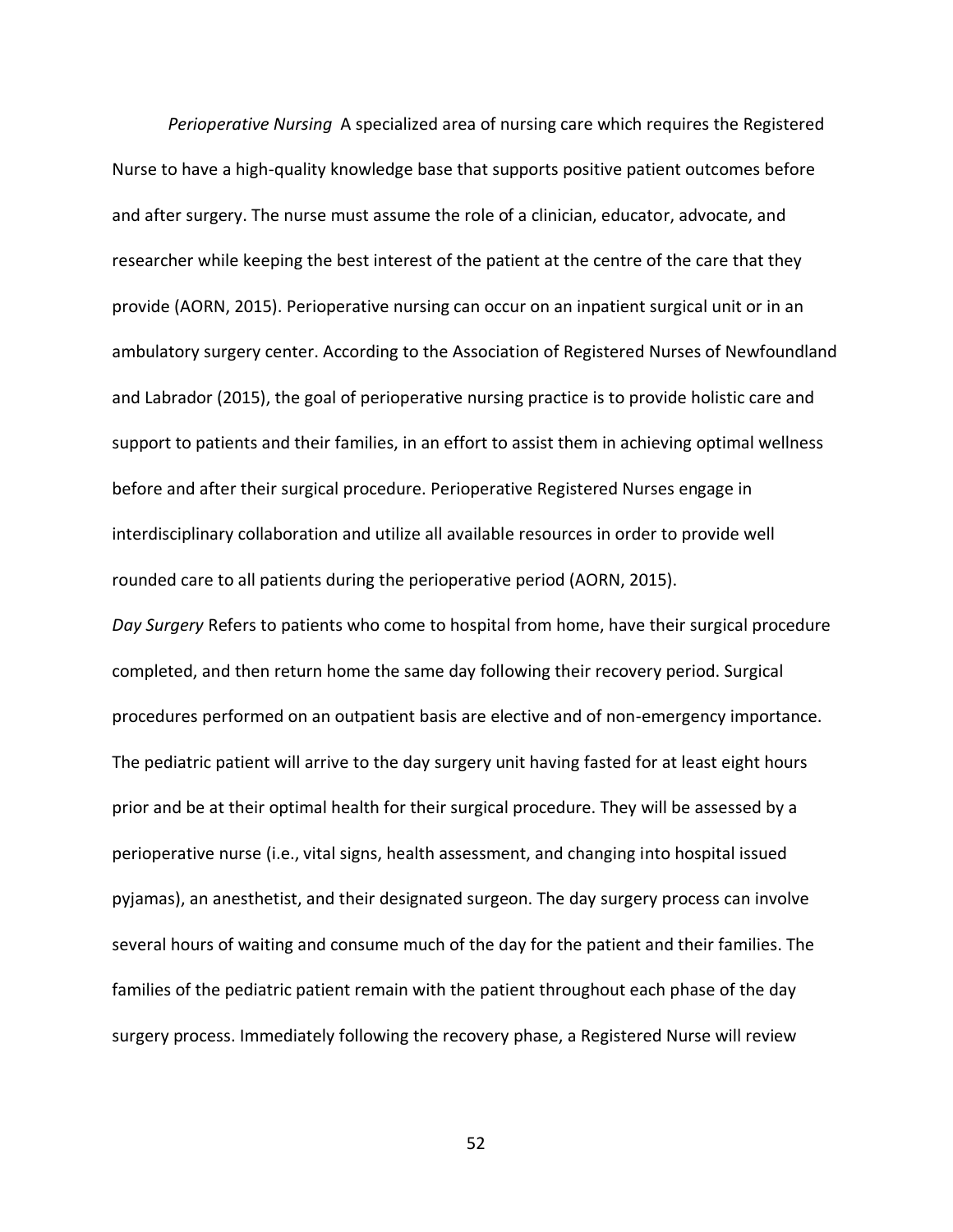discharge and homecare instructions with the patient and a family member or guardian prior to sending them home.

*Practice Guidelines* are. used to assist Registered Nurses in providing consistent, safe and high-quality care that is evidenced-based (White & Spruce, 2015). Practice guidelines are not only rooted in current research and evidenced-based practice, but also follow the standards of practice set forth by nursing professional governing bodies (AORN, 2015; White & Spruce, 2015). Practice guidelines serve as a compass and source of reference for Registered Nurses to maneuver through their clinical practice safely, especially through complex patient situations (AORN, 2015).

### **Literature Review**

This literature review is presented in three sections with the first addressing the research question of current evidence for best practices when caring for children with ASD during the perioperative period, the second section exploring the perioperative needs of this population and the last section examining the need for best practice guidelines. This literature review also includes quantitative and qualitative research examining the opinions of health care professionals and parents on the effects of various strategies to meet the unique needs of children with ASD undergoing day surgery. The review begins with a discussion of the guiding theoretical model for this practicum; the Iowa Model of Evidence-Based Practice to Improve Quality of Care.

### **The Iowa Model of Evidenced-Based Practice**

One theoretical model that can be used to guide the design, implementation and evaluation of an evidence-based best practice guideline for perioperative Registered Nurses is the Iowa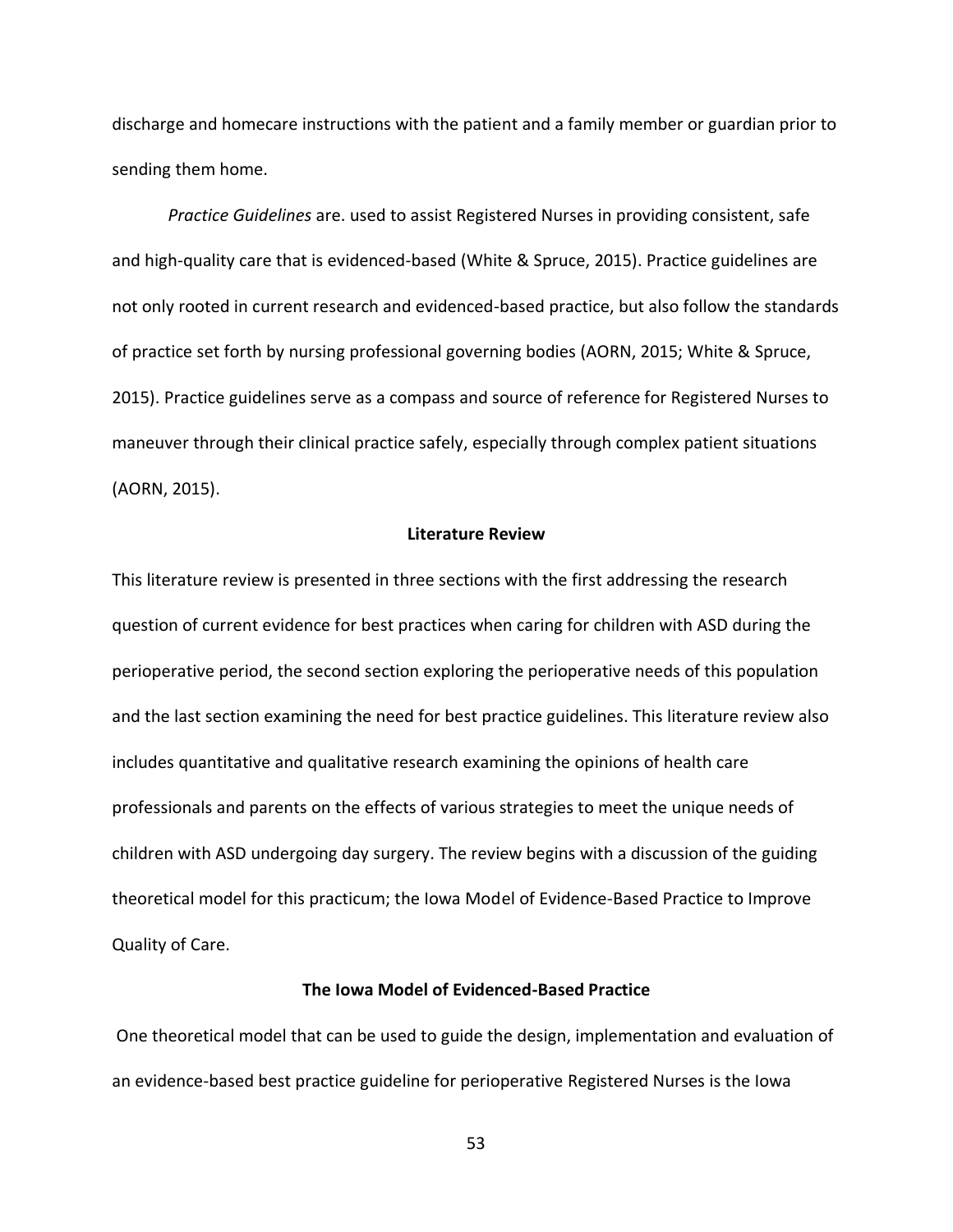Model of Evidence-Based Practice to Improve Quality of Care (White & Spruce, 2015). The Iowa Model is one framework for clinical decision making that encourages critical thinking and collaboration before implementing current research findings in practice (White & Spruce, 2015). The goal of the Iowa Model is to ensure Registered Nurses base their practice on current evidence that support high quality and cost-effective nursing care (White & Spruce, 2015). By following this framework, the guidelines developed for this practicum project could bring awareness to the needs of autistic children undergoing day surgery, build on the current knowledge available on this issue and promote sustainable action.

The first step of the Iowa Model of Evidence-Based Practice involves identification and selection of a topic or issue. It is then determined if the issue stems from a problem-focused trigger such as evidence of a clinical problem, or from a knowledge-focused trigger such as new research findings. The issue identified for this practicum project is a knowledge-focused trigger and stems from current research on caring for autistic children undergoing day surgery. This issue is knowledge-focused given the absence of current standards and guidelines for nurses when caring for autistic children, yet new evidence to guide practice exists. At this step in the Iowa Model the topic is presented to the organization to determine if it is a priority and whether there is a willingness to support moving forward on the development of a solution to the proposed issue. In relation to this practicum, during this step the author consulted with key stakeholders and determined there was support for the development of guidelines and a willingness to move forward. Figure 1 depicts the Iowa Model applied to the need to develop best practice guidelines for RNs caring for autistic children.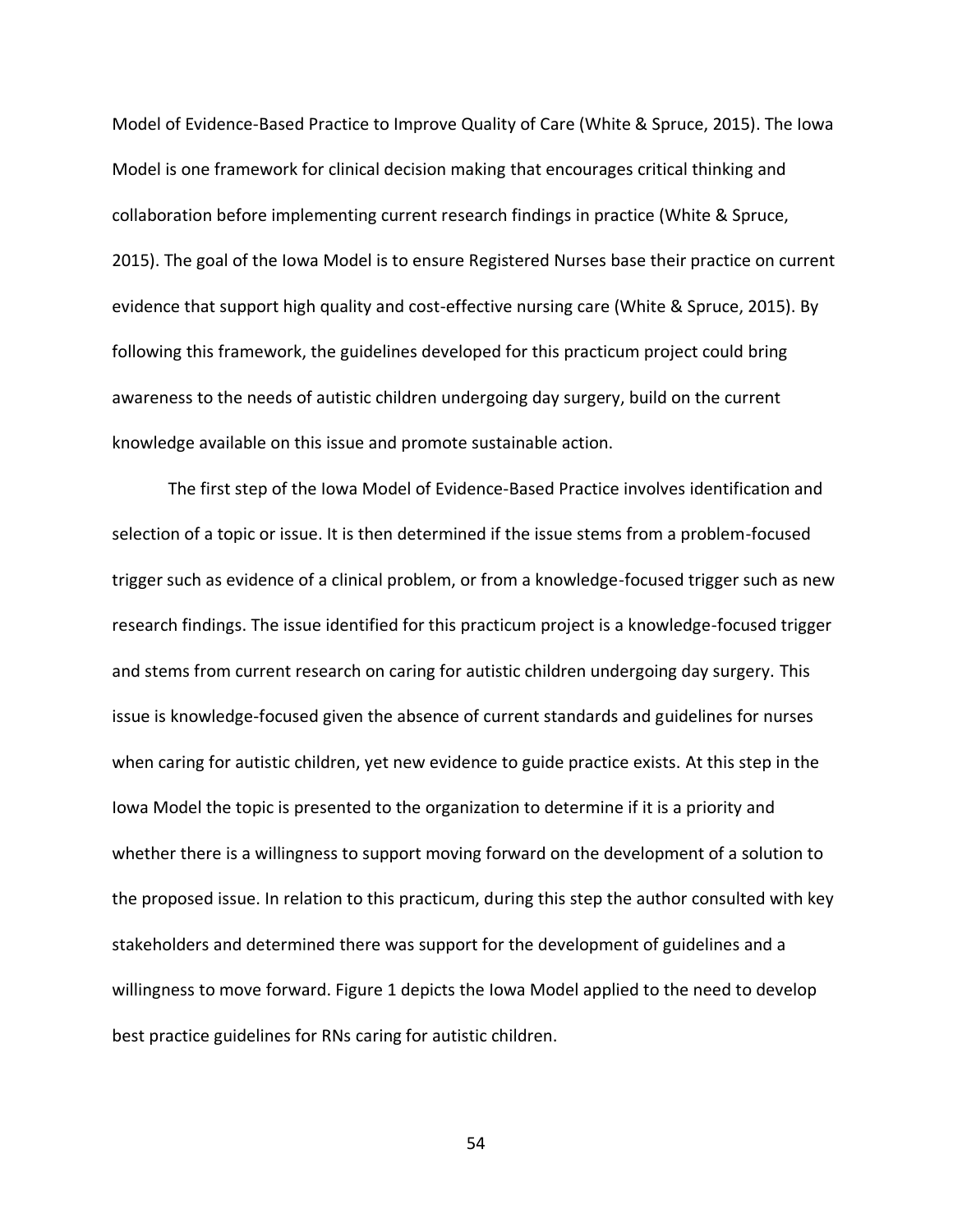**Figure 1.** 

**The Iowa Model Applied to Practice Guidelines**



The next step of this model would be to include the identification and formation of a team inclusive of the key stakeholders involved with the issue that would be responsible for the collection of data, evaluation of research, development of solution, and implementation and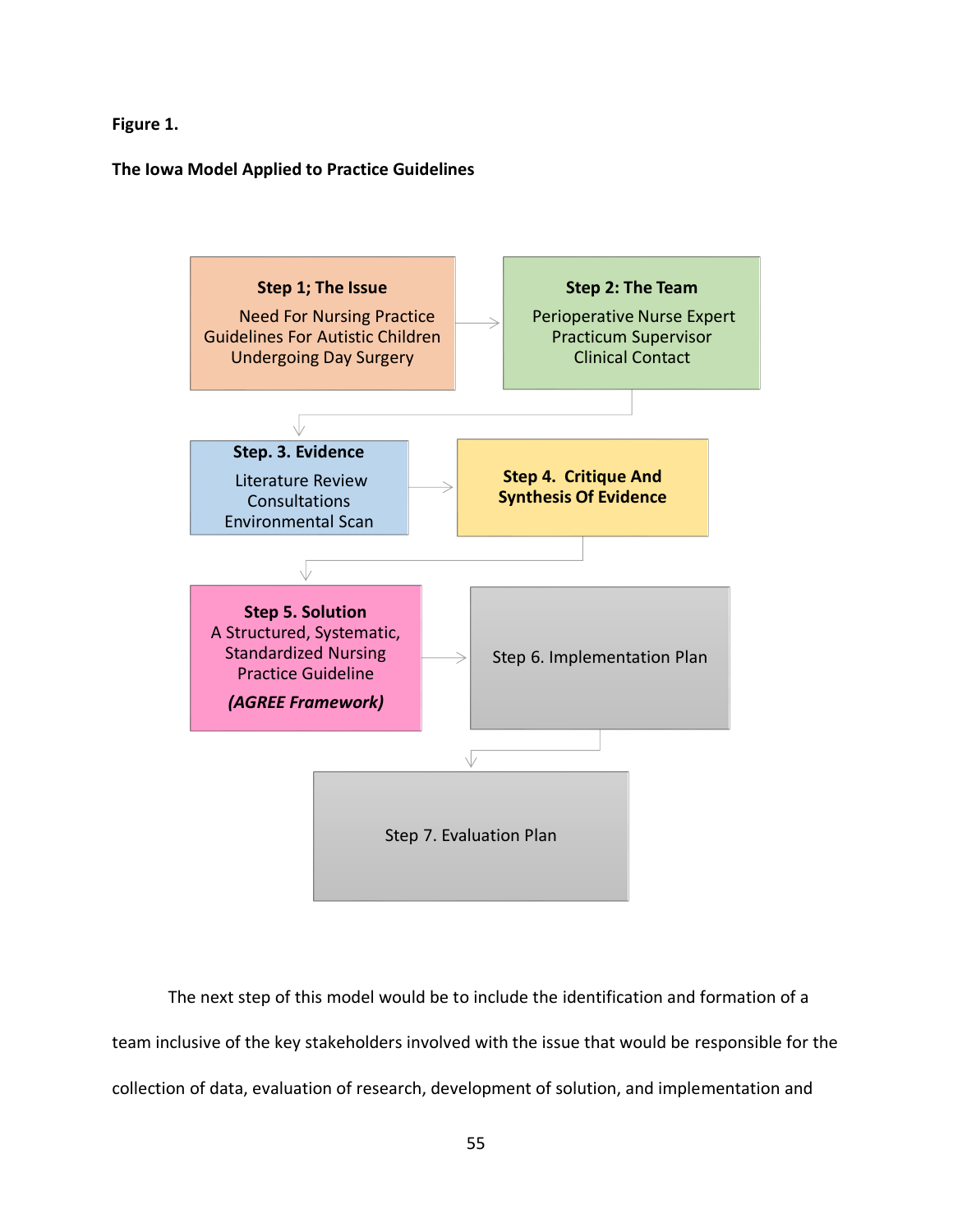evaluation of the proposed solution. For purposes of this practicum project, the team consisted of the author, practicum supervisor, and clinical contact. The third step of the Iowa model involves the collection of relevant research and related literature, including consultations with stakeholders, and an environmental scan. The fourth step of this model requires a critique and synthesis of research findings and a decision if there is sufficient and reliable evidence to warrant the development of a pilot change in practice to address the issue. In Figure 1, the fifth step illustrates the project for this practicum, a structured, systematic, and standardized nursing practice guideline for RNs caring for autistic children undergoing day surgery.

### **A Framework for the Development of Best Practice Guidelines**

The Appraisal Guidelines for Research and Evaluation for Health Systems (AGREE HS) is one framework that can be used to guide the development of the best practice guidelines for RNs caring for autistic children undergoing day surgery. The AGREE HS is designed to assist developers, policy makers, and key stakeholders in the development of quality health system guidelines (HSG) at a global, national, or provincial level (Brouwers, et al., 2019). A HSG contains evidence-informed recommendations for guidance and action to address justified health system challenges. The AGREE HS framework suggests that HSGs consist of five main components (i.e., topic, participants, methods, recommendations, and implement-ability). (AGREE-HS Research Team, 2018)

The topic refers to a detailed identification of the healthcare system challenge, arguments in support of its priority, and evidence that the guideline proposed is appropriate in addressing the challenge. Within this practicum, the topic is the development of best practice guidelines for perioperative Registered Nurses providing care to autistic children undergoing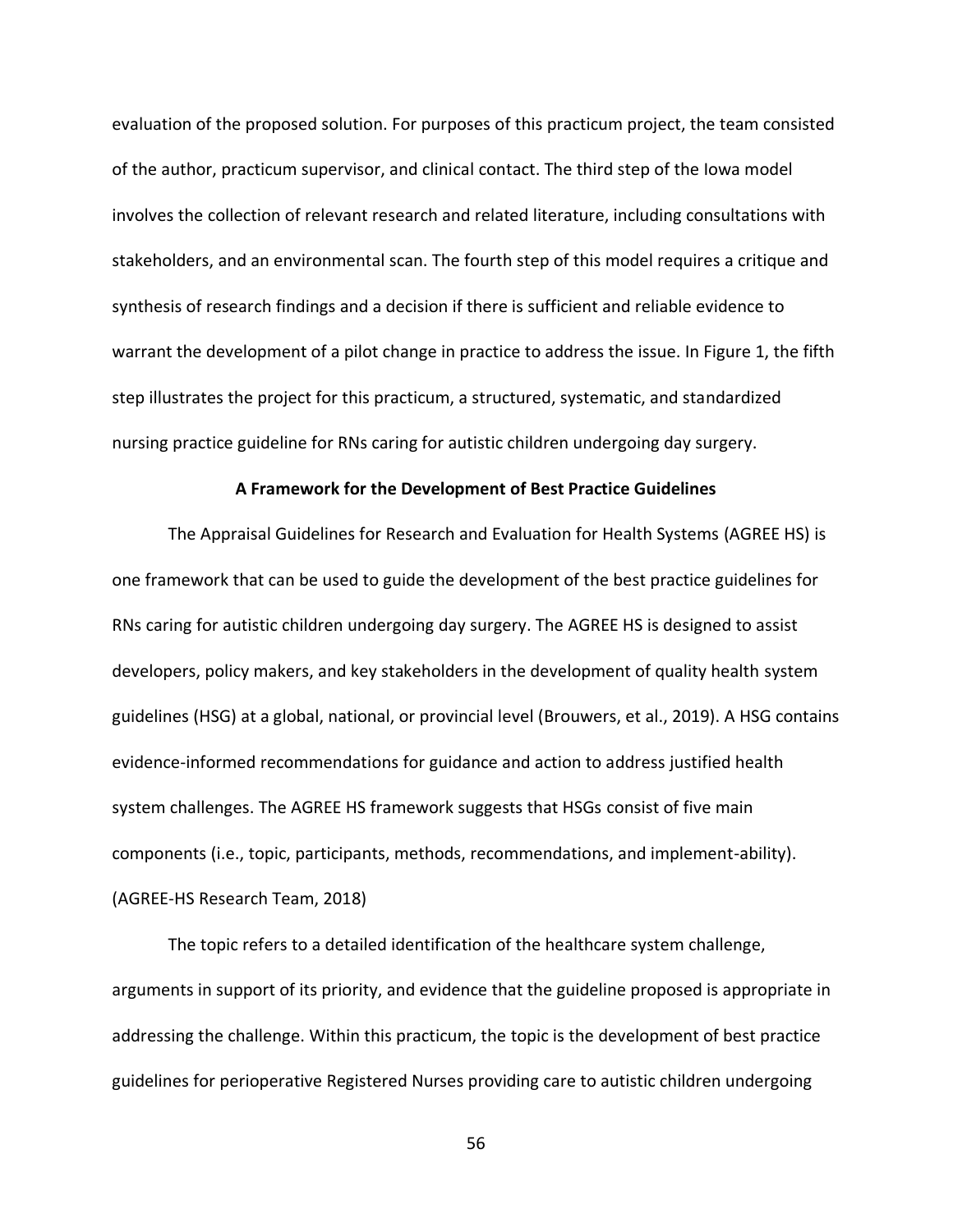day surgery. This topic poses a healthcare system challenge based on the defining characteristics of ASD, the associative comorbidities, the frequency of medical encounters with this population, and the current absence of specific standardized nursing practice guidelines. This topic is a high priority healthcare system challenge based on the increasing prevalence and incidence of ASD diagnosis amongst children in Canada and particularly NL.

The participants of the HSG development team to address the topic should include perioperative Registered Nurses, pediatric anesthesiologists, and nursing managers. The methods for the development of the HSG should be current, systematic, and transparent. The methods should include integrative literature reviews, a review of relevant grey literature, an environmental scan of current literature, and voluntary consultations with key stakeholders. Fortunately, the cost for the development of the proposed HSG for this project is minimal and only serves to benefit the population with no risk of causing harm. Finally, the recommendations from the proposed HSG will provide clear direction for perioperative Registered Nurses working in day surgery departments when providing care to autistic children.

Once the initial HSG has been developed and implemented, a plan will be put into place for updating the recommendations based on feedback from the organization. The participants include the developers of the HSG, their professional backgrounds, and any influence of funding agencies. The methods refer to the utilization of both systematic and transparent methodology within the HSG, for example the use of an established framework such as the AGREE HS to guide the development of the practice guidelines. Recommendations of the HSG should be clear, comprehensive, address ethical considerations, and provide direction for practice. Implement-ability refers to the proposed strategies of dissemination,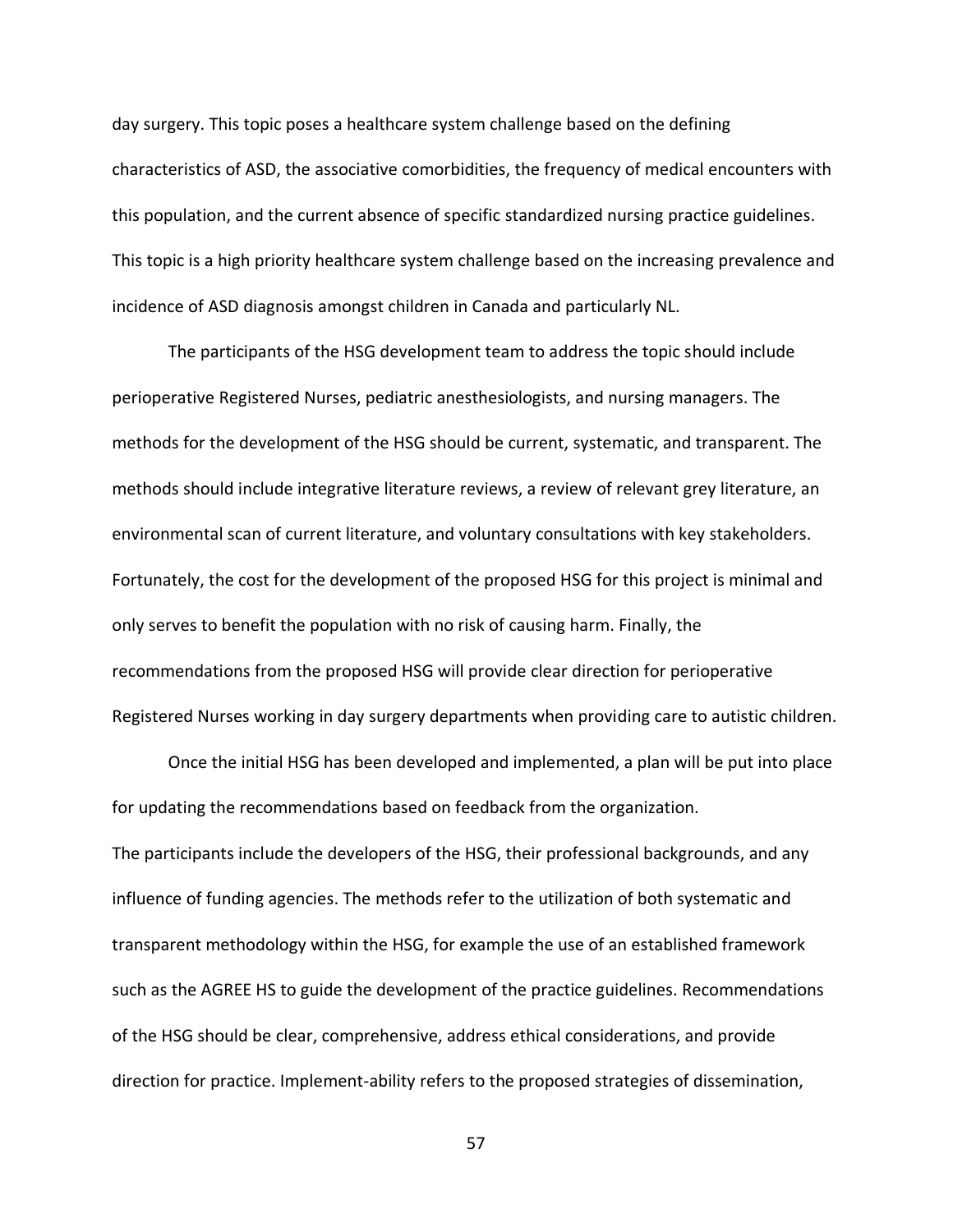acceptability, affordability, and flexibility offered within the HSG. When HSGs are developed in keeping with the AGREE HS framework they can be assumed to be of high quality and usability (AGREE-HS Research Team, 2018). The AGREE HS is therefore an appropriate framework to serve as a blueprint for the development of a high-quality best nursing practice guideline for perioperative Registered Nurses caring for autistic children undergoing day surgery.

#### **Autism Spectrum Disorder**

ASD is a lifelong developmental disability which varies in degree of severity of the common characteristics affecting communication patterns, behavior, social interaction, response to stimuli, and intellectual ability (Autism Society, 2019). The earlier the characteristics consistent with a diagnosis of ASD are identified in children, the earlier therapeutic management and treatment plans can be put into place. Thus, leading to improved quality of life for these children and their families (Autism Society, 2019). Children with ASD will often have frequent encounters with medical professionals given the comorbidities associated with the spectrum. Therefore, it is important for healthcare personnel to be familiar with how the variation in characteristics of ASD can present and how to care for children who are on all levels of the spectrum (Autism Society, 2019).

To date, there are no definitive diagnostic tests that exist to diagnose a child as having autism, rather, there are a list of observable characteristics outlined within the Diagnostic and Statistical Manual of Mental Disorders (DSM-5) suggestive of a diagnosis of ASD. The criteria for ASD includes:

"*stereotyped or repetitive motor movements; inflexible adherence to routines; highly restricted, fixated interests that are abnormal in intensity or focus; and hyper- or hypo*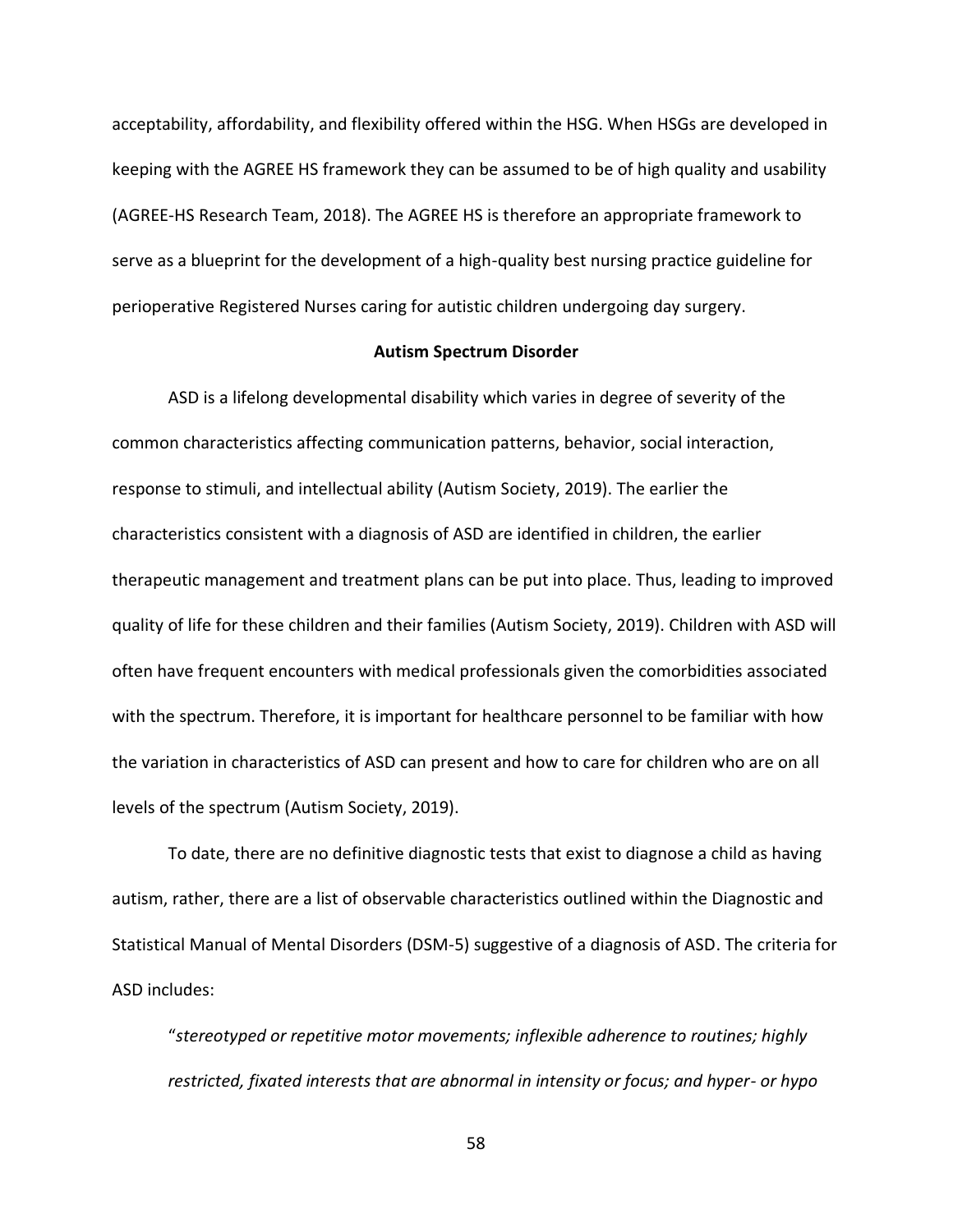*activity to sensory input or unusual interests in sensory aspects of the environment"* (American Psychiatric Association, 2013, p. 50-51).

ASD is a lifelong condition affecting the functioning and processing mechanisms within the brain (Short & Calder, 2013). While there is no cure for ASD, there are alternative treatments and medications that can help manage the signs and symptoms of ASD (Nelson & Amplo, 2009). These treatments include changes in diet, addition of daily vitamins, or massage therapy (Nelson & Amplo, 2009). Given the diversity of a diagnosis of ASD it can be said that no two children with autism are alike and therefore, no two treatment plans should be alike (Koski, Gabriels, & Beresford, 2016). Children with a diagnosis of ASD are more likely to have frequent visits to the hospital given the comorbidities and complex medical management associated with their diagnosis (Benich et al., 2018). Therefore, it is critical that medical personnel have the proper awareness and knowledge of ASD in order to provide effective care for these children and their families.

#### **Incidence and Prevalence of Autism**

The incidence and prevalence of ASD is well monitored and documented by the National ASD-Advisory Committee (NASS) of the Public Health Agency of Canada (PHAC). NASS collects data from a variety of public sectors including health, education, and social services. A surveillance report on ASD released by PHAC in 2018 stated that in 2015, 1 in 66 children ages 5-17 in Canada were diagnosed with ASD. Comparably, in Newfoundland and Labrador (NL), 1 in 57 children ages 5-17 were diagnosed with ASD in that same year (PHAC, 2018). These statistics indicate a higher incidence of ASD amongst children in this province as compared to any other province in Canada.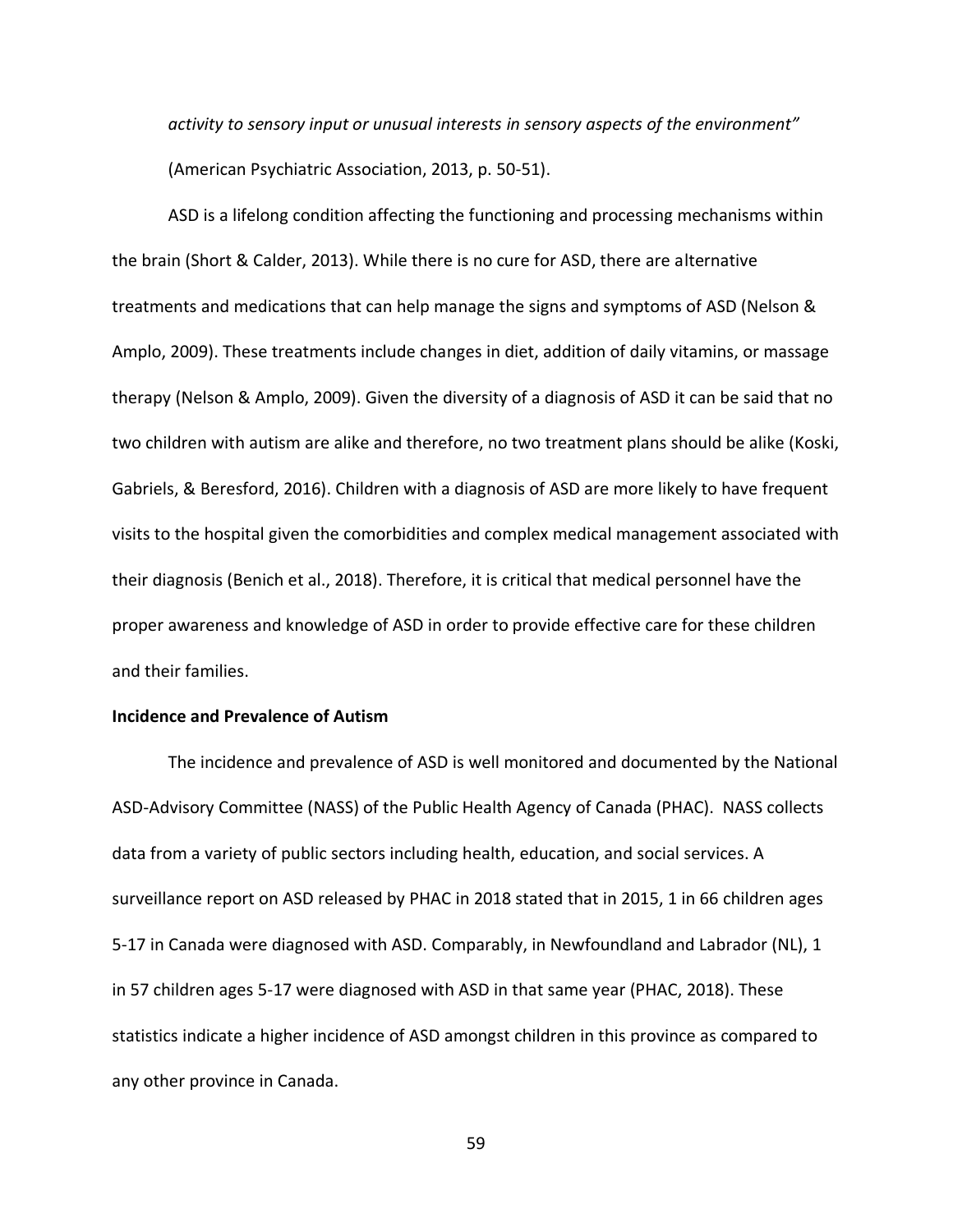When comparing the prevalence of ASD in Canada in 2015 to each province and territory, NL had the highest prevalence at 17.5 per 1,000 children as compared to the overall average of the country at 15.2 per 1,000 children (PHAC, 2018). Furthermore, NL consistently had the highest prevalence of ASD in children ages 5-17 since 2003 (PHAC, 2018). Overall, the prevalence of ASD amongst males is higher than that of females with the diagnosis being determined before 8 years of age (i.e., 72% of children in Canada received their diagnosis of ASD prior to their eight birthday) (PHAC, 2018). This is also true for the province of NL, where the prevalence of ASD in males was 28.8 per 1,000 (i.e., 2.9%) in 2015 as compared to the prevalence in females at 5.6 per 1,000 (i.e., 0.6%) in that same year (PHAC, 2018). With the high incidence and prevalence of ASD in NL, it is clear there is a need for best practice guidelines for RNs caring for autistic children undergoing day surgery.

### **Caring for Autistic Children Undergoing Day Surgery**

Characteristics associated with a diagnosis of ASD can contribute to a child's maladaptive behaviors and negative responses to nursing care, especially during perioperative nursing care prior to day surgery (Gearner-Thompson & Tielsch-Goddard, 2013). Given the social, communication, sensory, and executive functioning difficulties experienced by autistic children, the unpredictable disruption in routine, overwhelming external stimuli, and unfamiliarity of staff of the day surgery unit can be distressing for children receiving perioperative nursing care. As a result, the practice guidelines for perioperative Registered Nurses should provide guidance in how to care for the complex and unique needs of children who fall anywhere on the autism spectrum.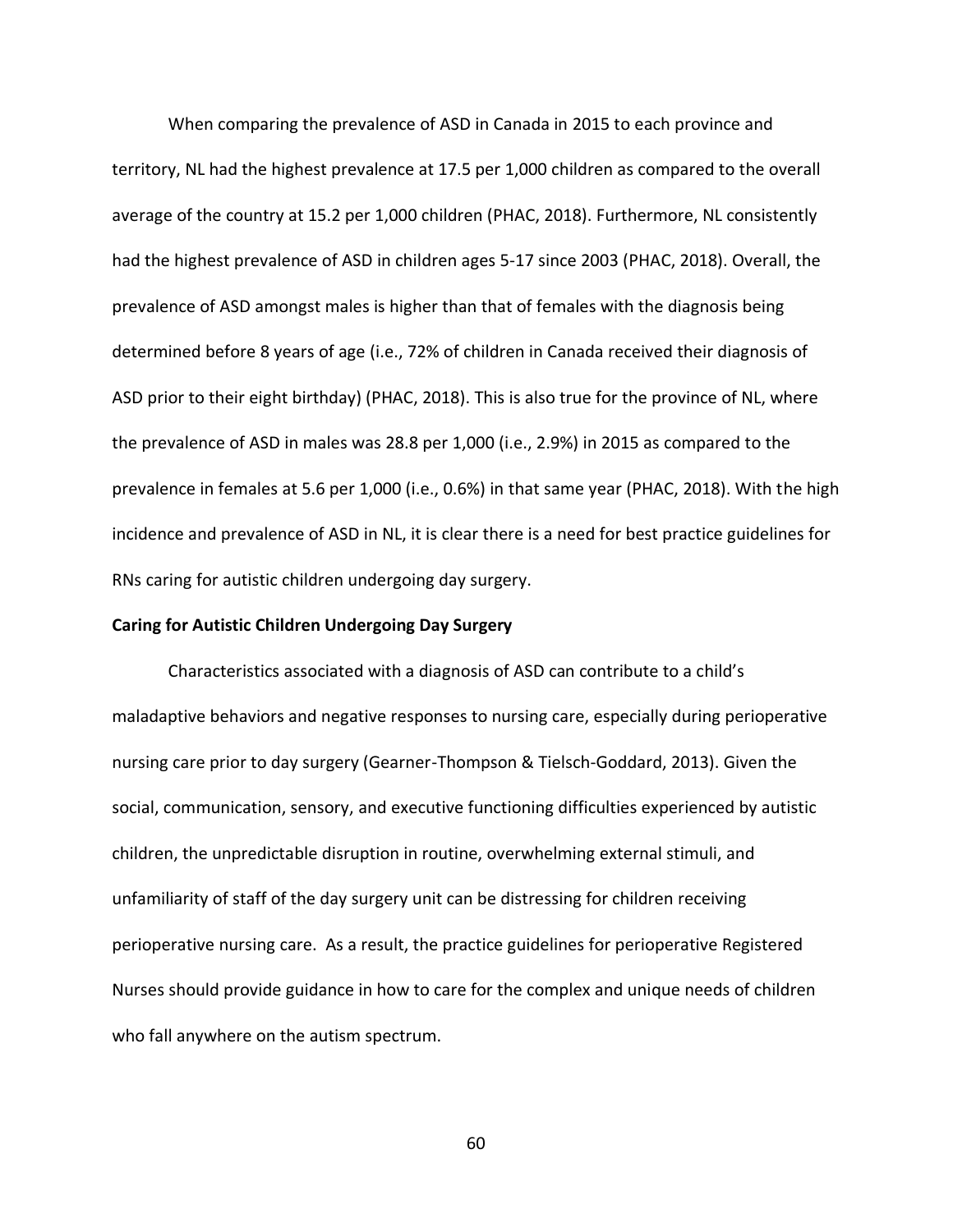A diagnosis of ASD affects how a child processes and responds within the perioperative setting. Since perioperative nurses often facilitate initial contact with children and their families coming for day surgery, it is important that they be knowledgeable about ASD and how to provide appropriate care to an autistic child. Most of the literature surrounding ASD in the perioperative setting is generalized to all healthcare professionals without specifically addressing the learning needs of the perioperative Registered Nurses (RNs), but it is also applicable to nursing.

The findings of the qualitative study by Benich et al. (2018) provide suggestions for perioperative caregivers to improve the care being given to autistic children and their families prior to day surgery including acknowledging the parents of the child as being the experts in their care, consulting with them to gather information about how best to interact with the child, and utilizing a standardized questionnaire to aid in the gathering of information for each individual child (Benich et al., 2018). Perioperative RNs are one of the most appropriate health care professionals to consult with parents, and families. If standardized questionnaires are used to gather information, Benich stresses that it is important to ensure that RNs are prepared to implement the questionnaire, interpret the responses and apply that information to their practice.

Comparably, a study by Gearner Thompson and Tielsch-Goddard (2013) found when perioperative nurses developed individualized plans of care based on such consultations with the child's parents, the perioperative experience for both autistic child and their families improved. Recommendations from this study suggest agree with Benich that perioperative RNs should be educated on how to develop individualized plans of care for autistic children and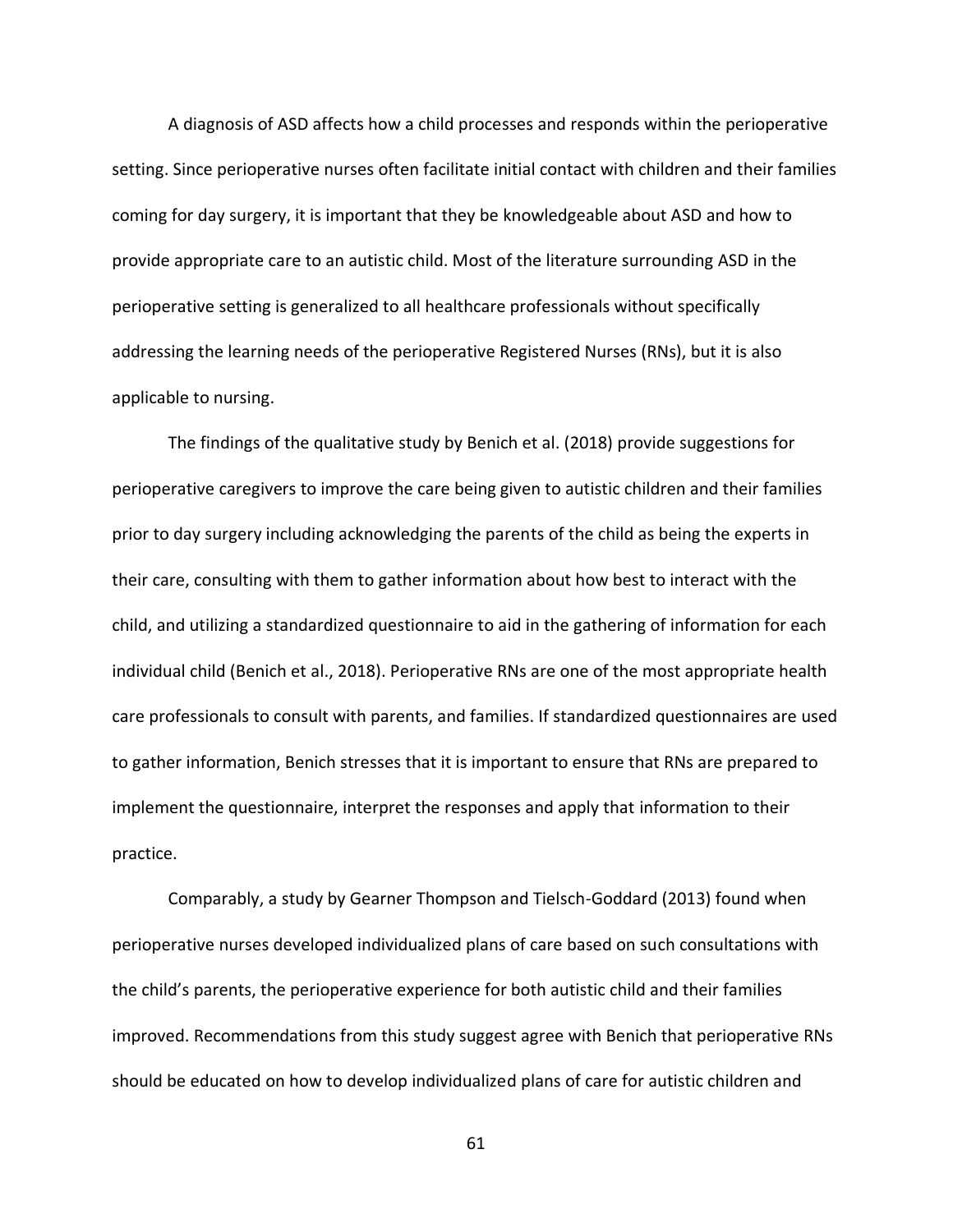their families prior to day surgery. This involves knowing how to conduct effective perioperative planning by maintaining a perioperative dialogue with the parents or caregivers of the autistic child throughout the perioperative period (Gearner Thompson & Tielsch-Goddard, 2013). Knowing how to care for autistic children includes collaborating with parents and families and developing individualized plans of care.

### **The Value of Parental Expertise**

Parents or guardians often spend the greatest amount of time with their children, especially for children with developmental disabilities such as ASD. As a result, these parents or guardians serve as key informants, and are often the most reliable source of information for perioperative Registered Nurses prior to providing care to children with ASD (Koski, Gabriels, & Beresford, 2016). Consulting with the parents or guardians of these children can lead to identification of preferred communication techniques, behavioural signs of distress, sensory preferences, and other important information specific to the child (Gearner Thompson & Tielsch-Goddard, 2013; Nelson & Amplo, 2009). Individualized plans of care can then stem from the information provided by the parents, and can aid in the delivery of effective nursing care and a positive perioperative experience for both the child and the parent.

Benich et al. (2018) conducted a qualitative study to investigate the parental perceptions of their autistic child's perioperative experience. Results from this study emphasize the need for individualized patient centered care, and led to the development of a standardized parental questionnaire given prior to the child's perioperative journey. The completed questionnaires serve as a key communication tool to allow all members of the child's healthcare team to be aware of the individualized needs of the child, based on the parental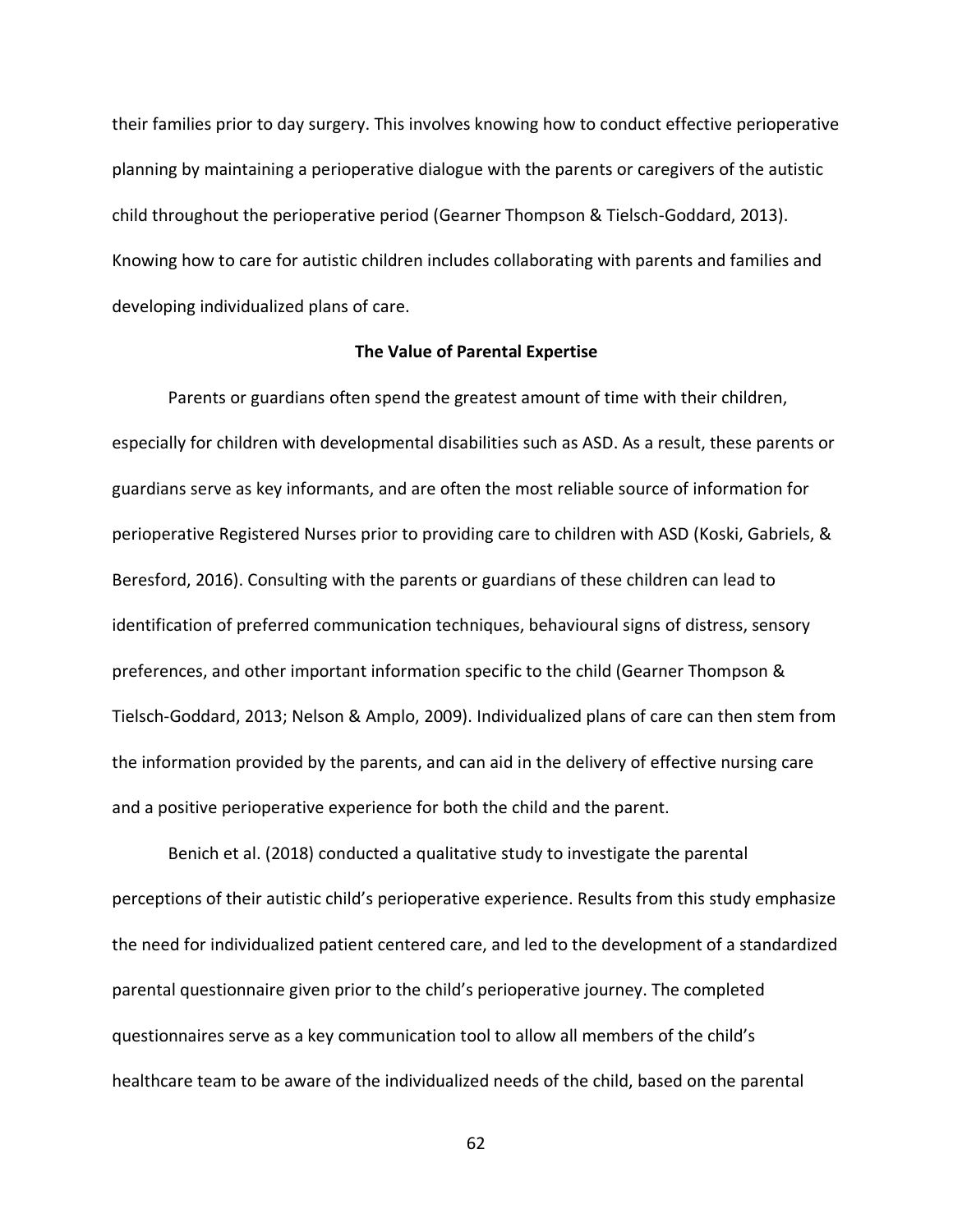expertise. Gearner Thompson and Tielsch-Goddard (2013) also found such individualized treatment plans to be an effective method in providing specific perioperative nursing care to children with ASD when treatment plans included information provided by parents of the children. Maladaptive behaviours exhibited by the child were lessened, and consequently, the parental experience of the perioperative process improved based on parental involvement in the early stages. Ideally, the consultations with parents or guardians should occur prior to the child's initial perioperative encounter (Short & Calder, 2013).

The consultations and communication that occurs between parents and members of the healthcare team can be described as a perioperative dialogue (Short & Calder, 2013). The qualitative study results by Lindberg, von Post, and Eriksson (2012), reveal that parents felt their distress and their child's distress associated with the perioperative process was alleviated when they were included in the perioperative dialogue. Furthermore, when the needs of the child and the voice of the parents were well received and valued by members of the healthcare team, parental suffering was lessened and parents felt effective nursing care was being provided (Lindberg, von Post, & Eriksson, 2012).

While there has been minimal research investigating the nursing care needs of children with ASD undergoing day surgery, the research that has been conducted is suggestive of a need for an individualized plan of care that is formulated in collaboration with the parents or guardians and is developed prior to the commencement of the perioperative process (Benich et al., 2018; Gearner-Thompson & Tielsch-Goddard, 2013; Koski, Gabriels, & Beresford, 2016; Lindberg, von Post, & Eriksson, 2012).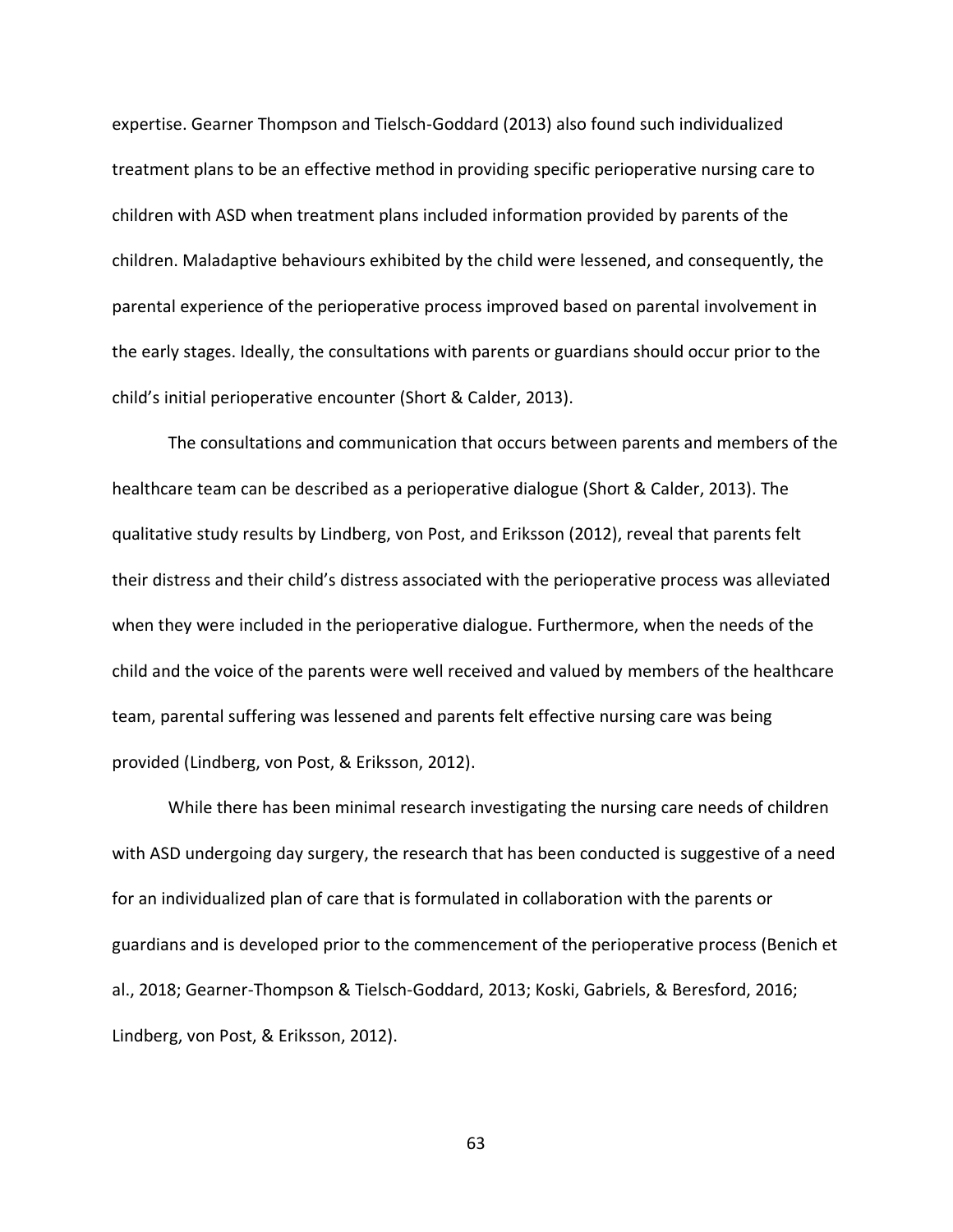#### **Best Nursing Practices for Children with Autistic Spectrum Disorder**

Collaborating with children, parents and families throughout the perioperative period is fundamental to best nursing practice. The information provided by the parents or guardians of the child, can lead to the development of an individualized plan of care which offers environmental, communication, and procedural modifications that will improve the perioperative experience for the child, their family, and the perioperative Registered Nurse. The unfamiliarity and unpredictability of the day surgery environment can be a trigger of stress and aggression for children with ASD, thus making the delivery of perioperative nursing care less than satisfactory for the children, their families, and the perioperative Registered Nurses (Nelson & Amplo, 2009). Therefore, it is important that Registered Nurses be cognizant of how the external stimuli and sensations are being interpreted by a child with ASD and take action to modify the environment to lessen the distress experienced by the child.

Benich et al. (2018) suggest children with autism be designated as the first patient of the day on the day surgery list in an effort to reduce wait times and fasting times for the child. Similarly, the study by Delaney et al. (2015) found an inverse relationship between parental satisfaction and length of pre-operative wait time. Gearner Thompson and Tielsch- Goddard (2013) and Nelson and Amplo (2009) propose that effective perioperative planning involve organizing the day surgery list in such a way to accommodate the needs of children with ASD.

Another evidence based best practice supported in the literature is the need for continuity and familiarity with an assigned perioperative nurse. In a study by Lindberg, von Post, and Eriksson (2012), parents report feeling helpless, hopeless, and suffering in silence when there wasn't a consistent health care personnel involved in the perioperative care of their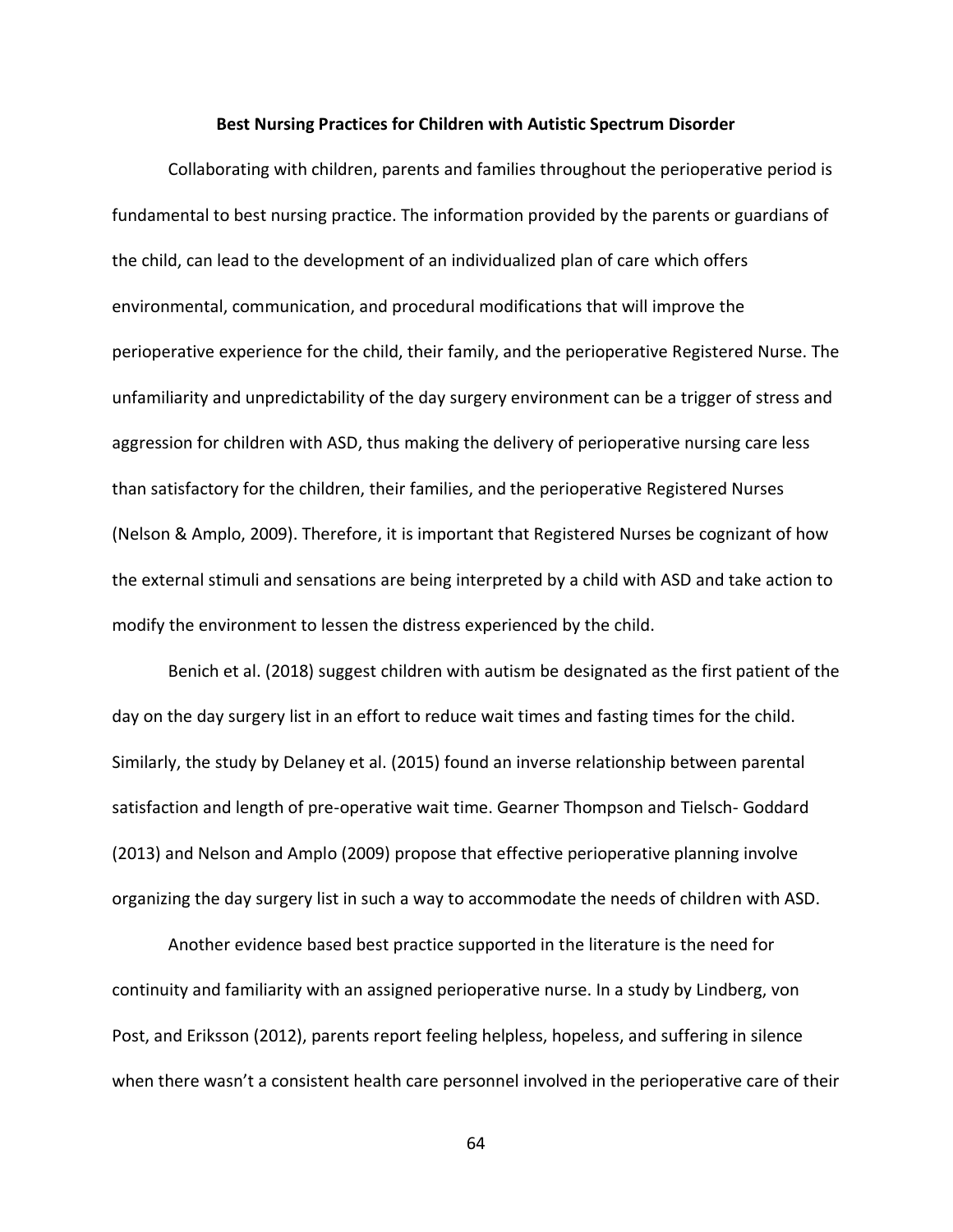autistic child. The thought of encountering staff who lacked an understanding of the uniqueness of their child brought upon feelings of distress. Conversely, when perioperative dialogues were well established and one familiar face followed them throughout the perioperative process, parents felt their suffering was alleviated. Having a perioperative Registered Nurse whom both the child and parent recognized helped to ease anxiety and improve the cooperation and behaviors of the child during the perioperative process (Lindberg, von Post, & Eriksson, 2012). Overall, continuity and familiarity of perioperative nursing staff allowed for a more positive experience for both the child and the parents. Benich et al. (2018) also suggest that creating a comforting perioperative environment for the child stems from limiting the number of new healthcare personnel the child encounters during their visit.

Difficulties communicating and comprehending commands is a characteristic of children experiencing autism spectrum disorder. Communication styles and preferences will vary based on the child and depending on the severity of ASD; the child may be nonverbal or verbal to only their loved ones. The communication styles of these children can pose a challenge for perioperative Registered Nurses, especially when caring for nonverbal children as they cannot verbally convey their emotions or needs. Once again, the parents being the experts of their children would be an important source of information on the most appropriate communication and comprehension tactics for their child. It is imperative that perioperative Registered Nurses be aware of the communication style of preference for the child, and adjust their nursing care accordingly in order to provide optimal care to the child and their family. Nelson and Amplo (2009) suggest that children on the spectrum require alternative methods of communication,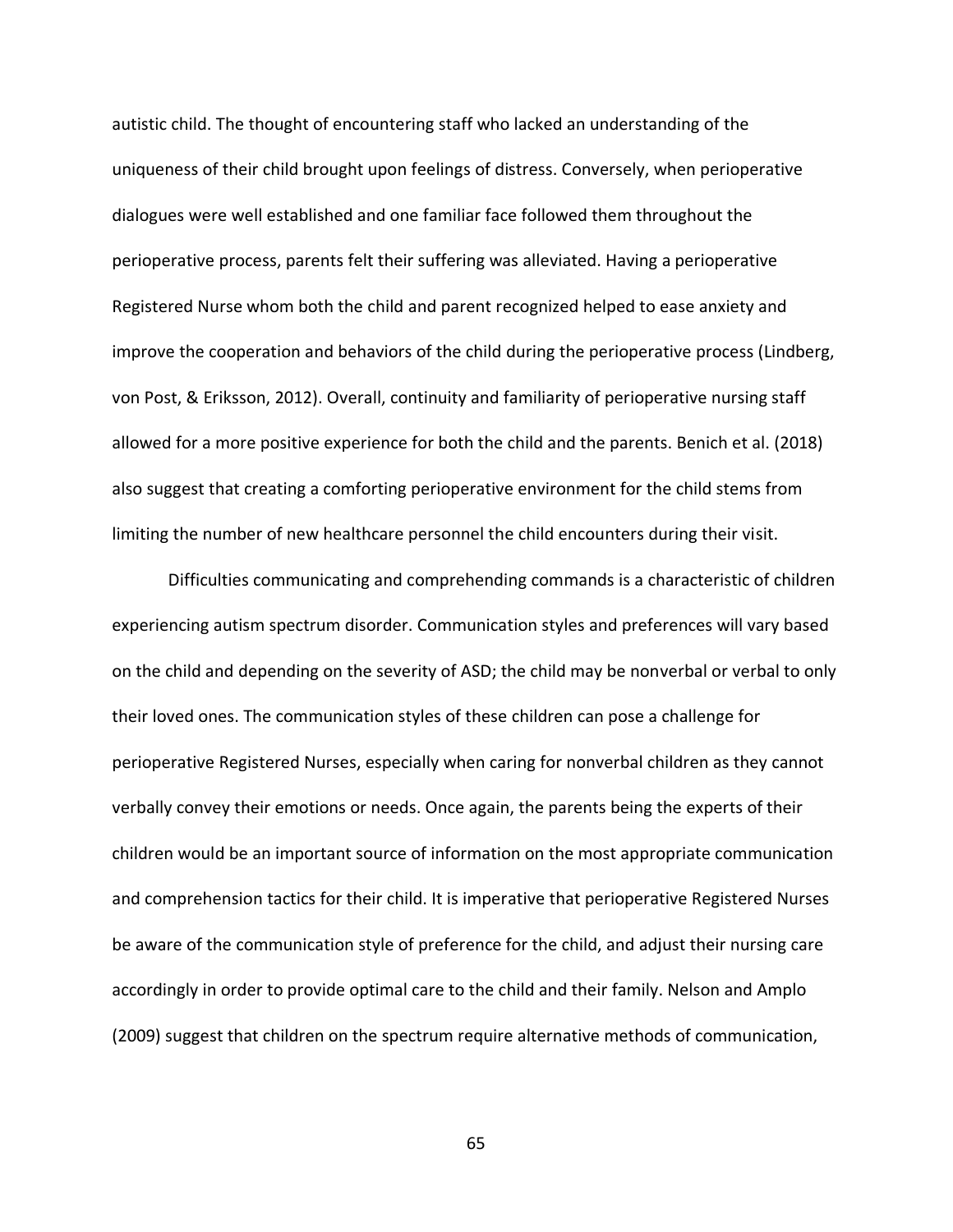such as breaking the perioperative process into individual steps that are supplemented with simple visual aids.

The study by Gearner, Thompson and Tielsch-Goddard (2013) investigates the effect of implementing a visual chart to demonstrate the entire perioperative process to children with ASD. The chart included pictures of each step that the child would go through from the time they arrived to the hospital to the time they went back home. It was reported by both staff and parents, that such visual charts served as an effective method of communication for children. Study results support perioperative Registered Nurses utilizing visual aids to communicate with autistic children. However, parental feedback of the perioperative chart suggests that the steps should not be offered to the child all at once, as this can be overwhelming for the child and cause distress. Rather, the perioperative steps should be presented one at a time with the identification of successful completion of each step prior to advancing through the next step in the perioperative process.

Similarly, a study by Chebuhar et al. (2013) found that perioperative picture schedules optimized the communication and perioperative dialogue between perioperative nursing staff, autistic children, and their parents. Parents reported such visual aids improved the behaviors of their child, their level of cooperation, and relieved the anxiety their children were experiencing due to the perioperative process. The development and implementation of a visualization tool is a rather simple solution to an otherwise distressing situation. Study findings by Vaz (2013) concur, that visual symbols are not only an efficient communication tool in the perioperative setting, but are also a highly feasible and cost-effective method that could be utilized regularly during the perioperative period.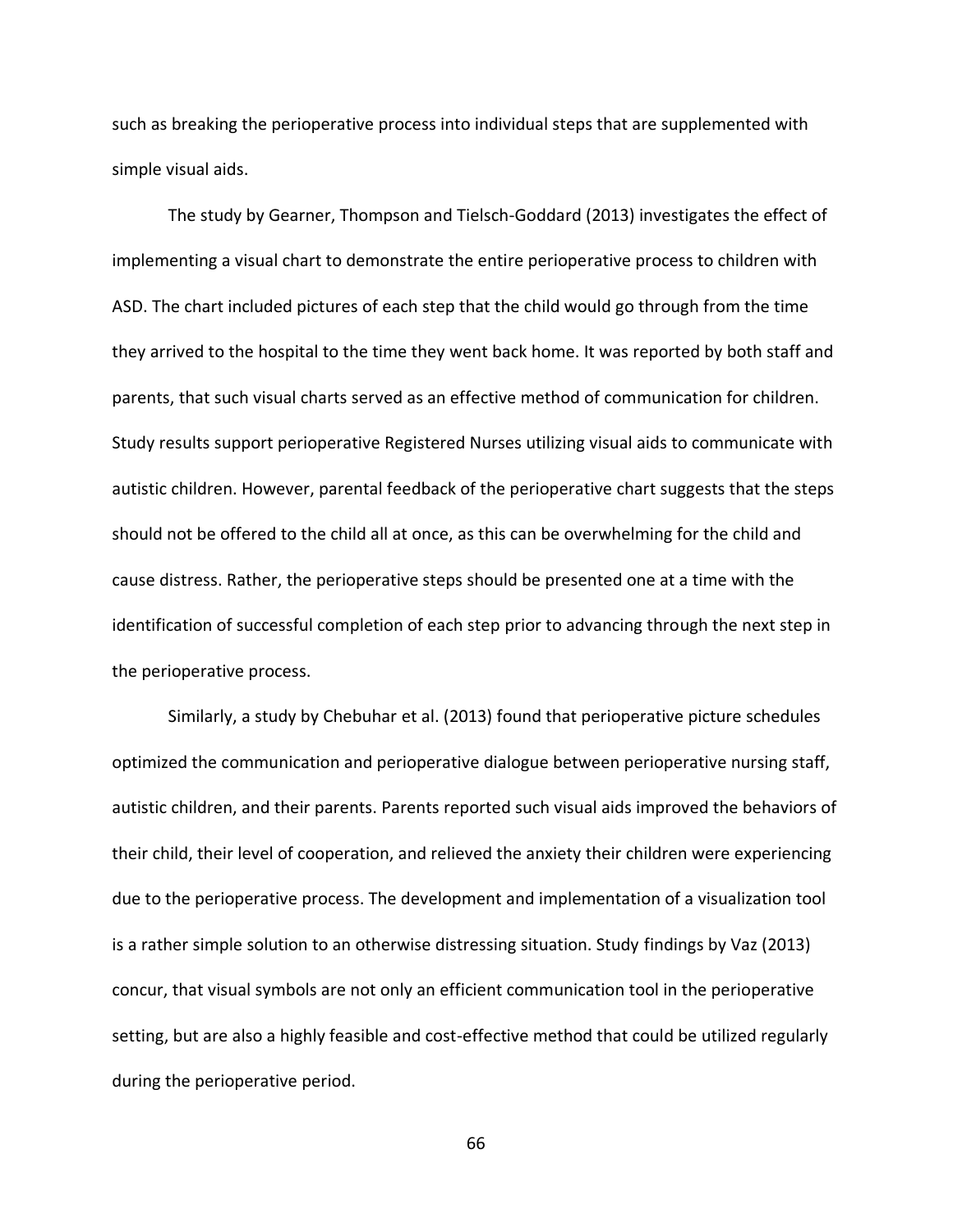Effective communication and perceived satisfaction of the perioperative experience for autistic children and their families is also influenced by the perioperative environment itself. The day surgery department is incredibly fast paced, busy, noisy, and can lead to a child feeling overwhelmed or experiencing stimulus overload. Nelson and Amplo (2009) and Short and Calder (2013), suggests that autistic children be separated from the chaos of the day surgery department, have limited auditory stimuli, and be slowly introduced to one piece of medical equipment at a time. While there has been no research evaluating or comparing the effectiveness of these suggested techniques, Drake et al. (2012) found that the use of a coping kit which involved similar tactics (i.e., introducing one piece of medical equipment at a time) reduced the stress of developmentally disabled children during their healthcare encounters. The development of a coping kit would take into consideration environmental, communication, and procedural modifications and could optimize the perioperative experience for the child and their families (Drake et al., 2012; Rudolph, 2016.

Research surrounding best practice guidelines for autistic children is primarily focused on the identification of the medical diagnosis, rather than the nursing care following the diagnosis. Research is further limited in identifying best practice or evidence-based practice guidelines for perioperative Registered Nurses caring for autistic children undergoing day surgery. While all AORN standards of perioperative nursing apply to caring for children with ASD, given the characteristics of a child with ASD and the consequent barriers to nursing care, there needs to be specific practice guidelines available to assist the Registered Nurse in providing quality care in the perioperative setting for this population.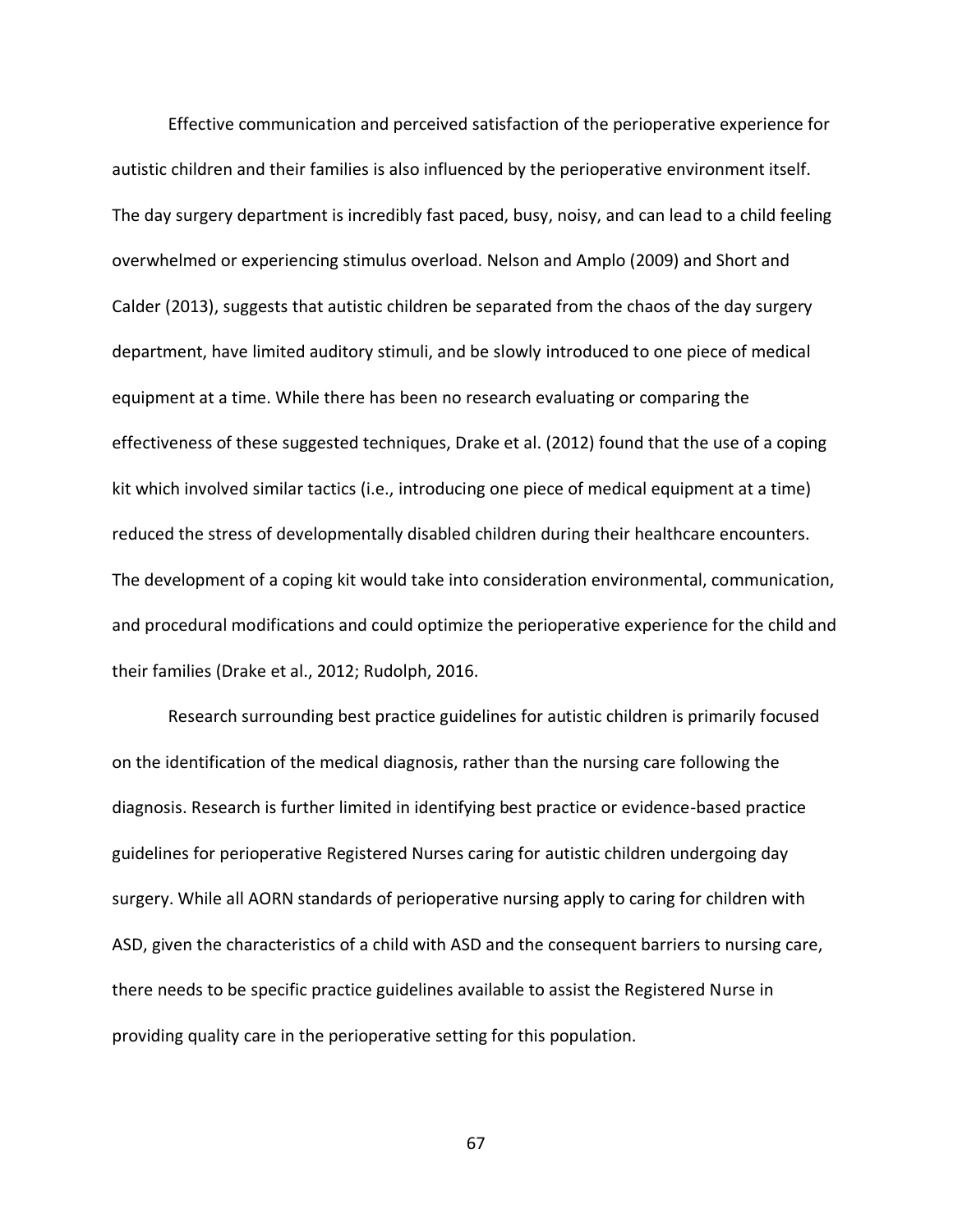While the study results by Benich et al. (2018) and Gearner Thompson and Tielsch-Goddard (2013) did not lead to the development of a specific best practice guideline for perioperative nurses, findings do suggest that future practice guidelines should involve perioperative nurses collaborating with parents of autistic children to develop an individualized plan of care to meet the unique needs of each child.

Standardized nursing practice guidelines are required for perioperative nurses caring for autistic children given the absence of current practice guidelines, the well documented barriers to nursing care, and the rising incidence and prevalence of ASD diagnosis. The development of a structured, standardized practice guideline would provide perioperative nurses with a source of direction when faced with the challenges of providing nursing care to an autistic child undergoing day surgery. Consistency in care has been well evidenced as optimizing the perioperative experience for the autistic child and their families (Benich et al., 2018; Lindberg, von Post, & Eriksson, 2012) therefore standardized practice guidelines would help to ensure consistency of nursing care for this population.

#### **Standards of Practice for Perioperative Registered Nurses**

The Association of Perioperative Registered Nurses (AORN) has established a set of standards to guide the practice of the perioperative Registered Nurse. The standards put forth by AORN suggest that perioperative nurses be committed to providing high quality, individualized, appropriate, and evidence-based care (AORN, 2015). Such standards are broad in scope and can be applied to all perioperative nursing practice. Perioperative RNs must adhere to the professional standards of the AORN when developing clinical practice guidelines to assist them through specific clinical situations; such as caring for an autistic child. Clinical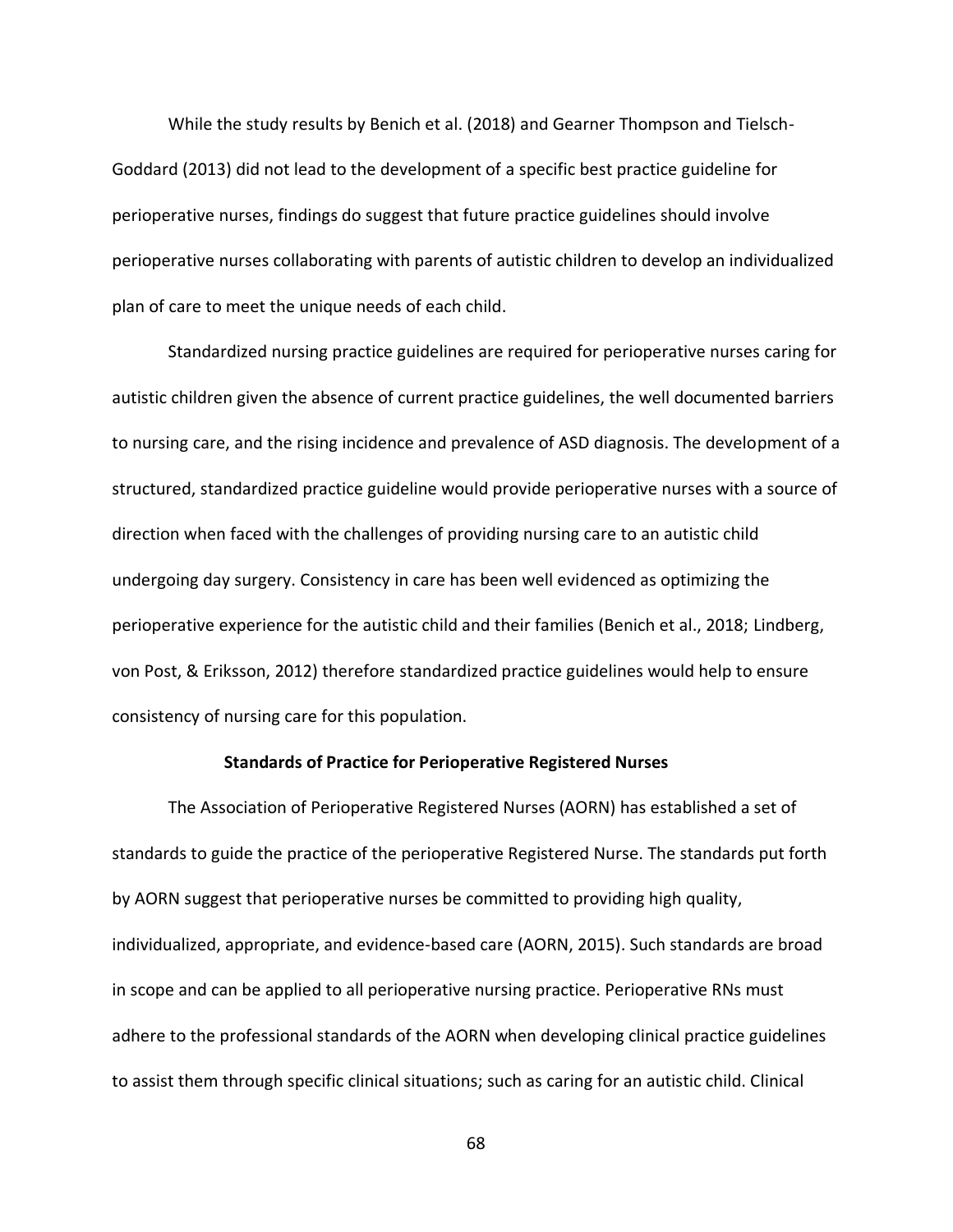practice guidelines, or best practice guidelines, ensure that perioperative nurses provide safe, reliable, and cost-effective care to patients based on current evidence (White & Spruce, 2015). Given the rapid changing environment of today's world, it is crucial that perioperative Registered Nurses maintain current evidence-based practice guidelines in order to provide the highest quality of care. Given the uniqueness, vulnerability, and prevalence of the ASD patient population the development of best practice perioperative nursing guidelines to address the associated complex nursing concerns is undoubtedly warranted, but best practice standards for perioperative RNs should also adhere to the professional practice standards put forth by the AORN

#### **Conclusion**

Autism spectrum disorder (ASD) refers to a group of disorders that affect intellectual development, social interaction and communication ability (Nelson & Amplo, 2009). The characteristics and behaviors of a child with ASD can prove challenging for perioperative nurses when attempting to provide care to these patients in the day surgery department. In order to optimize the day surgery experience of the autistic child and their parents, the perioperative nurse must restructure their nursing practice and avail of the expert opinions of the parents to meet the unique needs of the child. Given the complexity and differences amongst children diagnosed with Autism Spectrum Disorder, there is a need for RNs to develop individualized plan of care, modify the perioperative environment and enhance visual communication methods for this population. The current research findings presented in this literature review suggests and supports the need for guidelines for perioperative Registered Nurses caring for autistic children undergoing day surgery.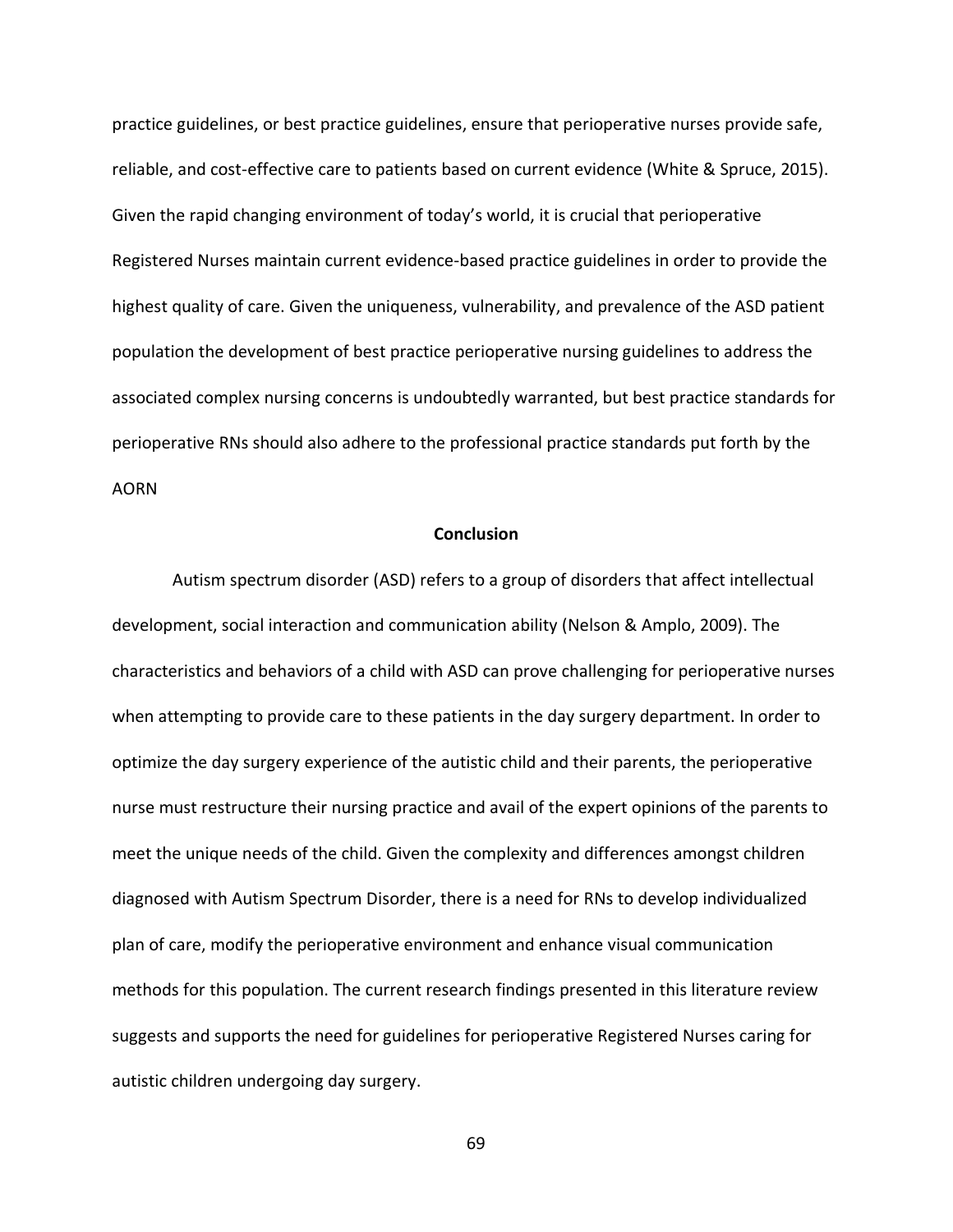#### **References**

- AGREE-HS Research Team (2018). The appraisal of guidelines research & evaluation- health systems (AGREE-HS). Retrieved from[: http://www.agreetrust.org.](http://www.agreetrust.org/)
- Association of Registered Nurses (2015). Guidelines for perioperative practice: Standards of perioperative nursing. Retrieved from:<https://www.aorn.org/guidelines/clinical> resources/aorn-standards
- American Psychiatric Association. (2013). Diagnostic and statistical manual of mental disorders (5th ed.). Arlington, VA: American Psychiatric Publishing
- Autism Society Newfoundland and Labrador (2019). What is autism? Retrieved from:

<https://www.autism.nf.net/parent-caregiver/definitioncharacteristics/>

- Benich, S., Thakur, S., Schubart, J.R., & Carr, M.M. (2018). Parental perception of the perioperative experience for children with autism. *Association of Registered Nurses Journal, 108* (1), 34-43. doi: 10.1002/aorn.12274
- Brouwers, M. C., Larvis, J. N., K., Spithoff, M., Vukmirovic, I. D., F., M., Velez, M., Kibria, N., Sekercioglu, E., Kamler, J., Halladay, J., Sandhu, A., Ali, A., Jaffer, R., Kiflen, J., Pembertona (2019). Assessment of health systems guidance using the appraisal of guidelines for research and evaluation- health systems (AGREE-HS) instrument. *Healthy Policy, 123* (7), 646-651. doi: 10.1016/j.healthpol.2019.05004
- Bultas, M. W. (2012). The health care experiences of the preschool child with autism. *Journal of Pediatric Nursing,* 27(5), 460-470. doi: 10.1016/j.pedn.2011.05.005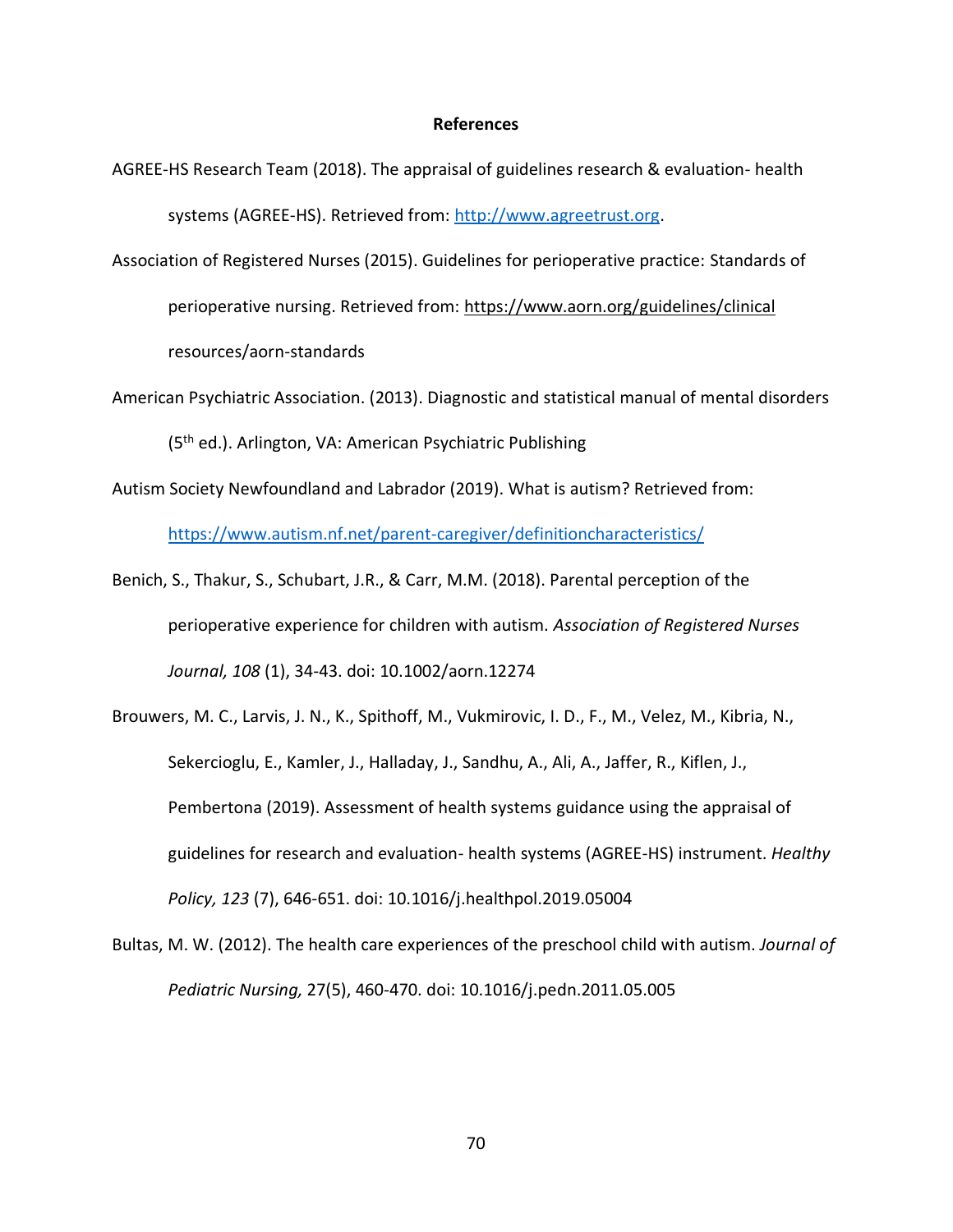- Chebuhar, A., McCarthy, A.M., Bosch, J., & Baker, S. (2013). Using picture schedules in medical settings for patients with an autism spectrum disorder. *Journal of Pediatric Nursing, 28,* 125-134. doi: 10.1016/j.pedn.2012.05.004
- Cummings, J., Lynch, F., Rust, K., Coleman, K., Madden, J., Owen-Smith, A., Yau, V., Qian, Y., Pearson, K., Crawford, P., Massolo, M., Quinn, V. & Croen, L. (2016). Health services utilization among children with and without autism spectrum disorders. *Journal of Autism & Developmental Disorders*, 46(3), 910–920. doi:10.1007/s10803-015-2634-z
- Delaney, D., Bayley, E.W., Olszewsky, P., & Gallagher, J. (2014). Parental satisfaction with pediatric preoperative assessment and education in a presurgical care center. *Journal of PeriAnesthesia Nursing, 30* (4), 290-300. doi: 10.1016/j.jopan.2014.04.004
- Drake, J., Johnson, N., Stoneck, A., Martinez, D., & Massey, M. (2012). Evaluation of coping kit for children with challenging behaviours in a pediatric hospital. *Pediatric Nursing, 38* (4), 215-221. Retrieved from: [https://www.pediatricnursing.org](https://www.pediatricnursing.org/)
- Gearner Thompson, D., & Tielsch- Goddard, A. (2013). Improving management of patients with autism spectrum disorder having scheduled surgery: Optimizing practice. *Journal of Pediatric Health Care, 28* (5), 394-403. doi:10.1016/j.pedhc.2013.09.007
- Koski, S., Gabriels, R.L., & Beresford, C. (2016). Interventions for paediatric surgery patients with comorbid autism spectrum disorder: A systematic literature review. *Archives of Disease in Childhood, 101,* 1090-1094. doi: 10.1136/archdischild-2016-310814
- Lindberg, S., von Post, I., & Eriksson, K. (2012). The experiences of parents of children with severe autism in connection with their children's anaesthetics, in the presence and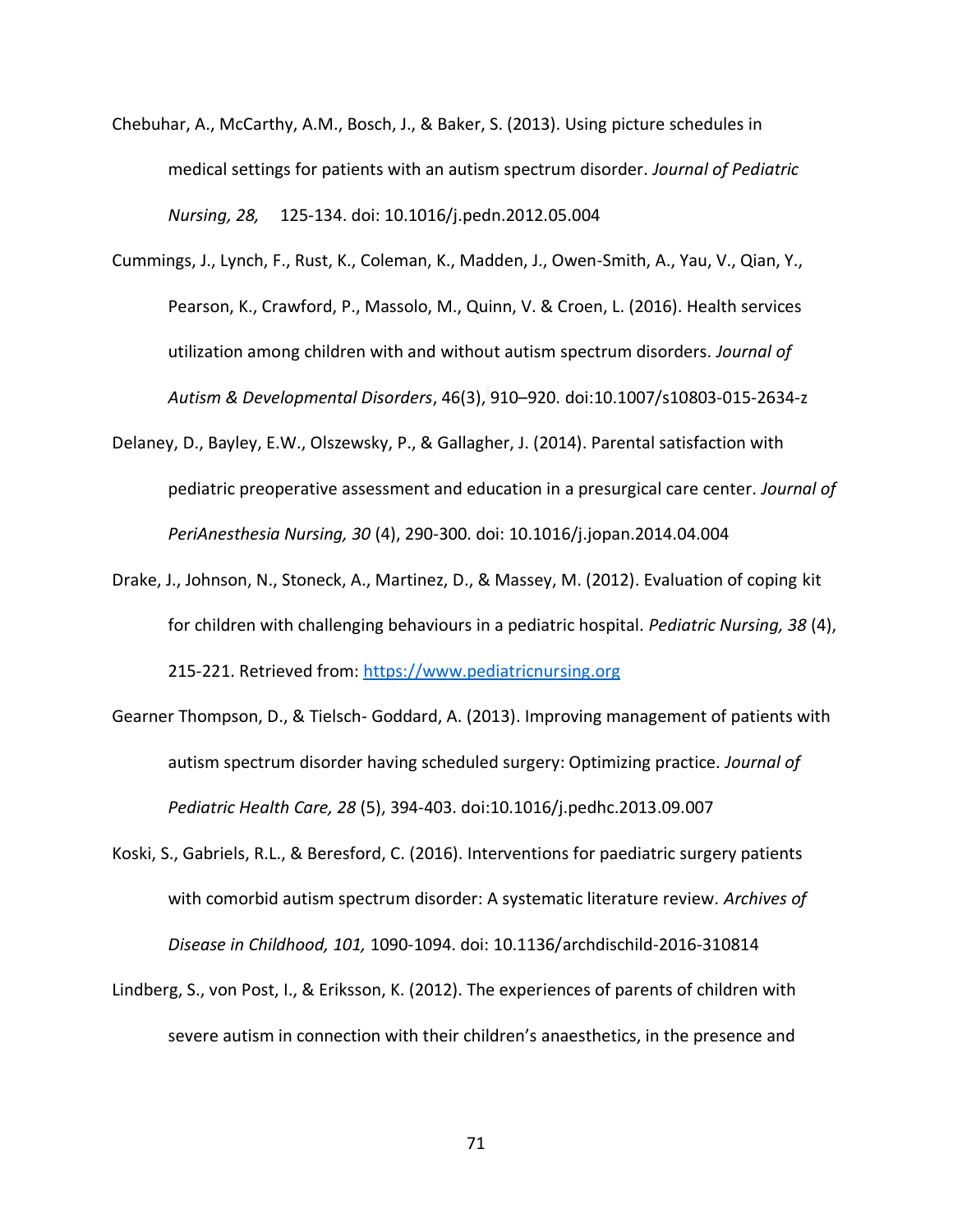absence of the perioperative dialogue: A hermeneutic study. *Scandinavian Journal of Caring Sciences, 26,* 627-634. doi: 10.1111/j.1471-6712.2012.00971.x

Nelson, D. & Amplo, K. (2009). Care of the autistic patient in the perioperative area. *Association of Registered Nurses Journal, 89* (2), 391- 397. doi: 10.1016/j.aorn.2009.01.018

Public Health Agency of Canada (2018). Autism spectrum disorder amongst children and youth in Canada. Retrieved from: [https://www.canada.ca/en/public](https://www.canada.ca/en/public%09health/services/publications/diseases-conditions/autism-spectrum-disorder-children%09youth-canada-2018.html#a3-1) [health/services/publications/diseases-conditions/autism-spectrum-disorder-children](https://www.canada.ca/en/public%09health/services/publications/diseases-conditions/autism-spectrum-disorder-children%09youth-canada-2018.html#a3-1) [youth-canada-2018.html#a3-1](https://www.canada.ca/en/public%09health/services/publications/diseases-conditions/autism-spectrum-disorder-children%09youth-canada-2018.html#a3-1)

- Rudolph, S. P. (2016). Caring for the autistic child: A resource manual for health care providers. Practicum Report. Memorial University of Newfoundland. (Unpublished
- Short, J.A. & Calder, A. (2013). Anaesthesia for children with special needs, including autistic spectrum disorder. *Continuing Education in Anaesthesia, Critical Care & Pain, 13* (4), 107-112. doi: 10.1093/bjaceaaccp/mks065
- Vaz, I. (2013). Visual symbols in healthcare settings for children with learning disabilities and autism spectrum disorder. *British Journal of Nursing, 22*(3), 156-159. Retrieved from: [https://info.britishjournalofnursing.com](https://info.britishjournalofnursing.com/)
- White, S. & Spruce, L. (2015). Perioperative nursing leaders implement clinical practice guidelines using the Iowa Model of evidence-based practice. *Association of Registered Nurses Journal, 102,* 51-56. doi: 10.1016/j.aorn.2015.04.001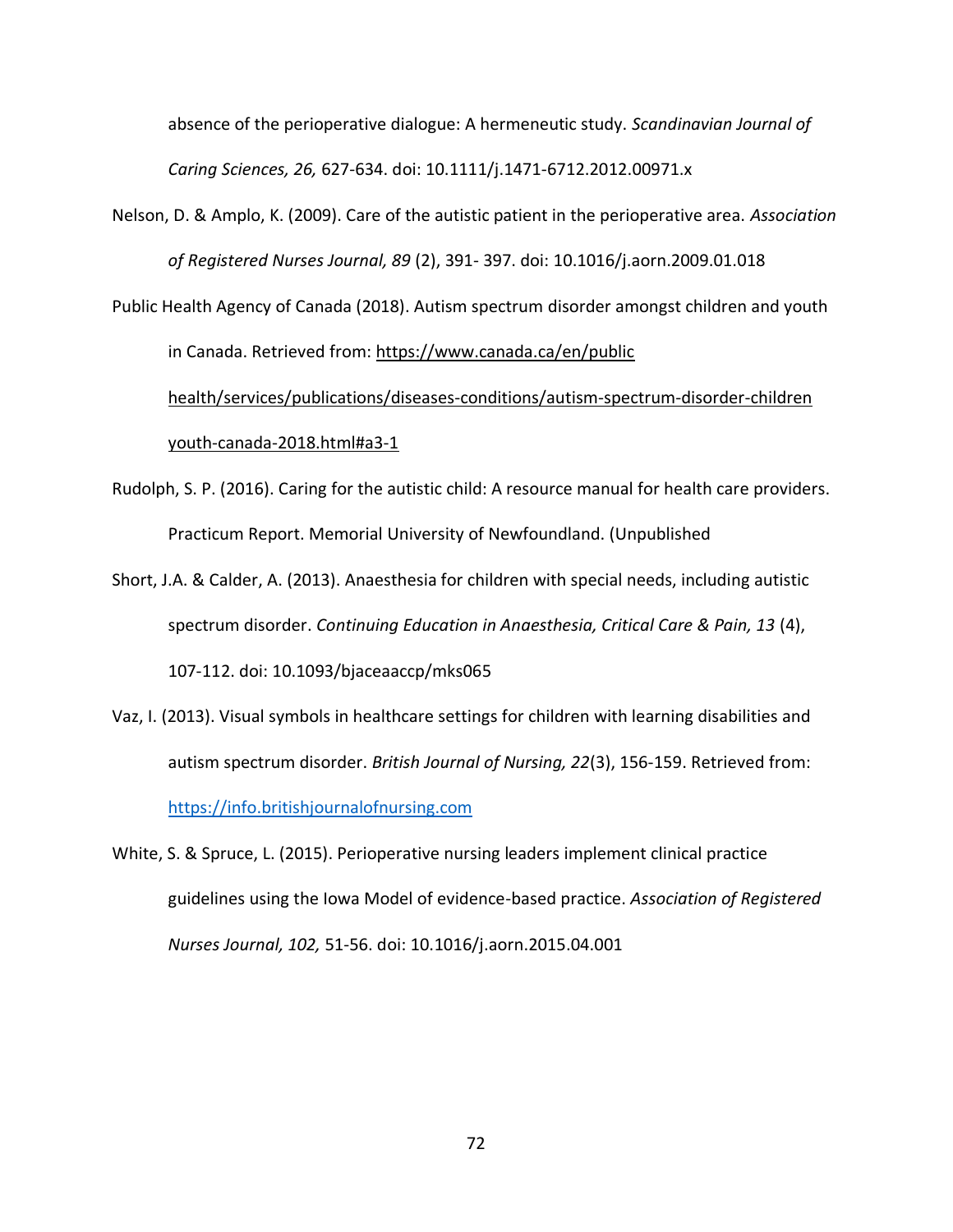## **Appendix B-1 Research Literature Summary Table**

*Key Question: What strategies meet the unique needs of children with ASD undergoing day surgery?*

| <b>Study/Design</b>       | <b>Methods</b>                            | <b>Key Results</b>                 | <b>Comments/PHAC Rating</b>    |
|---------------------------|-------------------------------------------|------------------------------------|--------------------------------|
| Benich et al., 2018       | <b>Country: Australia</b>                 | <b>Node 1: Behavioral Triggers</b> | <b>Strength of Design:</b>     |
|                           | Sample: 12 parents or guardians of        | 83% of participants said that      | Strong since research findings |
| Design: Descriptive study | children (0-18 years) with ASD who        | loud noises triggered a            | were clearly related to        |
|                           | had undergone surgery in a tertiary       | behavioural outburst of their      | research question              |
| Aim: To interview the     | medical centre in rural Australia         | child. 67% of participants         |                                |
| parents of children with  | within the last six months.               | stated that their child had a      | <b>Quality: Medium</b>         |
| ASD for a description of  |                                           | preference for soft music          | Small sample size              |
| their experience of the   | <b>Data Collection: Participants were</b> | 16% of participants said that      | Consistently uses one trained  |
| care their child received | recruited by a research assistant         | sudden movements, change in        | research assistant for data    |
| during the perioperative  | during their clinic visit, consent was    | daily routine, and long wait       | collection and analysis        |
| process, leading up to    | obtained during a follow up phone         | times were a trigger for a         | Transferability of results     |
| their child's             | conversation with the participant.        | behavioural outburst, and          | enhanced since parents of      |
| otorhinolaryngology       | The research assistant then               | introducing equipment slowly       | children with varying degrees  |
| surgery.                  | conducted recorded telephone              | would be best.                     | of ASD were included           |
|                           | interviews using an interview guide       | <b>Node 2: Objects Used for</b>    | Ethics approval and informed   |
|                           | that was developed in collaboration       | Comfort                            | consent of all participants    |
|                           | with the perioperative nursing            | 92% of participants discussed      | obtained                       |
|                           | team, surgical team, and the child-       | bringing toys from home as a       |                                |
|                           | life program. The interviews were         | comfort mechanism for their        |                                |
|                           | then transcribed by the research          | child.                             |                                |
|                           | assistant.                                | <b>Node 3: Communication</b>       |                                |
|                           |                                           | <b>Issues</b>                      |                                |
|                           | Data Analysis: The transcribed            | 50% of participants described      |                                |
|                           | interview data was upload to the          | their child as non-verbal          |                                |
|                           | NVivo 11 starter software. Content        | <b>Node 4: Important People</b>    |                                |
|                           | analysis was completed to provide a       | 100% of participants listed        |                                |
|                           | descriptive overview and                  | themselves as people who           |                                |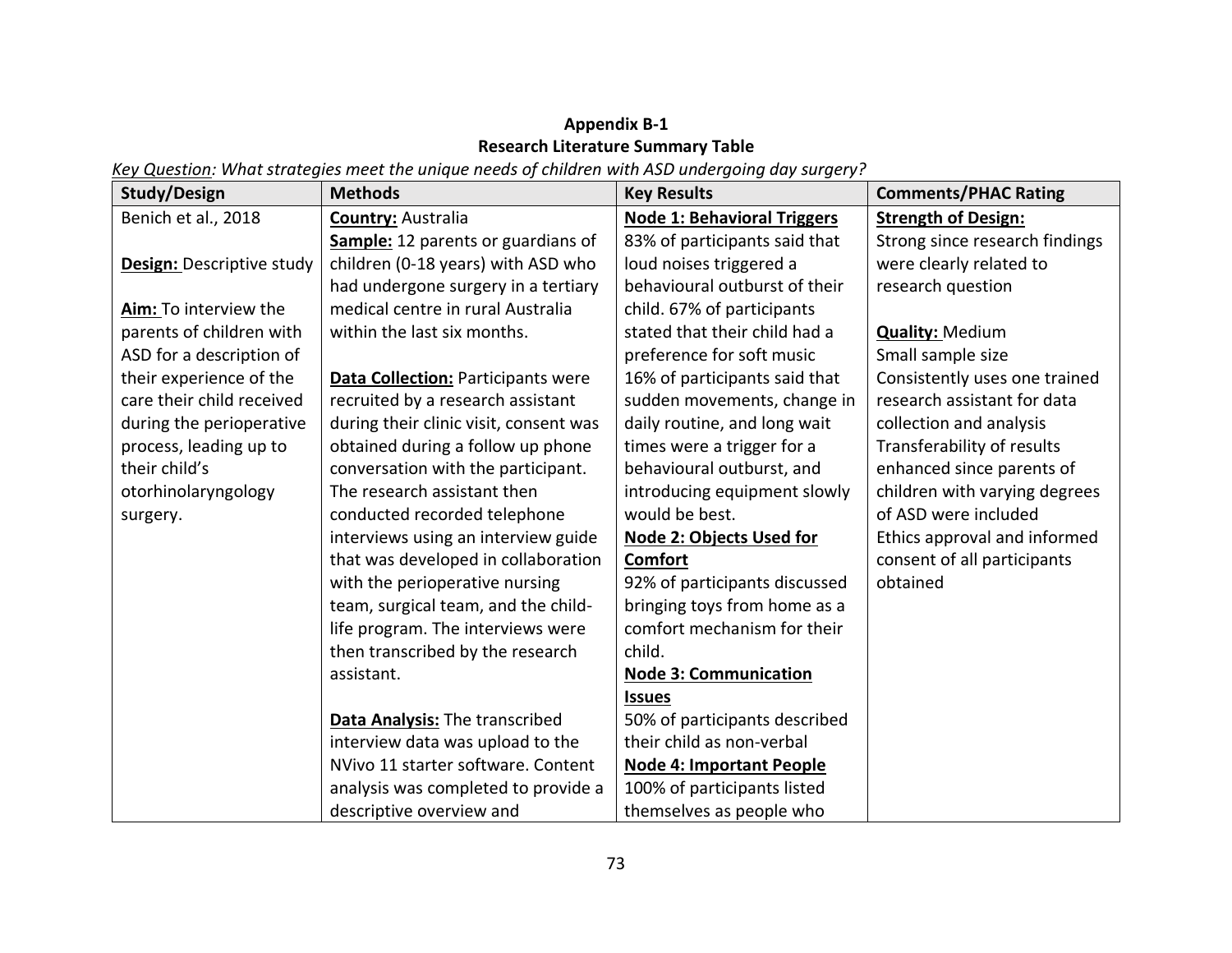| Study/Design | <b>Methods</b>                   | <b>Key Results</b>               | <b>Comments/PHAC Rating</b> |
|--------------|----------------------------------|----------------------------------|-----------------------------|
|              | categorization of responses.     | needed to be present to keep     |                             |
|              | Transcripts were then coded into | the child calm (i.e., before and |                             |
|              | "nodes" for taxonomic            | after anesthetic).               |                             |
|              | representation.                  | 33% of participants said that    |                             |
|              |                                  | new faces were distressing for   |                             |
|              |                                  | their child, therefore,          |                             |
|              |                                  | consistency of staff personnel   |                             |
|              |                                  | is important                     |                             |
|              |                                  | Node 5: Advice                   |                             |
|              |                                  | 50% of participants said         |                             |
|              |                                  | shortening perioperative wait    |                             |
|              |                                  | times would improve the          |                             |
|              |                                  | experience for their child.      |                             |
|              |                                  |                                  |                             |
|              |                                  |                                  |                             |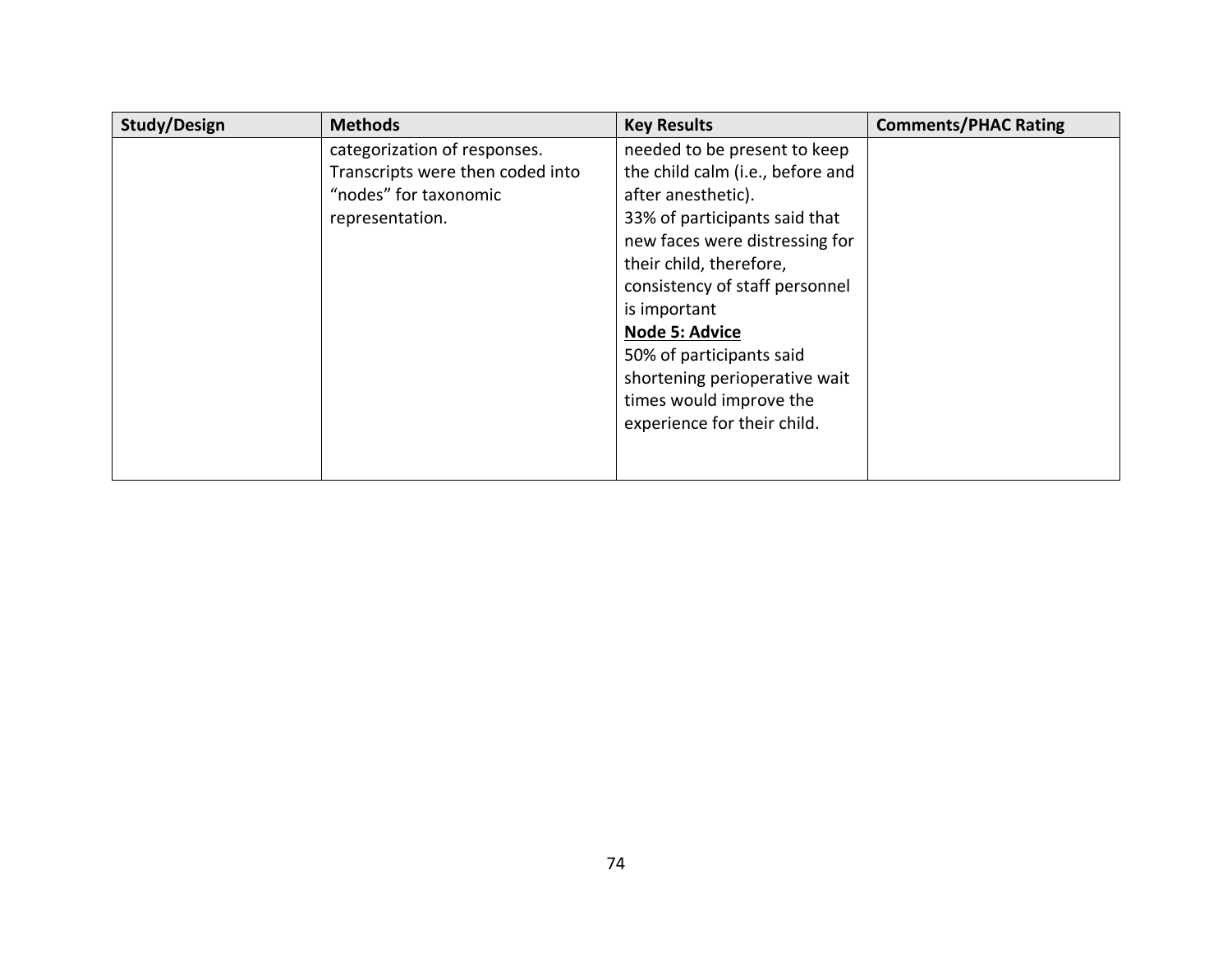| <b>Study/Design</b>        | <b>Methods</b>                       | <b>Key Results</b>              | <b>Comments/PHAC Rating</b>          |
|----------------------------|--------------------------------------|---------------------------------|--------------------------------------|
| Chebuhar et al., 2013      | Country: Iowa, USA                   | 1. Behavior Improvement         | <b>Strength of Design: Strong as</b> |
|                            |                                      | 87.5% of staff and 77.8% of     | the results directly related to      |
| <b>Design: Descriptive</b> | Sample: 17 participants including 6  | parents felt picture schedules  | the research questions.              |
|                            | nurses, 1 child-life specialist, one | decreased anxious behaviors.    |                                      |
| Aim: To determine if       | medical assistant, and 9 parents of  | One staff member felt picture   | <b>Quality: Medium</b>               |
| parents felt that picture  | children with ASD.                   | schedule to be ineffective.     | Small sample size                    |
| schedules for medical      |                                      | 85.7% of staff and 88.9% of     | Surveys given immediately            |
| settings relieved the      | Data Collection: Two surveys (one    | parents felt schedules          | after exposure to the picture        |
| anxiety of children with   | for parents and one for healthcare   | decreased distress.             | schedule                             |
| ASD and determine if       | staff) used to evaluate the child's  | 77.8% of parents felt picture   | Valid and reliable data              |
| medical staff felt that    | observed behaviors, distress level,  | schedules improved overall      | collection instrument                |
| implementing picture       | and feasibility of using the picture | experience.                     |                                      |
| schedules in the clinical  | schedule. Seven-point Likert scale   | 2. Parental Anxiety Alleviated  |                                      |
| setting is feasible.       | was used for participants to rate    | 77.8% of parents felt less      |                                      |
|                            | their responses to the survey        | distress in the presence of the |                                      |
|                            | questions.                           | picture schedule.               |                                      |
|                            |                                      | 50% of parents expressed they   |                                      |
|                            | Data Analysis:                       | felt less anxious about their   |                                      |
|                            | Descriptive frequencies              | child's return appointment.     |                                      |
|                            |                                      |                                 |                                      |
|                            |                                      | 3. Feasibility of Implementing  |                                      |
|                            |                                      | <b>Picture Schedules</b>        |                                      |
|                            |                                      | 75% of staff thought that using |                                      |
|                            |                                      | the schedules made it easier    |                                      |
|                            |                                      | to complete the task.           |                                      |
|                            |                                      | 100% of staff said they would   |                                      |
|                            |                                      | be willing to use the schedule  |                                      |
|                            |                                      | 100% of staff said that working |                                      |
|                            |                                      | with parents and receiving      |                                      |
|                            |                                      | training on autism was helpful. |                                      |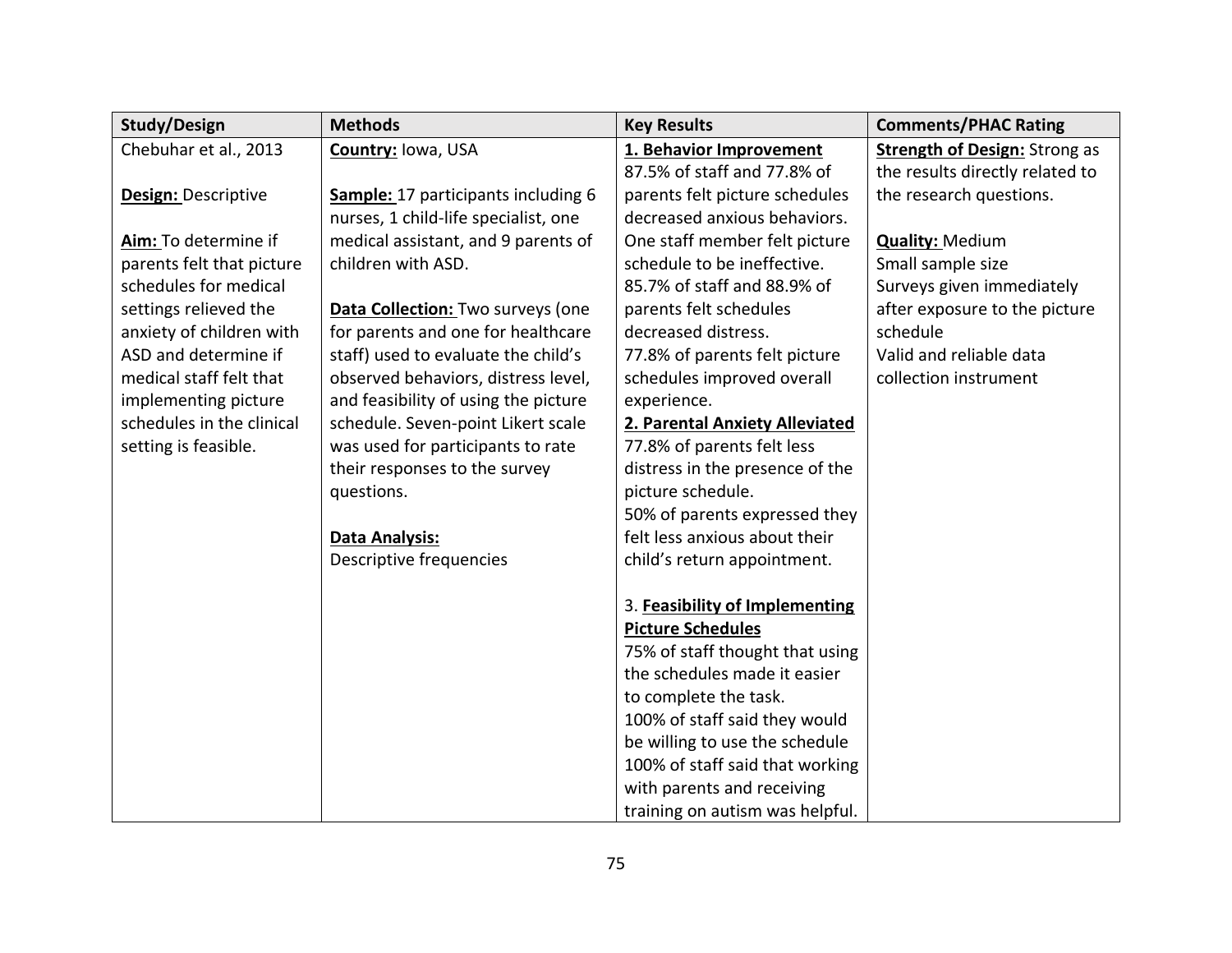| <b>Study/Design</b>        | <b>Methods</b>                        | <b>Key Results</b>              | <b>Comments/PHAC Rating</b>          |
|----------------------------|---------------------------------------|---------------------------------|--------------------------------------|
| Delaney et al., 2015       | <b>Country: Illinois, USA</b>         | Median scores for items on      | <b>Strength of Design: Strong as</b> |
|                            |                                       | the questionnaire 1.0           | the results directly related to      |
| <b>Design: Prospective</b> | Sample: 542 parents or legal          | (excellent) and 5.0 (very poor) | the research questions               |
| correlational descriptive  | guardians of children who had a       | 1. Parental Satisfaction        | <b>Quality: Medium</b>               |
|                            | perioperative appointment prior to    | 76% of parents rated their      | Convenience sampling                 |
| Aim: To evaluate           | a day surgery procedure between       | experience as excellent         | Appropriate statistical testing      |
| parental satisfaction      | June 2011 and April 2012              | $r = 0.751$                     | Reliable and valid statistical       |
| with perioperative         |                                       | p<0.001                         | analysis                             |
| assessment, education,     | Data Collection: The Preoperative     | 20% of parents rated their      |                                      |
| and the use of a           | <b>Assessment and Education</b>       | experience as good              |                                      |
| computer instructional     | Questionnaire (PAEQ) which is a 23-   | Registered Nurse and Nurse      |                                      |
| video.                     | item questionnaire was given to       | Practitioner courtesy and       |                                      |
|                            | participants following their          | respect mean= 1.20 and 1.23     |                                      |
|                            | preoperative appointment.             | Explanations about preop        |                                      |
|                            |                                       | $mean = 1.20$                   |                                      |
|                            | Data Analysis:                        | Answering questions mean =      |                                      |
|                            | Cronbach alpha = 0.96                 | 1.26                            |                                      |
|                            | Coefficients 0.85-0.99                | 2. Parental Dissatisfaction     |                                      |
|                            | Descriptive statistics (range, means, | Length of wait time to be seen  |                                      |
|                            | SD)                                   | mean= 1.80                      |                                      |
|                            | Mann-Whitney U test used to           | $r = 0.433$                     |                                      |
|                            | determine differences in parental     | p<0.001                         |                                      |
|                            | satisfaction for parents who          | Receptionist explanation of     |                                      |
|                            | watched the instructional video and   | pre-op appointment mean =       |                                      |
|                            | those who did not.                    | 1.70                            |                                      |
|                            | Spearman's Rho Correlation            | Promptness and efficiency of    |                                      |
|                            |                                       | answers to phone calls mean=    |                                      |
|                            |                                       | 1.58                            |                                      |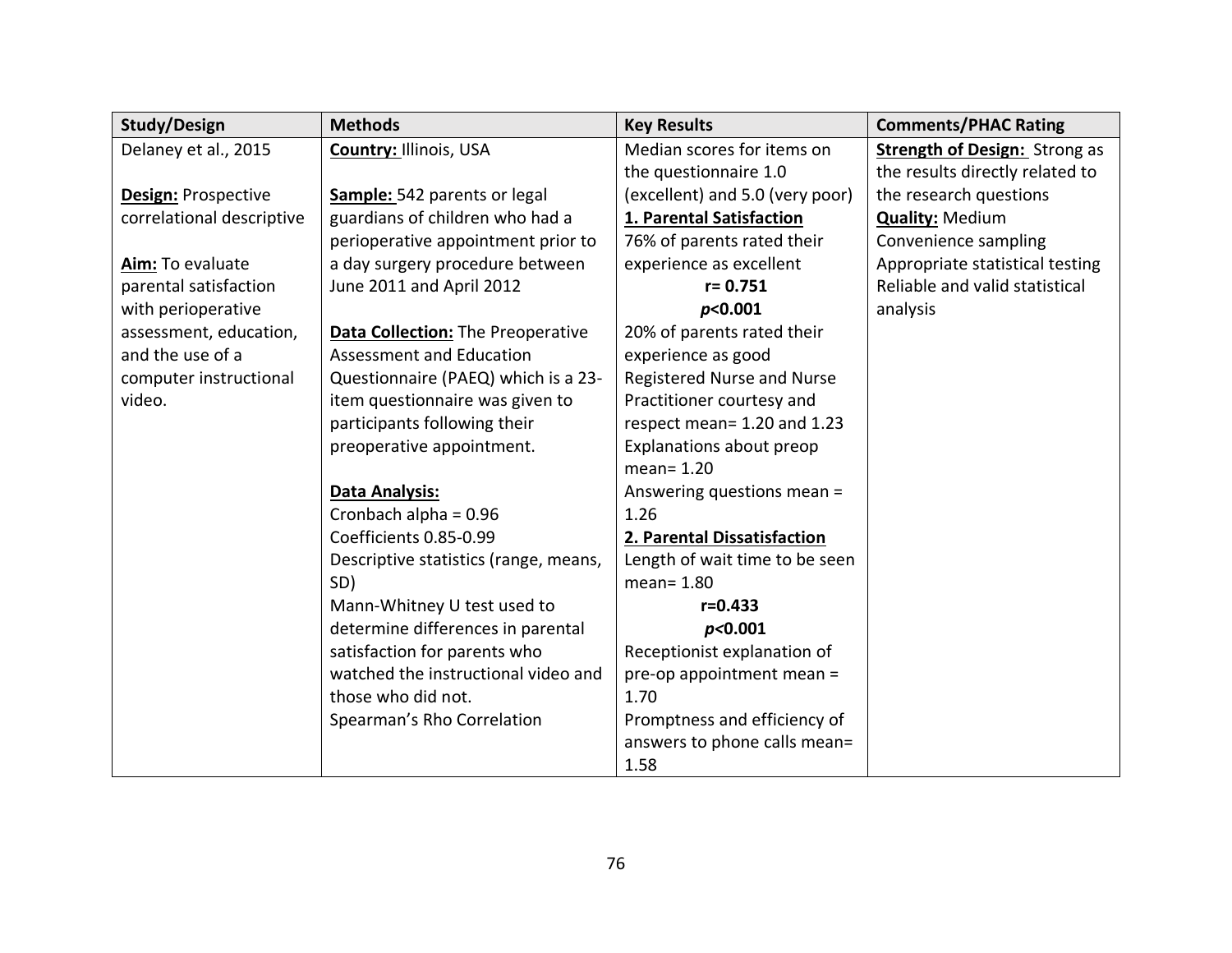| <b>Study/Design</b>      | <b>Methods</b>                               | <b>Key Results</b>              | <b>Comments/PHAC Rating</b>          |
|--------------------------|----------------------------------------------|---------------------------------|--------------------------------------|
| Drake et al., 2012       | Country: USA                                 | 1. Context of Use               | <b>Strength of Design: Strong as</b> |
| Design: Post-test        | Sample: 24 nurses over 3 pediatric           | Distraction during procedure    | the results relate to the            |
| descriptive study        | in-patient units and Emergency               | (50%)                           | research questions                   |
|                          | department who have had                      | Preparation for procedure       | <b>Quality: Low</b>                  |
| Aim: To evaluate nurses' | experience in caring for children            | (4.2%)                          | Small sample                         |
| perceptions of the       | with developmental disability such           | Other uses (50%)                | Qualitative data collection and      |
| effectiveness of coping  | as ASD, Down Syndrome, etc.                  |                                 | analysis was not used                |
| kit interventions in     |                                              | 2. Child's Participation in     | No validation or reliability of      |
| managing the             | <b>Data Collection: Participants</b>         | <b>Procedures</b>               | data collection methods              |
| challenging behaviours   | completed online surveys following           | 12 nurses (50%) felt the kit    | mentioned                            |
| of children with         | the utilization of the coping kit            | increased the child's           |                                      |
| developmental            | during their shift.                          | willingness to participate      |                                      |
| disabilities.            |                                              | 19 nurses (79.2%) felt the kit  |                                      |
|                          | <b>Data Analysis: Descriptive statistics</b> | resulted in positive coping and |                                      |
|                          | (frequencies and ranges) and                 | participation of the child      |                                      |
|                          | categorization of responses for              | during procedures               |                                      |
|                          | identification of themes.                    | 3. Behavioral Improvement       |                                      |
|                          |                                              | 19 nurses (79.2%) noticed a     |                                      |
|                          |                                              | positive behavioral change in   |                                      |
|                          |                                              | the child immediately           |                                      |
|                          |                                              | following implementation of     |                                      |
|                          |                                              | the kit                         |                                      |
|                          |                                              | 15 nurses (62.5%) stated that   |                                      |
|                          |                                              | the child's stress was lessened |                                      |
|                          |                                              | in the presence of the kit      |                                      |
|                          |                                              | 17 nurses (70.8%) stated they   |                                      |
|                          |                                              | completed the tasks without     |                                      |
|                          |                                              | behavioural outbursts           |                                      |
|                          |                                              | following the implementation    |                                      |
|                          |                                              | of the kit, however, only 4     |                                      |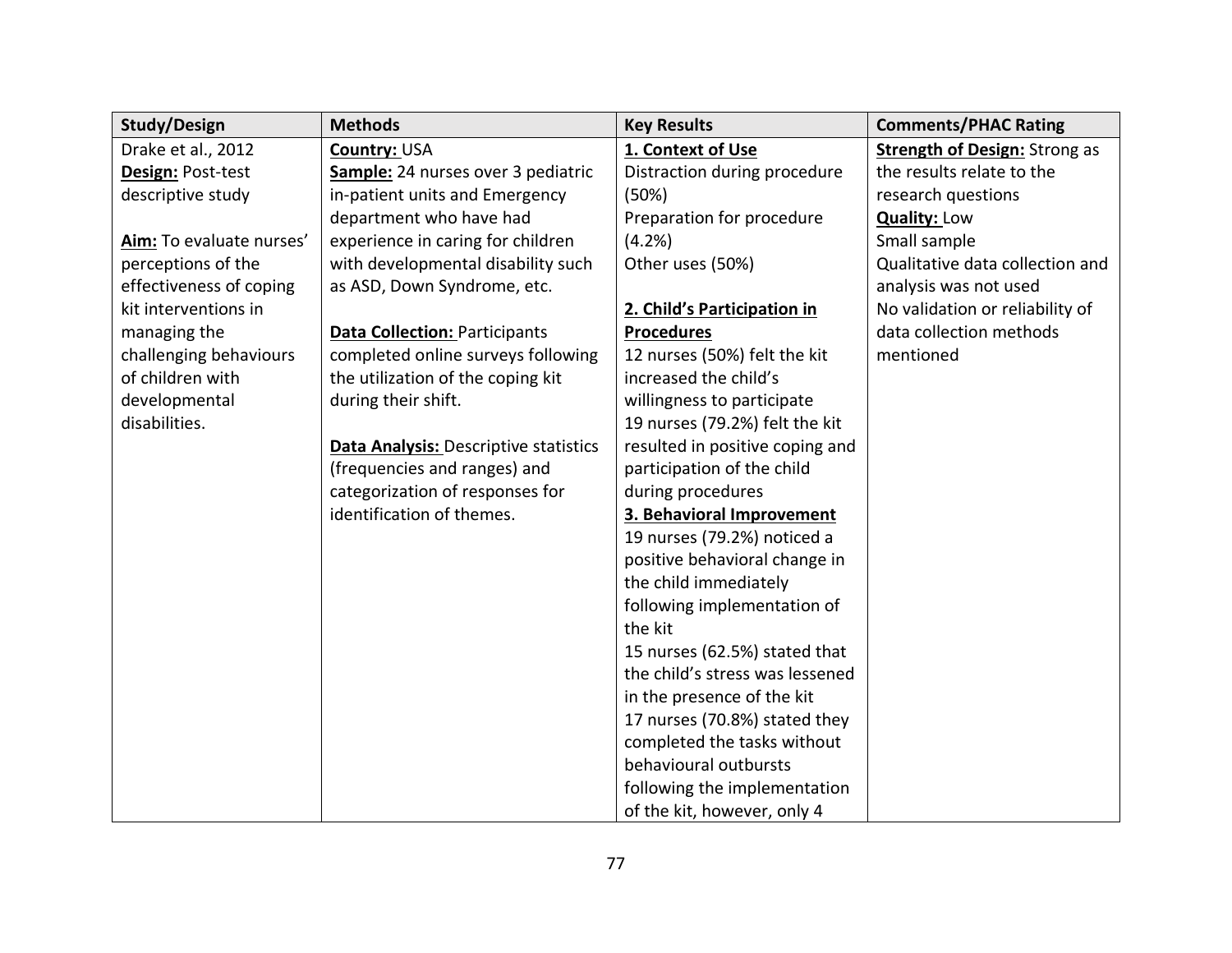| <b>Study/Design</b>       | <b>Methods</b>                            | <b>Key Results</b>              | <b>Comments/PHAC Rating</b>       |
|---------------------------|-------------------------------------------|---------------------------------|-----------------------------------|
|                           |                                           | (16.7%) felt this was related   |                                   |
|                           |                                           | solely to the kit.              |                                   |
|                           |                                           |                                 |                                   |
|                           |                                           |                                 |                                   |
| Gearner Thompson &        | Country: USA                              | 1. Patient Behavior Triggers:   | <b>Strength of Design: Strong</b> |
| Tielsch-Goddard, 2013     |                                           | 45% of adverse behavioral       | <b>Quality: Medium</b>            |
|                           | <b>Sample:</b> 43 parents or guardians of | responses occurred when the     | No mention of specific            |
| Design: Descriptive       | children with a confirmed diagnosis       | child was having vitals taken   | statistical testing               |
| prospective study         | of ASD who were undergoing a day          | 71% of adverse behavioral       | Reliability and validity of       |
|                           | surgery procedure.                        | responses were precipitated     | instruments were not tested       |
| Aim: To collect           |                                           | by loud noises in the day       |                                   |
| information from          | Data Collection: Two project              | surgery area.                   |                                   |
| families of children with | investigators completed prospective       | 2. Parental Responses           |                                   |
| ASD to develop an         | chart reviews to identify patients        | Responses supported the         |                                   |
| individualized plan of    | with a diagnosis of ASD. Telephone        | importance of knowing details   |                                   |
| care and evaluate         | interviews with parents were              | about the child's behavior and  |                                   |
| possible improvements     | conducted pre and postoperatively.        | needs preoperatively in order   |                                   |
| to their surgical         | Information from the presurgical          | to develop individualized plans |                                   |
| experience.               | interview led to the development of       | of care.                        |                                   |
|                           | patient specific handoff                  | Visual charts to describe the   |                                   |
|                           | communication tools. Staff                | preoperative to postoperative   |                                   |
|                           | members of the surgical unit              | process is beneficial but only  |                                   |
|                           | observed patient behaviors and            | when steps are given one at a   |                                   |
|                           | recorded the occurrence and               | time instead of all at once.    |                                   |
|                           | precipitating factors.                    |                                 |                                   |
|                           |                                           |                                 |                                   |
|                           | Data Analysis: All data was analyzed      |                                 |                                   |
|                           | by the two project investigators,         |                                 |                                   |
|                           | categorized, and coded for themes.        |                                 |                                   |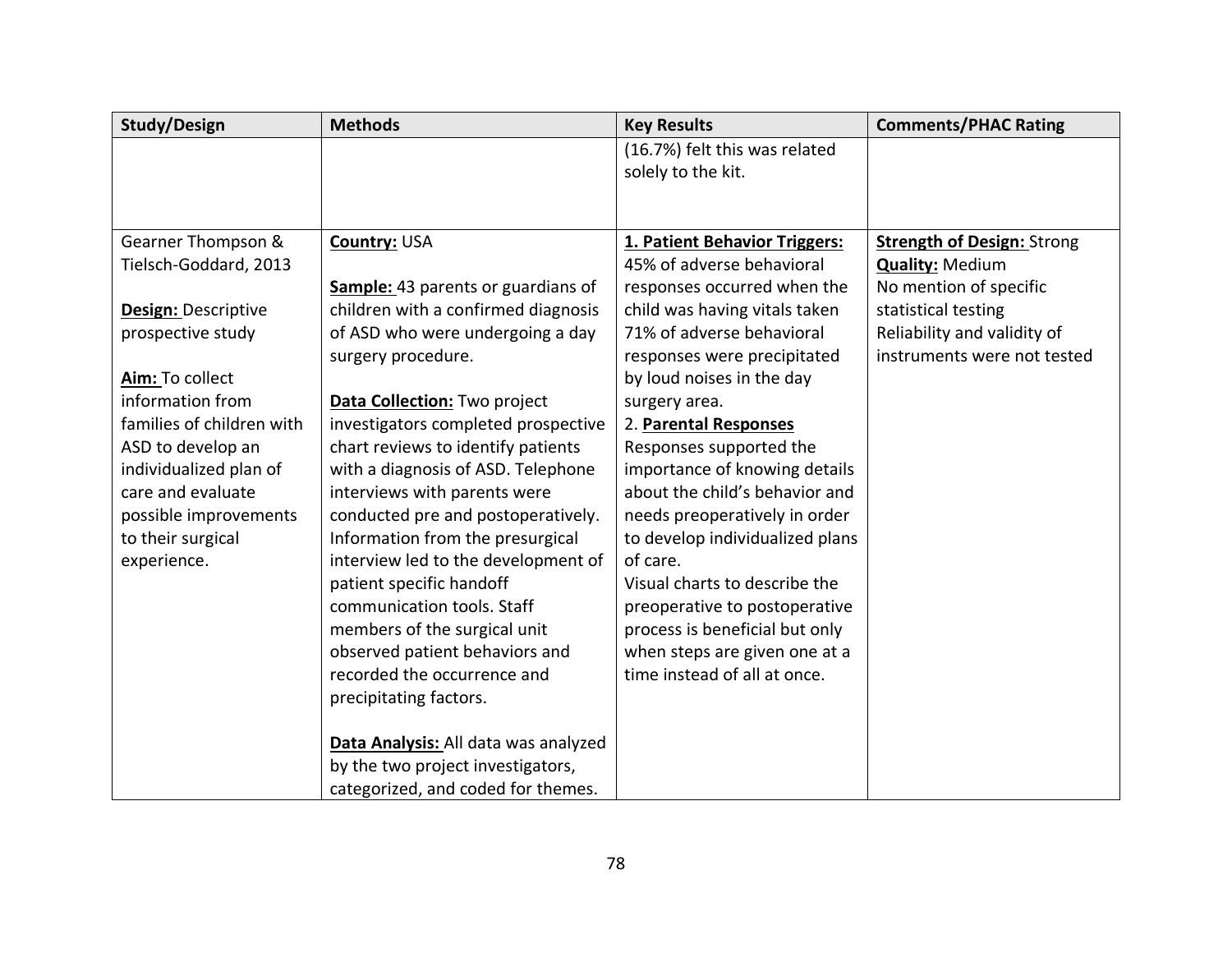| <b>Study/Design</b>       | <b>Methods</b>                         | <b>Key Results</b>              | <b>Comments/PHAC Rating</b>          |
|---------------------------|----------------------------------------|---------------------------------|--------------------------------------|
| Lindberg, von Post, &     | Country: Sweden                        | 1. Suffering in the absence of  | <b>Strength of Design: Strong as</b> |
| Eriksson, 2012            |                                        | perioperative dialogues         | the results directly relate to       |
|                           | Sample: 12 parents or guardians of     | A hopeless struggle             | the research questions               |
| Design: Descriptive       | children (ages 5-16) who have a        | Unspeakable suffering           |                                      |
| hermeneutic approach      | confirmed diagnosis of ASD and         | Disgraceful scenario            | <b>Quality: Medium</b>               |
|                           | were scheduled for elective day        |                                 | Trustworthiness and credibility      |
| Aim: To understand        | surgeries                              | 2. Alleviated suffering in the  | of responses was addressed           |
| what parents of children  |                                        | perioperative dialogue          | Co-authors were also co-             |
| with severe ASD           | <b>Data Collection: Conversational</b> | Being received by warm hands    | researchers strengthening the        |
| experience in connection  | interviews between researcher and      | Being received by a known       | interpretation of data               |
| with their child's        | participant. Interviews were           | face                            |                                      |
| anaesthetics, in the      | audiotaped and notes were taken.       | Subtle interplay between child  |                                      |
| presence and absence of   |                                        | and nurse                       |                                      |
| perioperative dialogue.   | Data Analysis: Gadamer's (16)          |                                 |                                      |
|                           | hermeneutic text interpretation;       |                                 |                                      |
|                           | transcribed verbatim, themes           |                                 |                                      |
|                           | identified, and verified for accuracy  |                                 |                                      |
|                           | by participants.                       |                                 |                                      |
|                           |                                        |                                 |                                      |
| Vaz (2013)                | Country: UK                            | 1. Event Timeline Symbols       | <b>Strength of Design: Strong as</b> |
| Design: Descriptive       | Sample: 50 healthcare professionals    | All 50 staff members felt that  | results relate the research          |
|                           | (physicians, nurses, dieticians,       | the symbols representing the    | questions                            |
| Aim: To develop a         | physiotherapists, occupational         | timeline of events to the child | <b>Quality: Low</b>                  |
| variety of clinically     | therapists, special needs teachers,    | would be beneficial in          | Small sample size                    |
| appropriate symbols for   | and speech therapists) working with    | explaining to the child the     | Limited generalizability             |
| use by parents and        | the pediatric population in hospital   | procedures being done.          | No quantitative statistical          |
| healthcare providers in   | or in the community                    |                                 | testing conducted                    |
| various clinical settings |                                        | 2. Key Fob Symbols              | No validity or reliability of        |
| and evaluate feasibility  | Data Collection: Informal surveys      | 40 staff members felt the key   | survey was mentioned                 |
| of these symbols in       | given to all participants to identify  | fob symbols to be more          |                                      |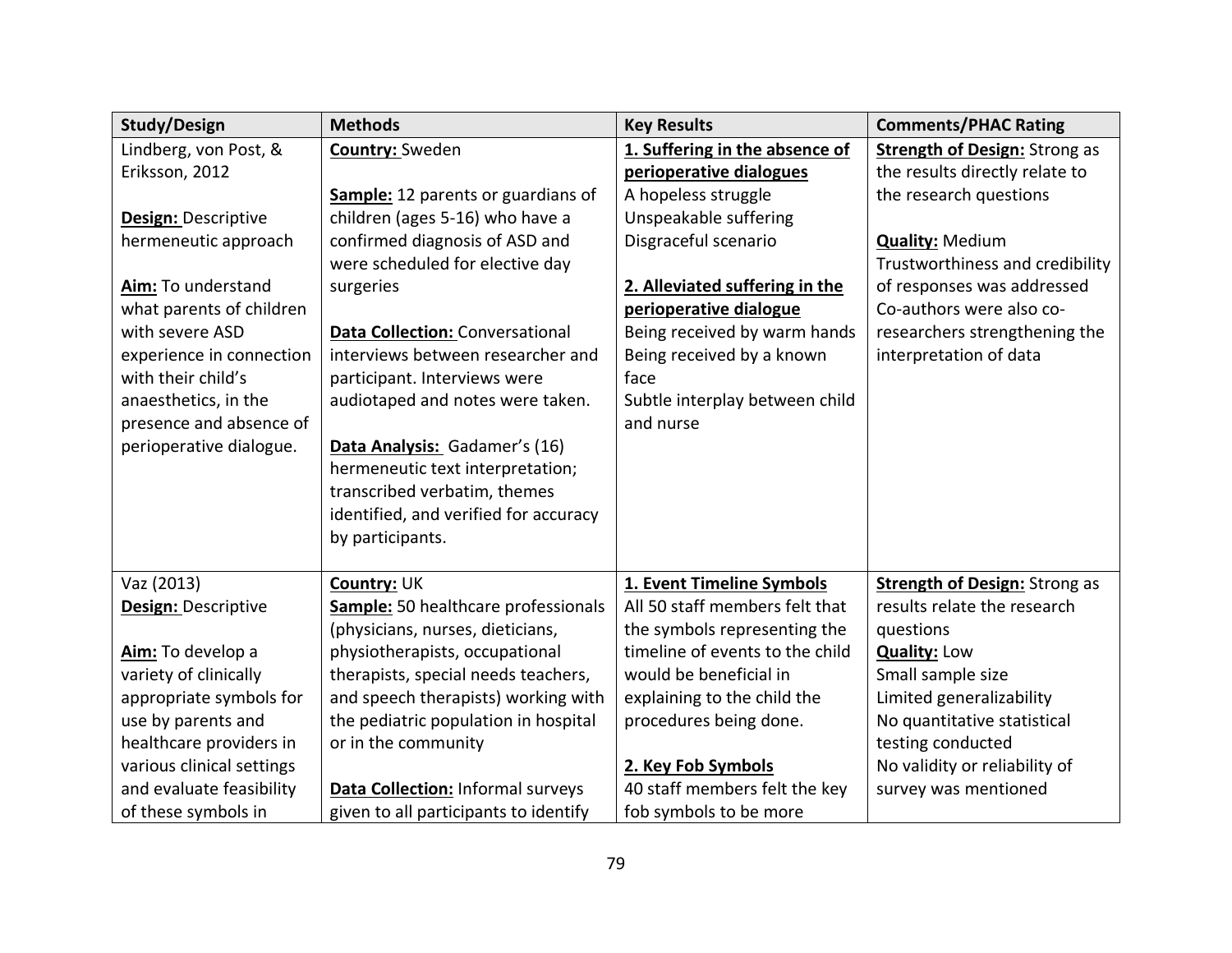| <b>Study/Design</b>     | <b>Methods</b>                      | <b>Key Results</b>                | <b>Comments/PHAC Rating</b> |
|-------------------------|-------------------------------------|-----------------------------------|-----------------------------|
| everyday use for        | their opinions on the use of        | practical given their portability |                             |
| pediatric patients with | clinically appropriate symbols.     | and felt that teenagers would     |                             |
| developmental           |                                     | be more receptive to this         |                             |
| disabilities            | Data Analysis: Transcribed verbatim | format.                           |                             |
|                         | and categorization for common       |                                   |                             |
|                         | themes.                             |                                   |                             |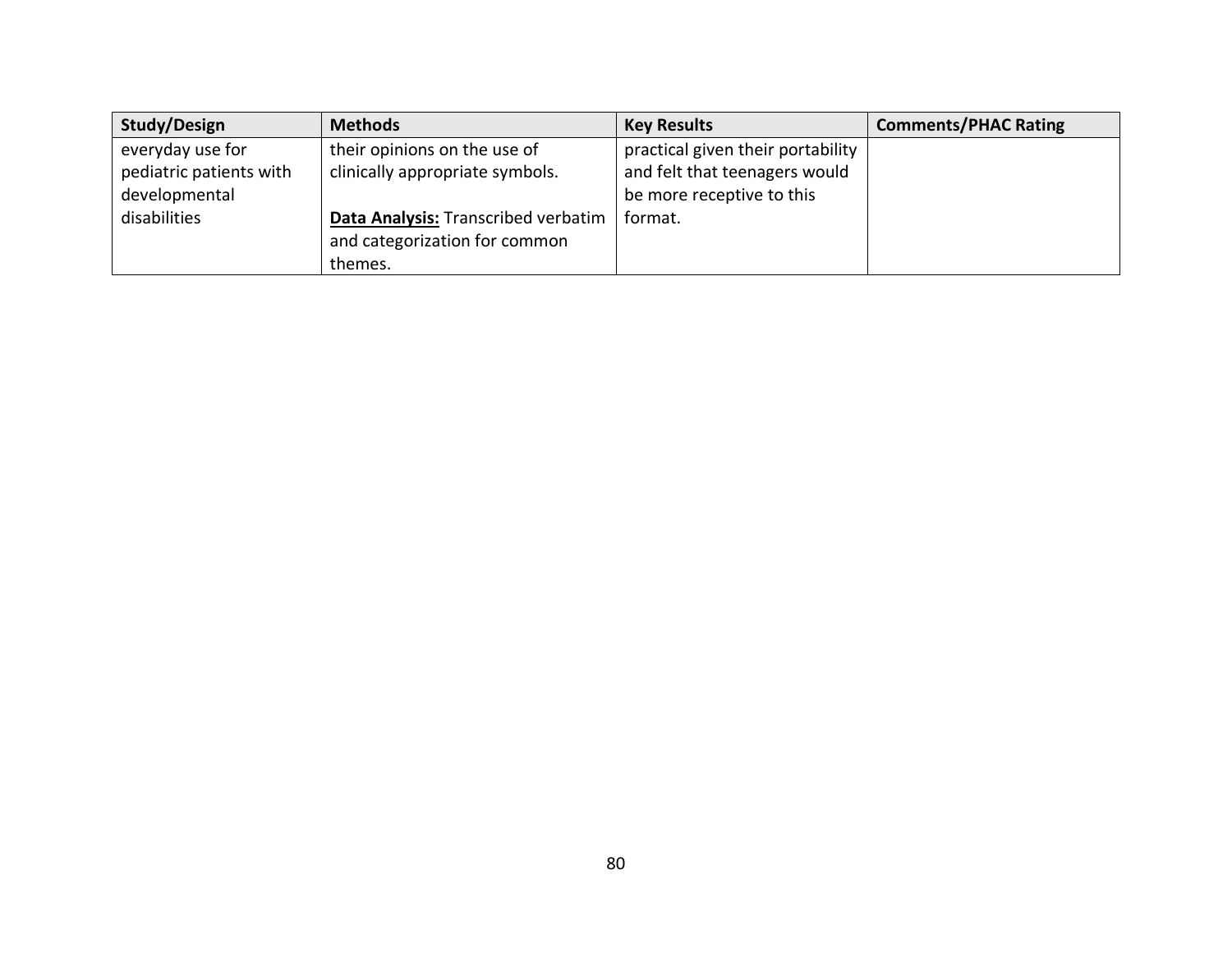**Appendix C. Consultation Report**

## A STRUCTURED, SYSTEMATIC, AND STANDARDIZED PRACTICE GUIDELINE FOR REGISTERED NURSES CARING FOR AUTISTIC CHILDREN UNDERGOING DAY SURGERY By

Samantha Glover Student # 201136124

School of Nursing Memorial University of Newfoundland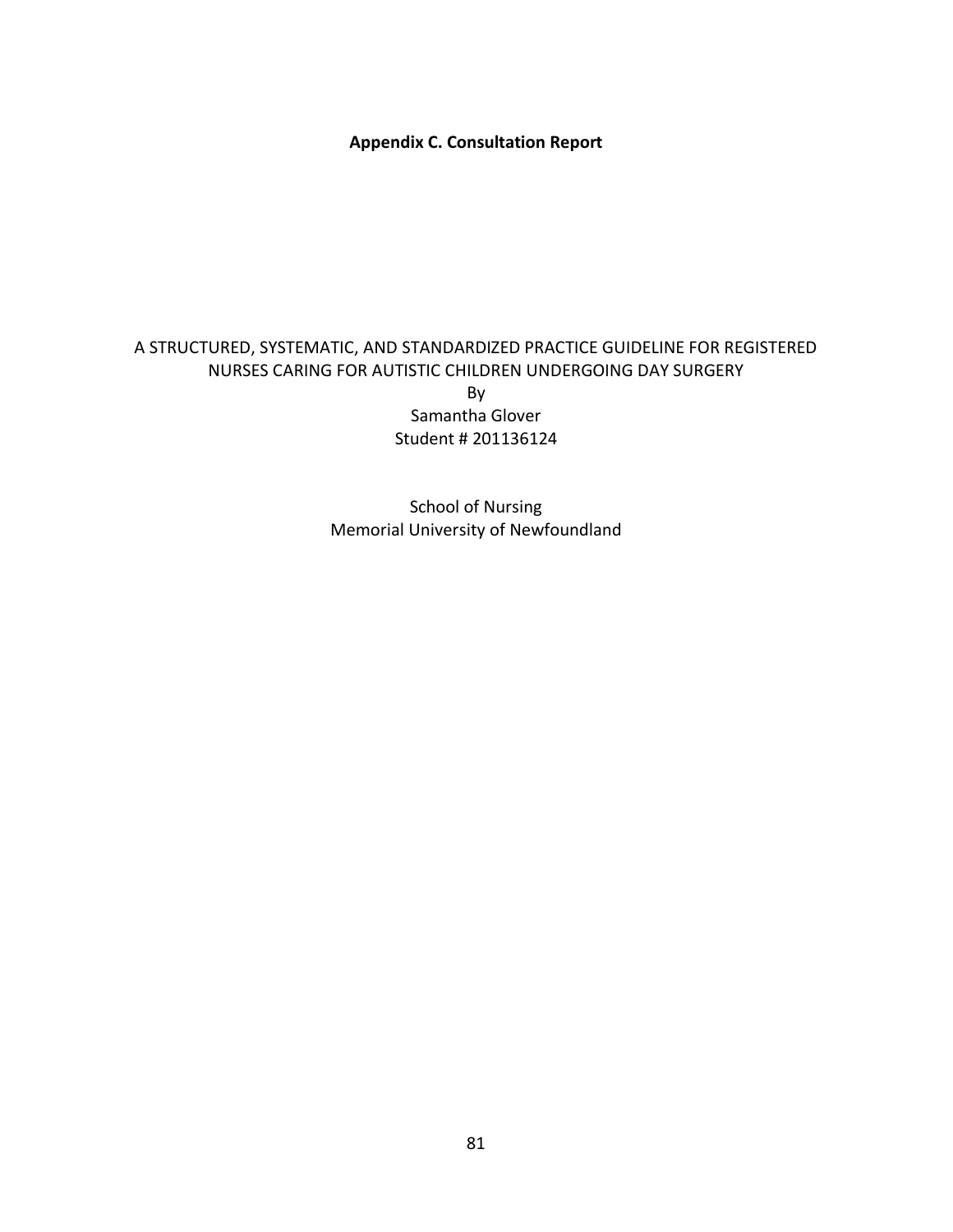#### **Purpose of Consultations**

The development of a structured, systematic, and standardized practice guideline for perioperative Registered Nurses working with autistic children undergoing day surgery requires interdisciplinary and collegial collaboration. Consultations were conducted with colleagues (i.e., a pre admission clinic Registered Nurse and a Patient Care Facilitator) within the Janeway Children's Health perioperative department, pediatric anesthesiologists of the Janeway, and a Registered Nurse working in a pediatric perioperative department of IWK Health Centre. These consultations were intended to investigate the opinions of current nursing practice guidelines, and suggestions for future guideline development.

The "Appraisal of Guidelines for Research and Evaluation for Health Systems (AGREE HS)" (AGREE-HS Research Team, 2018, p.3) is a framework intended to assist in the development of health system guidelines, this framework was utilized in the development of a structured, systematic, and standardized practice guideline for perioperative Registered Nurses caring for autistic children undergoing day surgery. Following identification and justification of the topic, that is, the health system issue as a result of insufficient or non-existent nursing practice guidelines for this population, the second step of this framework involved identifying and describing key stakeholder involvement in the development of an appropriate health system guideline. The objectives of the consultations were as follows:

To identify the opinions of Registered Nurses on current practice guidelines when caring for autistic children while working in pre admission Clinics at the Janeway and at the previously identified pediatric hospitals of Canada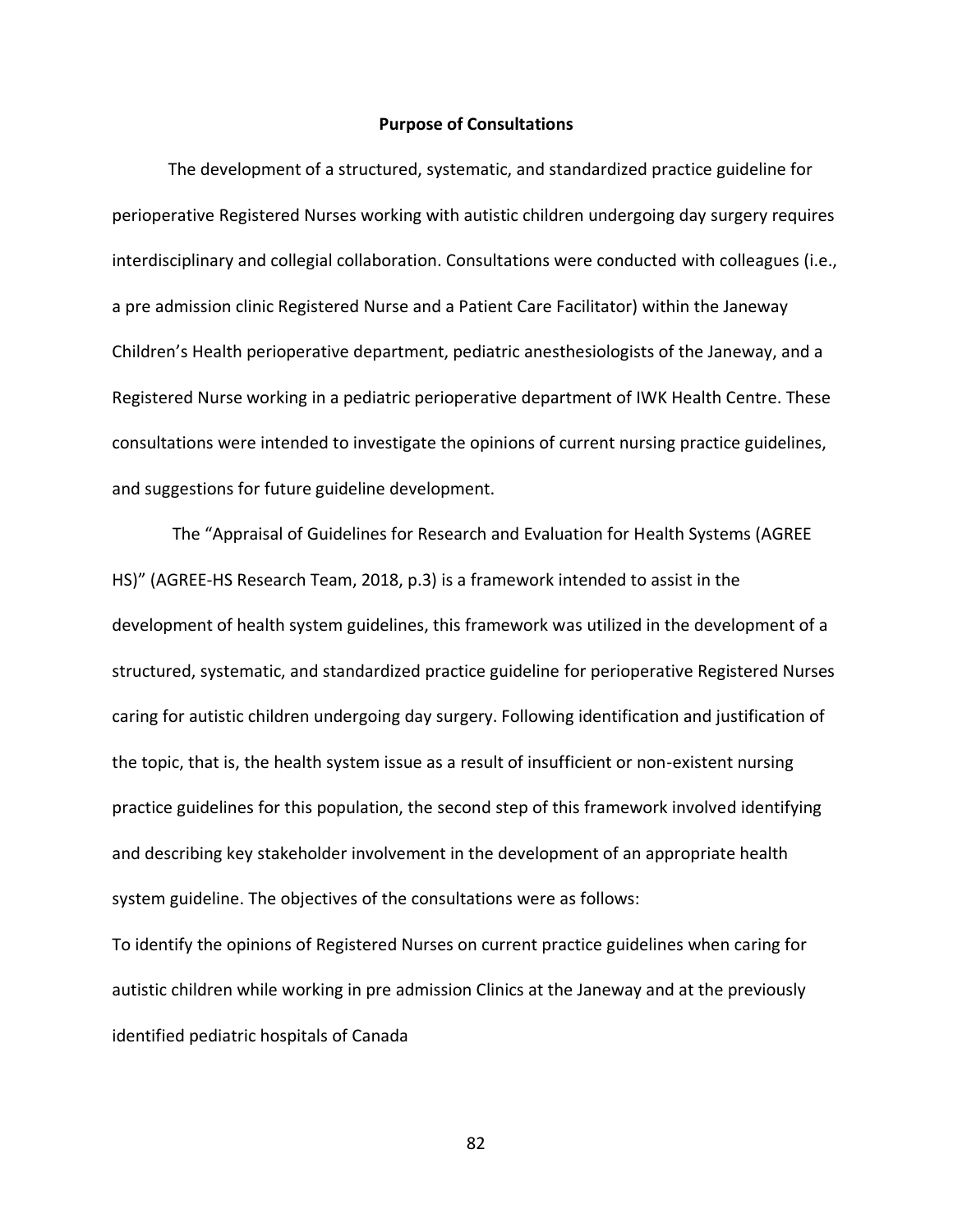To identify the nursing practice guidelines when caring for autistic children that are being followed by Registered Nurses in pre admission clinics at pediatric hospitals across Canada, including IWK Health Centre.

To identify the opinions of the health care team on current practice guidelines when caring for autistic children while working in pre admission clinics at the Janeway and at IWK Health Centre.

Consultations were conducted via e-mail or face to face with key stakeholders and influencers to identify their opinions on the current practice guidelines for pediatric perioperative nurses, their evaluation of those guidelines in terms of applicability to the autistic population, and their recommendations for the development of appropriate nursing practice guidelines that will specifically address the needs of children on the autism spectrum. The data collected through these consultations will aid in the development of a structured, systematic, and standardized practice guideline for perioperative Registered Nurses that they can adapt when caring for autistic children, thus, improving the delivery and quality of care being provided.

#### **Consultation Sample and Setting**

Consultants were selected based on involvement and influence on the perioperative nursing care received by autistic children undergoing day surgery. Given that that purpose of the practicum is to develop a perioperative nursing practice guideline at the Janeway Children's Hospital, it was appropriate to consult Registered Nurses working within the day surgery department at the Janeway since they would be the individuals utilizing the newly developed guideline. Two Registered Nurses whom are currently working at the pre admission clinic at the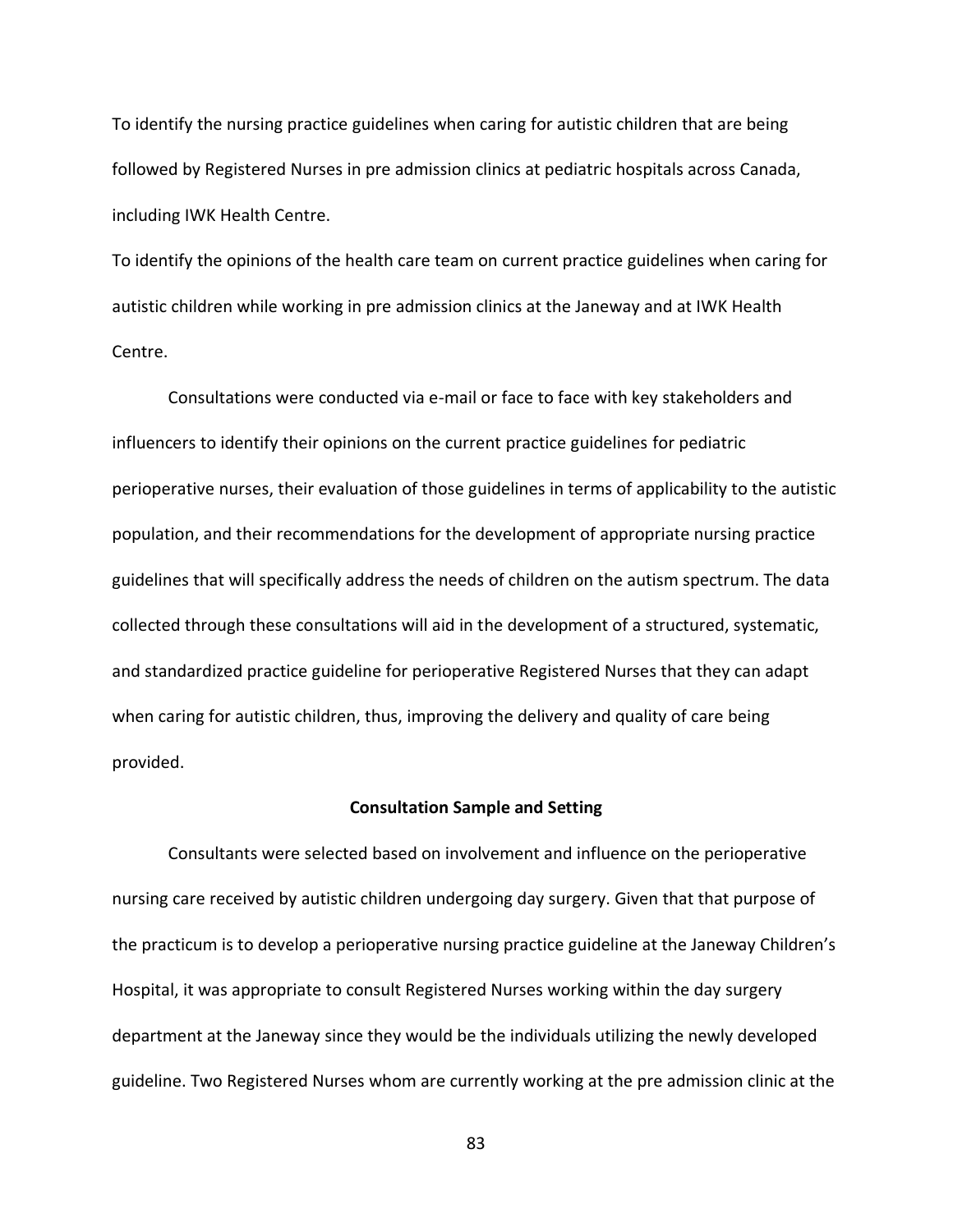Janeway, which is a huge portion of the day surgery process, were consulted based on their direct involvement and experience of providing nursing care to autistic children preparing for day surgery. One of the two Registered Nurses, Patricia Brown, also serve as the Patient Care Facilitator for the pre admission clinic at this hospital. Patricia's responsibility is not only direct patient care, but also management and organization of care. Given her role within the perioperative department, it was important to consult Patricia on her opinions of current practice guidelines and suggestions for improvement. A Registered Nurse working within the pediatric pre-admission clinic at the IWK Health Centre was also consulted as a means of exploration and comparison of the nursing practice guidelines that are being employed at other hospitals of Canada.

Since the perioperative process involves multidisciplinary collaboration, it was appropriate to consult key stakeholders such as pediatric anesthesiologists. More specifically, an experienced pediatric anesthesiologist and the chief of pediatric anesthesiology at the Janeway Children's Hospital. Given their direct involvement and influence over the processes and procedures that take place within the perioperative department, it was necessary to explore their opinions on current nursing practice guidelines and suggestions for improvement.

#### **Methodology**

#### **Data Collection**

The consultations were conducted via e-mail, with the exception of the consultation with Patricia Brown, which was conducted in person at an office within the clinic. The e-mail addresses of consultants working at the Janeway Children's Hospital were retrieved from the Eastern Health employee directory. Consultants were asked the same series of open-ended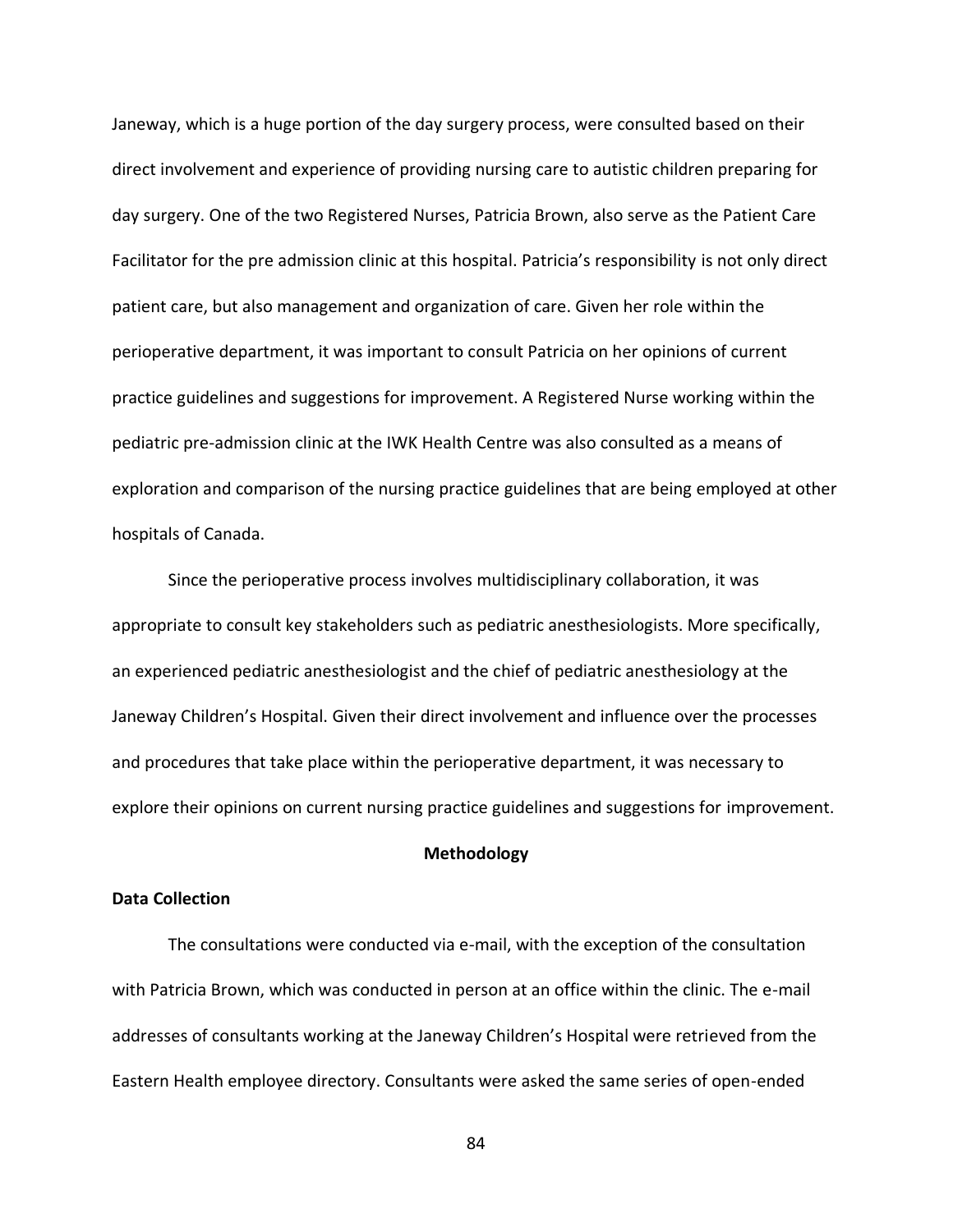questions to examine their opinions on the learning needs of autistic children and perioperative Registered Nurses, current perioperative nursing practice guidelines, and suggestions for practice guideline improvement. See Appendix B for the questionnaire completed by each consultant. The Registered Nurse from IWK Health Centre was contacted initially via telephone from the departmental directory found on the IWK Health Centre website, followed by initiating contact through e-mail.

#### **Ethical Considerations**

An explanation of the proposed practicum was given to each consultant and voluntary consent was obtained. See Appendix A for the introductory e-mail explaining that purpose of the practicum and the need for consultation that was given to each consultant. The purpose of this practicum and consultation is quality and evaluation, and therefore, Research and Ethics Board approval was not necessary. All patient identifying information provided in the responses by consultants has been removed to maintain patient confidentiality.

#### **Data Management and Analysis**

#### **Learning Needs of Autistic Children Undergoing Day Surgery**

Consultants were asked what they felt the learning needs of autistic children undergoing day surgery were, and while responses varied, a common theme was extracted from the responses; every child is different. Autism spectrum disorder (ASD) includes a wide range of symptom and characteristic severity, therefore, it is inappropriate to generalize the learning needs of all autistic children. Rather, the learning needs of these children must be considered in light of their place on the spectrum, their age, and their developmental level.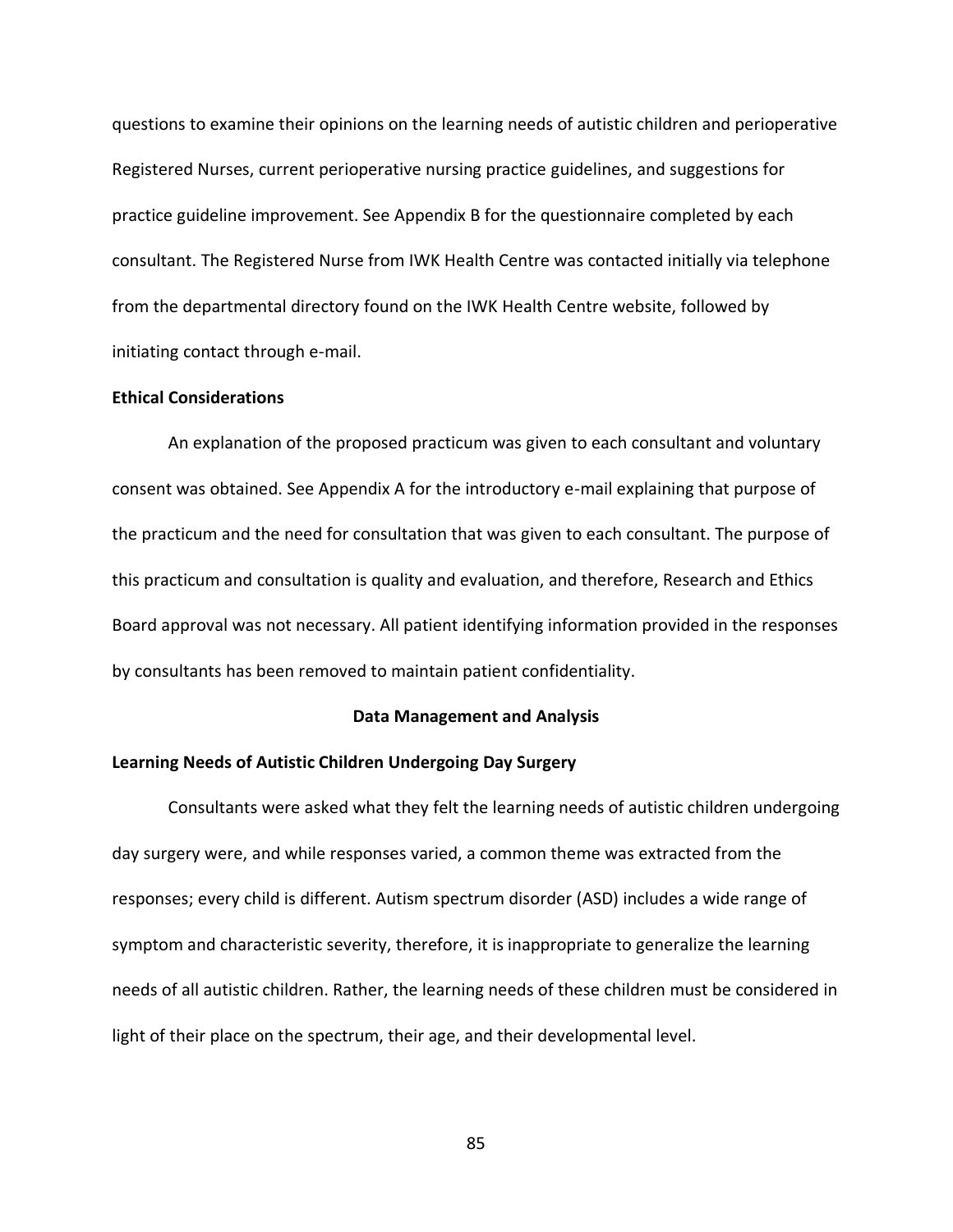Aside from the general consensus that the learning needs of these children are highly individualized, several consultants also reported that autistic children require familiarity of environment and procedure. Such responses provide further support on the opinion that this population has diverse learning needs that cannot be generalized. The recognition of a variation in learning needs will contribute to the development of a practice guideline that promotes and facilitates perioperative individualized plans of care for autistic children undergoing day surgery.

#### **Learning Needs of Perioperative RNs Caring for Autistic Children**

When consultants were asked to comment on their perceptions of the learning needs of perioperative Registered Nurses providing care for autistic children undergoing day surgery, there were a wide array of suggestions. The two anesthesiologists who were consulted both said Registered Nurses need to become more familiar with the features and characteristics of Autism Spectrum Disorder (ASD), once nurses understand what it means to have a diagnosis of ASD they can then tailor their practice to meet the unique needs of this population. The anesthesiologists both agreed there needs to be a standardized approach or algorithm to care of autistic children undergoing day surgery.

The pre-admission Registered Nurses who were consulted reported the learning needs were not necessarily what ASD is, but rather, knowing how ASD presents uniquely for each individual child. These consultants suggested the specific characteristics, needs, triggers, and communication style of each child as being the biggest learning need of perioperative Registered Nurses. According to consultants, guides to developing individualized nursing plans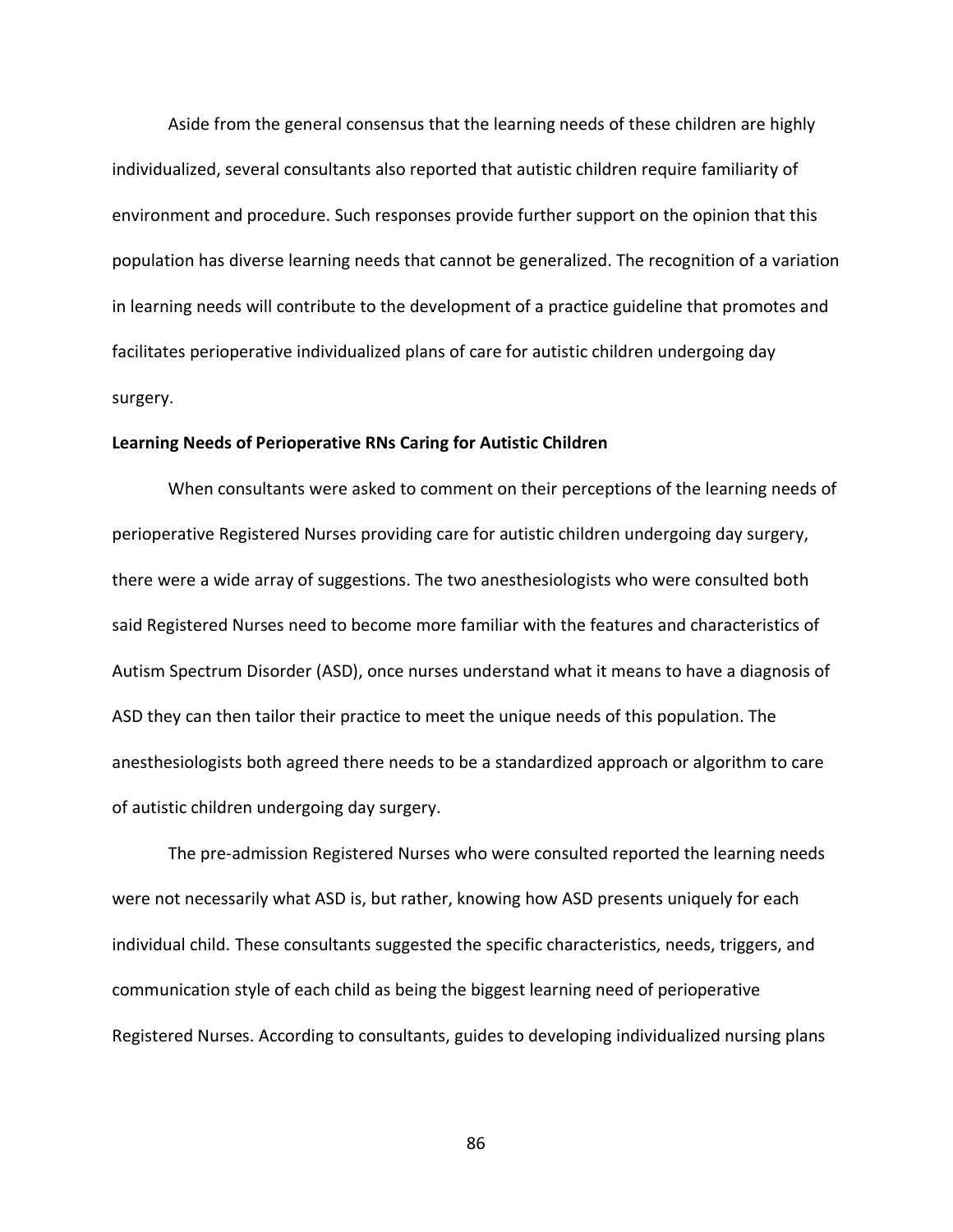of care for this population is lacking within the pre-admission clinic at the Janeway Children's Hospital.

#### **Current Practice Guidelines for Perioperative RNs**

Consultants were asked to comment on the current practice guidelines for perioperative Registered Nurses when caring for autistic children undergoing day surgery. The responses from consultants working at the Janeway Children's Hospital were consistent; there are no current practice guidelines to guide the practice of Registered Nurses caring for this population. Rather, consultants reported tailoring their personal nursing practice to meet the unique needs of this population. Consultants reported relying heavily upon parental expertise and the behavioural cues put forth by the child as the pre-admission process unfolds. Few consultants commented on the advantages of the development of nursing practice guidelines, and reported that such guidelines would assist in stream-lining autistic specific care. Conversely, such guidelines could cause nursing care to be strictly standardized rather than individualized, and therefore, fail to meet the unique needs of children with ASD.

The RN working at the pediatric pre-admission clinic at the IWK Health Centre, reported there are current practice guidelines in place to assist the Registered Nurses of the department in caring for autistic children undergoing day surgery. The program is called Balance, developed by a group of medical professionals with extensive training in dealing with children with a diagnosis of ASD. RNs working within the pre-admission clinic have detailed telephone interviews with parents prior to admission, where they will determine information specific to the child's needs and report this information to professionals at the Balance program. From this interview an individualized plan of care is developed for the autistic child and is carried out by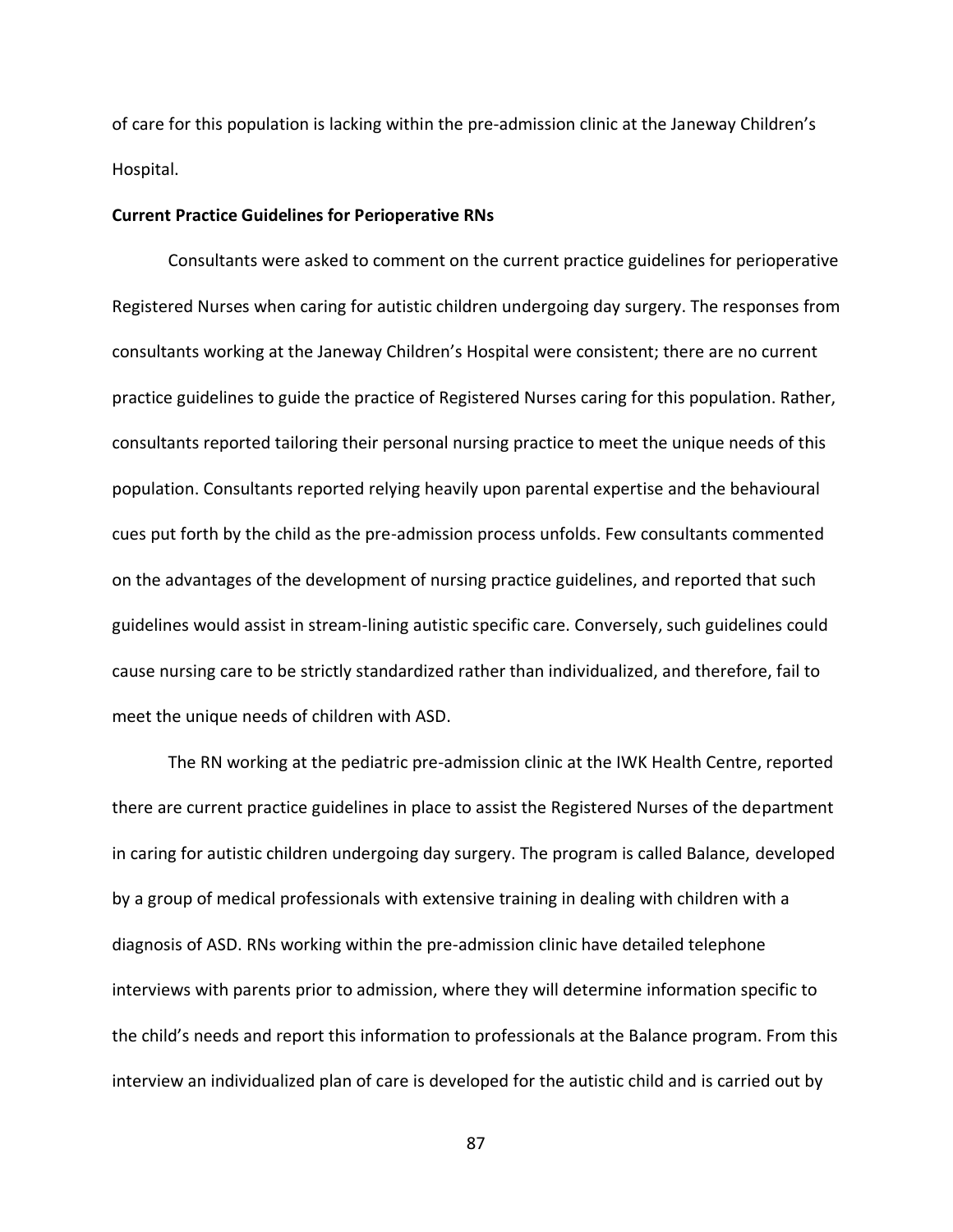the perioperative team. The consultant felt that the advantage of this program is the individualized care that each child receives.

#### **Recommendations for Guidelines**

Consultants were asked to provide recommendations for future perioperative nursing practice guidelines that would optimize the care being provided to autistic children and their families undergoing day surgery. While there was no response from the consultant at the IWK Health Centre, the consultants working at the Janeway Children's Hospital had several recommendations that will be taken into consideration for the development of a nursing practice guideline for this population.

RNs working in the pre-admission clinic suggested future guidelines be versatile and accommodating to the individual needs of each autistic child. Consultants recommended that guidelines involve modifications to the perioperative process, such as; allowing the child to wear their own pyjamas rather than ones hospital issued, increasing parental involvement, booking the child first on the operating room list, and considering premedication administration. Anesthesiologists at the Janeway agree, perioperative Registered Nurses caring for this population require guidelines that are standardized, yet, flexible enough to allow for an individualized plan of care to be developed. The nursing guideline developed for this practicum should serve as a reference for a perioperative plan of care that asks parent's specific questions about their child and their needs in order to initiate a plan a care that will optimize the perioperative experience for the child and their family.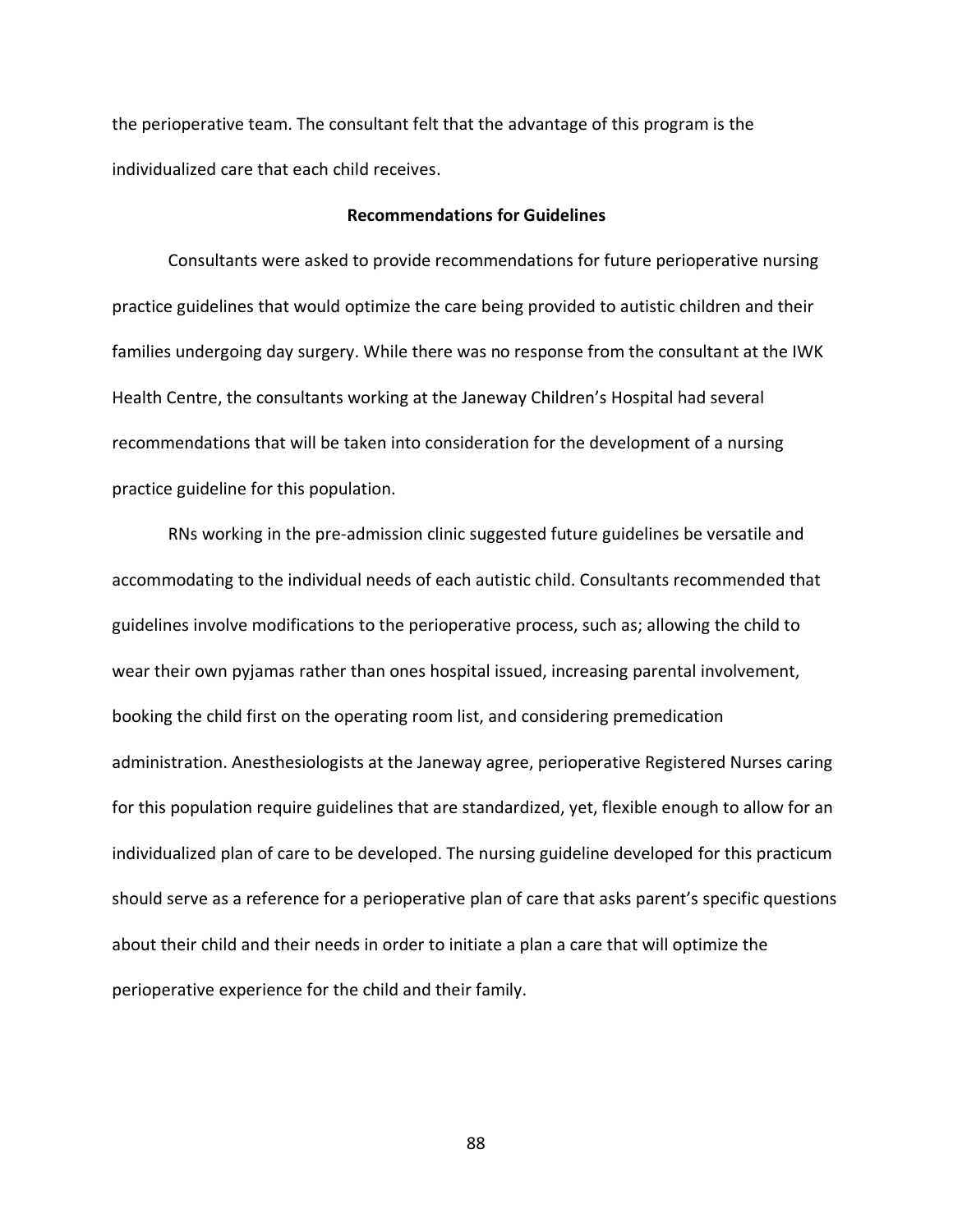#### **Conclusion**

Conducting consultations with front line staff and those who are directly involved in the perioperative nursing process for children with ASD is necessary in order to develop a practice guideline that will be effective and accepted into practice. Based on the responses by each consultant, it is clear that there is a need for the development and implementation of a perioperative nursing practice guideline that RNs can utilize to provide optimal care to autistic children and their families. The consultations offered suggestions and opinions that will be considered during the development of a nursing practice guideline. There was a consensus amongst consultants, that nursing practice guidelines for this population ought to be standardized yet versatile enough to aid in the development of an individualized plan of care that is based on the unique needs of the child.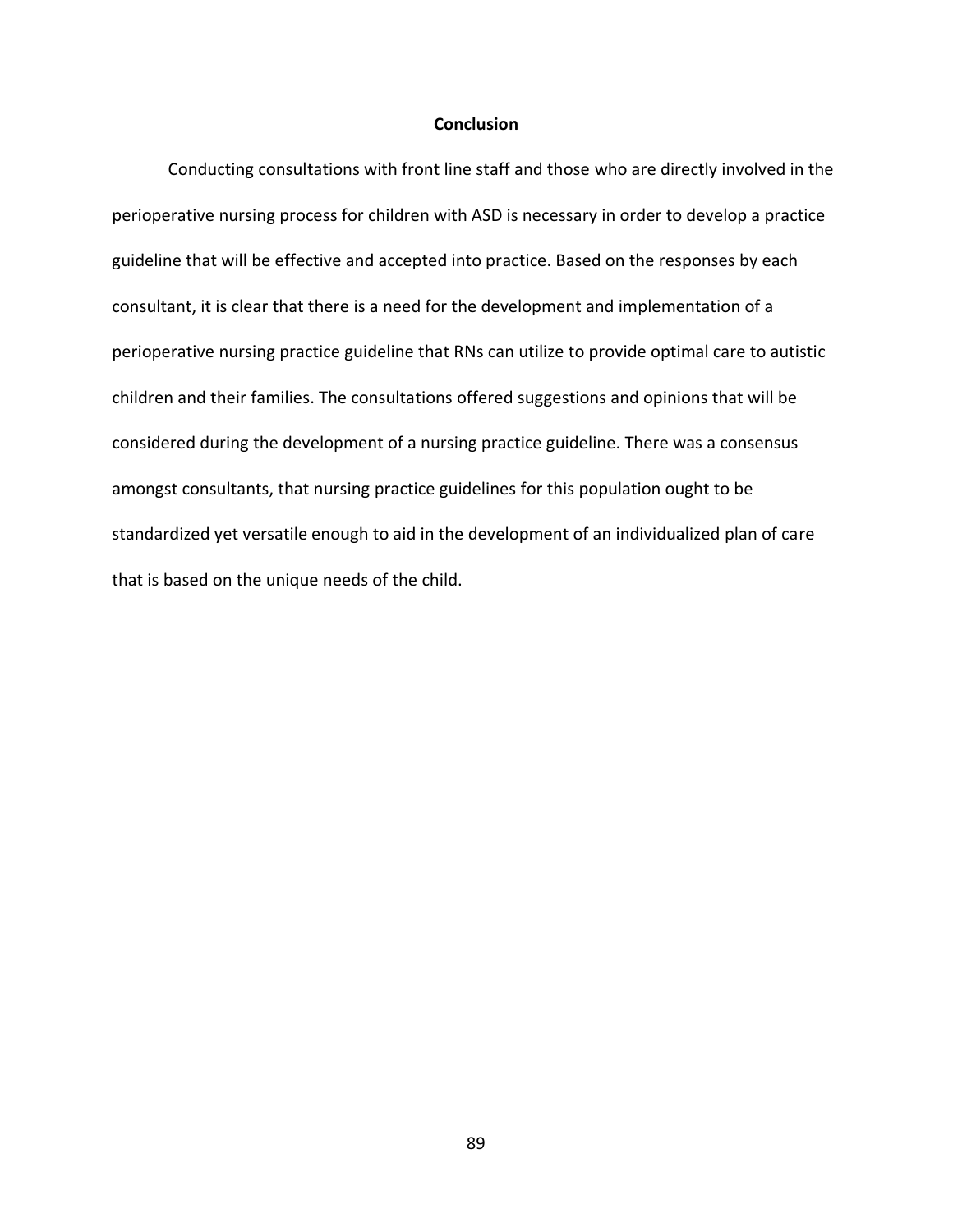## **References**

AGREE-HS Research Team (2018). The appraisal of guidelines research & evaluation- health

systems (AGREE-HS). Retrieved from[: http://www.agreetrust.org.](http://www.agreetrust.org/)

BALANCE (2019). Retrieved from: http://www.balanceforautism.com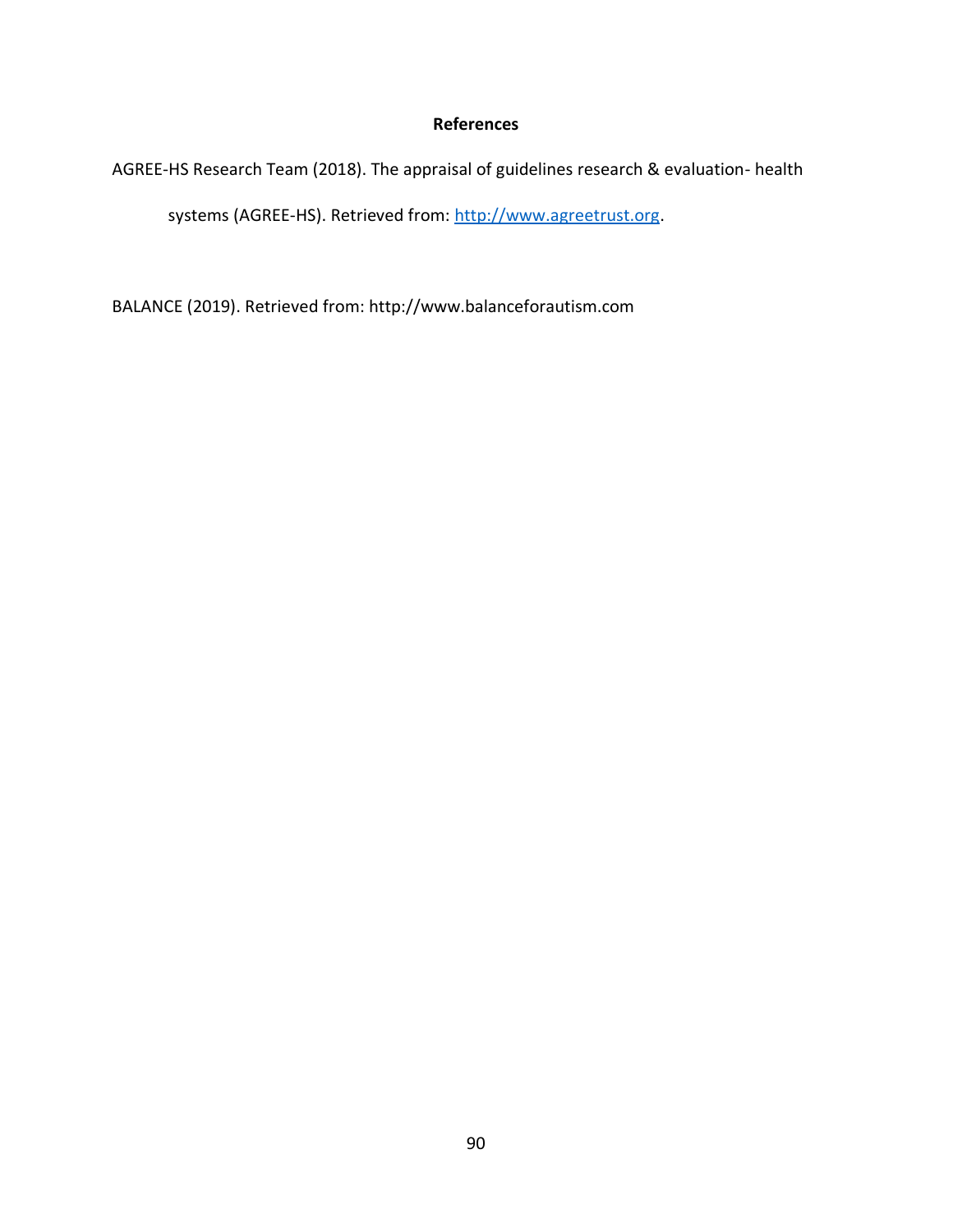#### **Appendix C-1: Consultation E-mail**

Hello,

 My name is Samantha Glover and I am a Registered Nurse completing my Master's Degree in Nursing at the Memorial University of Newfoundland. I am currently enrolled in the first of two practicum courses for this degree. For my practicum, I have decided to pursue the development of a structured, systematic, and standardized practice guideline for Registered Nurses caring for autistic children undergoing day surgery.

 The rationale for this proposed project is there is an increasingly high prevalence of children diagnosed with Autism Spectrum Disorder (ASD) in Newfoundland and Labrador and their special needs can be a challenge for perioperative nurses. At present, there are no nursing practice guidelines that exist to assist the nursing staff of the perioperative department at the Janeway in providing care to autistic children undergoing day surgery.

 I am requesting your cooperation in the completion of the attached questionnaire by the end of the day of October 21st. Your responses will be beneficial in the development of the practice guideline that will optimize the perioperative experience of the autistic child and their family. As well, the practice guideline will serve as a reference for perioperative Registered Nurses, to assist them in caring for the autistic child at the Janeway Children's Hospital. Thank you for your time and input,

Samantha Glover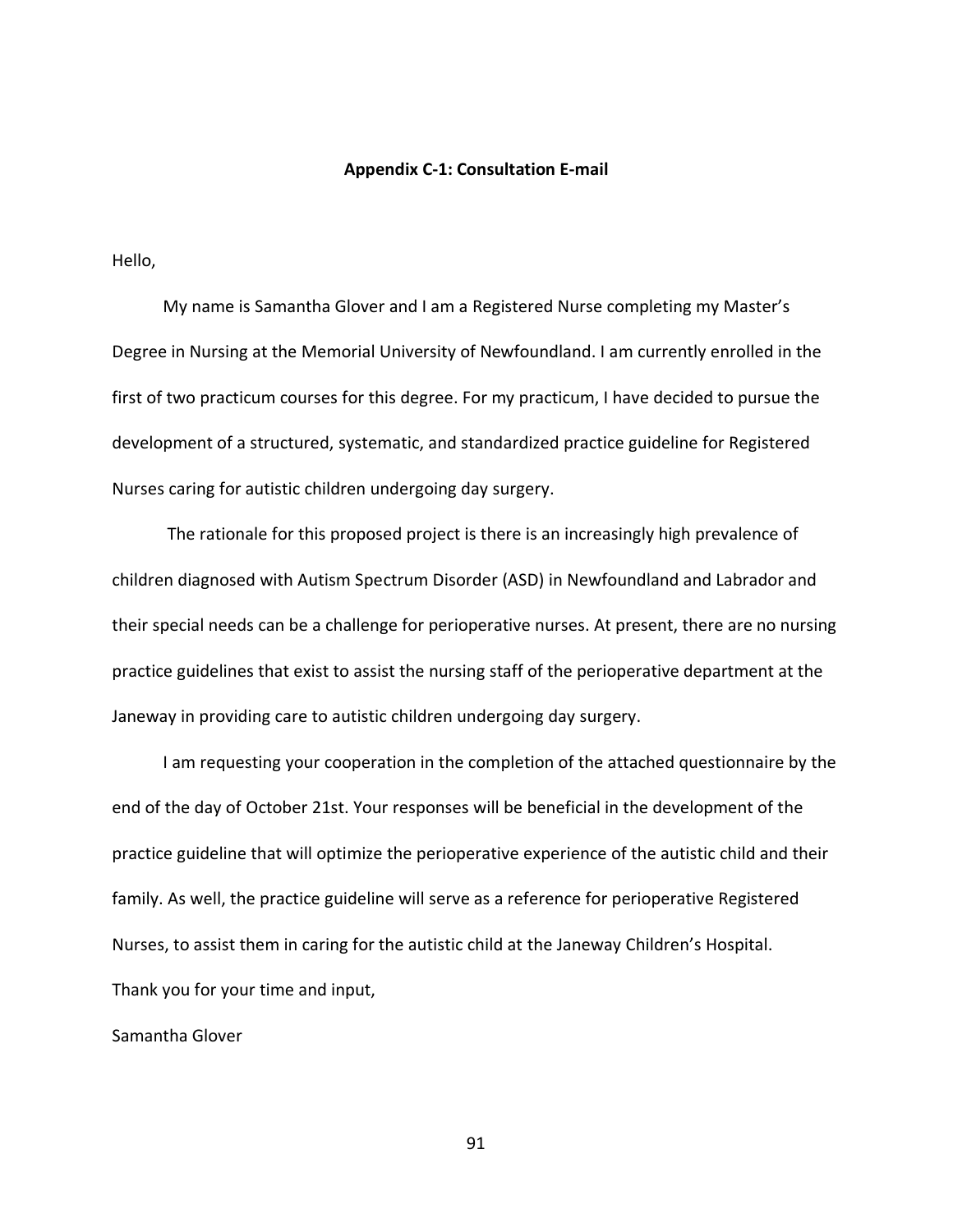## **Appendix C-2: Questionnaire**

What are the learning needs of autistic children undergoing day surgery? What do you think Registered Nurses of the pre admission clinic need to know to provide care for these children? Do you use any pre admission practice guidelines when caring for the autistic child undergoing day surgery? If so, what are the advantages and/or disadvantages of these pre-admission practice guidelines? What should be included in practice guidelines for Registered Nurses caring for autistic children

undergoing day surgery?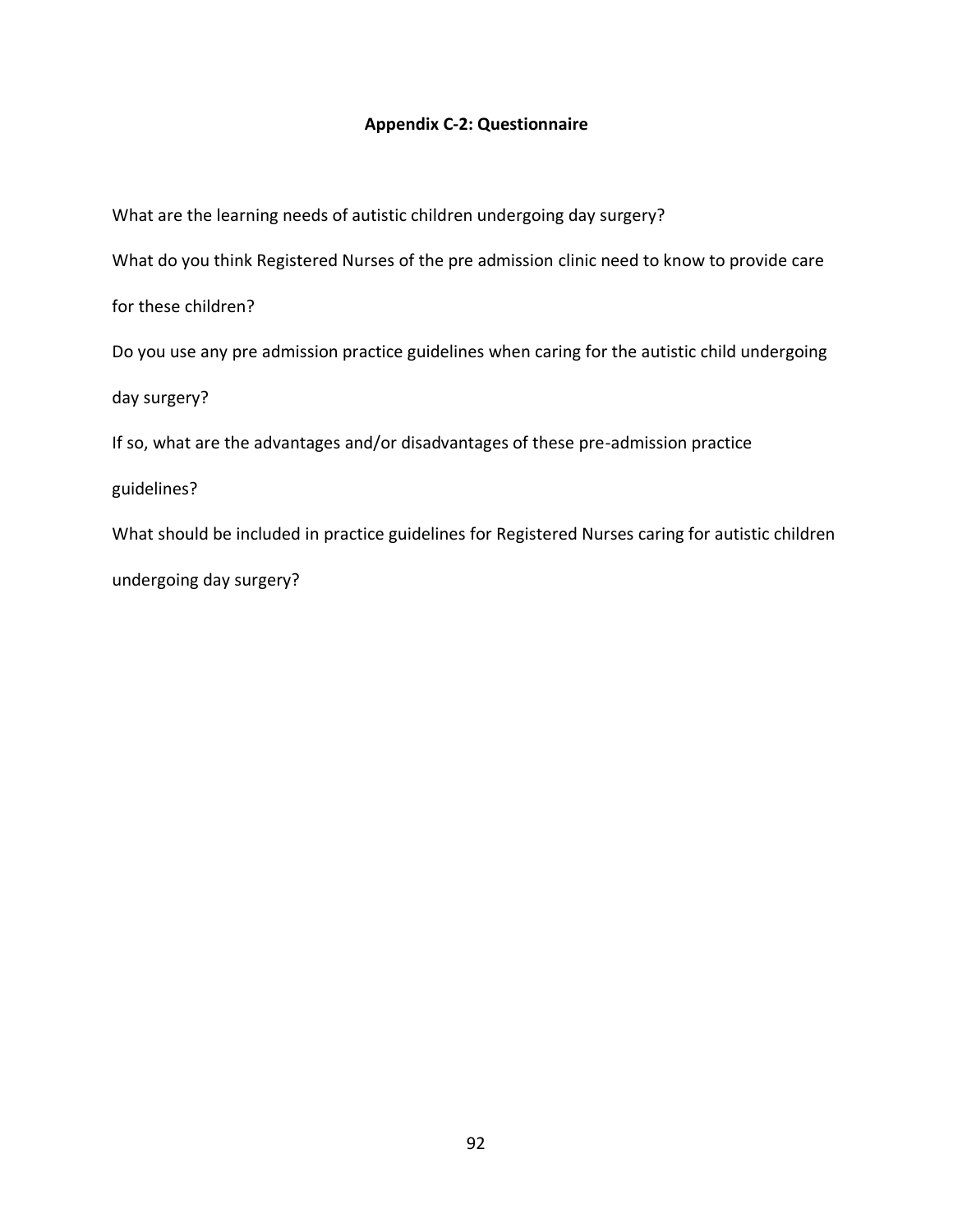**Appendix D. Environmental Scan Report**

## A STRUCTURED, SYSTEMATIC, AND STANDARDIZED PRACTICE GUIDELINE FOR REGISTERED NURSES CARING FOR AUTISTIC CHILDREN UNDERGOING DAY SURGERY

By Samantha Glover Student # 201136124

School of Nursing Memorial University of Newfoundland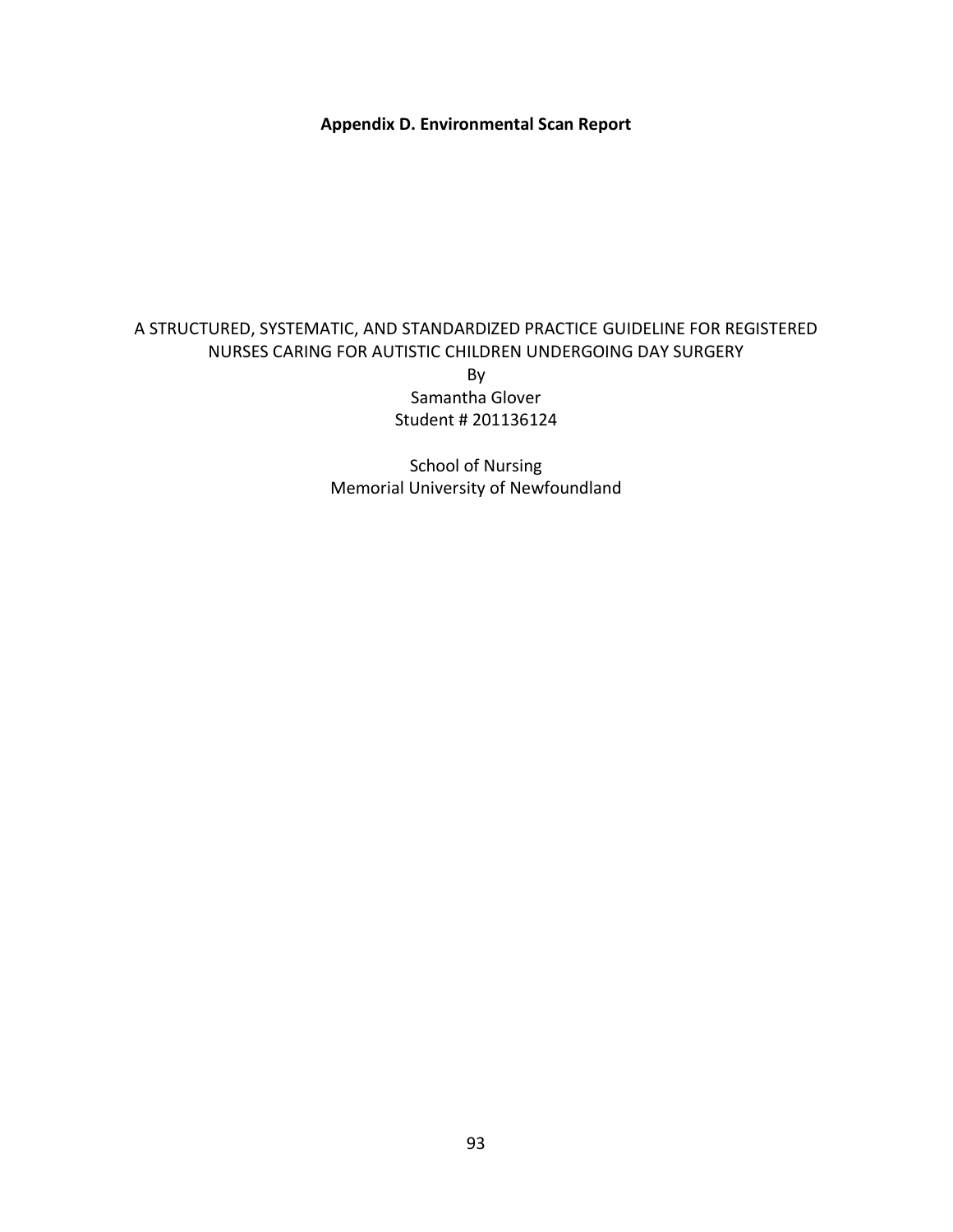#### **Purpose of the Environmental Scan**

The purpose of this environmental scan is to conduct a quality review and evaluation of existing guidelines and standards for perioperative Registered Nurses (RNs) when caring for autistic children and their families undergoing day surgery. The findings from the scan will be used to develop a structured, systematic, and standardized practice guideline for perioperative RNs working with autistic children undergoing day surgery at the Janeway Children's Hospital. A scan of current nursing practice guidelines and standards, both in Newfoundland and Labrador (NL) and Canada wide, will aid in the identification of any gaps in the current perioperative nursing practice guidelines when caring for this population and will inform the development of the content for the practice guideline being developed for this practicum project. The objectives for the environmental scan were as follows:

- 1. To review the CRNNL Standards of Practice for Registered Nurses and Nurse Practitioners (2019) in relation to caring for the autistic children undergoing day surgery.
- 2. To review and evaluate the perioperative nursing practice guidelines at the Janeway Children's Hospital surgical daycare specific to caring for autistic children.
- 3. To review and evaluate current, Canadian perioperative nursing practice guidelines and standards of practice in relation to caring for autistic children.
- 4. To review and examine one Canadian perioperative program developed for autistic children undergoing day surgery.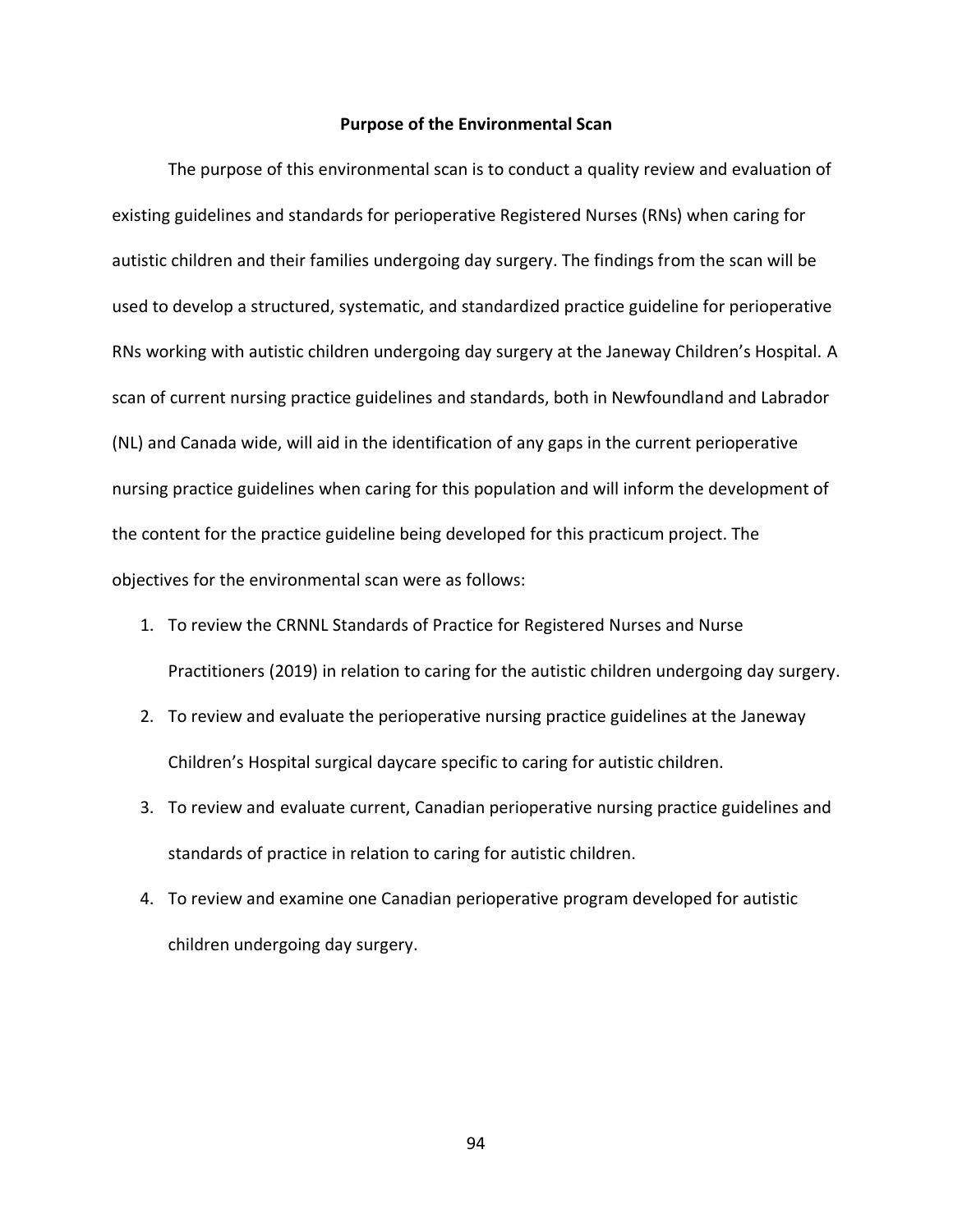#### **Methodology**

#### **Information Sources and Data Collection**

This environmental scan utilized several sources of information to review and critique current nursing practice standards and guidelines for perioperative RN within Canada, more specifically, nurses working at the IWK Health Centre in Nova Scotia and the Janeway Children's Hospital in Newfoundland. RN working within Newfoundland and Labrador are guided by the College of RN of Newfoundland and Labrador (CRNNL) Standards of Practice for RN and Nurse Practitioners (2019). These are the standards of practice followed by all RNs in NL and therefore it is appropriate to review the standards for specificity and suitability for guiding the nursing care of autistic children undergoing day surgery.

Since this practicum involves developing guidelines for perioperative nursing practice within the day surgery department at the Janeway Children's Hospital, practice guidelines available on the day surgery unit and information within the RN orientation to the unit were reviewed. The guidelines and information were reviewed for their applicability to providing guidance for RNs when caring for an autistic child and their family undergoing day surgery.

Based on the consultation with a perioperative RN from the IWK Health Centre in Nova Scotia, it was deemed appropriate to review the College of RN and Licensed Practical Nurses of Nova Scotia's Collaborative Care Guidelines for Perioperative Nurses (2013). Those guidelines were available online and were reviewed and evaluated in relation to guiding perioperative RNs when caring for autistic children undergoing day surgery. As well, based on consultations with a perioperative RN, a program entitled BALANCE was identified that provides guidance to nurses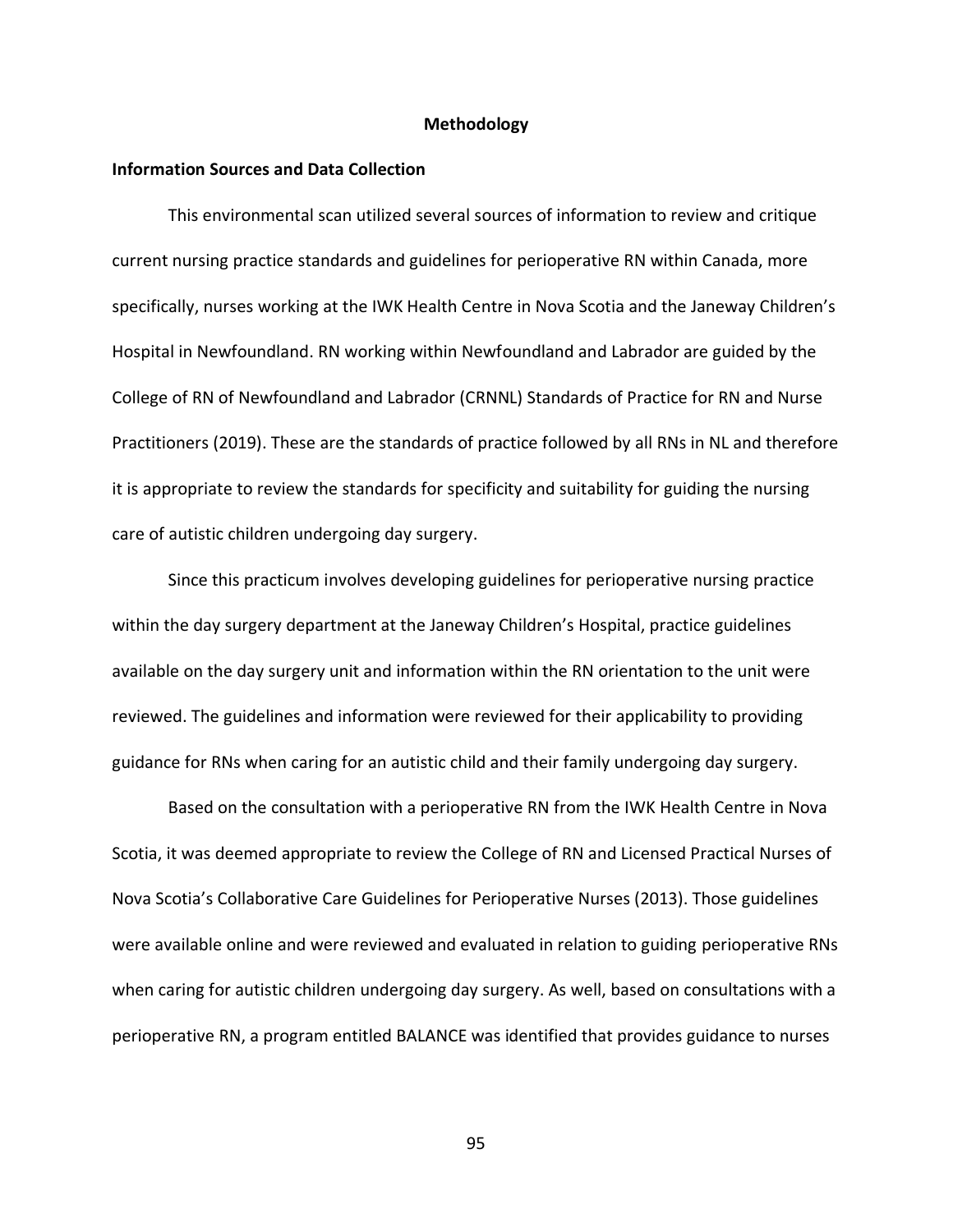caring for autistic children in the department. An online module within this program, BALANCE: Surgery Edition, will be reviewed and discussed during this environmental scan report.

Perioperative RN practicing in Canada, are guided by individual provincial regulatory bodies and the National Association of PeriAnesthesia RN of Canada (NAPANc). The NAPANc offers clinical practice guidelines and standards that provide direction for perioperative RN working with all populations. The guidelines found on the NAPANc website were reviewed and evaluated in relation to caring for autistic children undergoing day surgery. The data collected through this environmental scan will be evaluated for appropriateness and adequacy to guide perioperative RNs caring for autistic children undergoing day surgery.

#### **Ethical Considerations**

The purpose of this environmental scan within this practicum project is to conduct a quality review and evaluation of existing guidelines and standards for perioperative RNs when caring for autistic children. Since the data collected is published on credible websites that are open to public viewing or published in an orientation package provided to new RNs of the Janeway Children's Hospital day surgery department, there will be no need for consent or permission of sharing data. As well, given the nature of the practicum, there will be no need to consult the Health Ethics Review Board as there are no foreseen threats to participants.

#### **Data Analysis and Management**

#### **The College of Registered Nurses of Newfoundland and Labrador**

The CRNNL, formally known as the Association of Registered Nurses of Newfoundland and Labrador (ARNNL), has put forth a set of standards that all Registered Nurses must uphold in order to maintain a practicing nursing license in the province of Newfoundland and Labrador.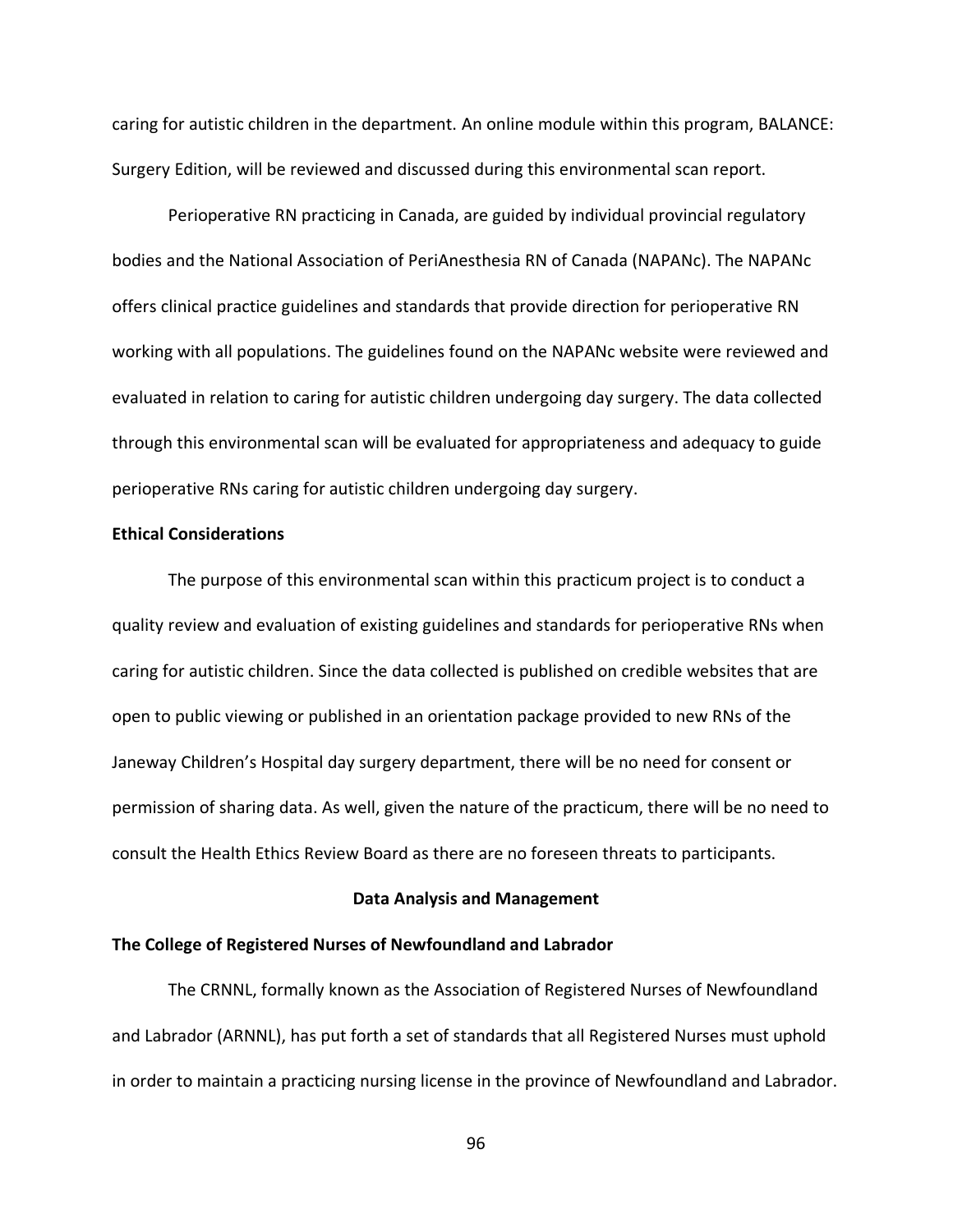The Standards of Practice for RN and Nurse Practitioners (2019), is a document inclusive of the most up to date nursing standards based on current evidence. While there is no specific reference to perioperative RN providing care for autistic children undergoing day surgery, there are components of these standards that will aid in optimizing the care provided to this population.

One of the identified practice standards that applies to caring for this population is that RNs must be responsible and accountable for their own nursing practice (CRNNL, 2019). This standard is particularly applicable for perioperative RNs at the Janeway Children's Hospital because according to orientation documents, RNs are expected to engage in learning and development opportunities to enhance and refine their knowledge of ASD, and how best to provide the necessary nursing care to this population. The second standard that directly applies is that the RN is expected to consistently using evidence-based knowledge in decision making and clinical practice (CRNNL, 2019). For perioperative RNs, this standard is suggestive of the development, communication, and implementation of an individualized plan of care for the patient using critical inquiry. More specifically for the population of autistic children undergoing day surgery, critical inquiry with the parents of the unique characteristics of the child will lead to the development of a perioperative individualized plan of care.

Similarly, the standard of client centered practice also suggests that perioperative RNs involve the parents of autistic children. Given the important role that a parent plays in a child's life, especially a child with ASD, consultation and collaboration with the parents is necessary in order to provide true holistic client centered nursing care. Lastly, the standard of maintaining professional relationships and leaderships can be utilized by perioperative RN to encourage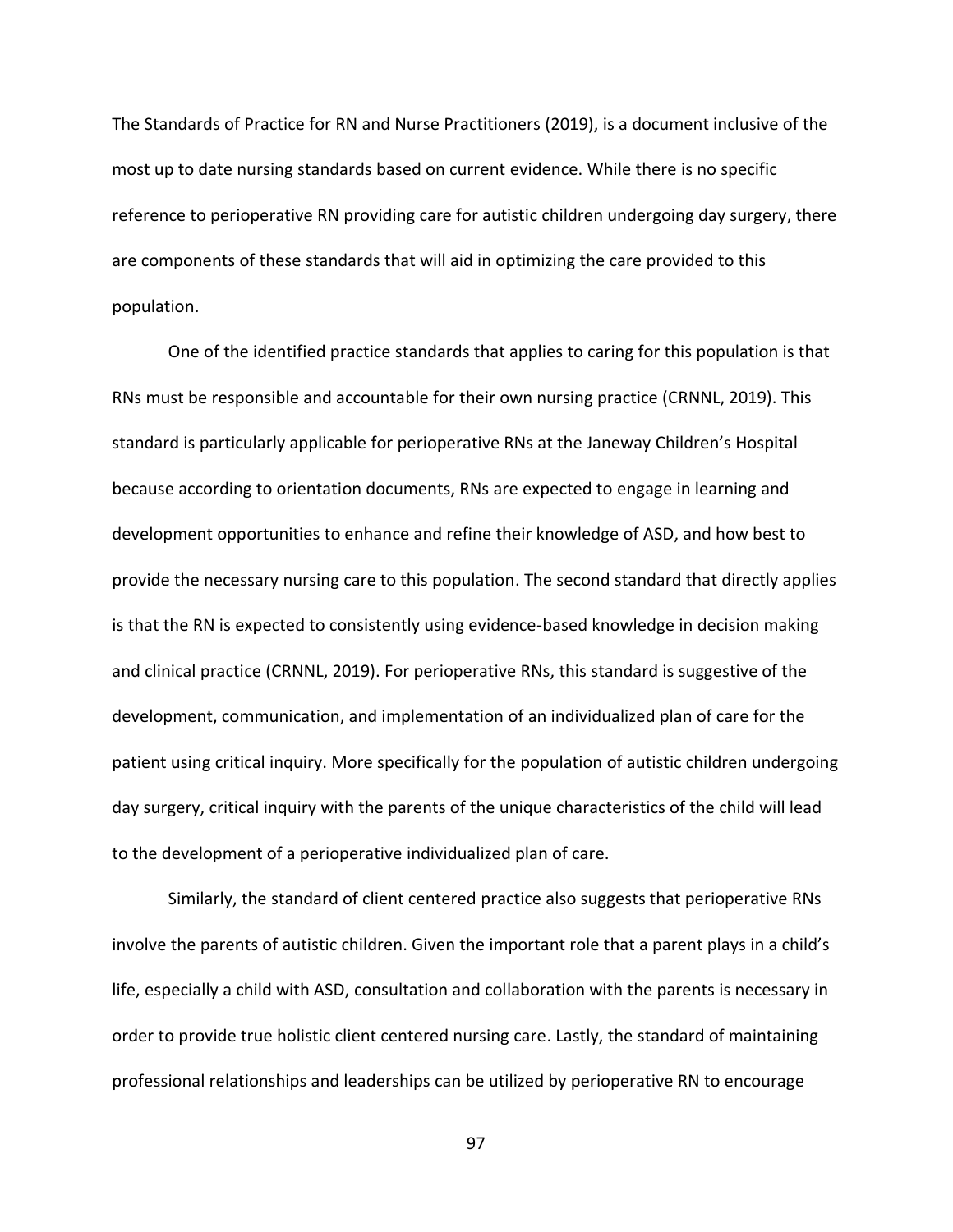inter-professional collaboration. Autistic children with complex needs may benefit from a multidisciplinary health care team, perioperative RNs caring for these children should keep the lines of communication open amongst all team members for the benefit of the child.

Practicing RNs should utilize the standards outlined by CRNNL (2019) in collaboration with clinical guidelines based on their scope of practice as defined by CRNNL (ARNNL, 2006). The perioperative RN caring for children with a diagnosis of ASD must consider their scope of practice for decision making. According to CRNNL (ARNNL, 2006), RN are encouraged to consult their agency for specific policies and support regarding all clinical practice and decision making. For perioperative RNs at the Janeway Children's Hospital, there are no specific policies or standards of care surrounding perioperative nursing care for autistic children undergoing day surgery. In other words, there are no specific policies that exist to guide perioperative RN when planning and providing optimal nursing care to this population. There are no Janeway specific documents available at this department for RNs to refer to when providing care to children with a diagnosis of ASD to guide their practice.

#### **IWK Registered Nurses**

Unlike the general practice guidelines and standards proposed by CRNNL (2019), the College of RNs of Nova Scotia (CRNNS) and the College of Licensed Practical Nurses of Nova Scotia (CLPNNS) have developed collaborative nursing practice guidelines specifically for perioperative nurses (2013). This online document provides guidance to nurses at each phase of the perioperative experience, however, for the purposes of this practicum only the preoperative phase will be reviewed during the environmental scan.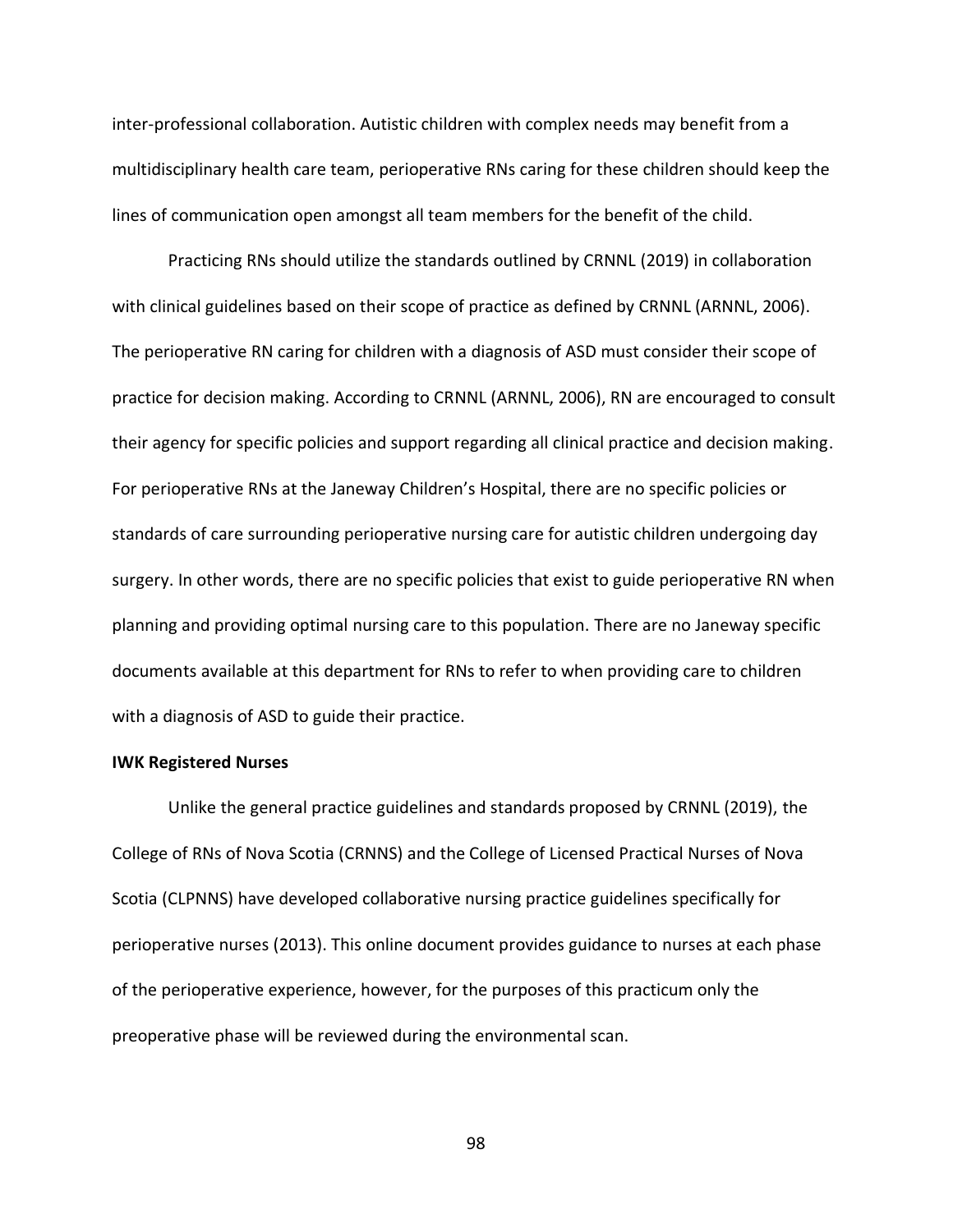The CRNNS and CLPNNS (2013) suggests that all perioperative nurses should work in collaboration with one another while keeping the client engaged in the plan of care and each step of the preoperative process. The guidelines by CRNNS propose that RNs work within their scope of practice, this includes; conducting comprehensive patient and family assessments, developing individual nursing care plans, and coordinating the agreed upon plan of care. CRNNS state that the plan of care be initiated and developed during the pre-admission clinic visit prior to the day of surgery. As well, RN should validate the plan of care with the patient and family. Both CRNNS and CLPNNS (2013) encourage perioperative nurses to make clients active participants in their care in an effort to improve health outcomes and patient satisfaction.

Although there is no specific language to differentiate caring for an ASD child versus a child without a diagnosis of ASD, the CRNNS / CLPNNS (2013) guidelines apply to. RNs caring for autistic children and their families undergoing day surgery. Evidence has shown that involving the child and their families in their plan of care has a positive impact on the nursing care the child receives. By following the general guidelines put forth by CRNNS, RNs will have a reference to optimizing the care they provide and the experience of the child and their families.

**BALANCE program.** The BALANCE program was developed and is implemented at the IWK Health Centre in response to the increasing number of autistic children visiting the hospital. BALANCE is an acronym for Building Alliances for Autism Needs in Clinical Encounters (BALANCE for Autism, 2019). This evidenced-based program consists of online learning modules and are intended and designed to enhance the knowledge of ASD and improve the comfort level of healthcare professionals caring for children on with ASD. The modules within the BALANCE program encourage healthcare providers to create an environment conducive of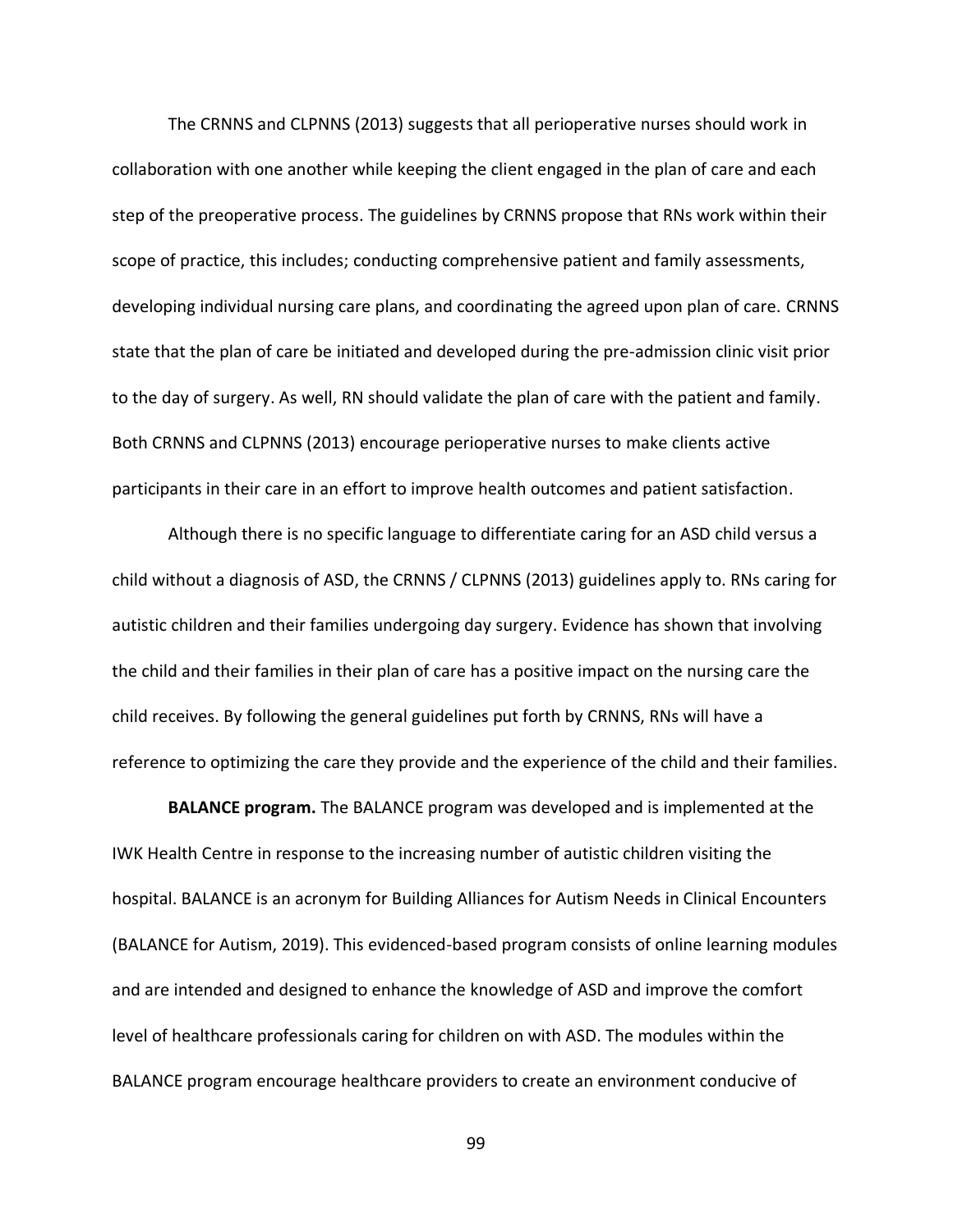"PACE- consistent care" (BALANCE for Autism, 2019). This style of care involves partnering with parents and families, assessing needs of each individual child, developing an individualized plan of care, coordinating care appropriately, and empathizing with families of patients during each interaction with the healthcare system. The program was tested by fifty-eight staff members at IWK for feasibility and acceptability, with 100% of members agreeing that they were not only satisfied with the program, but that BALANCE was also helpful, would be helpful for other staff, and contained valuable information.

There are several editions of this program available to healthcare professionals, there is a Surgery Edition containing seven online learning modules that are offered to staff who play a role in the preparation of an autistic child going for day surgery. This edition involves an introduction to the BALANCE program, strategies for providing autistic specific care, the premise of a PACE approach to care, and videos that are intended to be shared with the autistic child and their families during their pre-admission appointments prior to the date of their day surgery. Unfortunately, the BALANCE modules, including BALANCE: Surgery Edition, are unavailable to personnel working outside of the IWK Health Centre. The BALANCE website contains information surrounding the program, evidence for the program, and contact information for leaders of the program, however, there are no on line modules available for RNs outside of the organization.

#### **National Association of PeriAnesthesia Nurses of Canada**

The National Association of PeriAnesthesia Nurses of Canada (NAPANc) have established standards of practice for RN specializing in perioperative nursing care (NAPANc, 2017). These standards are intended to be used as a guiding reference for nurses working in perioperative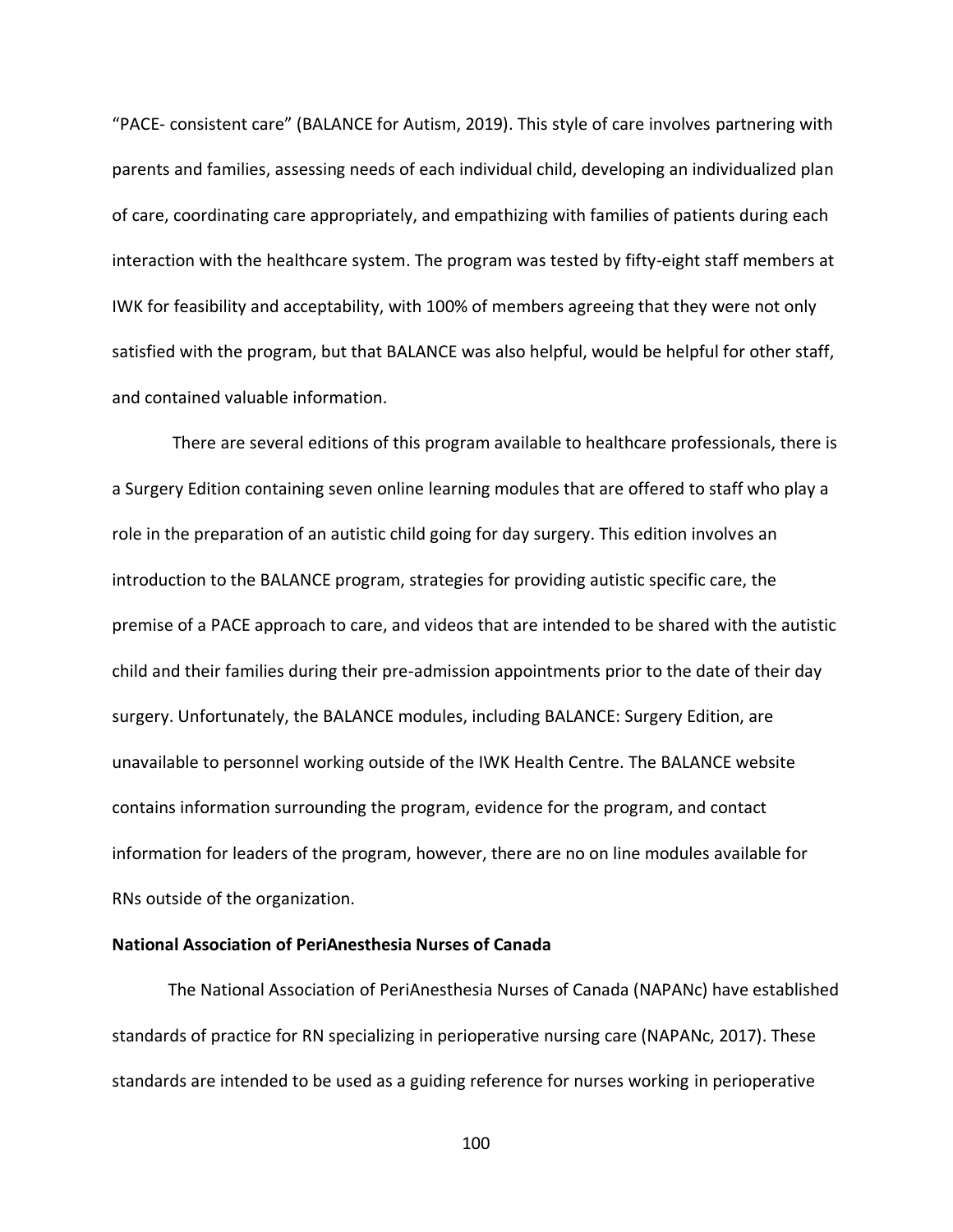departments across Canada. While there are numerous standards set by NAPANc (2017) for perioperative RN, not one of the thirteen standards include language to assist a nurse caring for an autistic patient. However, several standards are applicable when providing nursing care to this population.

Perioperative RN should uphold a standard of integral and effective nursing assessment, process, planning, and implementation (NAPANc, 2017). The perioperative nursing care experienced by an autistic child and their family members weighs heavily upon the initial nursing contact, assessment, and plan of care development. The development of an appropriate individualized plan of care by the perioperative Registered Nurse for an autistic child undergoing day surgery will set the tone for the entire perioperative, intraoperative, and postoperative experience and subsequent healthcare experiences for the child and their family. Similarly, NAPANc (2017) propose that quality management, risk management, and quality improvements reside with the perioperative nurses' ability to identify potential issues and barriers to effective nursing care. Therefore, NAPANc (2017) suggest the standard be 1:1 nursing for any patient with complex needs. Caring for a child with autism requires consideration of the behavioral, sensory, communication, and intellectual involvement of their diagnosis. Therefore a 1:1 ratio should be implemented whenever providing nursing care to autistic children and their families undergoing day surgery.

#### **Recommendations**

Based on the findings from the environmental scan it is evident that there are insufficient standards and guidelines available for perioperative RN caring for autistic children undergoing day surgery, especially for RN working at the perioperative department of the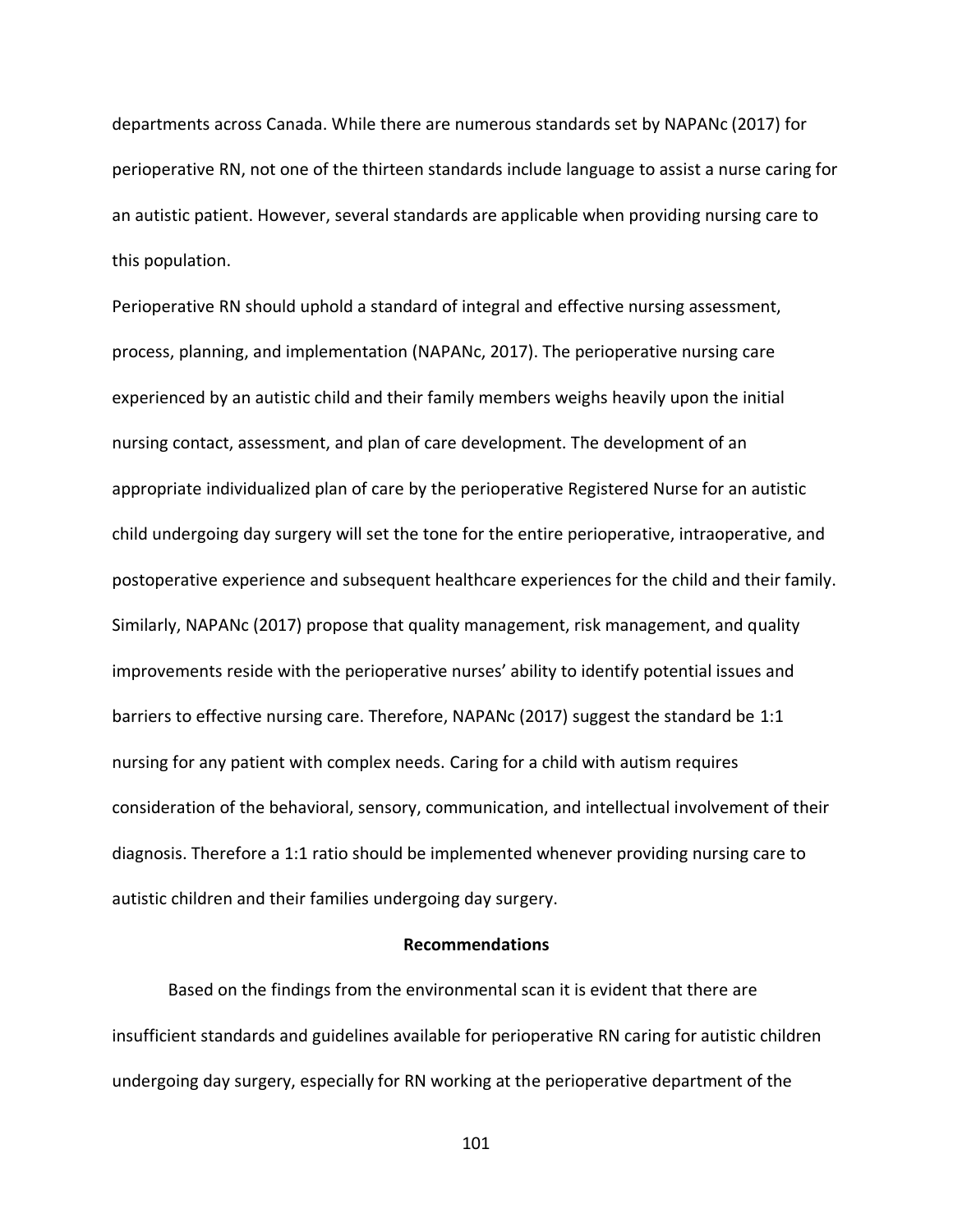Janeway Children's Hospital. However, the IWK has developed an excellent web-based resource available for RNs that could provide expect guidance for the RNs at the Janeway. Although the standards and practice guidelines are incredibly vague and non-specific for the unique needs and requirements of providing care to autistic children some apply directly to the care of this population including; continuing competencies to further develop knowledge on ASD, conducting detailed nursing assessments of the patient through 1:1 nursing, collaborating with the patient and their parents to develop, and initiate a multidisciplinary holistic plan of care early on in the perioperative process. As a result of the findings of this environmental scan, there is an obvious need for the development of a structured, systematic and standardized practice guideline for RNs caring for autistic children undergoing day surgery at the Janeway.

#### **Conclusion**

This environmental scan reviewed and critiqued nursing standards and practice guidelines currently available to guide perioperative RNs in Canada, as well as in NL and Nova Scotia. Standards and practice guidelines were reviewed for their applicability and specificity to the pediatric autistic population. While there are practice standards by the CRNNL, CRNNS, CLPNNS, and NAPANc that are applicable and useful to guiding nursing care for this population undergoing day surgery, the language lacks specificity to a diagnosis of ASD. The standards proposed by these governing bodies are generalized to an entire population without any modification for the unique needs and requirements of an autistic child and their families during healthcare encounters. The IWK Health Centre does offer online training modules through their BALANCE program for healthcare staff wishing to expand their knowledge and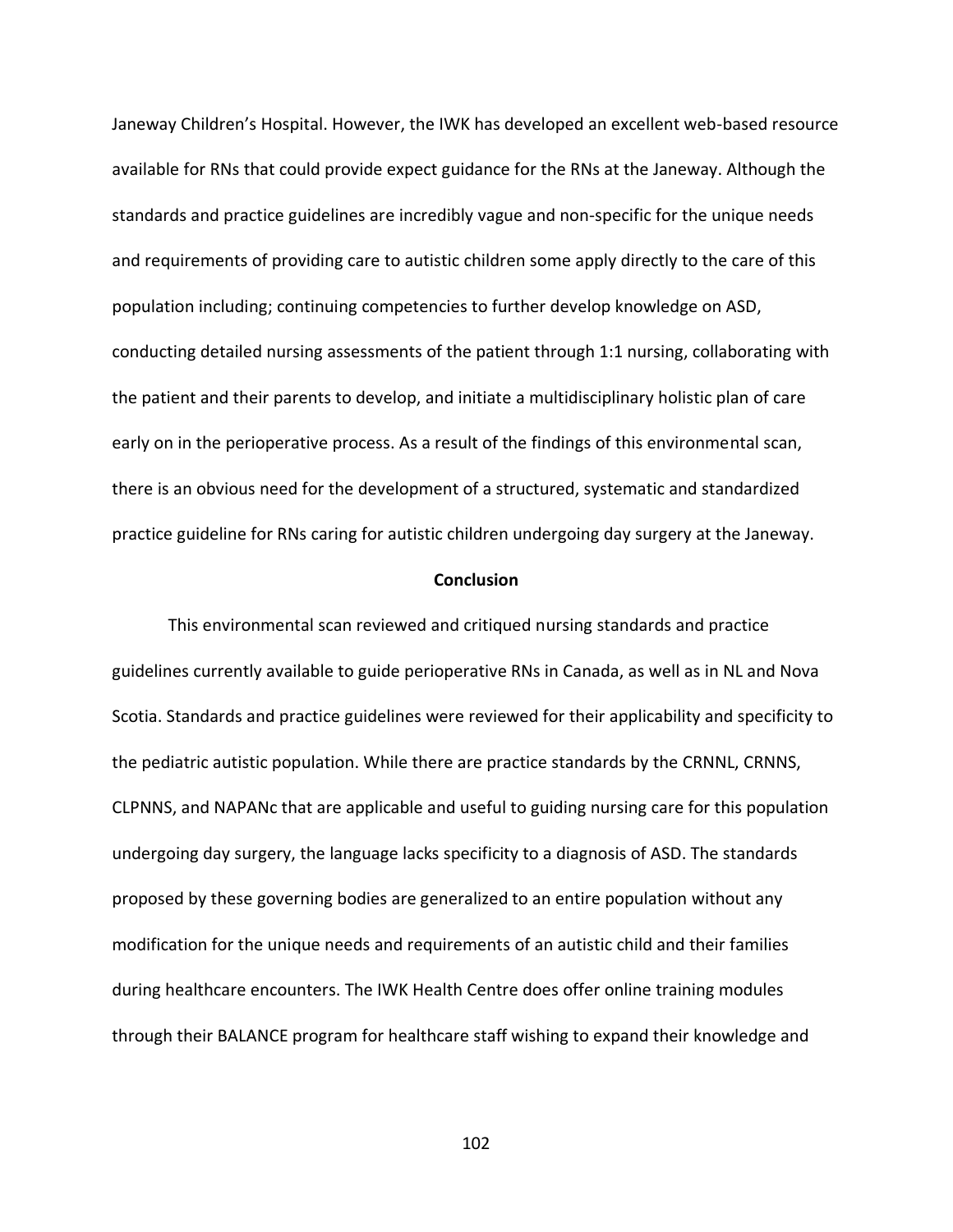expertise in caring for the autistic population, however, this program is not mandatory and is not available to RNs outside of this hospital.

Based on the results of this environmental scan, it is evident that there is a need to develop nursing practice guidelines for RNs caring for an autistic child undergoing day surgery at the perioperative department of the Janeway. This environmental scan provides adequate justification for the need to develop a structured, systematic, and standardized nursing practice guideline for the RNs working in this department when caring for an autistic child undergoing day surgery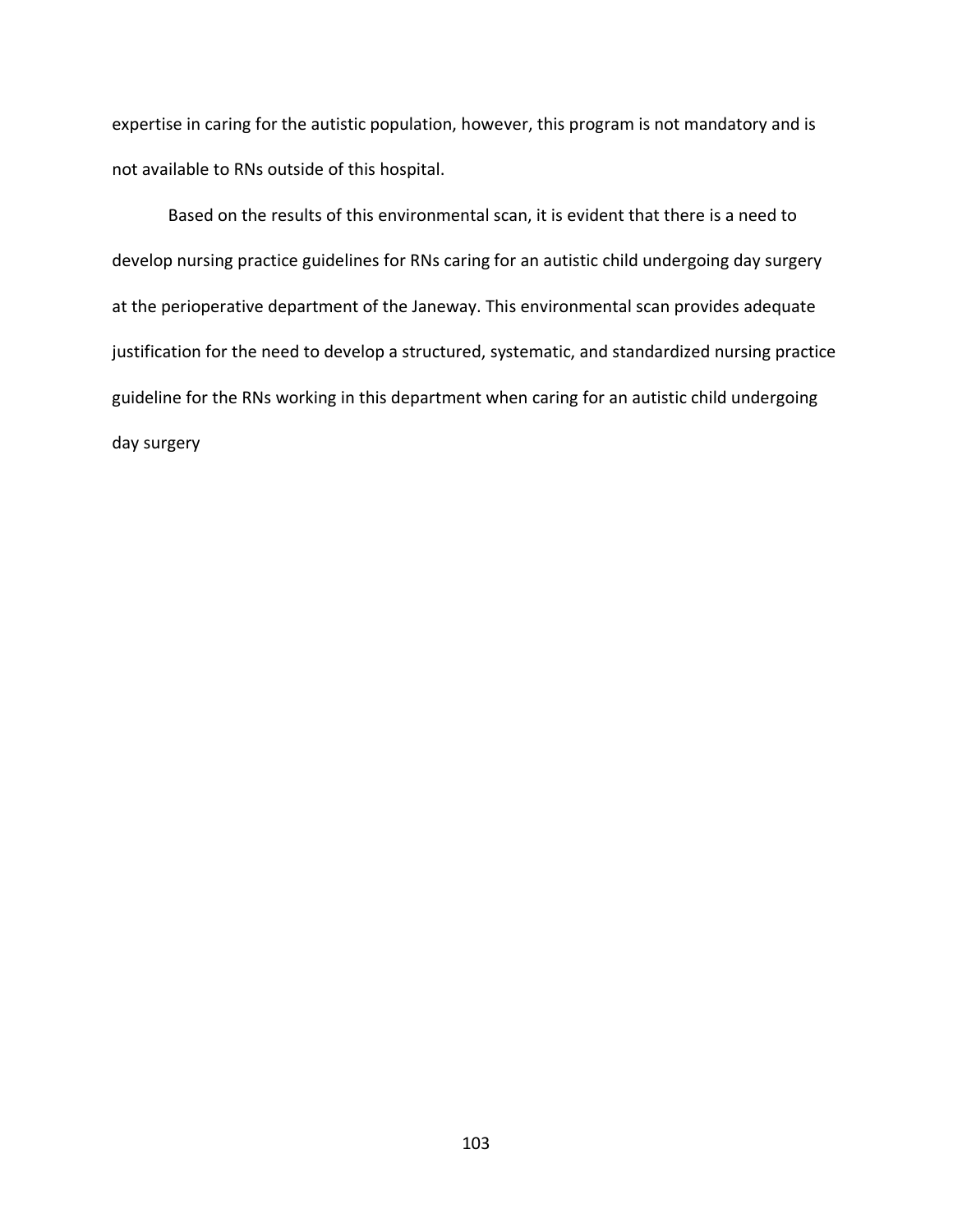#### **References**

AGREE-HS Research Team (2018). *The appraisal of guidelines research & evaluation- health systems (AGREE-HS).* Retrieved from: [http://www.agreetrust.org.](http://www.agreetrust.org/)

Association of Registered Nurses of Newfoundland and Labrador (2006*). Scope of nursing*

*practice: Definition, decision-making, and delegation.* Retrieved from:

[https://www.crnnl.ca/sites/default/files/documents/RD\\_Scope\\_of\\_Nursing\\_Practice.pf](https://www.crnnl.ca/sites/default/files/documents/RD_Scope_of_Nursing_Practice.pf)

BALANCE (2019). Retrieved from: [http://www.balanceforautism.com.](http://www.balanceforautism.com/)

College of Registered Nurses of Nova Scotia and College of Licensed Practical Nurses of Nova

Scotia (2013). *Collaborative care guidelines for perioperative nurse's RN & LPN.*

Retrieved from:

[https://novascotia.ca/dhw/MOCINS/docs/Collaborative\\_Care\\_Guidelines\\_for\\_Perioper](https://novascotia.ca/dhw/MOCINS/docs/Collaborative_Care_Guidelines_for_Perioper)

tive Nurses in Nova Scotia.pdf

College of Registered Nurses of Newfoundland and Labrador (2019). *Standards of practice for*

*Registered Nurses and Nurse Practitioners*. Retrieved from:

[https://www.crnnl.ca/sites/default/files/documents/Standards\\_of\\_Practice\\_for%20RN](https://www.crnnl.ca/sites/default/files/documents/Standards_of_Practice_for%20RN)

\_and\_NPs.pdf

National Association of PeriAnesthesia Nurses of Canada (2017). *Standards for practice fourth*

*edition.* Retrieved from: [http://www.napanc.ca](http://www.napanc.ca/)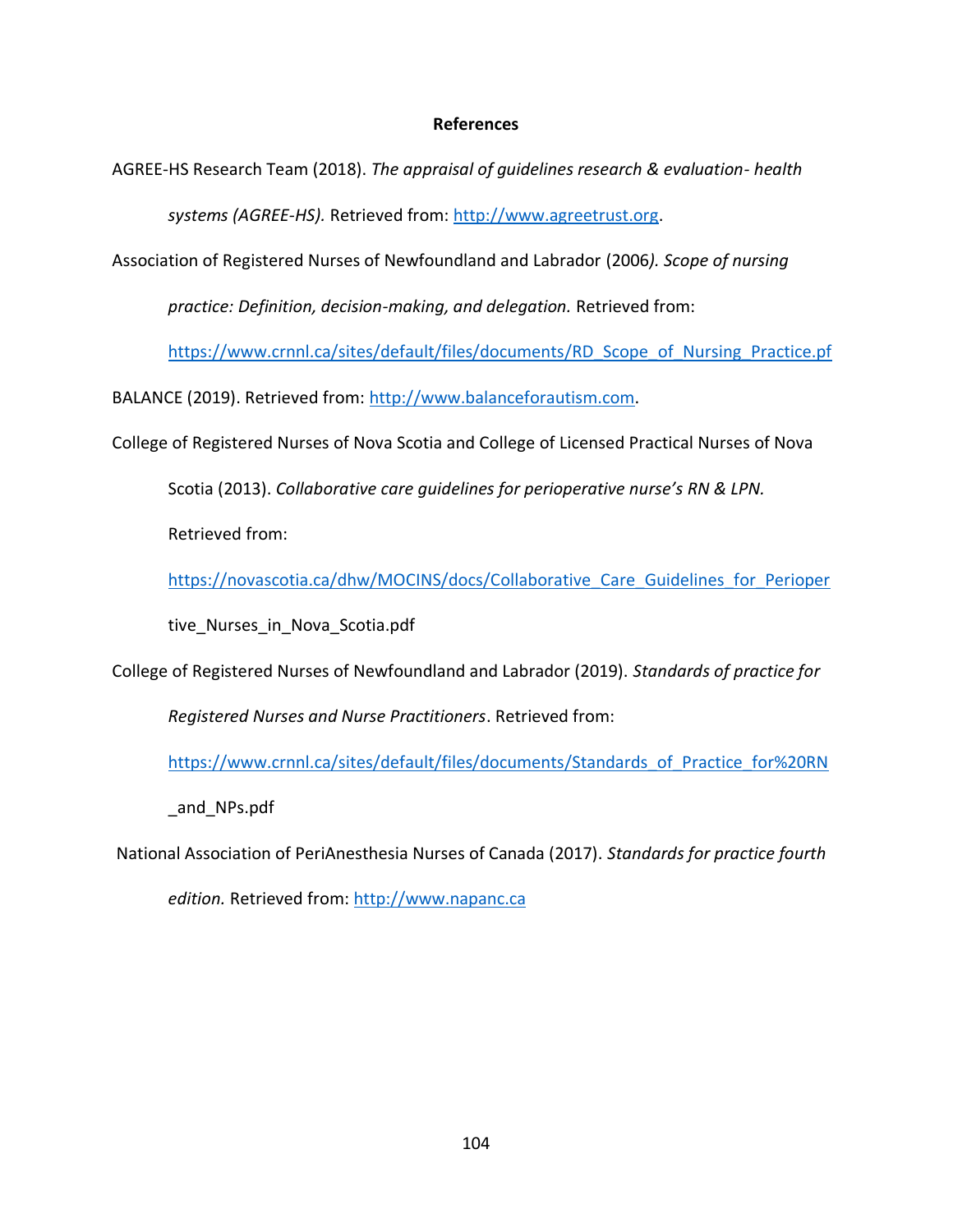

# **A critical appraisal of: Practice Guidelines for the Care of Autistic Children Undergoing Day Surgery using the AGREE II Instrument**

Created with the AGREE II Online Guideline Appraisal Tool.

No endorsement of the content of this document by the AGREE Research Trust should be implied.

Appraiser:

Date: 29 January 2020

Email: smacdon@mun.ca

URL of this appraisal:<http://www.agreetrust.org/appraisal/71873>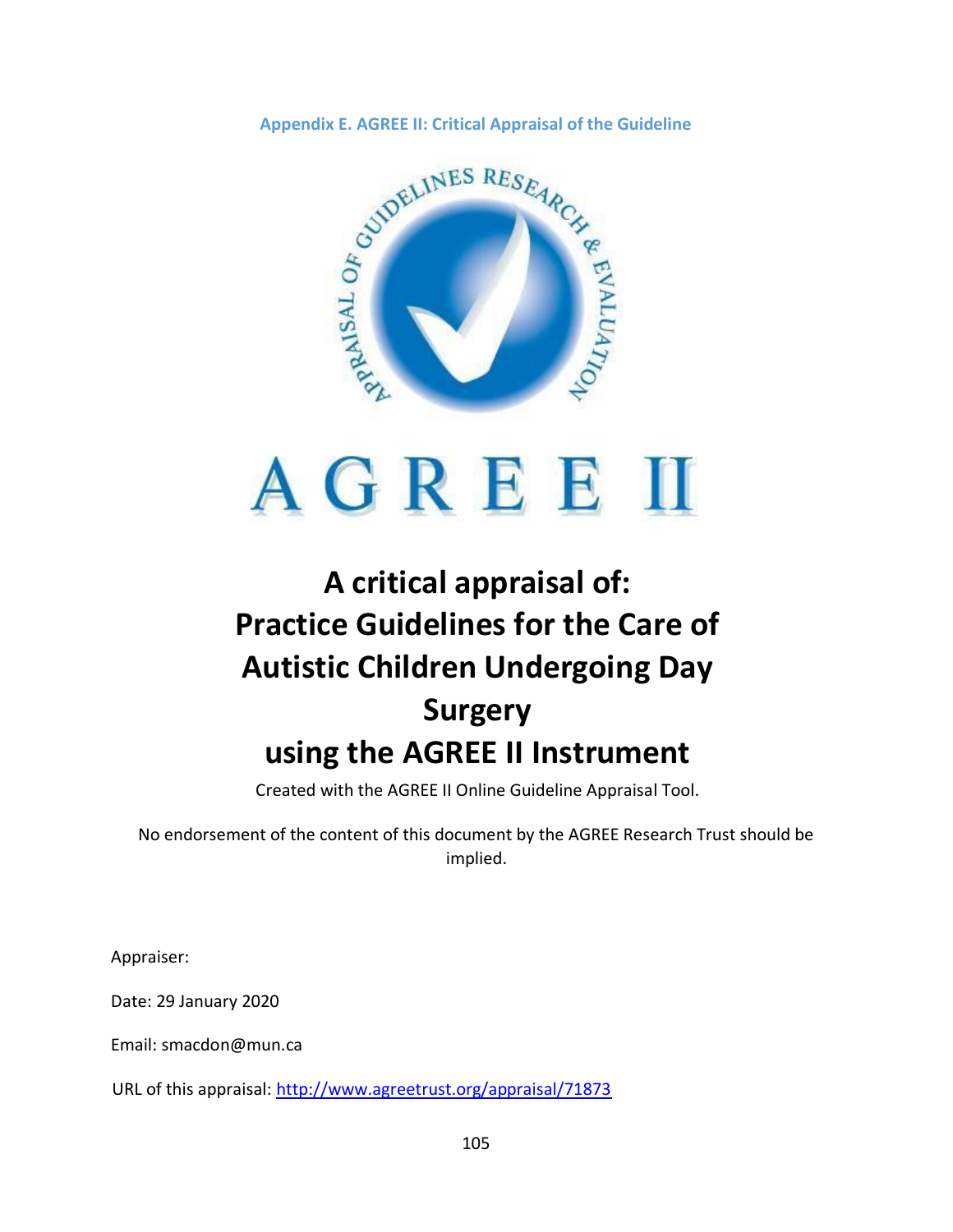Guideline URL:

# Overall Assessment

Title: Practice Guidelines for the Care of Autistic Children Undergoing Day Surgery

Overall quality of this guideline: 6/7

## Guideline recommended for use? Yes with modifications.

| Domain                     | Total |
|----------------------------|-------|
| 1. Scope and Purpose       | 15    |
| 2. Stakeholder Involvement | 20    |
| 3. Rigour of Development   | 35    |
| 4. Clarity of Presentation | 19    |
| 5. Applicability           | 15    |
| 6. Editorial Independence  | 8     |

# Scope and Purpose

# **1. The overall objective(s) of the guideline is (are) specifically described.**

## Rating: 4

This Guideline can be used as a resource when planning individualized care to meet the unique needs of this population. RNs will benefit from reviewing the recommendations and the evidence in support of the recommendations. No mention of the child \"health benefits from the guideline should be specific to the clinical problem or health topic\"

## **2. The health question(s) covered by the guideline is (are) specificallydescribed.**

## Rating: 5

How does a perioperative RN meet the individualized needs of a child diagnosed with ASD undergoing day surgery?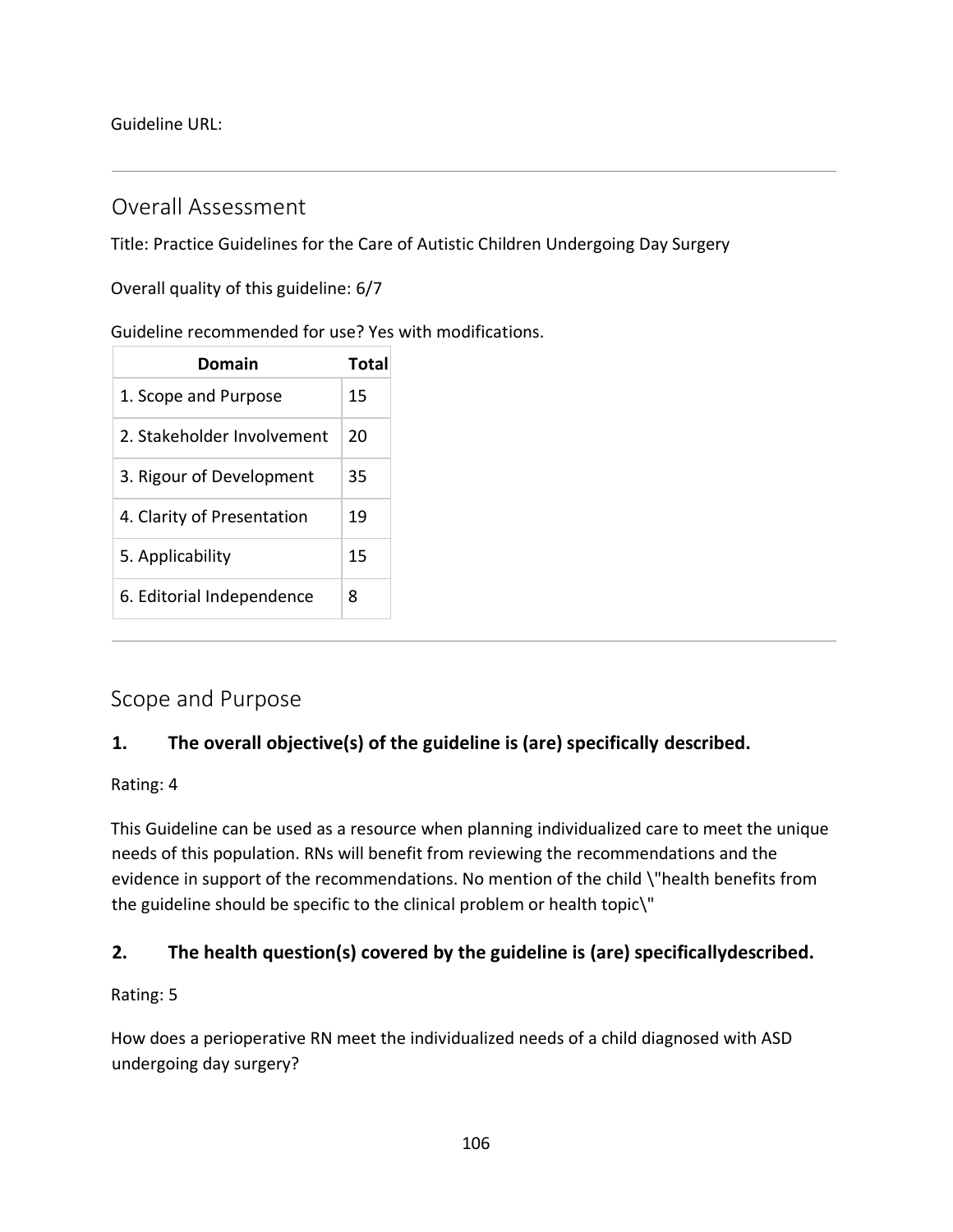# **3. The population (patients, public, etc.) to whom the guideline ismeant to apply is specifically described.**

Rating: 6

Perioperative RNs

# Stakeholder Involvement

# **4. The guideline development group includes individuals from allrelevant professional groups.**

Rating: 7

two pediatric anesthesiologists, a nurse patient-care facilitator of a pediatric day surgery unit, a nurse patient-care facilitator of a pediatric pre-admission clinic, a RN with extensive experience caring for autistic children undergoing day surgery, and a senior RN working at a pediatric preadmission clinic.

# **5. The views and preferences of the target population (patients, public,etc.) have been sought.**

Rating: 6 integrative literature

review

# **6. The target users of the guideline are clearly defined.**

Rating: 7

Rigour of Development

# **7. Systematic methods were used to search for evidence.**

Rating: 4 no search strategy identified see user. manual

descriptions

**8. The criteria for selecting the evidence are clearly described.**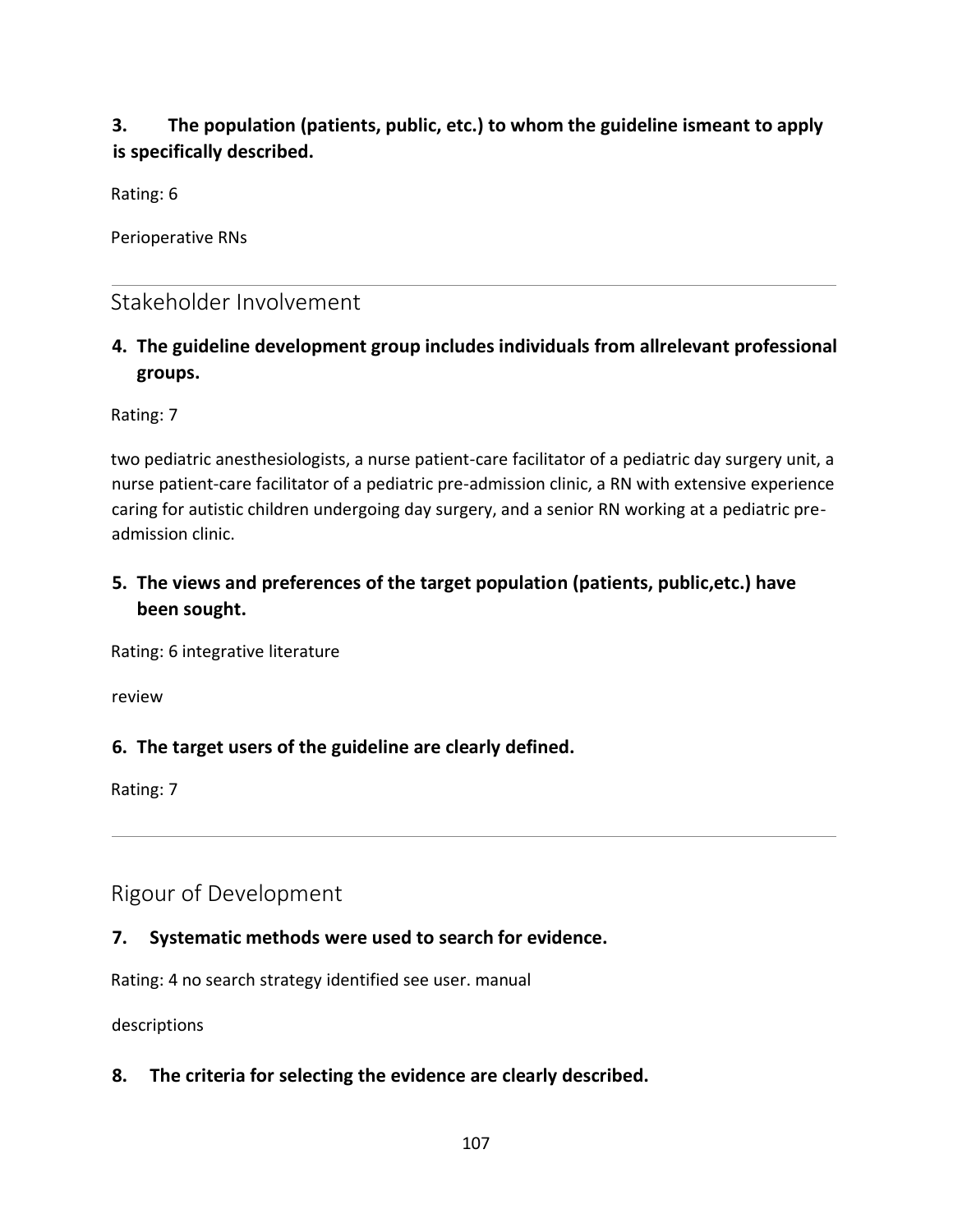Rating: 4 add inclusion criteria for selected

literature

**9. The strengths and limitations of the body of evidence are clearlydescribed.**

Rating: 6

**10. The methods for formulating the recommendations are clearlydescribed.**

Rating: 6

**11. The health benefits, side effects, and risks have been considered informulating the recommendations.**

Rating: 6

**12. There is an explicit link between the recommendations and thesupporting evidence.**

Rating: 6

**13. The guideline has been externally reviewed by experts prior to itspublication.**

Rating: 2 will address this in the

implementation plan

### **14. A procedure for updating the guideline is provided.**

Rating: 1 will be addressed in the

evaluation plan

Clarity of Presentation

## **15. The recommendations are specific and unambiguous.**

Rating: 6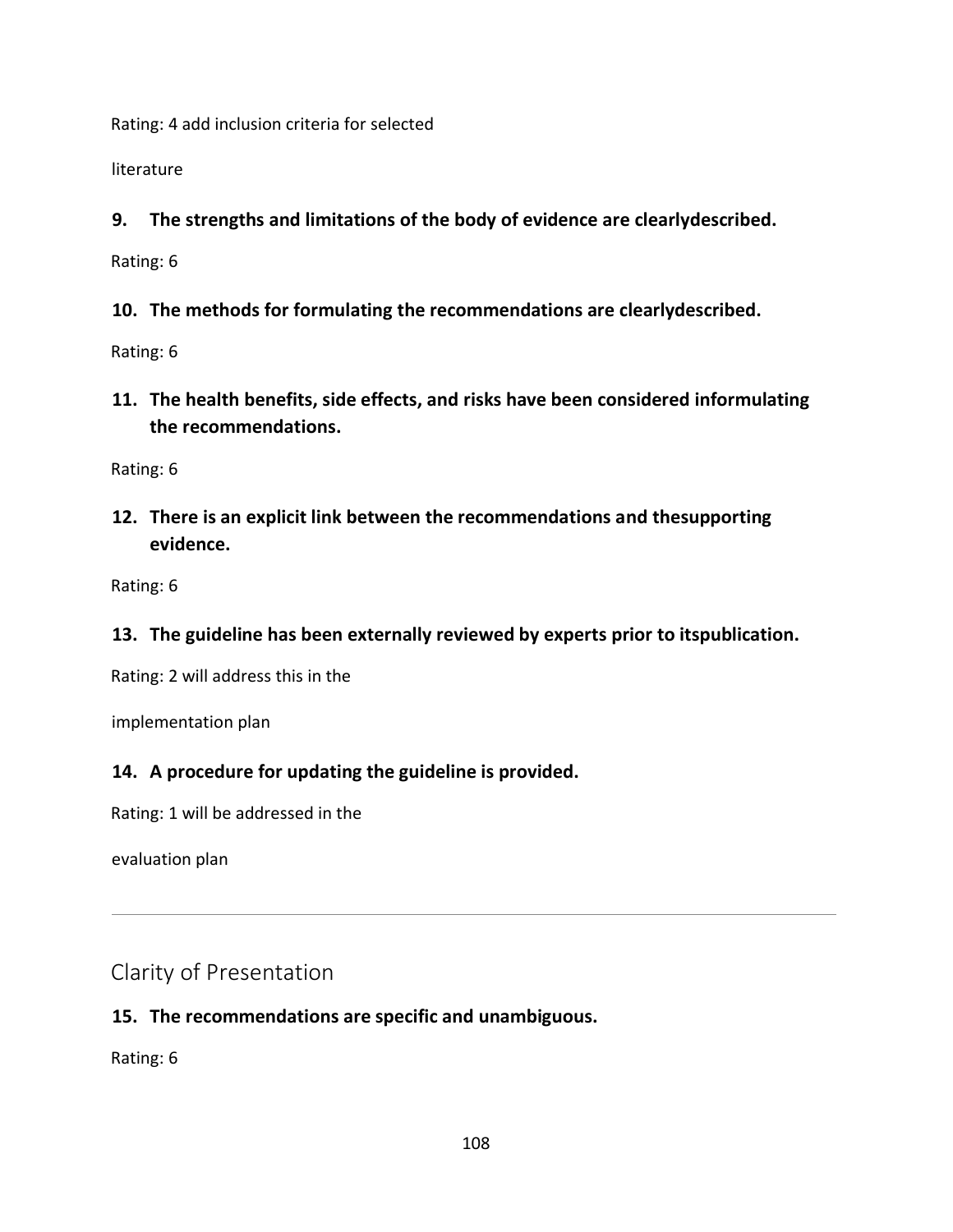# **16. The different options for management of the condition or healthissue are clearly presented.**

Rating: 6

#### **17. Key recommendations are easily identifiable.**

Rating: 7

# Applicability

### **18. The guideline describes facilitators and barriers to its application.**

Rating: 2 will be addressed in

implementation plan

**19. The guideline provides advice and/or tools on how therecommendations can be put into practice.**

Rating: 6

**20. The potential resource implications of applying therecommendations have been considered.**

Rating: 6

#### **21. The guideline presents monitoring and/or auditing criteria.**

Rating: 1 to be

addressed in plan

Editorial Independence

## **22. The views of the funding body have not influenced the content ofthe guideline.**